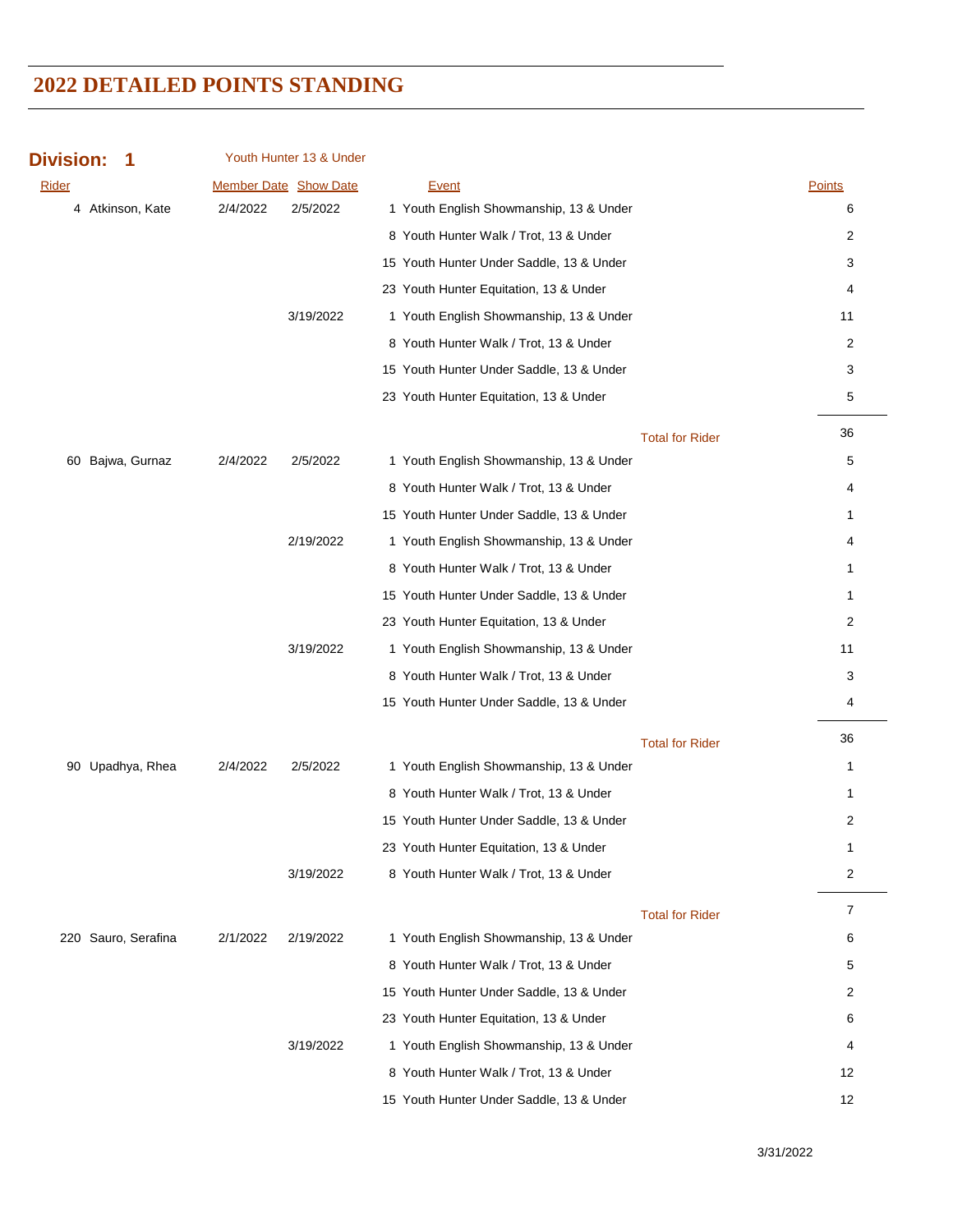| 220 Sauro, Serafina  | 2/1/2022 | 3/19/2022 | 23 Youth Hunter Equitation, 13 & Under   | 8  |
|----------------------|----------|-----------|------------------------------------------|----|
|                      |          |           | <b>Total for Rider</b>                   | 55 |
| 222 Veltman, Sophie  | 2/4/2022 | 2/19/2022 | 1 Youth English Showmanship, 13 & Under  | 5  |
|                      |          |           | 8 Youth Hunter Walk / Trot, 13 & Under   | 6  |
|                      |          |           | 15 Youth Hunter Under Saddle, 13 & Under | 6  |
|                      |          |           | 23 Youth Hunter Equitation, 13 & Under   | 5  |
|                      |          | 3/19/2022 | 8 Youth Hunter Walk / Trot, 13 & Under   | 10 |
|                      |          |           | 15 Youth Hunter Under Saddle, 13 & Under | 10 |
|                      |          |           | 23 Youth Hunter Equitation, 13 & Under   | 10 |
|                      |          |           | <b>Total for Rider</b>                   | 52 |
| 333 Gilbert, Amelia  | 2/4/2022 | 2/5/2022  | 1 Youth English Showmanship, 13 & Under  | 2  |
|                      |          |           | 8 Youth Hunter Walk / Trot, 13 & Under   | 5  |
|                      |          |           | 15 Youth Hunter Under Saddle, 13 & Under | 5  |
|                      |          |           | 23 Youth Hunter Equitation, 13 & Under   | 2  |
|                      |          | 2/19/2022 | 1 Youth English Showmanship, 13 & Under  | 1  |
|                      |          |           | 8 Youth Hunter Walk / Trot, 13 & Under   | 3  |
|                      |          |           | 15 Youth Hunter Under Saddle, 13 & Under | 4  |
|                      |          |           | 23 Youth Hunter Equitation, 13 & Under   | 4  |
|                      |          | 3/19/2022 | 1 Youth English Showmanship, 13 & Under  | 3  |
|                      |          |           | 8 Youth Hunter Walk / Trot, 13 & Under   | 1  |
|                      |          |           | 15 Youth Hunter Under Saddle, 13 & Under | 2  |
|                      |          |           | 23 Youth Hunter Equitation, 13 & Under   | 10 |
|                      |          |           | <b>Total for Rider</b>                   | 42 |
| 470 Gladstone, Emily | 2/4/2022 | 2/5/2022  | 1 Youth English Showmanship, 13 & Under  | 3  |
|                      |          |           | 8 Youth Hunter Walk / Trot, 13 & Under   | 3  |
|                      |          |           | 15 Youth Hunter Under Saddle, 13 & Under | 4  |
|                      |          |           | 23 Youth Hunter Equitation, 13 & Under   | 5  |
|                      |          | 2/19/2022 | 1 Youth English Showmanship, 13 & Under  | 2  |
|                      |          |           | 8 Youth Hunter Walk / Trot, 13 & Under   | 4  |
|                      |          |           | 15 Youth Hunter Under Saddle, 13 & Under | 5  |
|                      |          |           | 23 Youth Hunter Equitation, 13 & Under   | 1  |
|                      |          | 3/19/2022 | 1 Youth English Showmanship, 13 & Under  | 6  |
|                      |          |           | 8 Youth Hunter Walk / Trot, 13 & Under   | 7  |
|                      |          |           | 15 Youth Hunter Under Saddle, 13 & Under | 4  |
|                      |          |           | 23 Youth Hunter Equitation, 13 & Under   | 2  |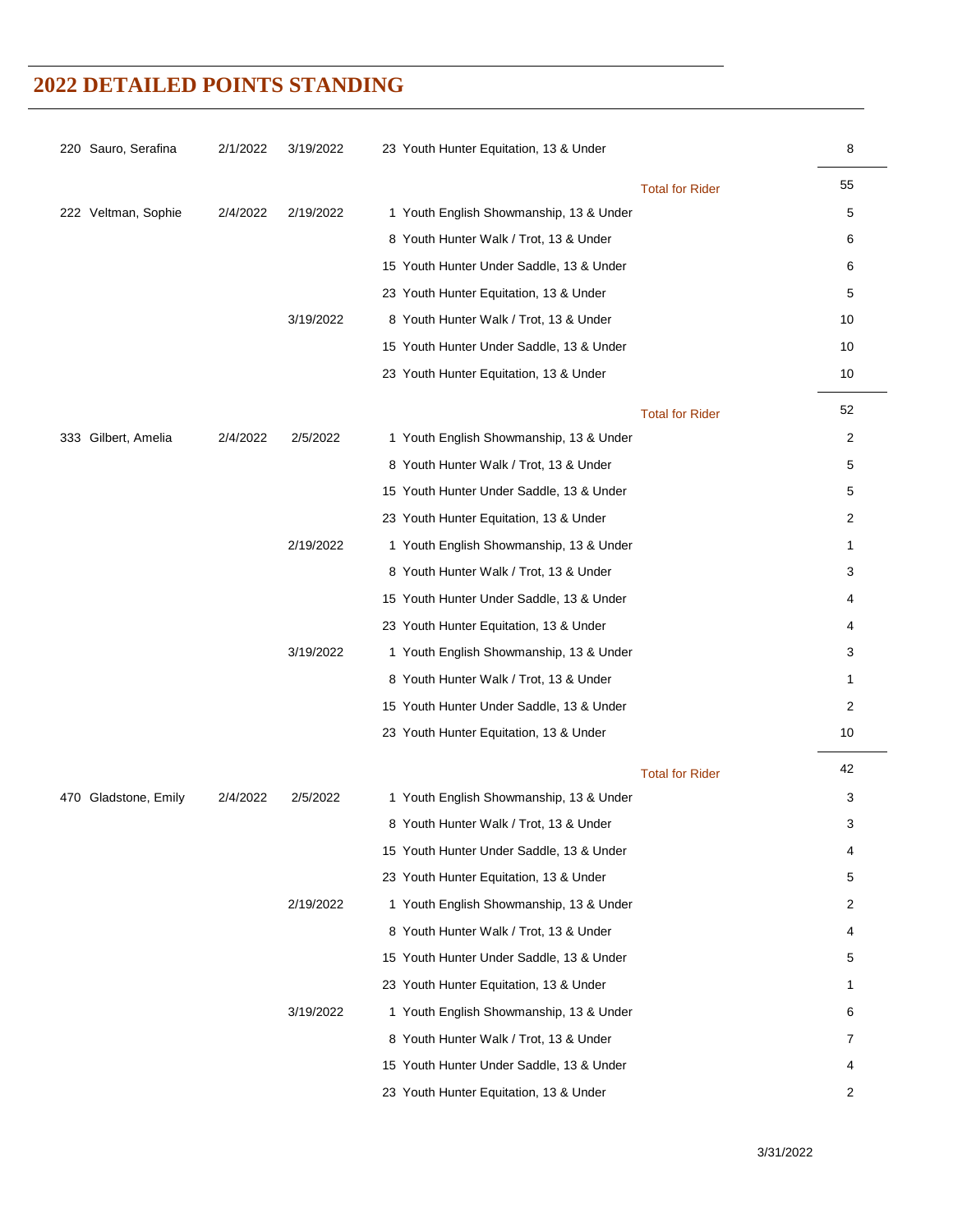|                   |          |           | <b>Total for Rider</b>                   | 46             |
|-------------------|----------|-----------|------------------------------------------|----------------|
| 880 Riker, Paige  | 2/4/2022 | 3/19/2022 | 23 Youth Hunter Equitation, 13 & Under   | 3              |
|                   |          |           | <b>Total for Rider</b>                   | 3              |
| 888 Reutter, Lily | 2/4/2022 | 2/5/2022  | 1 Youth English Showmanship, 13 & Under  | 4              |
|                   |          |           | 8 Youth Hunter Walk / Trot, 13 & Under   | 6              |
|                   |          |           | 15 Youth Hunter Under Saddle, 13 & Under | 6              |
|                   |          |           | 23 Youth Hunter Equitation, 13 & Under   | 3              |
|                   |          | 2/19/2022 | 1 Youth English Showmanship, 13 & Under  | 3              |
|                   |          |           | 8 Youth Hunter Walk / Trot, 13 & Under   | $\overline{2}$ |
|                   |          |           | 15 Youth Hunter Under Saddle, 13 & Under | 3              |
|                   |          |           | 23 Youth Hunter Equitation, 13 & Under   | 3              |
|                   |          | 3/19/2022 | 1 Youth English Showmanship, 13 & Under  | 7              |
|                   |          |           | 8 Youth Hunter Walk / Trot, 13 & Under   | 5              |
|                   |          |           | 15 Youth Hunter Under Saddle, 13 & Under | $\overline{7}$ |
|                   |          |           | 23 Youth Hunter Equitation, 13 & Under   | 4              |
|                   |          |           | <b>Total for Rider</b>                   | 53             |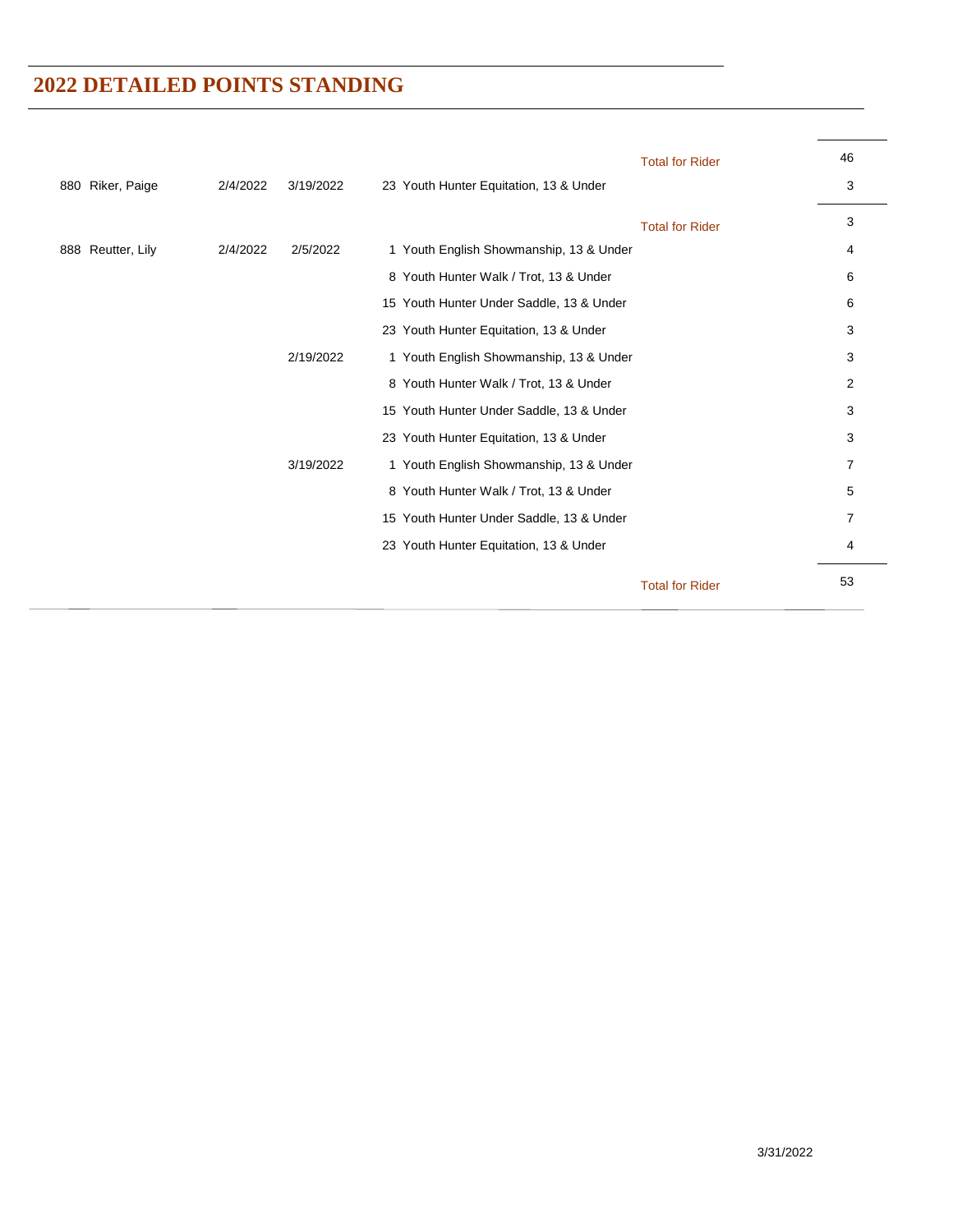| <b>Division:</b><br>2   |          | Youth Hunter 14 - 18  |                                       |                        |        |
|-------------------------|----------|-----------------------|---------------------------------------|------------------------|--------|
| <b>Rider</b>            |          | Member Date Show Date | Event                                 |                        | Points |
| 20 Bail, Willow         | 2/4/2022 | 2/5/2022              | 2 Youth English Showmanship, 14-18    |                        | 5      |
|                         |          |                       | 9 Youth Hunter Walk / Trot, 14 - 18   |                        | 6      |
|                         |          |                       | 16 Youth Hunter Under Saddle, 14 - 18 |                        | 6      |
|                         |          |                       | 24 Youth Hunter Equitation, 14 - 18   |                        | 6      |
|                         |          | 2/19/2022             | 2 Youth English Showmanship, 14-18    |                        | 2      |
|                         |          |                       | 9 Youth Hunter Walk / Trot, 14 - 18   |                        | 6      |
|                         |          |                       | 16 Youth Hunter Under Saddle, 14 - 18 |                        | 5      |
|                         |          |                       | 24 Youth Hunter Equitation, 14 - 18   |                        | 6      |
|                         |          | 3/19/2022             | 2 Youth English Showmanship, 14-18    |                        | 12     |
|                         |          |                       | 9 Youth Hunter Walk / Trot, 14 - 18   |                        | 12     |
|                         |          |                       | 16 Youth Hunter Under Saddle, 14 - 18 |                        | 12     |
|                         |          |                       | 24 Youth Hunter Equitation, 14 - 18   |                        | 12     |
|                         |          |                       |                                       | <b>Total for Rider</b> | 90     |
| 30 Alexander, Annabell  | 2/4/2022 | 2/5/2022              | 2 Youth English Showmanship, 14-18    |                        | 6      |
|                         |          |                       | 9 Youth Hunter Walk / Trot, 14 - 18   |                        | 5      |
|                         |          |                       | 16 Youth Hunter Under Saddle, 14 - 18 |                        | 5      |
|                         |          |                       | 24 Youth Hunter Equitation, 14 - 18   |                        | 5      |
|                         |          |                       |                                       | <b>Total for Rider</b> | 21     |
| 117 Moore, Avery        | 2/5/2022 | 2/5/2022              | 24 Youth Hunter Equitation, 14 - 18   |                        | 4      |
|                         |          |                       |                                       | <b>Total for Rider</b> | 4      |
| 350 Mead, Dasha         | 2/4/2022 | 2/5/2022              | 16 Youth Hunter Under Saddle, 14 - 18 |                        | 4      |
|                         |          | 2/19/2022             | 16 Youth Hunter Under Saddle, 14 - 18 |                        | 6      |
|                         |          | 3/19/2022             | 16 Youth Hunter Under Saddle, 14 - 18 |                        | 10     |
|                         |          |                       |                                       | <b>Total for Rider</b> | 20     |
| 700 Alexander, Annabell | 2/4/2022 | 3/19/2022             | 2 Youth English Showmanship, 14-18    |                        | 10     |
|                         |          |                       | 9 Youth Hunter Walk / Trot, 14 - 18   |                        | 10     |
|                         |          |                       | 16 Youth Hunter Under Saddle, 14 - 18 |                        | 8      |
|                         |          |                       | 24 Youth Hunter Equitation, 14 - 18   |                        | 10     |
|                         |          |                       |                                       | <b>Total for Rider</b> | 38     |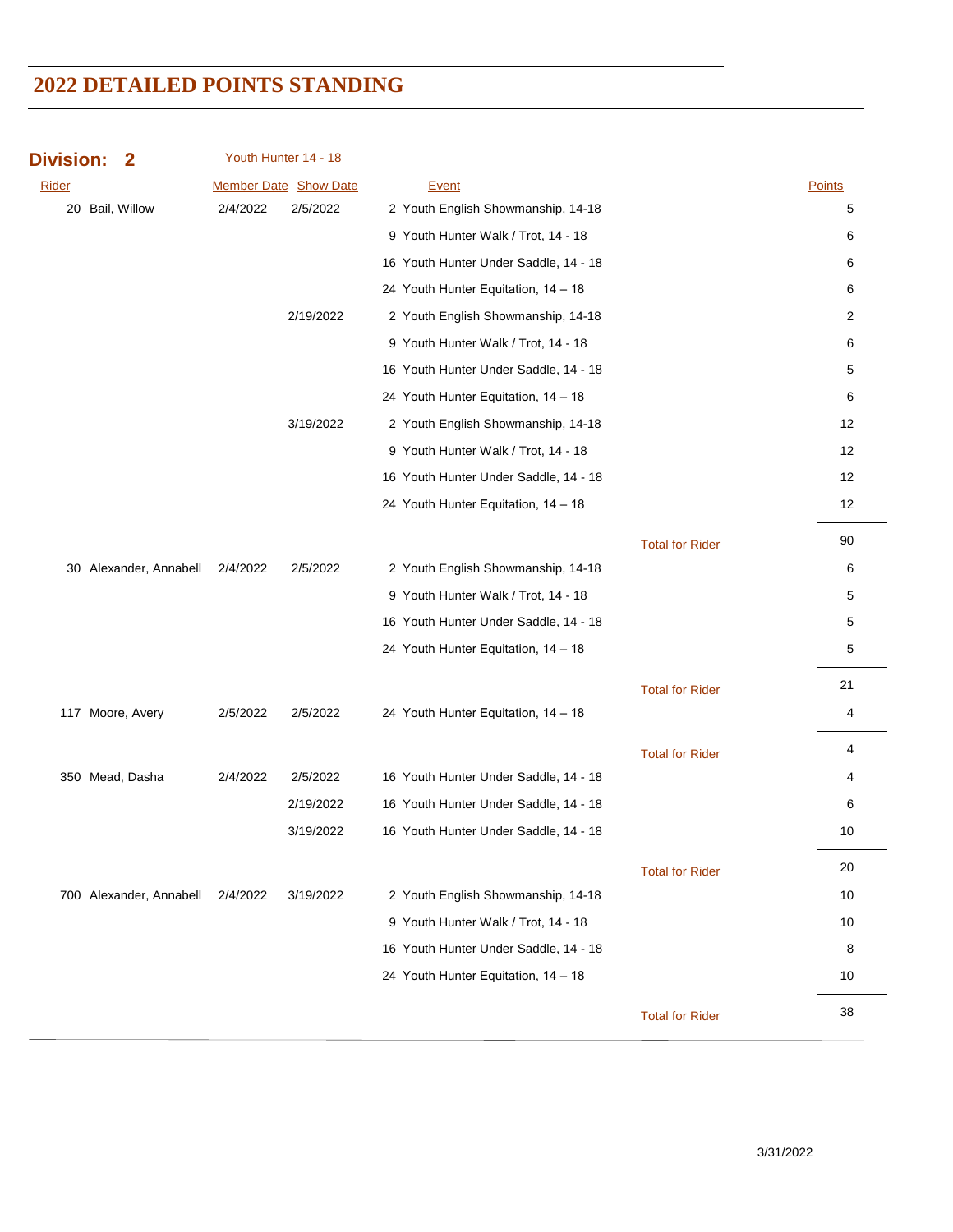| Division: 3 |                    | <b>Adult Hunter</b> |                              |                                         |                        |        |
|-------------|--------------------|---------------------|------------------------------|-----------------------------------------|------------------------|--------|
| Rider       |                    |                     | <b>Member Date Show Date</b> | Event                                   |                        | Points |
| 481         | Harrison, Madeline | 2/5/2022            | 2/5/2022                     | 3 Adult English Showmanship, 19 & Over  |                        | 6      |
|             |                    |                     |                              | 10 Adult Hunter Walk / Trot, 19 & Over  |                        | 6      |
|             |                    |                     |                              | 17 Adult Hunter Under Saddle, 19 & Over |                        | 6      |
|             |                    |                     | 2/19/2022                    | 3 Adult English Showmanship, 19 & Over  |                        | 6      |
|             |                    |                     |                              | 10 Adult Hunter Walk / Trot, 19 & Over  |                        | 6      |
|             |                    |                     |                              | 17 Adult Hunter Under Saddle, 19 & Over |                        | 6      |
|             |                    |                     |                              |                                         | <b>Total for Rider</b> | 36     |
|             |                    |                     |                              |                                         |                        |        |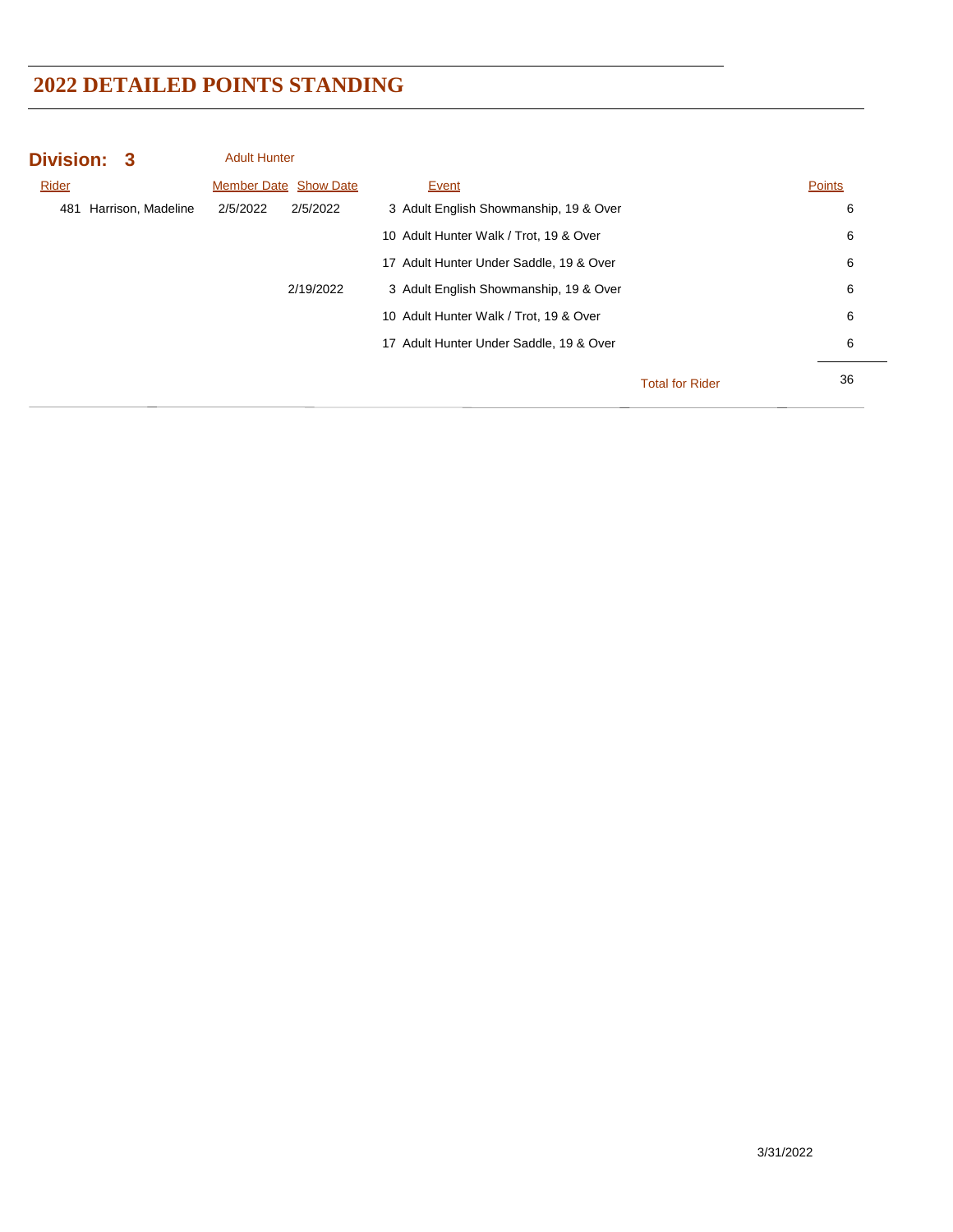| <b>Division:</b><br>4 | <b>Novice Hunter</b> |                              |                                |                        |                |
|-----------------------|----------------------|------------------------------|--------------------------------|------------------------|----------------|
| Rider                 |                      | <b>Member Date Show Date</b> | Event                          |                        | Points         |
| 70 DeBoard, Charlotte | 2/4/2022             | 2/5/2022                     | 5 *Novice English Showmanship  |                        | 4              |
|                       |                      |                              | 20 ONovice Hunter Under Saddle |                        | 2              |
|                       |                      |                              | 27 □ Novice Hunter Equitation  |                        | $\overline{c}$ |
|                       |                      | 2/19/2022                    | 5 *Novice English Showmanship  |                        | 1              |
|                       |                      |                              | 13 Novice Hunter Walk/ Trot    |                        | $\overline{c}$ |
|                       |                      |                              | 20 Novice Hunter Under Saddle  |                        | $\overline{c}$ |
|                       |                      |                              | 27 ONovice Hunter Equitation   |                        | 5              |
|                       |                      | 3/19/2022                    | 5 *Novice English Showmanship  |                        | 2              |
|                       |                      |                              | 13 Novice Hunter Walk/ Trot    |                        | 4              |
|                       |                      |                              | 20 ONovice Hunter Under Saddle |                        | 6              |
|                       |                      |                              | 27 □Novice Hunter Equitation   |                        | 11             |
|                       |                      |                              |                                | <b>Total for Rider</b> | 41             |
| 111 Hjerpe, Lila      | 2/4/2022             | 2/19/2022                    | 5 *Novice English Showmanship  |                        | 6              |
|                       |                      |                              | 13 Novice Hunter Walk/ Trot    |                        | 1              |
|                       |                      |                              | 20 ONovice Hunter Under Saddle |                        | 4              |
|                       |                      |                              | 27 □ Novice Hunter Equitation  |                        | 3              |
|                       |                      | 3/19/2022                    | 5 *Novice English Showmanship  |                        | 11             |
|                       |                      |                              | 13 Novice Hunter Walk/ Trot    |                        | 12             |
|                       |                      |                              | 20 ONovice Hunter Under Saddle |                        | 1              |
|                       |                      |                              | 27 □ Novice Hunter Equitation  |                        | 5              |
|                       |                      |                              |                                | <b>Total for Rider</b> | 43             |
| 150 VanHorn, Olivia   | 2/1/2022             | 2/19/2022                    | 5 *Novice English Showmanship  |                        | 5              |
|                       |                      |                              | 13 Novice Hunter Walk/ Trot    |                        | 5              |
|                       |                      |                              | 20 Novice Hunter Under Saddle  |                        | 6              |
|                       |                      |                              | 27 ONovice Hunter Equitation   |                        | 1              |
|                       |                      | 3/19/2022                    | 5 *Novice English Showmanship  |                        | 6              |
|                       |                      |                              | 13 Novice Hunter Walk/ Trot    |                        | 9              |
|                       |                      |                              | 20 ONovice Hunter Under Saddle |                        | 9              |
|                       |                      |                              | 27 ONovice Hunter Equitation   |                        | 8              |
|                       |                      |                              |                                | <b>Total for Rider</b> | 49             |
| 260 Curtis, Katelyn   | 2/4/2022             | 2/5/2022                     | 13 Novice Hunter Walk/ Trot    |                        | 4              |
|                       |                      |                              | 20 □Novice Hunter Under Saddle |                        | 6              |
|                       |                      |                              | 27 □Novice Hunter Equitation   |                        | 1              |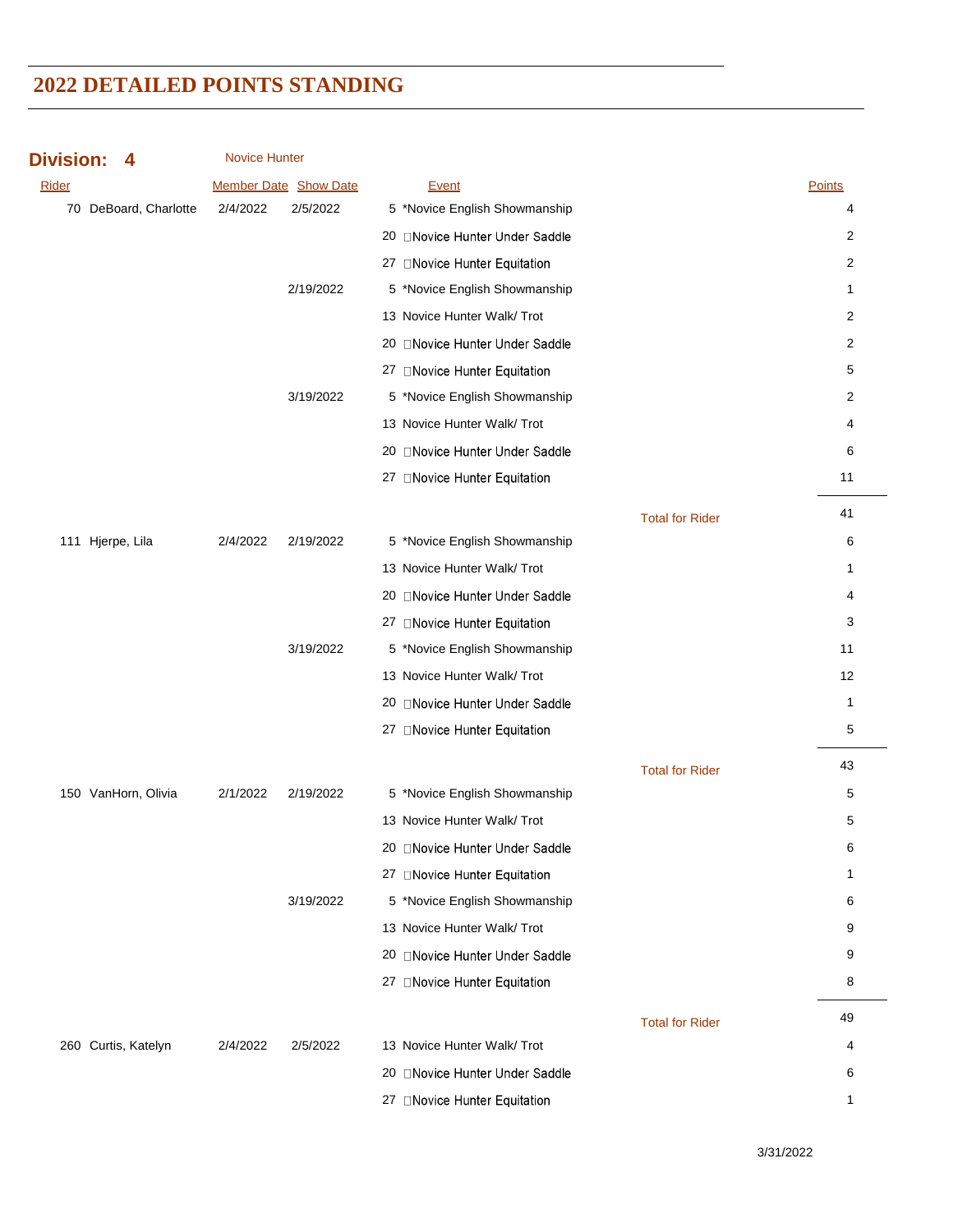| 260 Curtis, Katelyn      | 2/4/2022 | 3/19/2022 | 5 *Novice English Showmanship                                |                        | 10             |
|--------------------------|----------|-----------|--------------------------------------------------------------|------------------------|----------------|
|                          |          |           | 13 Novice Hunter Walk/ Trot                                  |                        | 9              |
|                          |          |           | 20 ONovice Hunter Under Saddle                               |                        | 12             |
|                          |          |           | 27 ONovice Hunter Equitation                                 |                        | 4              |
|                          |          |           |                                                              | <b>Total for Rider</b> | 46             |
| Griffin, Kayla<br>270    | 2/4/2022 | 2/5/2022  | 13 Novice Hunter Walk/ Trot                                  |                        | 3              |
|                          |          |           | 20 ONovice Hunter Under Saddle                               |                        | 4              |
|                          |          |           | 27 □Novice Hunter Equitation                                 |                        | 4              |
|                          |          | 3/19/2022 | 5 *Novice English Showmanship                                |                        | 8              |
|                          |          |           | 13 Novice Hunter Walk/ Trot                                  |                        | 2              |
|                          |          |           | 20 ONovice Hunter Under Saddle                               |                        | 6              |
|                          |          |           |                                                              | <b>Total for Rider</b> | 27             |
| 520 Vladimirovskiy, Nico | 2/4/2022 | 2/19/2022 | 5 *Novice English Showmanship                                |                        | 4              |
|                          |          |           | 13 Novice Hunter Walk/ Trot                                  |                        | 3              |
|                          |          |           | 20 ONovice Hunter Under Saddle                               |                        | 5              |
|                          |          |           | 27 □Novice Hunter Equitation                                 |                        | 6              |
|                          |          |           |                                                              | <b>Total for Rider</b> | 18             |
| 777 Vladimirovskiy, Nico | 2/4/2022 | 2/5/2022  | 5 *Novice English Showmanship                                |                        | 3              |
|                          |          |           | 20 ONovice Hunter Under Saddle                               |                        | 1              |
|                          |          | 3/19/2022 | 5 *Novice English Showmanship                                |                        | 4              |
|                          |          |           | 27 □Novice Hunter Equitation                                 |                        | 5              |
|                          |          |           |                                                              |                        | 13             |
|                          |          |           |                                                              | <b>Total for Rider</b> |                |
| 800 Lipp, Alexis         | 2/4/2022 | 2/5/2022  | 5 *Novice English Showmanship<br>13 Novice Hunter Walk/ Trot |                        | 2<br>6         |
|                          |          |           | 20 ONovice Hunter Under Saddle                               |                        | 5              |
|                          |          |           | 27 □ Novice Hunter Equitation                                |                        | 3              |
|                          |          | 2/19/2022 | 5 *Novice English Showmanship                                |                        | 2              |
|                          |          |           | 13 Novice Hunter Walk/ Trot                                  |                        | 4              |
|                          |          |           | 20 ONovice Hunter Under Saddle                               |                        | 3              |
|                          |          |           | 27 □Novice Hunter Equitation                                 |                        | $\overline{2}$ |
|                          |          | 3/19/2022 | 13 Novice Hunter Walk/ Trot                                  |                        | 4              |
|                          |          |           | 20 □Novice Hunter Under Saddle                               |                        | 5              |
|                          |          |           | 27 □Novice Hunter Equitation                                 |                        | 8              |
|                          |          |           |                                                              |                        | 44             |
| 880 Riker, Paige         | 2/4/2022 | 2/5/2022  | 5 *Novice English Showmanship                                | <b>Total for Rider</b> | 1              |
|                          |          |           |                                                              |                        |                |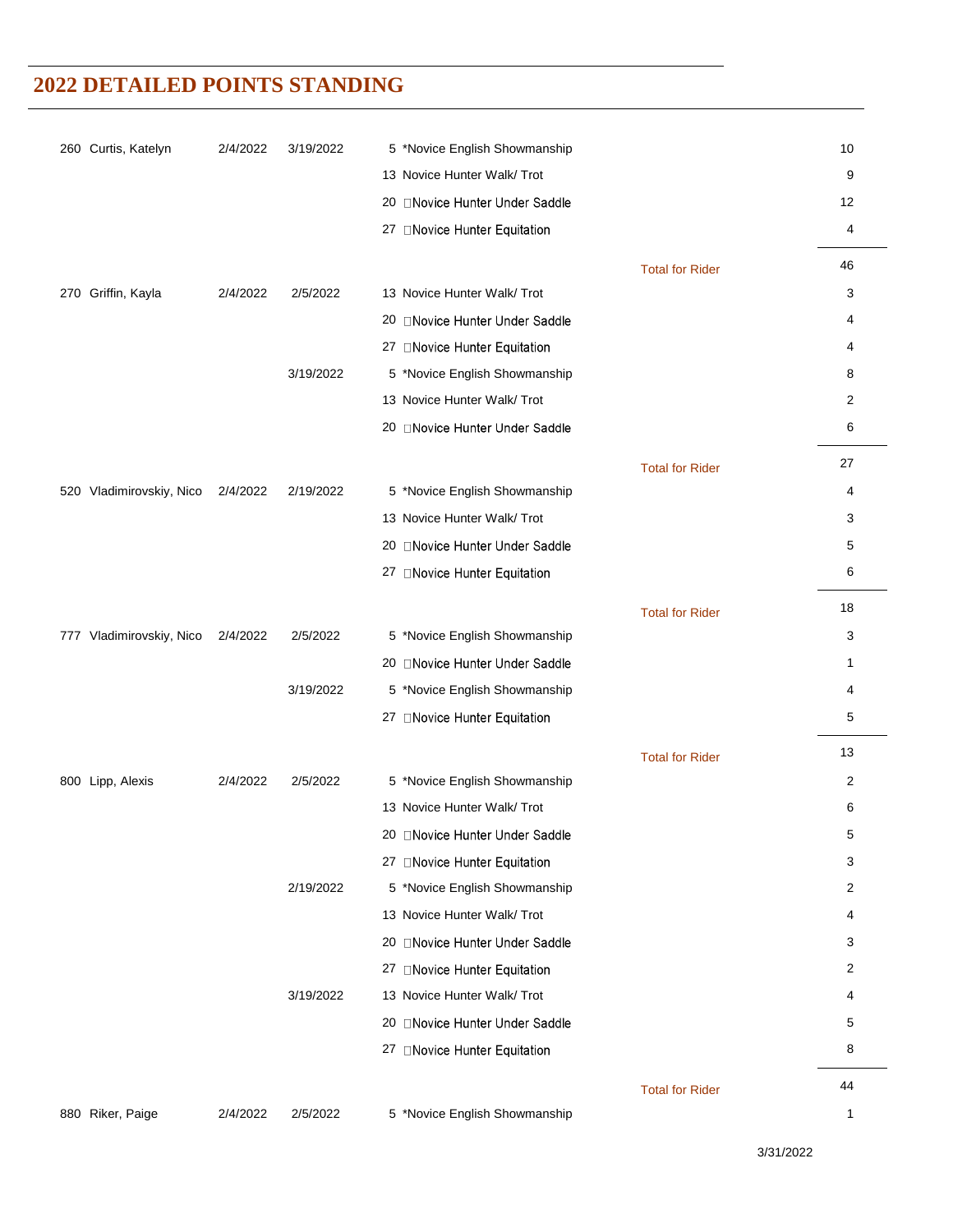| 880 Riker, Paige | 2/4/2022 | 2/5/2022  | 13 Novice Hunter Walk/ Trot    |                        | 5  |
|------------------|----------|-----------|--------------------------------|------------------------|----|
|                  |          |           | 20 □Novice Hunter Under Saddle |                        | 3  |
|                  |          |           | 27 □Novice Hunter Equitation   |                        | 5  |
|                  |          | 2/19/2022 | 5 *Novice English Showmanship  |                        | 3  |
|                  |          |           | 13 Novice Hunter Walk/ Trot    |                        | 6  |
|                  |          |           | 20 □Novice Hunter Under Saddle |                        |    |
|                  |          |           | 27 □Novice Hunter Equitation   |                        | 4  |
|                  |          | 3/19/2022 | 5 *Novice English Showmanship  |                        | 1  |
|                  |          |           | 13 Novice Hunter Walk/ Trot    |                        | 2  |
|                  |          |           | 20 □Novice Hunter Under Saddle |                        | 3  |
|                  |          |           | 27 □Novice Hunter Equitation   |                        | 1  |
|                  |          |           |                                | <b>Total for Rider</b> | 35 |
|                  |          |           |                                |                        |    |

 $\overline{\phantom{a}}$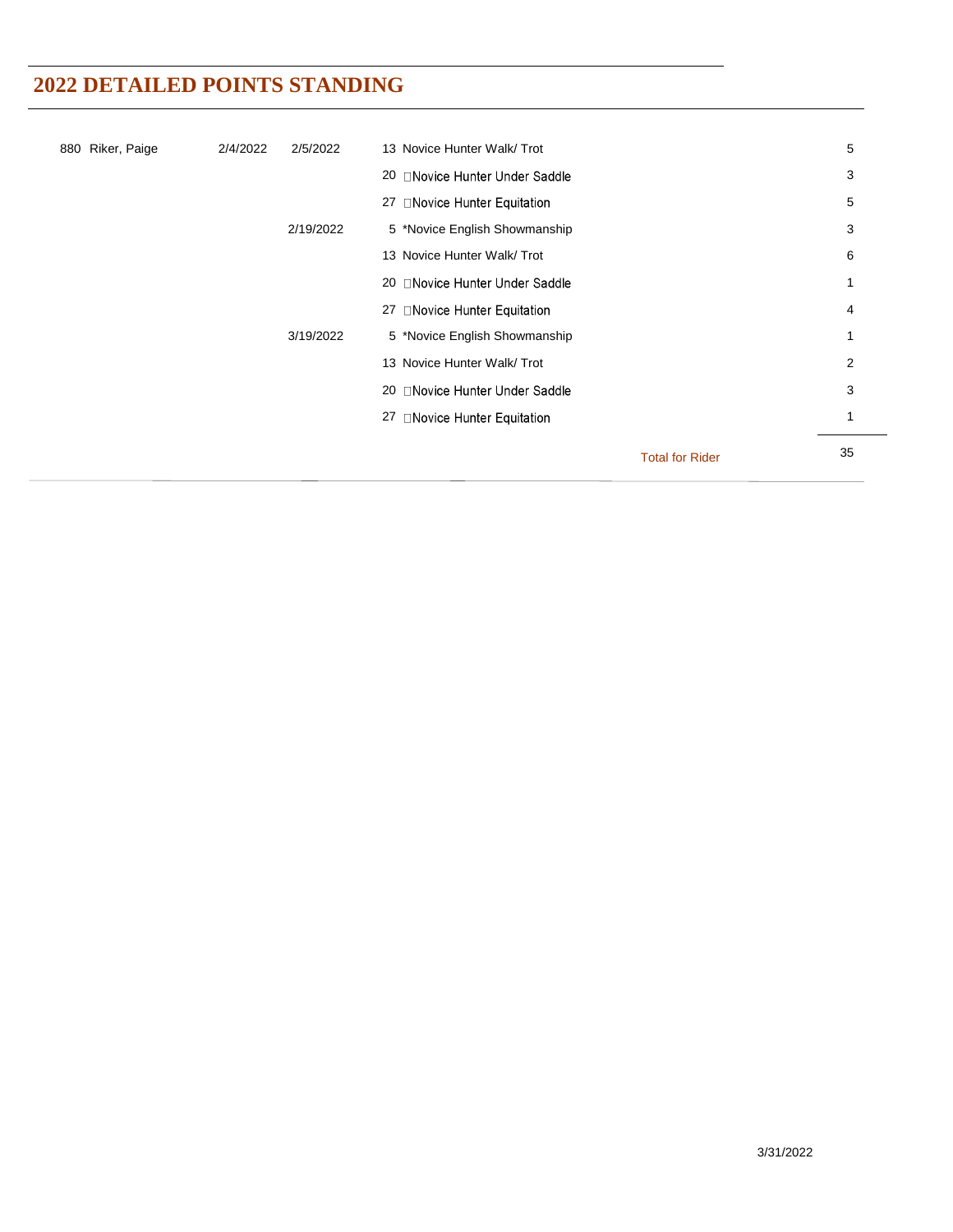**Division: 5**

Open Hunter

| Rider |                      |          | Member Date Show Date |    | <b>Event</b>                          |                        | Points         |
|-------|----------------------|----------|-----------------------|----|---------------------------------------|------------------------|----------------|
|       | 4 Atkinson, Kate     | 2/4/2022 | 3/19/2022             |    | 4 Open English Showmanship            |                        | 6              |
|       |                      |          |                       |    | 11 Open Hunter Walk / Trot            |                        | 6              |
|       |                      |          |                       |    | 18 Open Hunter Under Saddle           |                        | 7              |
|       |                      |          |                       |    | 26 Open Hunter Equitation             |                        | 9              |
|       |                      |          |                       |    |                                       | <b>Total for Rider</b> | 28             |
|       | 100 Joninas, Ava     | 2/4/2022 | 2/5/2022              |    | 4 Open English Showmanship            |                        | 6              |
|       |                      |          |                       |    | 11 Open Hunter Walk / Trot            |                        | 6              |
|       |                      |          |                       |    | 18 Open Hunter Under Saddle           |                        | 6              |
|       |                      |          |                       |    | 26 Open Hunter Equitation             |                        | 6              |
|       |                      |          | 2/19/2022             |    | 4 Open English Showmanship            |                        | 6              |
|       |                      |          |                       |    | 11 Open Hunter Walk / Trot            |                        | 6              |
|       |                      |          |                       |    | 18 Open Hunter Under Saddle           |                        | 6              |
|       |                      |          |                       |    | 26 Open Hunter Equitation             |                        | 6              |
|       |                      |          | 3/19/2022             |    | 4 Open English Showmanship            |                        | 12             |
|       |                      |          |                       |    | 11 Open Hunter Walk / Trot            |                        | 12             |
|       |                      |          |                       |    | 18 Open Hunter Under Saddle           |                        | 12             |
|       |                      |          |                       | 26 | Open Hunter Equitation                |                        | 9              |
|       |                      |          |                       |    |                                       | <b>Total for Rider</b> | 93             |
|       | 200 Ward, Amie       | 2/4/2022 | 2/5/2022              |    | 4 Open English Showmanship            |                        | 4              |
|       |                      |          |                       |    | 11 Open Hunter Walk / Trot            |                        | 5              |
|       |                      |          |                       |    | 18 Open Hunter Under Saddle           |                        | 5              |
|       |                      |          |                       |    | 26 Open Hunter Equitation             |                        | 5              |
|       |                      |          | 2/19/2022             |    | 4 Open English Showmanship            |                        | 5              |
|       |                      |          |                       |    | 11 Open Hunter Walk / Trot            |                        | 5              |
|       |                      |          |                       |    | 18 Open Hunter Under Saddle           |                        | 5              |
|       |                      |          |                       |    | 26 Open Hunter Equitation             |                        | 5              |
|       |                      |          | 3/19/2022             |    | 4 Open English Showmanship            |                        | 9              |
|       |                      |          |                       |    | 11 Open Hunter Walk / Trot            |                        | 9              |
|       |                      |          |                       |    | 18 Open Hunter Under Saddle           |                        | $\overline{7}$ |
|       |                      |          |                       |    | 26 Open Hunter Equitation             |                        | 9              |
|       |                      |          |                       |    |                                       | <b>Total for Rider</b> | 73             |
|       | 241 Boggs, Molly Joe | 2/4/2022 | 2/5/2022              |    | 25 Adult Hunter Equitation, 19 & Over |                        | 6              |
|       |                      |          |                       |    |                                       | <b>Total for Rider</b> | 6              |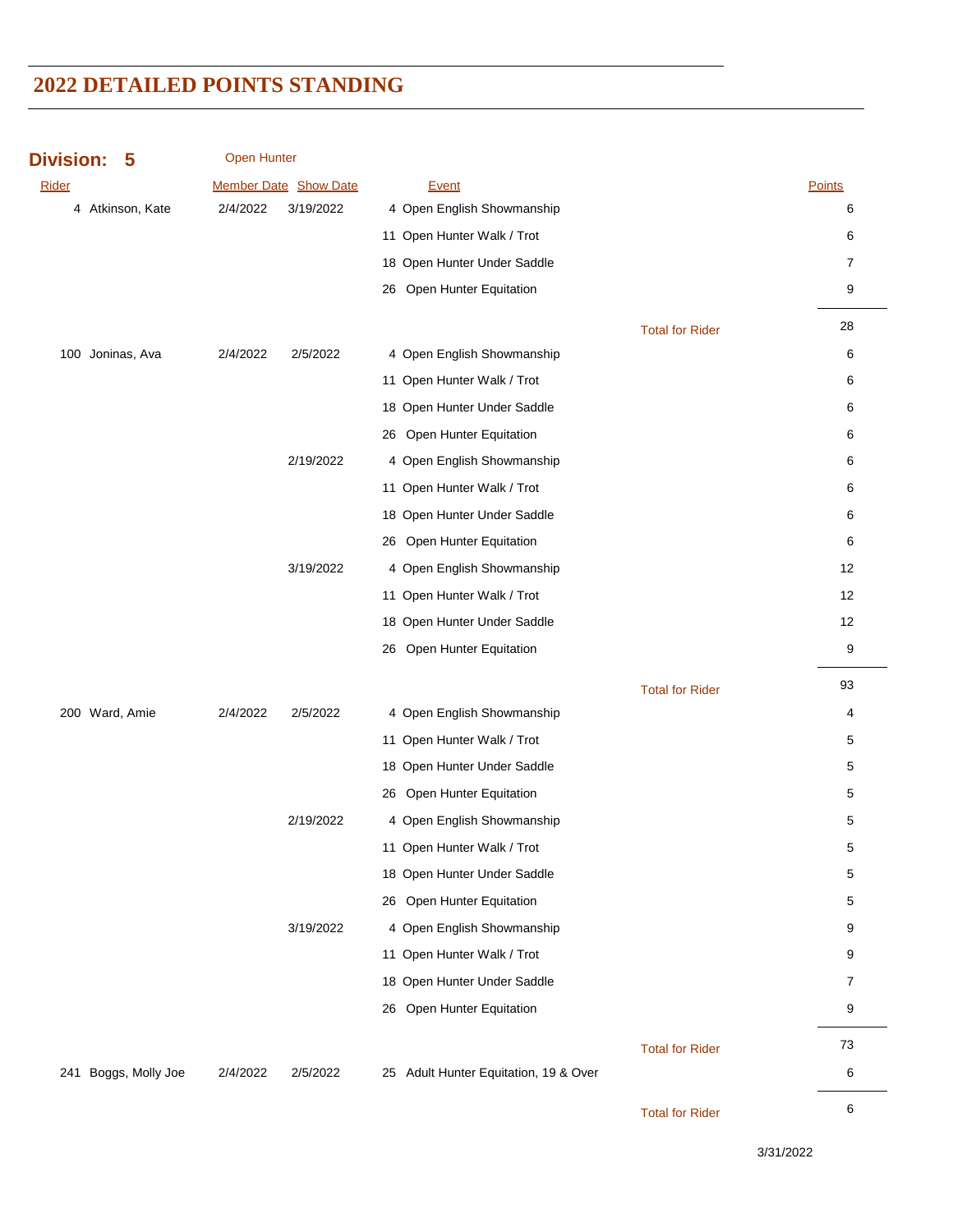|                           | 2/4/2022 | 2/5/2022  |                                       |                        | 3  |
|---------------------------|----------|-----------|---------------------------------------|------------------------|----|
| 250 Paige, Hailey         |          |           | 18 Open Hunter Under Saddle           |                        |    |
|                           |          | 3/19/2022 | 18 Open Hunter Under Saddle           |                        | 6  |
|                           |          |           |                                       | <b>Total for Rider</b> | 9  |
| Harrison, Madeline<br>481 | 2/5/2022 | 2/19/2022 | 25 Adult Hunter Equitation, 19 & Over |                        | 6  |
|                           |          |           |                                       | <b>Total for Rider</b> | 6  |
| Paige, Hailey<br>490      | 2/4/2022 | 2/19/2022 | 18 Open Hunter Under Saddle           |                        | 4  |
|                           |          |           |                                       | <b>Total for Rider</b> | 4  |
| Wisenbaker, Emma<br>909   | 2/4/2022 | 2/5/2022  | 4 Open English Showmanship            |                        | 5  |
|                           |          |           | 11 Open Hunter Walk / Trot            |                        | 4  |
|                           |          |           | 18 Open Hunter Under Saddle           |                        | 4  |
|                           |          |           | 26 Open Hunter Equitation             |                        | 4  |
|                           |          | 3/19/2022 | 4 Open English Showmanship            |                        | 9  |
|                           |          |           | 11 Open Hunter Walk / Trot            |                        | 9  |
|                           |          |           | 18 Open Hunter Under Saddle           |                        | 8  |
|                           |          |           | 26 Open Hunter Equitation             |                        | 9  |
|                           |          |           |                                       | <b>Total for Rider</b> | 52 |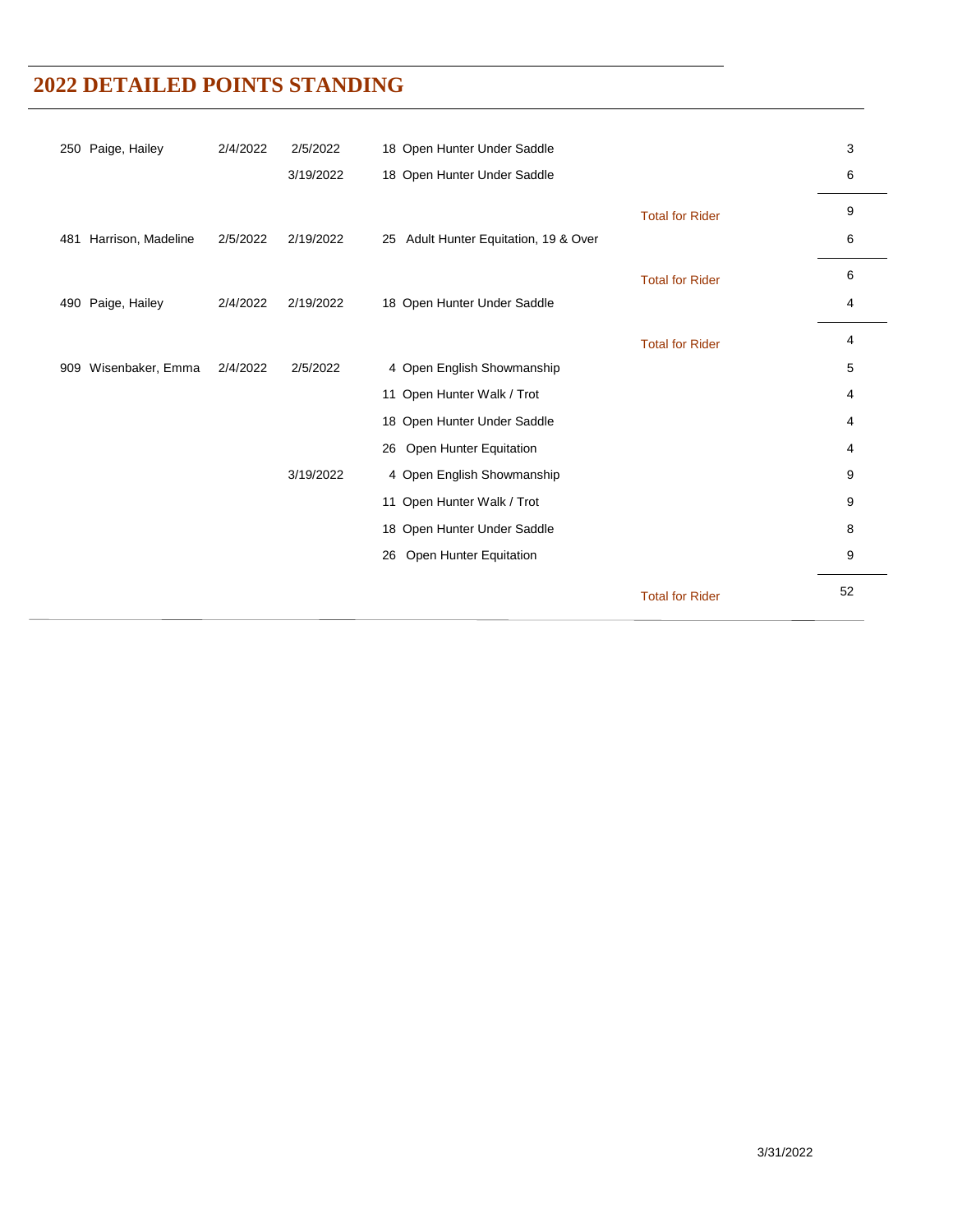| <b>Division:</b><br>6 |          | Youth 13 & Under Western |                                           |               |
|-----------------------|----------|--------------------------|-------------------------------------------|---------------|
| <b>Rider</b>          |          | Member Date Show Date    | <b>Event</b>                              | <b>Points</b> |
| 4 Atkinson, Kate      | 2/4/2022 | 2/5/2022                 | 40 Youth Western Showmanship, 13 & Under  | 4             |
|                       |          |                          | 53 Youth Western Walk/Jog, 13 & Under     | 3             |
|                       |          |                          | 60 Youth Western Pleasure, 13 & Under     | 4             |
|                       |          |                          | 69 Youth Western Horsemanship, 13 & Under | 6             |
|                       |          | 3/19/2022                | 40 Youth Western Showmanship, 13 & Under  | 10            |
|                       |          |                          | 53 Youth Western Walk/Jog, 13 & Under     | 6             |
|                       |          |                          | 60 Youth Western Pleasure, 13 & Under     | 9             |
|                       |          |                          | 69 Youth Western Horsemanship, 13 & Under | 5             |
|                       |          |                          | <b>Total for Rider</b>                    | 47            |
| 10 Veltman, Sophie    | 2/4/2022 | 2/19/2022                | 40 Youth Western Showmanship, 13 & Under  | 6             |
|                       |          |                          | 53 Youth Western Walk/Jog, 13 & Under     | 4             |
|                       |          |                          | 60 Youth Western Pleasure, 13 & Under     | 4             |
|                       |          |                          | 69 Youth Western Horsemanship, 13 & Under | 4             |
|                       |          |                          | 76 Youth Trail, 13 & Under                | 3             |
|                       |          | 3/19/2022                | 40 Youth Western Showmanship, 13 & Under  | 8             |
|                       |          |                          | 53 Youth Western Walk/Jog, 13 & Under     | 4             |
|                       |          |                          | 60 Youth Western Pleasure, 13 & Under     | 6             |
|                       |          |                          | 69 Youth Western Horsemanship, 13 & Under | 5             |
|                       |          |                          | 76 Youth Trail, 13 & Under                | 6             |
|                       |          |                          | <b>Total for Rider</b>                    | 50            |
| 120 Melo, Melina      | 2/4/2022 | 2/5/2022                 | 40 Youth Western Showmanship, 13 & Under  | 6             |
|                       |          |                          | 53 Youth Western Walk/Jog, 13 & Under     | 5             |
|                       |          |                          | 60 Youth Western Pleasure, 13 & Under     | 5             |
|                       |          |                          | 69 Youth Western Horsemanship, 13 & Under | 5             |
|                       |          |                          | 76 Youth Trail, 13 & Under                | 6             |
|                       |          | 2/19/2022                | 40 Youth Western Showmanship, 13 & Under  | 4             |
|                       |          |                          | 53 Youth Western Walk/Jog, 13 & Under     | 6             |
|                       |          |                          | 60 Youth Western Pleasure, 13 & Under     | 6             |
|                       |          |                          | 69 Youth Western Horsemanship, 13 & Under | 6             |
|                       |          |                          | 76 Youth Trail, 13 & Under                | 6             |
|                       |          | 3/19/2022                | 40 Youth Western Showmanship, 13 & Under  | 8             |
|                       |          |                          | 53 Youth Western Walk/Jog, 13 & Under     | 11            |
|                       |          |                          | 60 Youth Western Pleasure, 13 & Under     | 12            |
|                       |          |                          | 69 Youth Western Horsemanship, 13 & Under | 10            |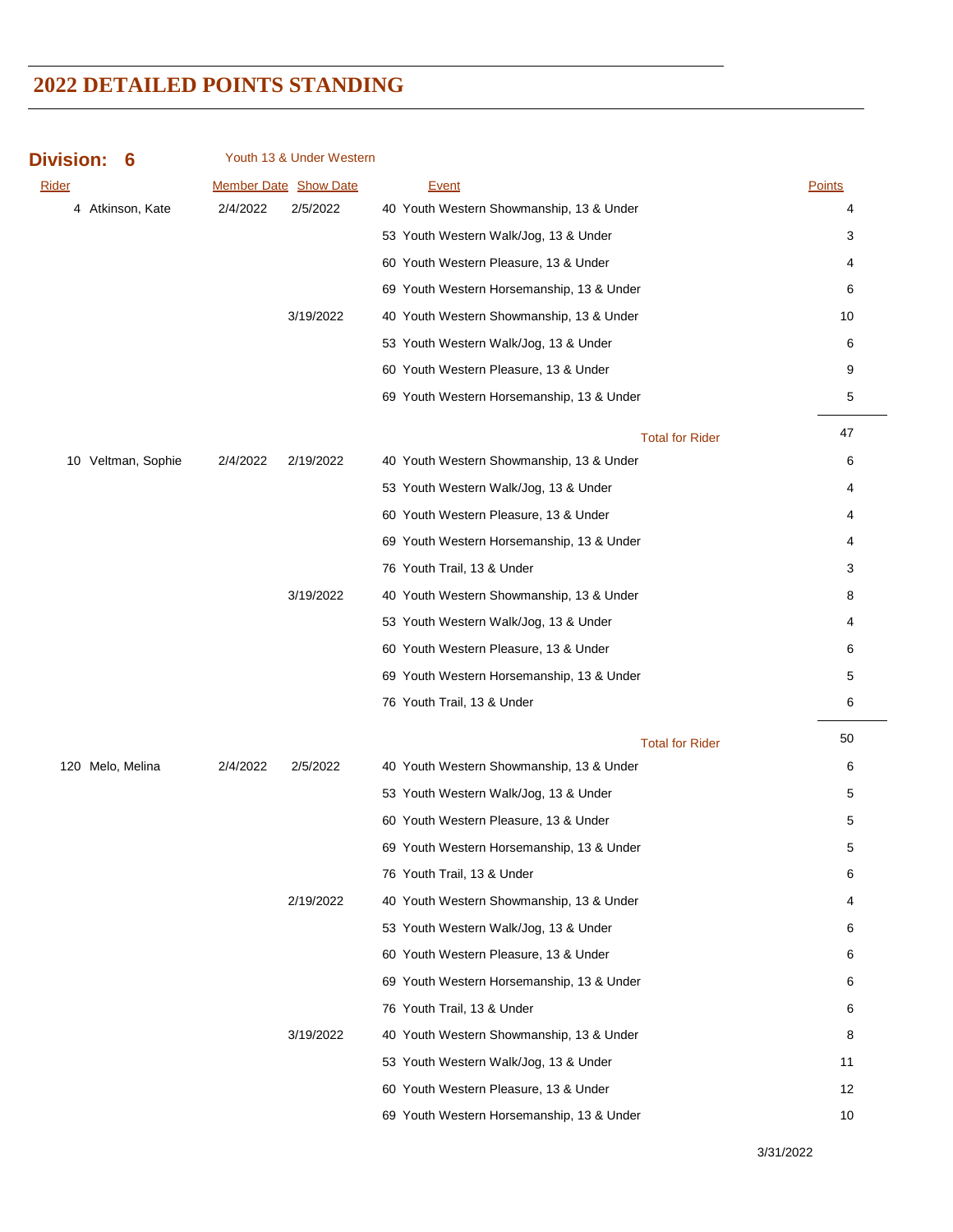| 120 Melo, Melina        | 2/4/2022 | 3/19/2022 | 76 Youth Trail, 13 & Under                | 9              |
|-------------------------|----------|-----------|-------------------------------------------|----------------|
|                         |          |           | <b>Total for Rider</b>                    | 105            |
| 155 Laszlo, Timothy     | 2/4/2022 | 2/5/2022  | 40 Youth Western Showmanship, 13 & Under  | 2              |
|                         |          |           | 53 Youth Western Walk/Jog, 13 & Under     | 4              |
|                         |          |           | 60 Youth Western Pleasure, 13 & Under     | 2              |
|                         |          |           | 69 Youth Western Horsemanship, 13 & Under | 2              |
|                         |          |           | 76 Youth Trail, 13 & Under                | 3              |
|                         |          | 2/19/2022 | 40 Youth Western Showmanship, 13 & Under  | 2              |
|                         |          |           | 53 Youth Western Walk/Jog, 13 & Under     | 2              |
|                         |          |           | 60 Youth Western Pleasure, 13 & Under     | 3              |
|                         |          |           | 69 Youth Western Horsemanship, 13 & Under | $\overline{c}$ |
|                         |          |           | 76 Youth Trail, 13 & Under                | 2              |
|                         |          |           | <b>Total for Rider</b>                    | 24             |
| 480 Schweitzer, Braylin | 2/4/2022 | 2/5/2022  | 40 Youth Western Showmanship, 13 & Under  | 3              |
|                         |          |           | 53 Youth Western Walk/Jog, 13 & Under     | $\overline{2}$ |
|                         |          |           | 60 Youth Western Pleasure, 13 & Under     | 3              |
|                         |          |           | 69 Youth Western Horsemanship, 13 & Under | 4              |
|                         |          |           | 76 Youth Trail, 13 & Under                | 5              |
|                         |          | 2/19/2022 | 40 Youth Western Showmanship, 13 & Under  | 5              |
|                         |          |           | 53 Youth Western Walk/Jog, 13 & Under     | 3              |
|                         |          |           | 60 Youth Western Pleasure, 13 & Under     | 2              |
|                         |          |           | 69 Youth Western Horsemanship, 13 & Under | 3              |
|                         |          |           | 76 Youth Trail, 13 & Under                | 5              |
|                         |          | 3/19/2022 | 40 Youth Western Showmanship, 13 & Under  | 10             |
|                         |          |           | 53 Youth Western Walk/Jog, 13 & Under     | 11             |
|                         |          |           | 60 Youth Western Pleasure, 13 & Under     | 5              |
|                         |          |           | 69 Youth Western Horsemanship, 13 & Under | 10             |
|                         |          |           | 76 Youth Trail, 13 & Under                | 9              |
|                         |          |           | <b>Total for Rider</b>                    | 80             |
| 755 Appenfelder, Kayley | 2/4/2022 | 2/5/2022  | 40 Youth Western Showmanship, 13 & Under  | 5              |
|                         |          |           | 53 Youth Western Walk/Jog, 13 & Under     | 6              |
|                         |          |           | 60 Youth Western Pleasure, 13 & Under     | 6              |
|                         |          |           | 69 Youth Western Horsemanship, 13 & Under | 3              |
|                         |          |           | 76 Youth Trail, 13 & Under                | 4              |
|                         |          | 2/19/2022 | 40 Youth Western Showmanship, 13 & Under  | 3              |
|                         |          |           | 53 Youth Western Walk/Jog, 13 & Under     | 5              |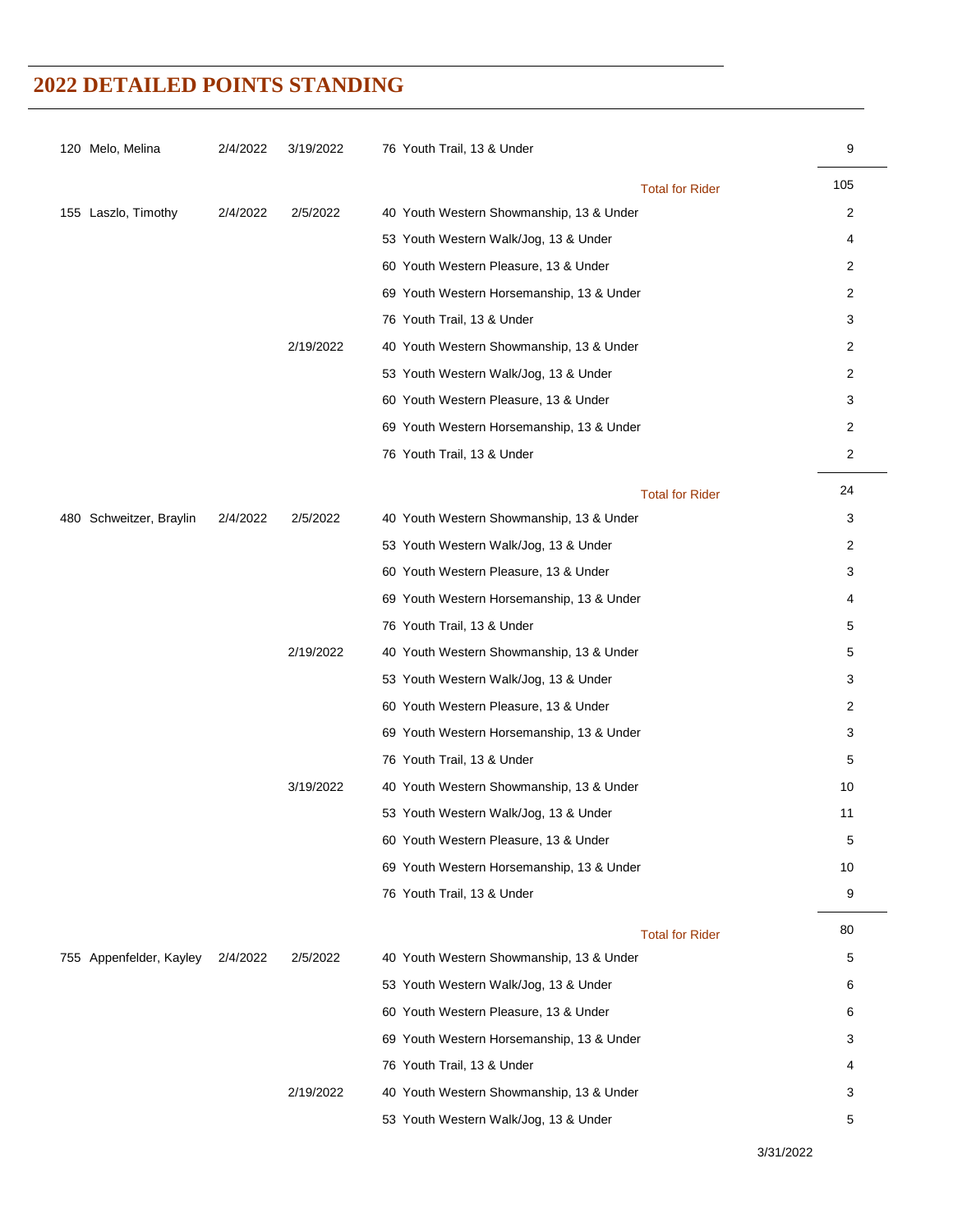| 755 Appenfelder, Kayley | 2/4/2022 | 2/19/2022 | 60 Youth Western Pleasure, 13 & Under     | 5  |
|-------------------------|----------|-----------|-------------------------------------------|----|
|                         |          |           | 69 Youth Western Horsemanship, 13 & Under | 5  |
|                         |          |           | 76 Youth Trail, 13 & Under                | 4  |
|                         |          | 3/19/2022 | 40 Youth Western Showmanship, 13 & Under  | 4  |
|                         |          |           | 53 Youth Western Walk/Jog, 13 & Under     | 8  |
|                         |          |           | 60 Youth Western Pleasure, 13 & Under     | 8  |
|                         |          |           | 69 Youth Western Horsemanship, 13 & Under | 10 |
|                         |          |           | 76 Youth Trail, 13 & Under                | 12 |
|                         |          |           |                                           | 88 |
|                         |          |           | <b>Total for Rider</b>                    |    |
|                         |          |           |                                           |    |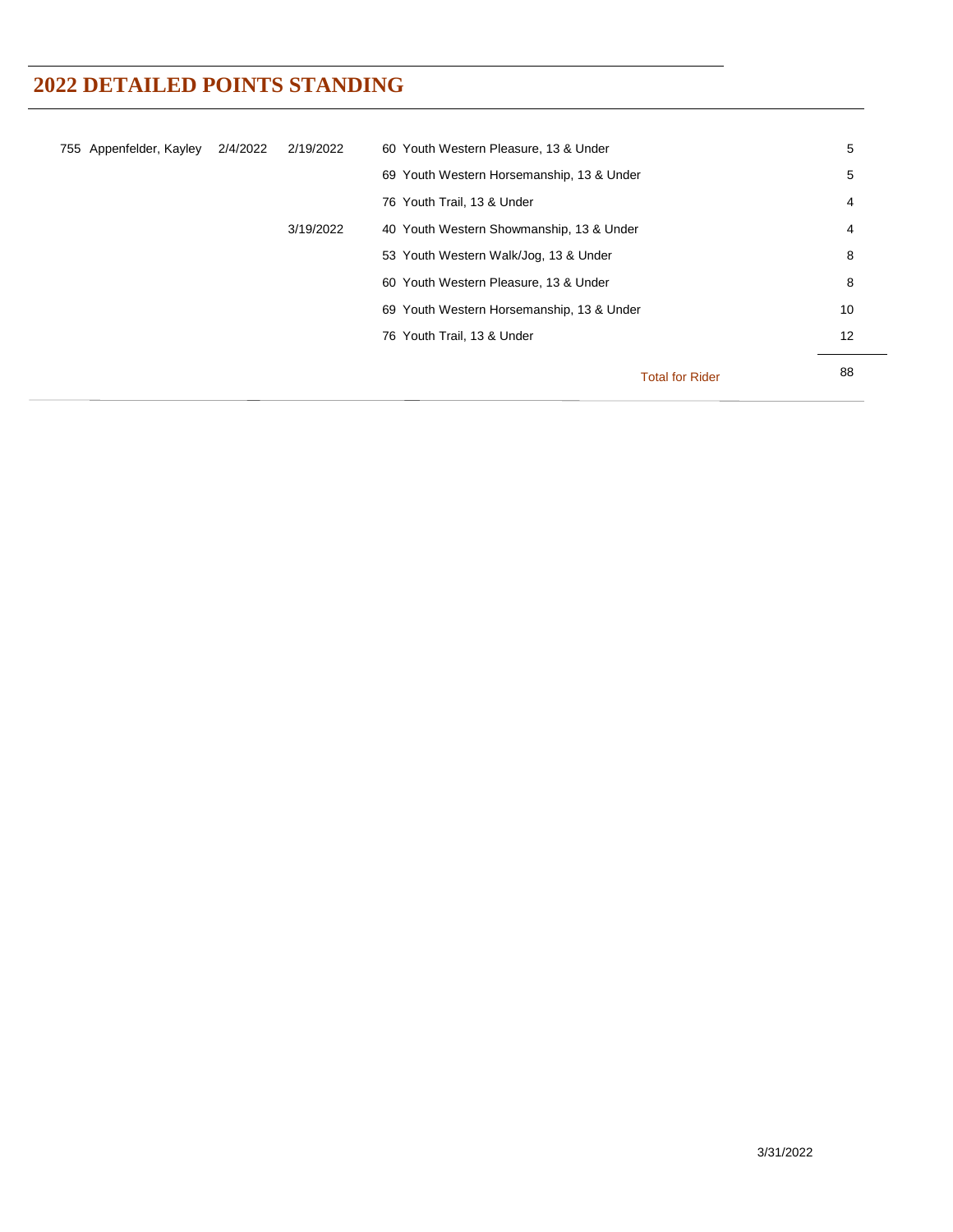| <b>Division:</b><br>7 |          | Youth 14 - 18 Western |                                       |                        |               |
|-----------------------|----------|-----------------------|---------------------------------------|------------------------|---------------|
| <b>Rider</b>          |          | Member Date Show Date | <b>Event</b>                          |                        | <b>Points</b> |
| 50 Kula, Jordan       | 2/1/2022 | 2/19/2022             | 41 Youth Western Showmanship, 14 - 18 |                        | 5             |
|                       |          |                       | 54 Youth Western Walk/Jog, 14 -18     |                        | 4             |
|                       |          |                       | 61 Youth Western Pleasure, 14 - 18    |                        | 4             |
|                       |          |                       | 70 Youth Western Horsemanship, 14-18  |                        | 3             |
|                       |          |                       | 77 Youth Trail, 14 - 18               |                        | 4             |
|                       |          | 3/19/2022             | 41 Youth Western Showmanship, 14 - 18 |                        | 10            |
|                       |          |                       | 54 Youth Western Walk/Jog, 14 -18     |                        | 10            |
|                       |          |                       | 61 Youth Western Pleasure, 14 - 18    |                        | 10            |
|                       |          |                       | 70 Youth Western Horsemanship, 14-18  |                        | 4             |
|                       |          |                       | 77 Youth Trail, 14 - 18               |                        | 12            |
|                       |          |                       |                                       | <b>Total for Rider</b> | 66            |
| 180 Davis, Ally       | 2/1/2022 | 2/19/2022             | 41 Youth Western Showmanship, 14 - 18 |                        | 4             |
|                       |          |                       | 54 Youth Western Walk/Jog, 14 -18     |                        | 6             |
|                       |          |                       | 61 Youth Western Pleasure, 14 - 18    |                        | 6             |
|                       |          |                       | 70 Youth Western Horsemanship, 14-18  |                        | 4             |
|                       |          |                       | 77 Youth Trail, 14 - 18               |                        | 3             |
|                       |          | 3/19/2022             | 41 Youth Western Showmanship, 14 - 18 |                        | 11            |
|                       |          |                       | 54 Youth Western Walk/Jog, 14 -18     |                        | 8             |
|                       |          |                       | 61 Youth Western Pleasure, 14 - 18    |                        | 8             |
|                       |          |                       | 70 Youth Western Horsemanship, 14-18  |                        | 9             |
|                       |          |                       | 77 Youth Trail, 14 - 18               |                        | 9             |
|                       |          |                       |                                       | <b>Total for Rider</b> | 68            |
| 360 Bolt, Elizabeth   | 2/1/2022 | 2/19/2022             | 41 Youth Western Showmanship, 14 - 18 |                        | 3             |
|                       |          |                       | 54 Youth Western Walk/Jog, 14 -18     |                        | 3             |
|                       |          |                       | 61 Youth Western Pleasure, 14 - 18    |                        | 3             |
|                       |          |                       | 70 Youth Western Horsemanship, 14-18  |                        | 5             |
|                       |          |                       | 77 Youth Trail, 14 - 18               |                        | 5             |
|                       |          |                       |                                       | <b>Total for Rider</b> | 19            |
| 955 Parsons, Caroline | 2/4/2022 | 2/5/2022              | 41 Youth Western Showmanship, 14 - 18 |                        | 6             |
|                       |          |                       | 54 Youth Western Walk/Jog, 14 -18     |                        | 6             |
|                       |          |                       | 61 Youth Western Pleasure, 14 - 18    |                        | 6             |
|                       |          |                       | 70 Youth Western Horsemanship, 14-18  |                        | 6             |
|                       |          |                       | 77 Youth Trail, 14 - 18               |                        | 6             |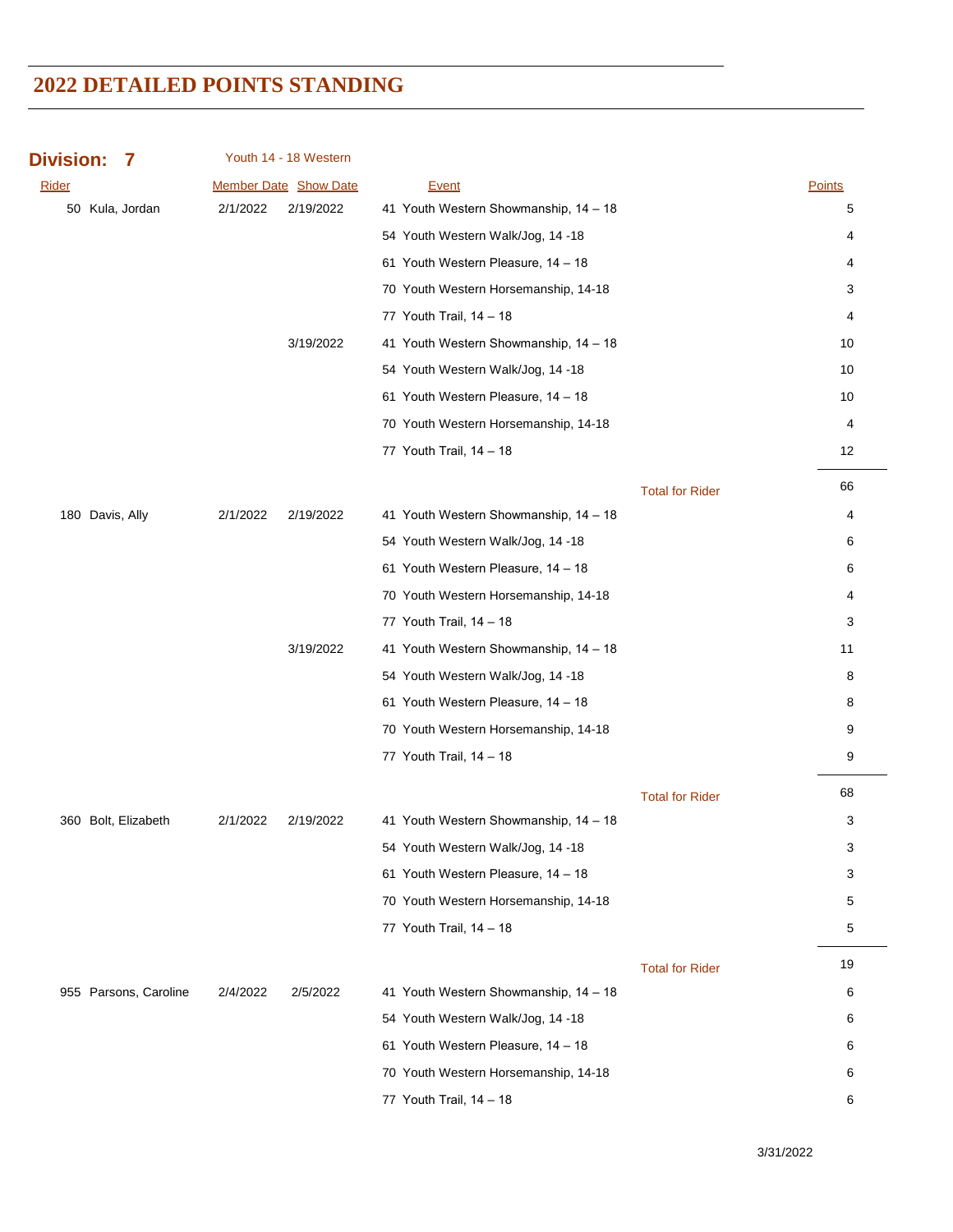| 955 Parsons, Caroline | 2/4/2022 | 2/19/2022 | 41 Youth Western Showmanship, 14 - 18 |                        | 6   |
|-----------------------|----------|-----------|---------------------------------------|------------------------|-----|
|                       |          |           | 54 Youth Western Walk/Jog, 14 -18     |                        | 5   |
|                       |          |           | 61 Youth Western Pleasure, 14 - 18    |                        | 5   |
|                       |          |           | 70 Youth Western Horsemanship, 14-18  |                        | 6   |
|                       |          |           | 77 Youth Trail, 14 - 18               |                        | 6   |
|                       |          | 3/19/2022 | 41 Youth Western Showmanship, 14 - 18 |                        | 9   |
|                       |          |           | 54 Youth Western Walk/Jog, 14 -18     |                        | 12  |
|                       |          |           | 61 Youth Western Pleasure, 14 - 18    |                        | 12  |
|                       |          |           | 70 Youth Western Horsemanship, 14-18  |                        | 12  |
|                       |          |           | 77 Youth Trail, 14 - 18               |                        | 9   |
|                       |          |           |                                       |                        | 112 |
|                       |          |           |                                       | <b>Total for Rider</b> |     |
|                       |          |           |                                       |                        |     |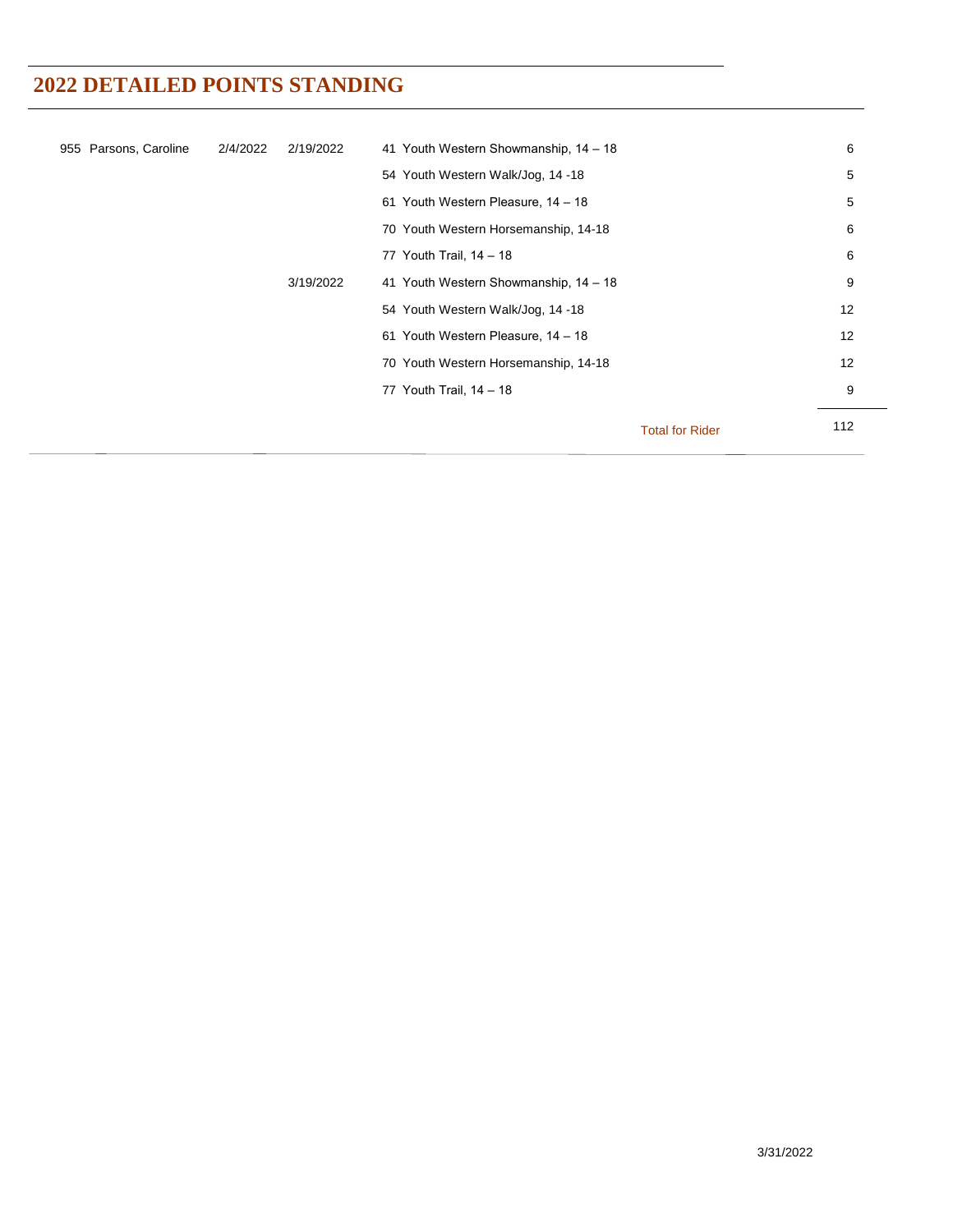| <b>Division:</b><br>8  | <b>Adult Western</b>         |           |                                           |        |    |
|------------------------|------------------------------|-----------|-------------------------------------------|--------|----|
| Rider                  | <b>Member Date Show Date</b> |           | Event                                     | Points |    |
| 300 Houston, Hannah    | 2/4/2022                     | 2/5/2022  | 42 Adult Western Showmanship, 19 And Over |        | 6  |
|                        |                              |           | 55 Adult Western Walk/Jog, 19 & Over      |        | 4  |
|                        |                              |           | 62 Adult Western Pleasure, 19 & Over      |        | 5  |
|                        |                              |           | 71 Adult Western Horsemanship, 19 & Over  |        | 6  |
|                        |                              |           | 78 Adult Trail, 19 & Over                 |        | 6  |
|                        |                              | 2/19/2022 | 42 Adult Western Showmanship, 19 And Over |        | 6  |
|                        |                              |           | 78 Adult Trail, 19 & Over                 |        | 6  |
|                        |                              |           | <b>Total for Rider</b>                    |        | 39 |
| 481 Harrison, Madeline | 2/5/2022                     | 2/5/2022  | 42 Adult Western Showmanship, 19 And Over |        | 5  |
|                        |                              |           | 55 Adult Western Walk/Jog, 19 & Over      |        | 6  |
|                        |                              |           | 62 Adult Western Pleasure, 19 & Over      |        | 6  |
|                        |                              |           | 71 Adult Western Horsemanship, 19 & Over  |        | 5  |
|                        |                              | 2/19/2022 | 42 Adult Western Showmanship, 19 And Over |        | 4  |
|                        |                              |           | 55 Adult Western Walk/Jog, 19 & Over      |        | 5  |
|                        |                              |           | 62 Adult Western Pleasure, 19 & Over      |        | 6  |
|                        |                              |           | 71 Adult Western Horsemanship, 19 & Over  |        | 6  |
|                        |                              |           | <b>Total for Rider</b>                    |        | 43 |
| 545 Almond, Pamela     | 2/4/2022                     | 2/19/2022 | 42 Adult Western Showmanship, 19 And Over |        | 5  |
|                        |                              |           | 55 Adult Western Walk/Jog, 19 & Over      |        | 6  |
|                        |                              | 3/19/2022 | 42 Adult Western Showmanship, 19 And Over |        | 12 |
|                        |                              |           | <b>Total for Rider</b>                    |        | 23 |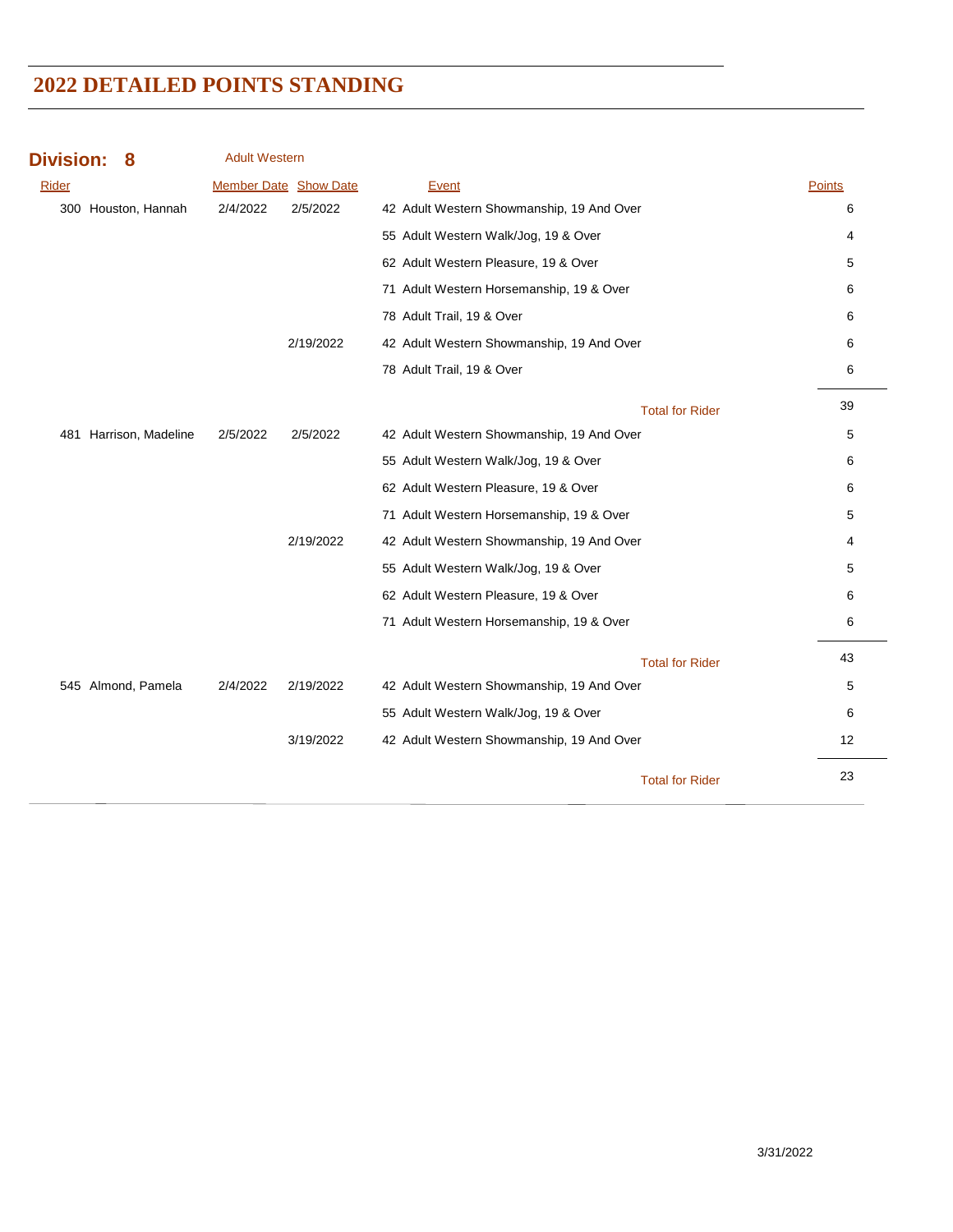| <b>Division:</b> | 9                     | Novice Western |                       |                                |                        |        |
|------------------|-----------------------|----------------|-----------------------|--------------------------------|------------------------|--------|
| Rider            |                       |                | Member Date Show Date | Event                          |                        | Points |
|                  | 40 Holcombe, Hayden   | 2/4/2022       | 3/19/2022             | 80 Novice Trail                |                        | 6      |
|                  |                       |                |                       |                                | <b>Total for Rider</b> | 6      |
|                  | 133 O'Brien, AnnaCate | 2/5/2022       | 2/5/2022              | 44 Novice Western Showmanship  |                        | 6      |
|                  |                       |                |                       | 58 Novice Western Walk/Jog     |                        | 5      |
|                  |                       |                |                       | 65 Novice Western Pleasure     |                        | 6      |
|                  |                       |                |                       | 73 Novice Western Horsemanship |                        | 6      |
|                  |                       |                |                       |                                | <b>Total for Rider</b> | 23     |
|                  | 155 Laszlo, Timothy   | 2/4/2022       | 3/19/2022             | 80 Novice Trail                |                        | 8      |
|                  |                       |                |                       |                                | <b>Total for Rider</b> | 8      |
|                  | 156 Thomas, Dustin    | 2/4/2022       | 2/5/2022              | 44 Novice Western Showmanship  |                        | 4      |
|                  |                       |                |                       |                                | <b>Total for Rider</b> | 4      |
|                  | 445 Alls, Darlene     | 1/23/2022      | 2/5/2022              | 44 Novice Western Showmanship  |                        | 5      |
|                  |                       |                |                       | 58 Novice Western Walk/Jog     |                        | 6      |
|                  |                       |                |                       | 65 Novice Western Pleasure     |                        | 5      |
|                  |                       |                |                       | 73 Novice Western Horsemanship |                        | 5      |
|                  |                       |                |                       |                                | <b>Total for Rider</b> | 21     |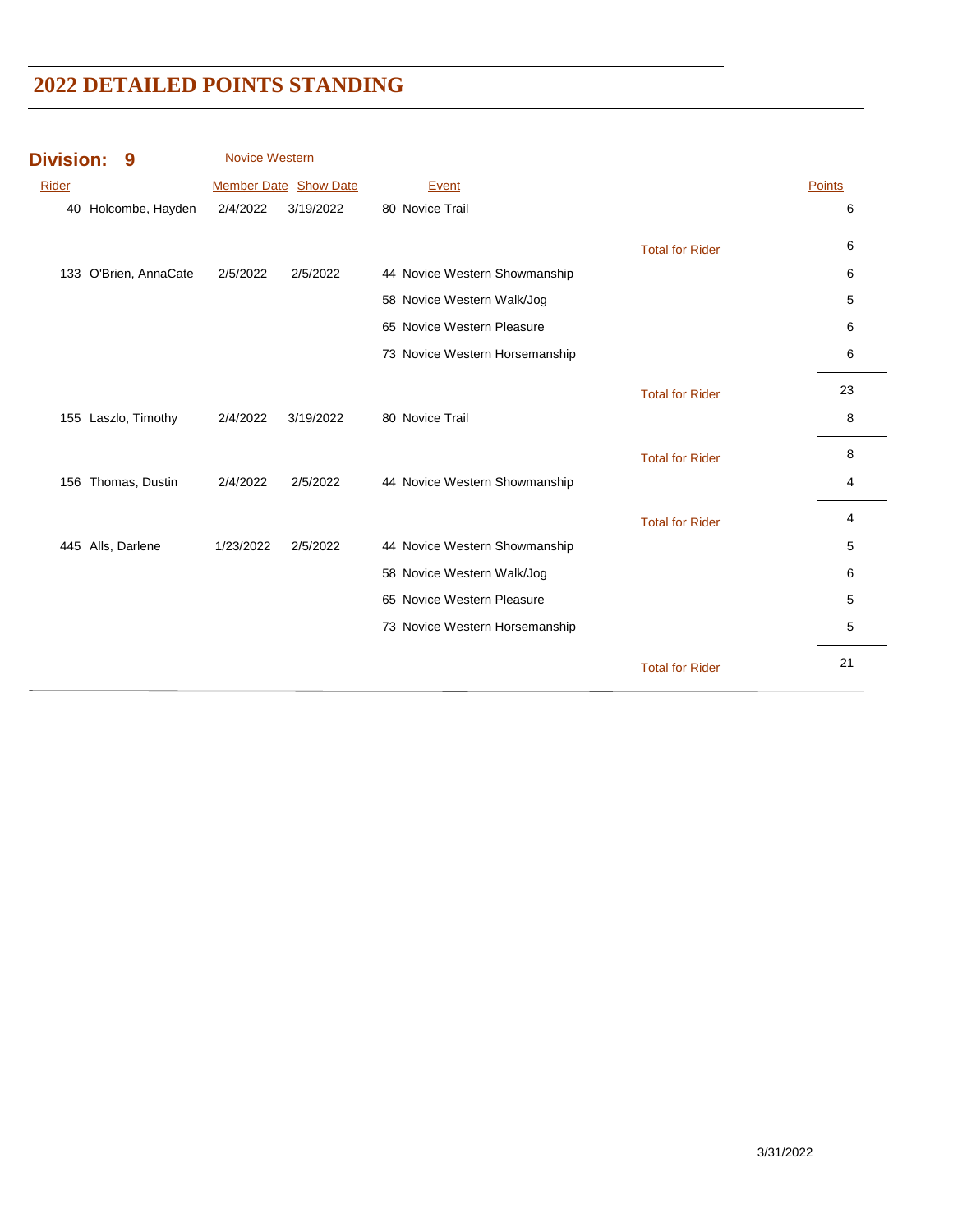| <b>Division:</b> | 10 |
|------------------|----|
|------------------|----|

Open Western

| <b>Rider</b> |                    |          | Member Date Show Date | <b>Event</b>                 |                        | Points |
|--------------|--------------------|----------|-----------------------|------------------------------|------------------------|--------|
|              | 4 Atkinson, Kate   | 2/4/2022 | 2/5/2022              | 63 Open Western Pleasure     |                        | 6      |
|              |                    |          |                       | 72 Open Western Horsemanship |                        | 6      |
|              |                    |          | 3/19/2022             | 43 Open Western Showmanship  |                        | 12     |
|              |                    |          |                       | 56 Open Western Walk/Jog     |                        | 12     |
|              |                    |          |                       | 63 Open Western Pleasure     |                        | 12     |
|              |                    |          |                       | 72 Open Western Horsemanship |                        | 12     |
|              |                    |          |                       |                              | <b>Total for Rider</b> | 60     |
|              | 156 Thomas, Dustin | 2/4/2022 | 2/5/2022              | 56 Open Western Walk/Jog     |                        | 5      |
|              |                    |          |                       | 63 Open Western Pleasure     |                        | 4      |
|              |                    |          |                       | 72 Open Western Horsemanship |                        | 4      |
|              |                    |          |                       | 79 Open Trail                |                        | 5      |
|              |                    |          | 2/19/2022             | 43 Open Western Showmanship  |                        | 5      |
|              |                    |          |                       | 56 Open Western Walk/Jog     |                        | 5      |
|              |                    |          |                       | 63 Open Western Pleasure     |                        | 5      |
|              |                    |          |                       | 72 Open Western Horsemanship |                        | 5      |
|              |                    |          | 3/19/2022             | 43 Open Western Showmanship  |                        | 8      |
|              |                    |          |                       | 56 Open Western Walk/Jog     |                        | 8      |
|              |                    |          |                       | 63 Open Western Pleasure     |                        | 4      |
|              |                    |          |                       | 72 Open Western Horsemanship |                        | 8      |
|              |                    |          |                       | 79 Open Trail                |                        | 10     |
|              |                    |          |                       |                              | <b>Total for Rider</b> | 76     |
|              | 545 Almond, Pamela | 2/4/2022 | 2/19/2022             | 43 Open Western Showmanship  |                        | 6      |
|              |                    |          |                       | 56 Open Western Walk/Jog     |                        | 6      |
|              |                    |          | 3/19/2022             | 43 Open Western Showmanship  |                        | 10     |
|              |                    |          |                       |                              |                        | 22     |
|              | 652 Brecht, Lynn   | 2/4/2022 | 2/5/2022              | 56 Open Western Walk/Jog     | <b>Total for Rider</b> | 4      |
|              |                    |          |                       | 63 Open Western Pleasure     |                        | 5      |
|              |                    |          |                       | 72 Open Western Horsemanship |                        | 5      |
|              |                    |          |                       | 79 Open Trail                |                        | 6      |
|              |                    |          | 2/19/2022             | 56 Open Western Walk/Jog     |                        | 4      |
|              |                    |          |                       | 63 Open Western Pleasure     |                        | 6      |
|              |                    |          |                       | 72 Open Western Horsemanship |                        | 6      |
|              |                    |          |                       | 79 Open Trail                |                        | 6      |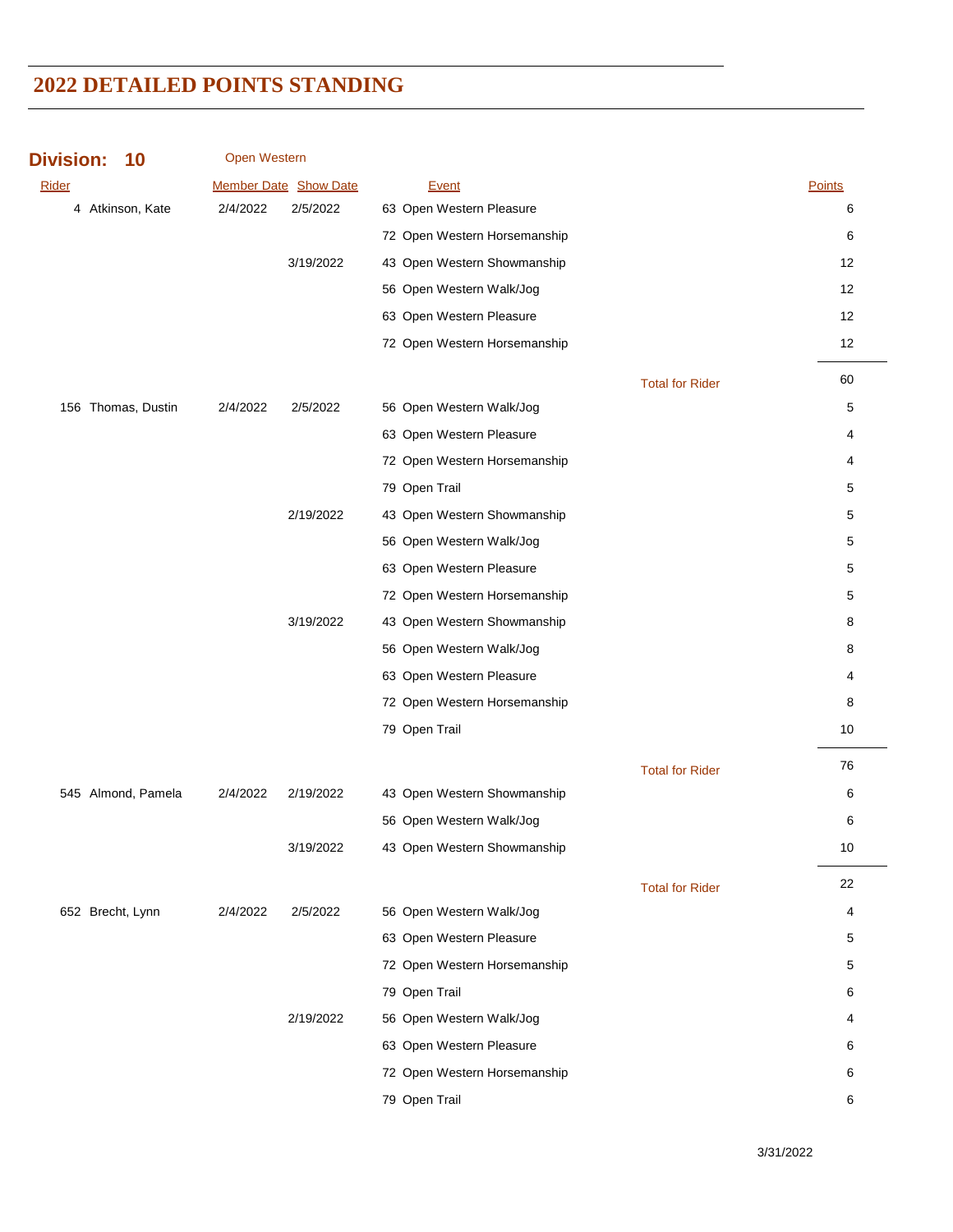| 652 Brecht, Lynn | 2/4/2022 | 3/19/2022 | 56 Open Western Walk/Jog     |                        | 10 |
|------------------|----------|-----------|------------------------------|------------------------|----|
|                  |          |           | 63 Open Western Pleasure     |                        | 10 |
|                  |          |           | 72 Open Western Horsemanship |                        | 10 |
|                  |          |           | 79 Open Trail                |                        | 12 |
|                  |          |           |                              | <b>Total for Rider</b> | 84 |
|                  |          |           |                              |                        |    |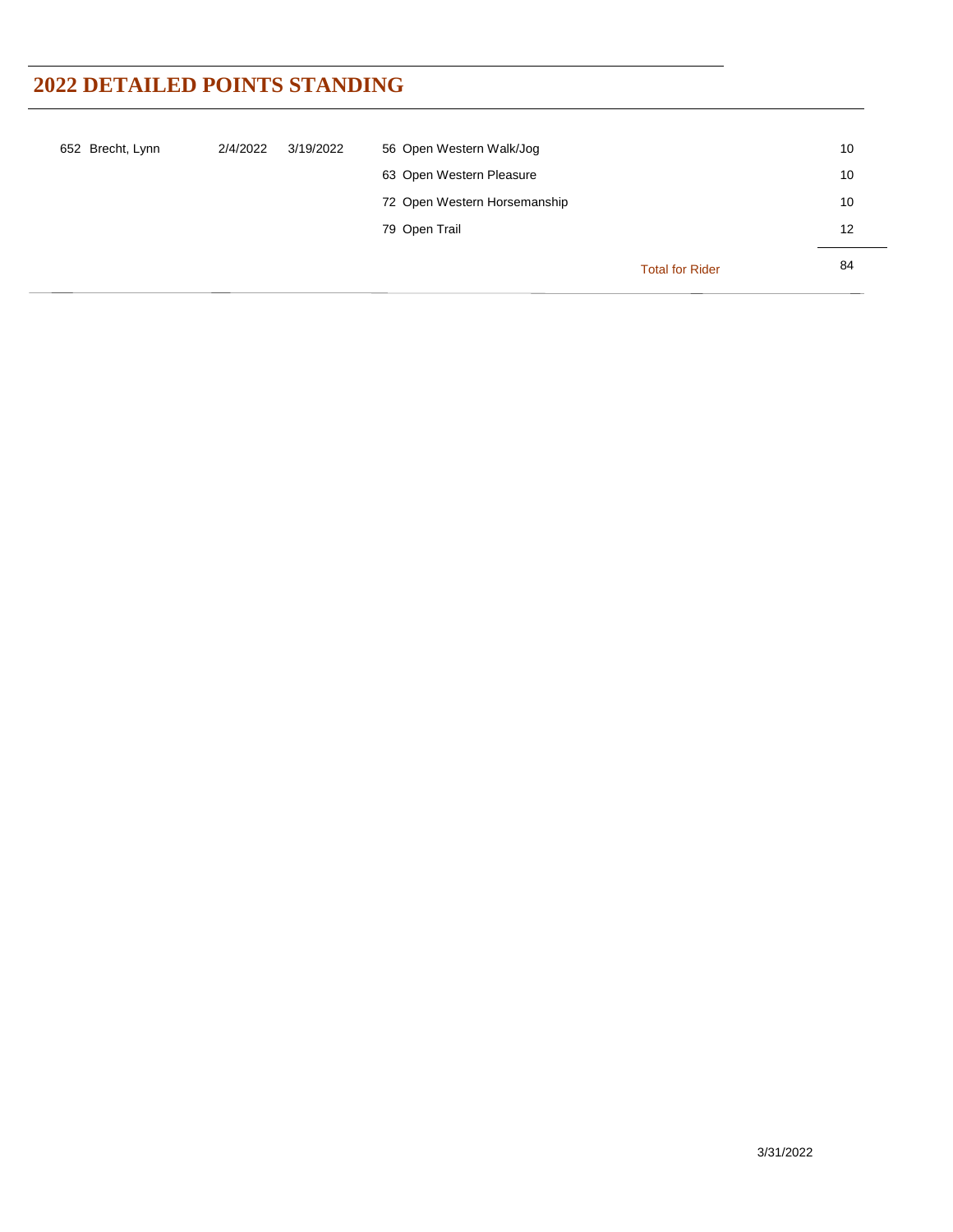| <b>Division:</b><br>11 | <b>Beginner English</b> |                              |                                                     |               |
|------------------------|-------------------------|------------------------------|-----------------------------------------------------|---------------|
| Rider                  |                         | <b>Member Date Show Date</b> | <b>Event</b>                                        | <b>Points</b> |
| 40 Holcombe, Hayden    | 2/4/2022                | 2/5/2022                     | 6 Beginner English Showmanship 13 & Under           | 6             |
|                        |                         |                              | 30 Beginner Walk Only English 13 & Under            | 5             |
|                        |                         |                              | 31 Beginner Walk Trot 1 @ a Time English 13 & Under | 4             |
|                        |                         |                              | 32 Beginner Walk Trot English 13 & Under            | 4             |
|                        |                         | 2/19/2022                    | 6 Beginner English Showmanship 13 & Under           | 6             |
|                        |                         |                              | 30 Beginner Walk Only English 13 & Under            | 6             |
|                        |                         |                              | 31 Beginner Walk Trot 1 @ a Time English 13 & Under | 6             |
|                        |                         |                              | 32 Beginner Walk Trot English 13 & Under            | 6             |
|                        |                         | 3/19/2022                    | 6 Beginner English Showmanship 13 & Under           | 8             |
|                        |                         |                              | 30 Beginner Walk Only English 13 & Under            | 5             |
|                        |                         |                              | 31 Beginner Walk Trot 1 @ a Time English 13 & Under | 6             |
|                        |                         |                              | 32 Beginner Walk Trot English 13 & Under            | 4             |
|                        |                         |                              | <b>Total for Rider</b>                              | 66            |
| 262 Bajwa, Sidak       | 2/4/2022                | 2/5/2022                     | 6 Beginner English Showmanship 13 & Under           | 5             |
|                        |                         |                              | 30 Beginner Walk Only English 13 & Under            | 3             |
|                        |                         |                              | 31 Beginner Walk Trot 1 @ a Time English 13 & Under | 3             |
|                        |                         |                              | 32 Beginner Walk Trot English 13 & Under            | 5             |
|                        |                         | 2/19/2022                    | 6 Beginner English Showmanship 13 & Under           | 5             |
|                        |                         |                              | 30 Beginner Walk Only English 13 & Under            | 5             |
|                        |                         |                              | 31 Beginner Walk Trot 1 @ a Time English 13 & Under | 4             |
|                        |                         |                              | 32 Beginner Walk Trot English 13 & Under            | 4             |
|                        |                         | 3/19/2022                    | 6 Beginner English Showmanship 13 & Under           | 10            |
|                        |                         |                              | 30 Beginner Walk Only English 13 & Under            | 9             |
|                        |                         |                              | 31 Beginner Walk Trot 1 @ a Time English 13 & Under | 9             |
|                        |                         |                              | 32 Beginner Walk Trot English 13 & Under            | 9             |
|                        |                         |                              | <b>Total for Rider</b>                              | 71            |
| 500 Roland, Brynn      | 2/4/2022                | 2/5/2022                     | 6 Beginner English Showmanship 13 & Under           | 4             |
|                        |                         |                              | 30 Beginner Walk Only English 13 & Under            | 6             |
|                        |                         |                              | 31 Beginner Walk Trot 1 @ a Time English 13 & Under | 6             |
|                        |                         |                              | 32 Beginner Walk Trot English 13 & Under            | 6             |
|                        |                         | 2/19/2022                    | 6 Beginner English Showmanship 13 & Under           | 4             |
|                        |                         |                              | 30 Beginner Walk Only English 13 & Under            | 4             |
|                        |                         |                              | 31 Beginner Walk Trot 1 @ a Time English 13 & Under | 5             |
|                        |                         |                              | 32 Beginner Walk Trot English 13 & Under            | 5             |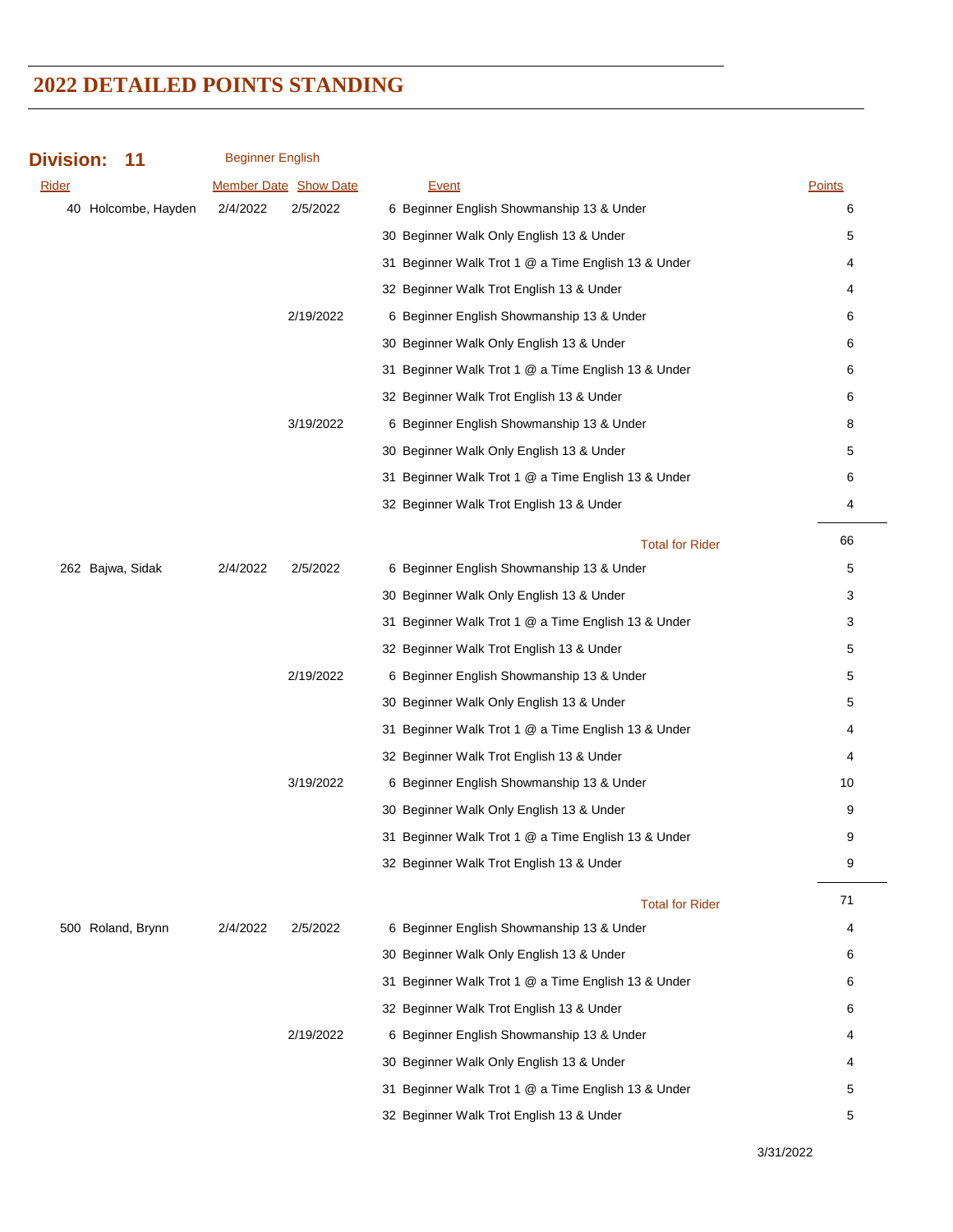| 500 Roland, Brynn  | 2/4/2022  | 3/19/2022 | 6 Beginner English Showmanship 13 & Under           |                        | 12             |
|--------------------|-----------|-----------|-----------------------------------------------------|------------------------|----------------|
|                    |           |           | 30 Beginner Walk Only English 13 & Under            |                        | 11             |
|                    |           |           | 31 Beginner Walk Trot 1 @ a Time English 13 & Under |                        | 12             |
|                    |           |           | 32 Beginner Walk Trot English 13 & Under            |                        | 12             |
|                    |           |           |                                                     | <b>Total for Rider</b> | 87             |
| 913 Norris, Bailey | 2/17/2022 | 2/19/2022 | 30 Beginner Walk Only English 13 & Under            |                        | 3              |
|                    |           |           | 31 Beginner Walk Trot 1 @ a Time English 13 & Under |                        | 2              |
|                    |           |           | 32 Beginner Walk Trot English 13 & Under            |                        | $\overline{2}$ |
|                    |           | 3/19/2022 | 30 Beginner Walk Only English 13 & Under            |                        | 6              |
|                    |           |           | 31 Beginner Walk Trot 1 @ a Time English 13 & Under |                        | 4              |
|                    |           |           | 32 Beginner Walk Trot English 13 & Under            |                        | 6              |
|                    |           |           |                                                     | <b>Total for Rider</b> | 23             |
|                    |           |           |                                                     |                        |                |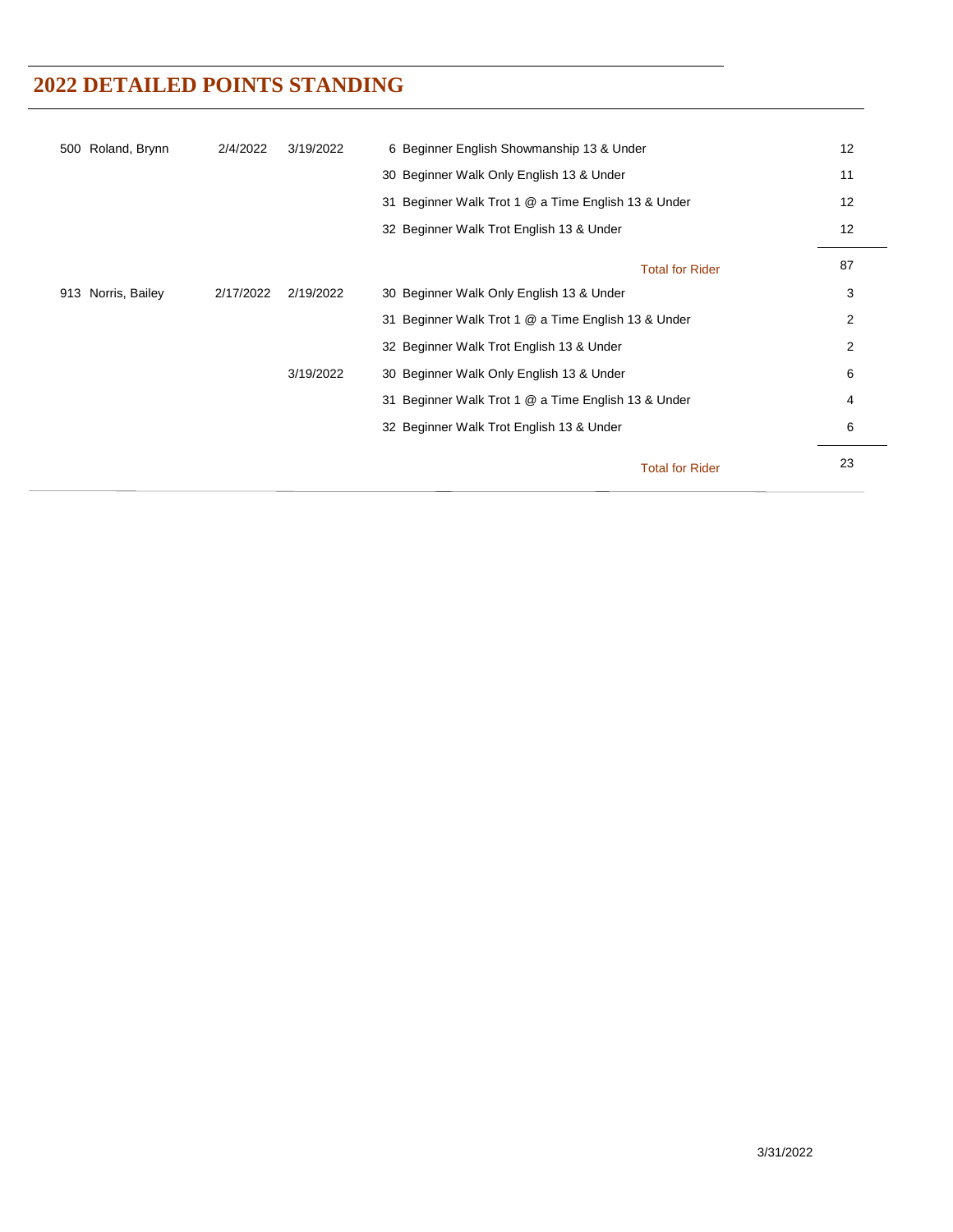| <b>Division:</b><br>12 | <b>Beginner Western</b>      |                                                    |                   |
|------------------------|------------------------------|----------------------------------------------------|-------------------|
| Rider                  | <b>Member Date Show Date</b> | Event                                              | <b>Points</b>     |
| 80 Holland, Cora       | 2/4/2022<br>2/5/2022         | 45 Beginner Western Showmanship 13 & Under         | 5                 |
|                        |                              | 47 Beginner Walk Only Western 13 & Under           | 5                 |
|                        |                              | 48 Beginner Walk Jog 1 @ a Time Western 13 & Under | 6                 |
|                        |                              | 49 Beginner Walk Jog Western 13 & Under            | 6                 |
|                        | 3/19/2022                    | 45 Beginner Western Showmanship 13 & Under         | 12                |
|                        |                              | 47 Beginner Walk Only Western 13 & Under           | 8                 |
|                        |                              | 48 Beginner Walk Jog 1 @ a Time Western 13 & Under | 9                 |
|                        |                              | 49 Beginner Walk Jog Western 13 & Under            | 8                 |
|                        |                              | <b>Total for Rider</b>                             | 59                |
| 155 Laszlo, Timothy    | 2/4/2022<br>3/19/2022        | 45 Beginner Western Showmanship 13 & Under         | 8                 |
|                        |                              | 47 Beginner Walk Only Western 13 & Under           | 10                |
|                        |                              | 48 Beginner Walk Jog 1 @ a Time Western 13 & Under | 10                |
|                        |                              | 49 Beginner Walk Jog Western 13 & Under            | 10                |
|                        |                              | <b>Total for Rider</b>                             | 38                |
| 444 Kruger, Kaitlyn    | 2/4/2022<br>2/5/2022         | 45 Beginner Western Showmanship 13 & Under         | 6                 |
|                        |                              | 47 Beginner Walk Only Western 13 & Under           | 6                 |
|                        |                              | 48 Beginner Walk Jog 1 @ a Time Western 13 & Under | 5                 |
|                        |                              | 49 Beginner Walk Jog Western 13 & Under            | 5                 |
|                        | 3/19/2022                    | 45 Beginner Western Showmanship 13 & Under         | 10                |
|                        |                              | 47 Beginner Walk Only Western 13 & Under           | $12 \overline{ }$ |
|                        |                              | 48 Beginner Walk Jog 1 @ a Time Western 13 & Under | 11                |
|                        |                              | 49 Beginner Walk Jog Western 13 & Under            | 12                |
|                        |                              | <b>Total for Rider</b>                             | 67                |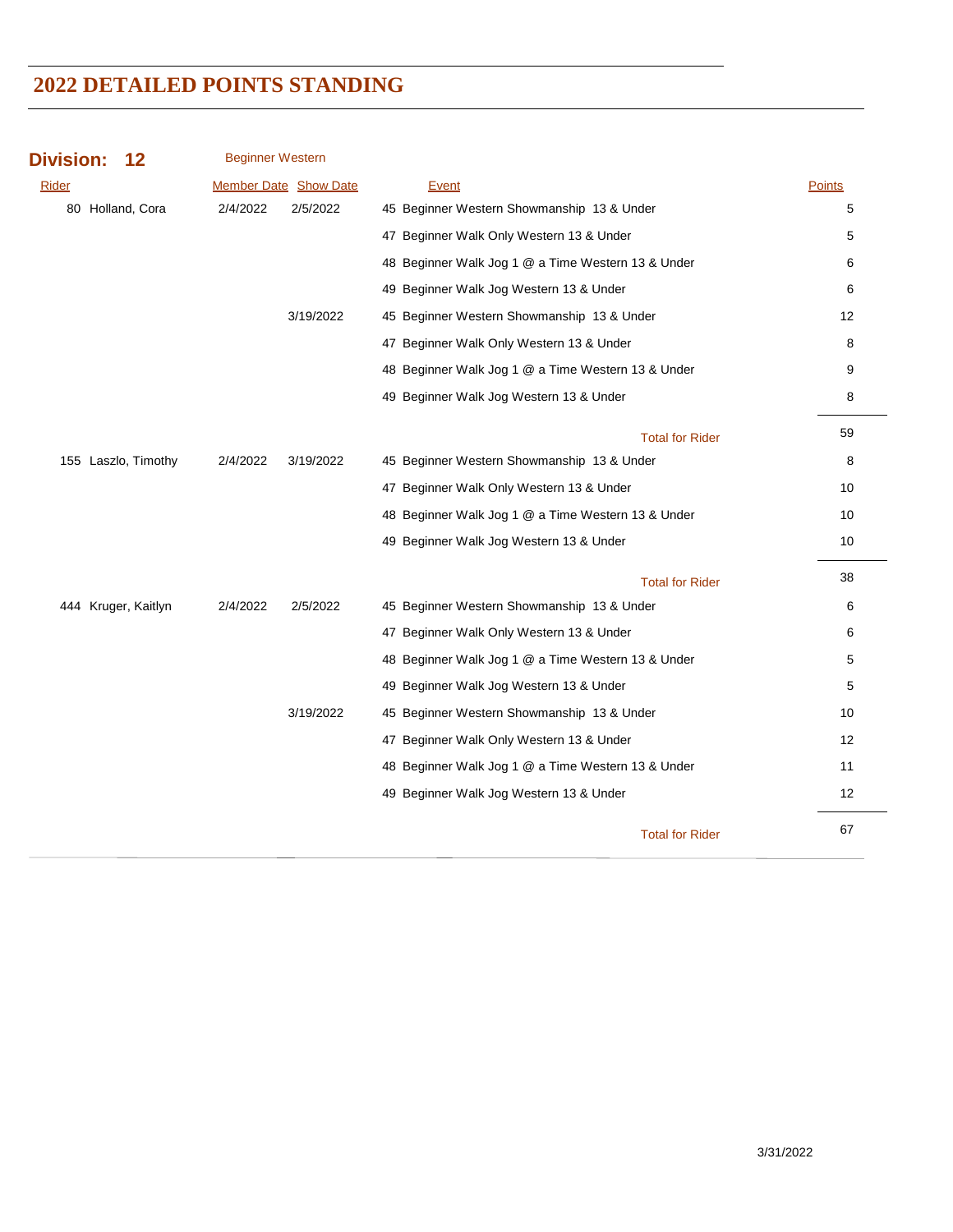| Division: 13     |                    | <b>Ranch Horse</b> |                              |                         |                        |        |
|------------------|--------------------|--------------------|------------------------------|-------------------------|------------------------|--------|
| Rider            |                    |                    | <b>Member Date Show Date</b> | Event                   |                        | Points |
| 143 Duffy, Janet |                    | 2/4/2022           | 2/19/2022                    | 37 Ranch Horse Halter   |                        | 3      |
|                  |                    |                    |                              | 66 Ranch Horse Pleasure |                        | 5      |
|                  |                    |                    |                              | 74 Ranch Riding         |                        | 3      |
|                  |                    |                    |                              |                         | <b>Total for Rider</b> | 11     |
| 651              | Lightcap, Michelle | 2/5/2022           | 2/5/2022                     | 37 Ranch Horse Halter   |                        | 6      |
|                  |                    |                    |                              | 66 Ranch Horse Pleasure |                        | 6      |
|                  |                    |                    |                              | 74 Ranch Riding         |                        | 6      |
|                  |                    |                    | 2/19/2022                    | 37 Ranch Horse Halter   |                        | 6      |
|                  |                    |                    |                              | 66 Ranch Horse Pleasure |                        | 6      |
|                  |                    |                    |                              | 74 Ranch Riding         |                        | 6      |
|                  |                    |                    |                              | 81 Ranch Horse Trail    |                        | 5      |
|                  |                    |                    |                              |                         | <b>Total for Rider</b> | 41     |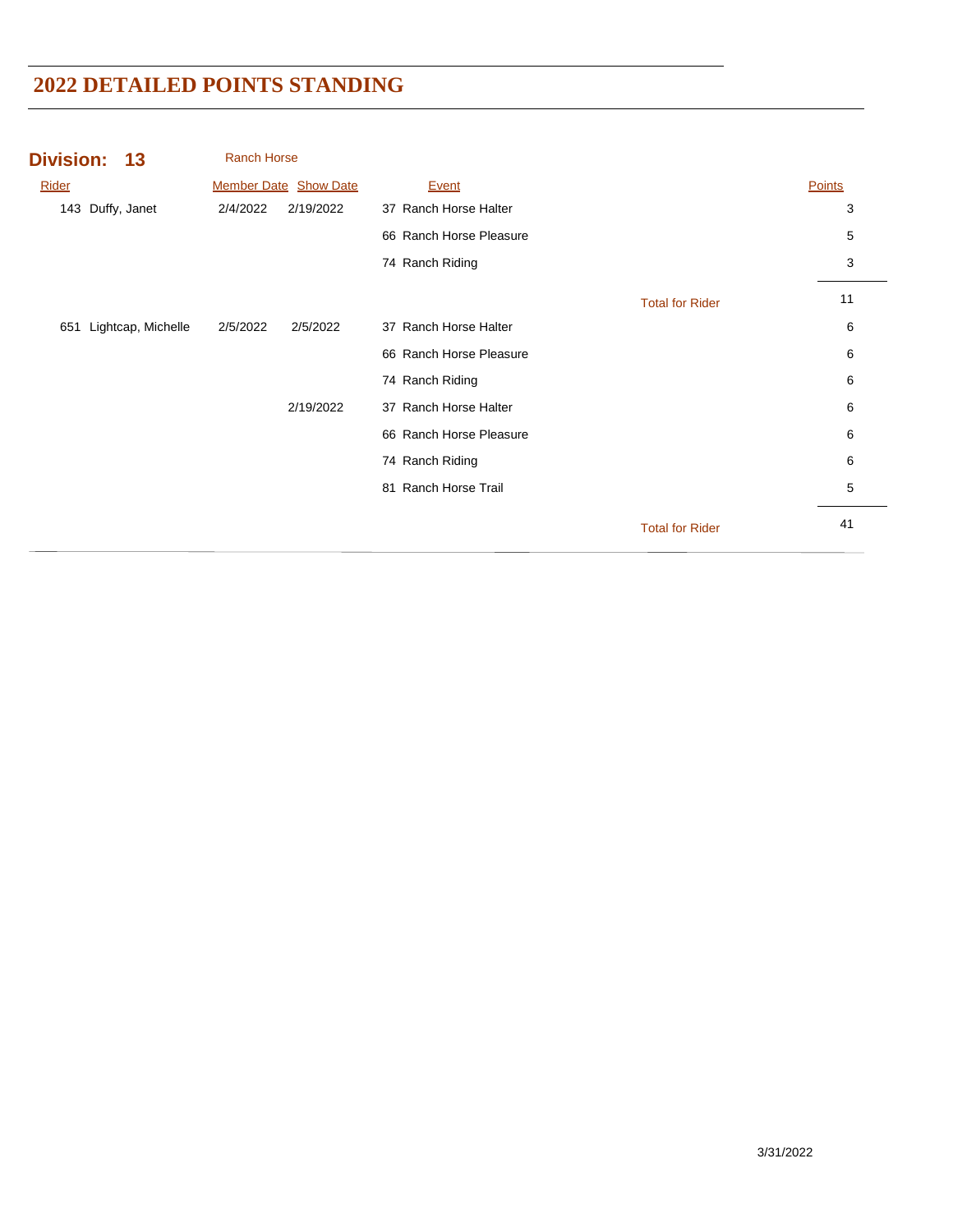| <b>Division:</b> | 20                  |           | Beginner on the Flat, 11 & Under |                                                    |                |
|------------------|---------------------|-----------|----------------------------------|----------------------------------------------------|----------------|
| Rider            |                     |           | Member Date Show Date            | <b>Event</b>                                       | Points         |
|                  | 16 Johns, River     | 1/7/2022  | 2/5/2022                         | 201 Beginner Walk/Trot Equitation, 11 & Under      | 1              |
|                  |                     |           |                                  | 202 Beginner Walk/Trot/Canter 1 @ Time, 11 & Under | 1              |
|                  |                     |           | 3/19/2022                        | 201 Beginner Walk/Trot Equitation, 11 & Under      | 5              |
|                  |                     |           |                                  | <b>Total for Rider</b>                             | $\overline{7}$ |
|                  | 23 Jarvis, Haley    | 2/19/2022 | 2/19/2022                        | 200 Beginner Walk/Trot Pleasure, 11 & Under        | 2              |
|                  |                     |           |                                  | 202 Beginner Walk/Trot/Canter 1 @ Time, 11 & Under | 4              |
|                  |                     |           | 3/19/2022                        | 202 Beginner Walk/Trot/Canter 1 @ Time, 11 & Under | 8              |
|                  |                     |           |                                  | <b>Total for Rider</b>                             | 14             |
|                  | 65 Ruehman, Caetyln | 2/4/2022  | 2/19/2022                        | 200 Beginner Walk/Trot Pleasure, 11 & Under        | 5              |
|                  |                     |           |                                  | 201 Beginner Walk/Trot Equitation, 11 & Under      | 1              |
|                  |                     |           |                                  | <b>Total for Rider</b>                             | 6              |
|                  | 89 Dubois, Raelyn   | 2/2/2022  | 3/19/2022                        | 202 Beginner Walk/Trot/Canter 1 @ Time, 11 & Under | $\overline{2}$ |
|                  |                     |           |                                  | <b>Total for Rider</b>                             | $\overline{2}$ |
|                  | 110 White, Jessie   | 1/25/2022 | 2/5/2022                         | 200 Beginner Walk/Trot Pleasure, 11 & Under        | 3              |
|                  |                     |           |                                  | 201 Beginner Walk/Trot Equitation, 11 & Under      | 4              |
|                  |                     |           | 3/19/2022                        | 200 Beginner Walk/Trot Pleasure, 11 & Under        | 1              |
|                  |                     |           |                                  | <b>Total for Rider</b>                             | 8              |
| 171              | Bell, Sophie        | 2/1/2022  | 2/5/2022                         | 200 Beginner Walk/Trot Pleasure, 11 & Under        | 2              |
|                  |                     |           |                                  | 202 Beginner Walk/Trot/Canter 1 @ Time, 11 & Under | 5              |
|                  |                     |           | 2/19/2022                        | 201 Beginner Walk/Trot Equitation, 11 & Under      | 3              |
|                  |                     |           | 3/19/2022                        | 200 Beginner Walk/Trot Pleasure, 11 & Under        | $\overline{2}$ |
|                  |                     |           |                                  | 201 Beginner Walk/Trot Equitation, 11 & Under      | $\overline{7}$ |
|                  |                     |           |                                  | 202 Beginner Walk/Trot/Canter 1 @ Time, 11 & Under | 5              |
|                  |                     |           |                                  | <b>Total for Rider</b>                             | 24             |
|                  | 172 Obermeyer, Leah | 2/5/2022  | 2/5/2022                         | 201 Beginner Walk/Trot Equitation, 11 & Under      | 2              |
|                  |                     |           | 2/19/2022                        | 201 Beginner Walk/Trot Equitation, 11 & Under      | 1              |
|                  |                     |           |                                  | <b>Total for Rider</b>                             | 3              |
|                  | 179 Langa, Emma     | 1/29/2022 | 2/5/2022                         | 200 Beginner Walk/Trot Pleasure, 11 & Under        | 1              |
|                  |                     |           |                                  | 201 Beginner Walk/Trot Equitation, 11 & Under      | 5              |
|                  |                     |           | 2/19/2022                        | 200 Beginner Walk/Trot Pleasure, 11 & Under        | 4              |
|                  |                     |           |                                  | 201 Beginner Walk/Trot Equitation, 11 & Under      | 2              |
|                  |                     |           |                                  | 202 Beginner Walk/Trot/Canter 1 @ Time, 11 & Under | 5              |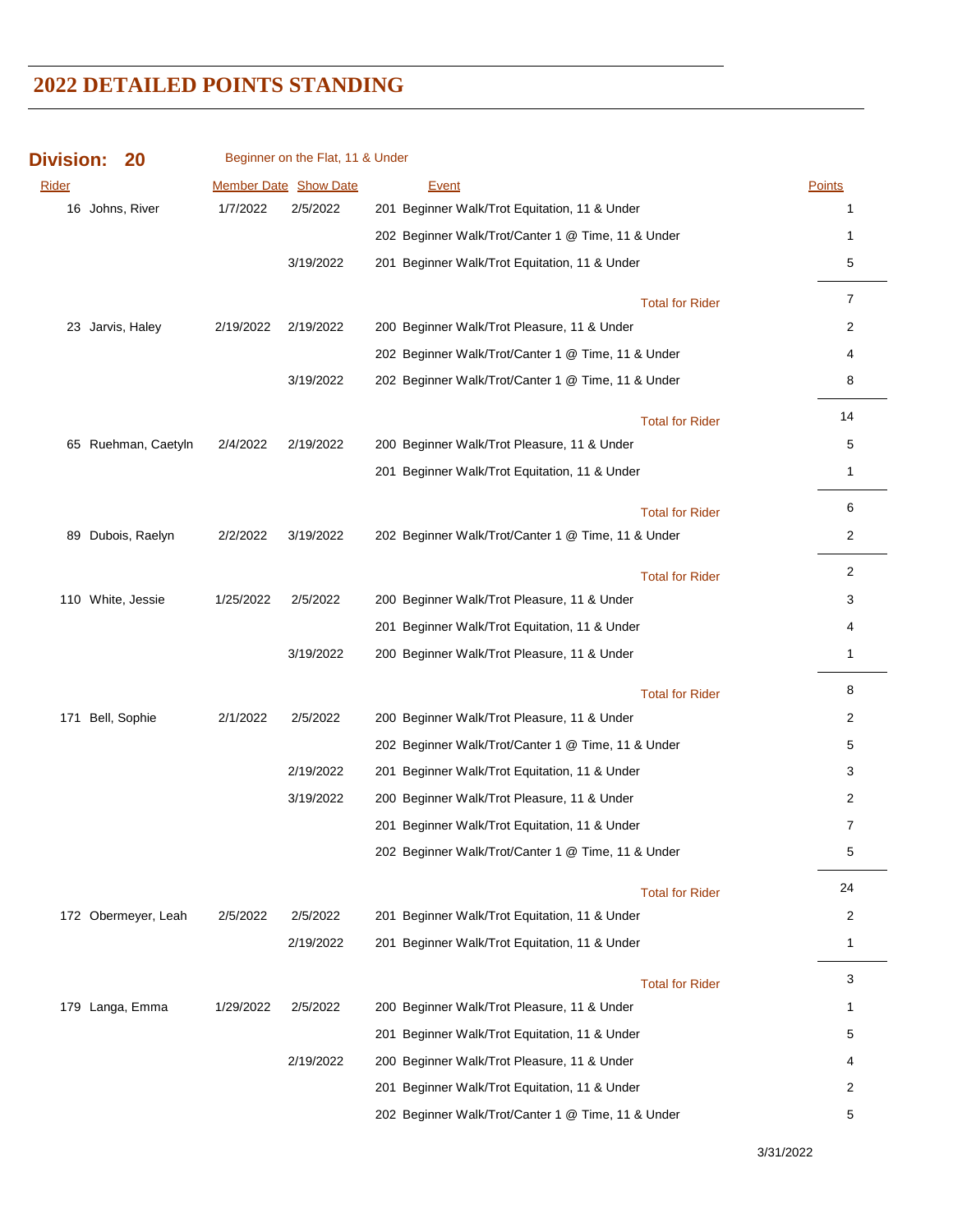| 179 Langa, Emma      | 1/29/2022  | 3/19/2022 | 200 Beginner Walk/Trot Pleasure, 11 & Under        | 5  |
|----------------------|------------|-----------|----------------------------------------------------|----|
|                      |            |           | 201 Beginner Walk/Trot Equitation, 11 & Under      | 6  |
|                      |            |           | 202 Beginner Walk/Trot/Canter 1 @ Time, 11 & Under | 9  |
|                      |            |           | <b>Total for Rider</b>                             | 37 |
| 201 Guidry, Juliet   | 12/27/2021 | 2/5/2022  | 200 Beginner Walk/Trot Pleasure, 11 & Under        | 4  |
|                      |            |           | <b>Total for Rider</b>                             | 4  |
| 204 Doiron, Kaley    | 2/16/2022  | 2/19/2022 | 200 Beginner Walk/Trot Pleasure, 11 & Under        | 6  |
|                      |            |           | 201 Beginner Walk/Trot Equitation, 11 & Under      | 6  |
|                      |            | 3/19/2022 | 200 Beginner Walk/Trot Pleasure, 11 & Under        | 5  |
|                      |            |           | 201 Beginner Walk/Trot Equitation, 11 & Under      | 3  |
|                      |            |           | <b>Total for Rider</b>                             | 20 |
| 207 Colbaugh, Audrey | 2/5/2022   | 2/5/2022  | 200 Beginner Walk/Trot Pleasure, 11 & Under        | 1  |
|                      |            | 3/19/2022 | 200 Beginner Walk/Trot Pleasure, 11 & Under        | 3  |
|                      |            |           | 201 Beginner Walk/Trot Equitation, 11 & Under      | 4  |
|                      |            |           | <b>Total for Rider</b>                             | 8  |
| 211 Auensen, Avery   | 2/5/2022   | 2/5/2022  | 200 Beginner Walk/Trot Pleasure, 11 & Under        | 3  |
|                      |            |           | 201 Beginner Walk/Trot Equitation, 11 & Under      | 6  |
|                      |            | 2/19/2022 | 202 Beginner Walk/Trot/Canter 1 @ Time, 11 & Under | 1  |
|                      |            | 3/19/2022 | 201 Beginner Walk/Trot Equitation, 11 & Under      | 1  |
|                      |            |           | 202 Beginner Walk/Trot/Canter 1 @ Time, 11 & Under | 8  |
|                      |            |           | <b>Total for Rider</b>                             | 19 |
| 283 Ritz, Renae      | 2/5/2022   | 2/5/2022  | 200 Beginner Walk/Trot Pleasure, 11 & Under        | 6  |
|                      |            |           | 201 Beginner Walk/Trot Equitation, 11 & Under      | 4  |
|                      |            |           | 202 Beginner Walk/Trot/Canter 1 @ Time, 11 & Under | 6  |
|                      |            | 2/19/2022 | 202 Beginner Walk/Trot/Canter 1 @ Time, 11 & Under | 6  |
|                      |            | 3/19/2022 | 200 Beginner Walk/Trot Pleasure, 11 & Under        | 4  |
|                      |            |           | 201 Beginner Walk/Trot Equitation, 11 & Under      | 5  |
|                      |            |           | 202 Beginner Walk/Trot/Canter 1 @ Time, 11 & Under | 7  |
|                      |            |           | <b>Total for Rider</b>                             | 38 |
| 284 Webb, Aubree     | 2/4/2022   | 2/5/2022  | 201 Beginner Walk/Trot Equitation, 11 & Under      | 1  |
|                      |            |           | 202 Beginner Walk/Trot/Canter 1 @ Time, 11 & Under | 2  |
|                      |            | 2/19/2022 | 200 Beginner Walk/Trot Pleasure, 11 & Under        | 3  |
|                      |            |           | 201 Beginner Walk/Trot Equitation, 11 & Under      | 6  |
|                      |            |           | 202 Beginner Walk/Trot/Canter 1 @ Time, 11 & Under | 4  |
|                      |            | 3/19/2022 | 202 Beginner Walk/Trot/Canter 1 @ Time, 11 & Under | 3  |
|                      |            |           |                                                    |    |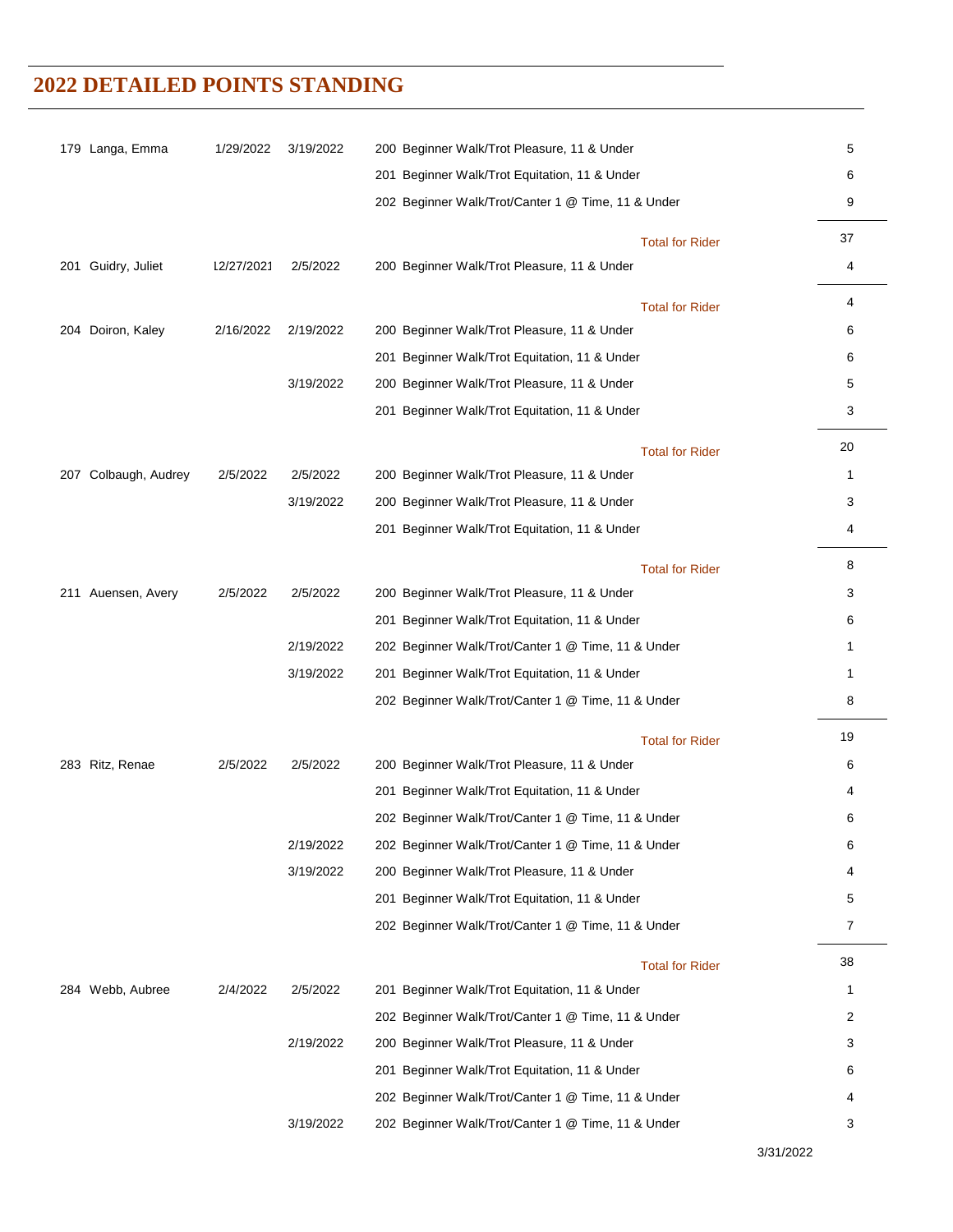|                     |           |           | <b>Total for Rider</b>                             | 19           |
|---------------------|-----------|-----------|----------------------------------------------------|--------------|
| 286 McCormack, Nola | 2/4/2022  | 2/5/2022  | 202 Beginner Walk/Trot/Canter 1 @ Time, 11 & Under | 3            |
|                     |           | 2/19/2022 | 200 Beginner Walk/Trot Pleasure, 11 & Under        | 5            |
|                     |           |           | <b>Total for Rider</b>                             | 8            |
| 287 Adams, Sophie   | 2/4/2022  | 2/5/2022  | 201 Beginner Walk/Trot Equitation, 11 & Under      | 2            |
|                     |           |           | 202 Beginner Walk/Trot/Canter 1 @ Time, 11 & Under | 2            |
|                     |           | 2/19/2022 | 200 Beginner Walk/Trot Pleasure, 11 & Under        | $\mathbf{1}$ |
|                     |           |           | 202 Beginner Walk/Trot/Canter 1 @ Time, 11 & Under | 2            |
|                     |           |           | <b>Total for Rider</b>                             | 7            |
| 312 Sovie, Brooklyn | 2/5/2022  | 2/5/2022  | 200 Beginner Walk/Trot Pleasure, 11 & Under        | 6            |
|                     |           |           | 202 Beginner Walk/Trot/Canter 1 @ Time, 11 & Under | 6            |
|                     |           | 3/19/2022 | 200 Beginner Walk/Trot Pleasure, 11 & Under        | 4            |
|                     |           |           | 201 Beginner Walk/Trot Equitation, 11 & Under      | 2            |
|                     |           |           | 202 Beginner Walk/Trot/Canter 1 @ Time, 11 & Under | 11           |
|                     |           |           | <b>Total for Rider</b>                             | 29           |
| 313 Kibler, Murphy  | 2/5/2022  | 2/5/2022  | 200 Beginner Walk/Trot Pleasure, 11 & Under        | 5            |
|                     |           |           | 201 Beginner Walk/Trot Equitation, 11 & Under      | 3            |
|                     |           |           | 202 Beginner Walk/Trot/Canter 1 @ Time, 11 & Under | 3            |
|                     |           | 2/19/2022 | 200 Beginner Walk/Trot Pleasure, 11 & Under        | 1            |
|                     |           |           | 201 Beginner Walk/Trot Equitation, 11 & Under      | 3            |
|                     |           |           | 202 Beginner Walk/Trot/Canter 1 @ Time, 11 & Under | 2            |
|                     |           | 3/19/2022 | 201 Beginner Walk/Trot Equitation, 11 & Under      | 3            |
|                     |           |           | 202 Beginner Walk/Trot/Canter 1 @ Time, 11 & Under | 8            |
|                     |           |           | <b>Total for Rider</b>                             | 28           |
| 479 Baccala, Chloe  | 3/19/2022 | 3/19/2022 | 200 Beginner Walk/Trot Pleasure, 11 & Under        | 9            |
|                     |           |           | <b>Total for Rider</b>                             | 9            |
| 516 Helland, Harper | 2/15/2022 | 2/19/2022 | 201 Beginner Walk/Trot Equitation, 11 & Under      | 4            |
|                     |           |           | 202 Beginner Walk/Trot/Canter 1 @ Time, 11 & Under | 3            |
|                     |           | 3/19/2022 | 200 Beginner Walk/Trot Pleasure, 11 & Under        | 2            |
|                     |           |           | 201 Beginner Walk/Trot Equitation, 11 & Under      | 6            |
|                     |           |           | <b>Total for Rider</b>                             | 15           |
| 522 Beasley, Anna   | 2/9/2022  | 2/19/2022 | 200 Beginner Walk/Trot Pleasure, 11 & Under        | 6            |
|                     |           |           | 201 Beginner Walk/Trot Equitation, 11 & Under      | 5            |
|                     |           |           | 202 Beginner Walk/Trot/Canter 1 @ Time, 11 & Under | 6            |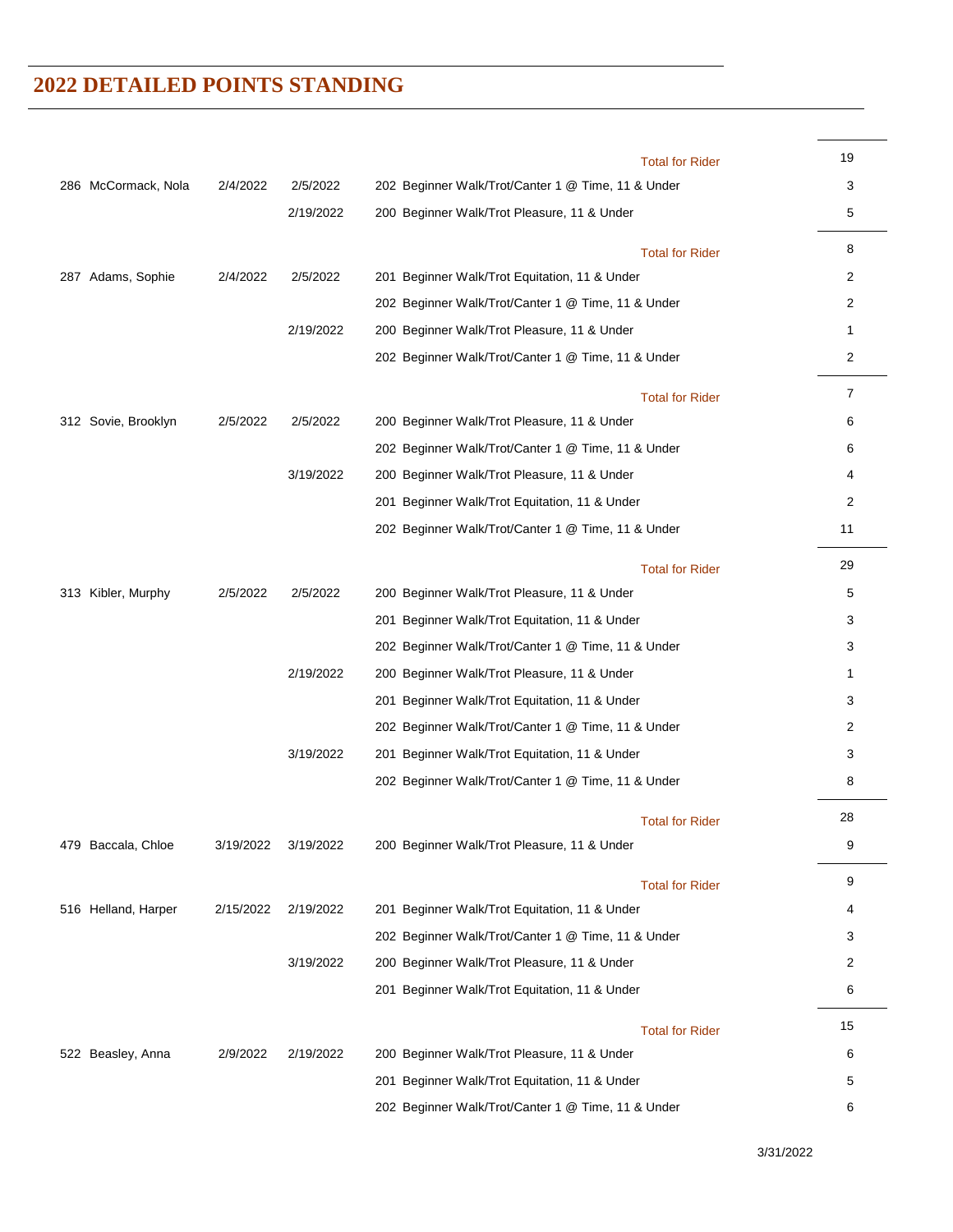| 522 Beasley, Anna | 2/9/2022 | 3/19/2022 | 200 Beginner Walk/Trot Pleasure, 11 & Under        | 8  |
|-------------------|----------|-----------|----------------------------------------------------|----|
|                   |          |           | 201 Beginner Walk/Trot Equitation, 11 & Under      | 10 |
|                   |          |           | 202 Beginner Walk/Trot/Canter 1 @ Time, 11 & Under | 4  |
|                   |          |           | <b>Total for Rider</b>                             | 39 |

 $\overline{\phantom{a}}$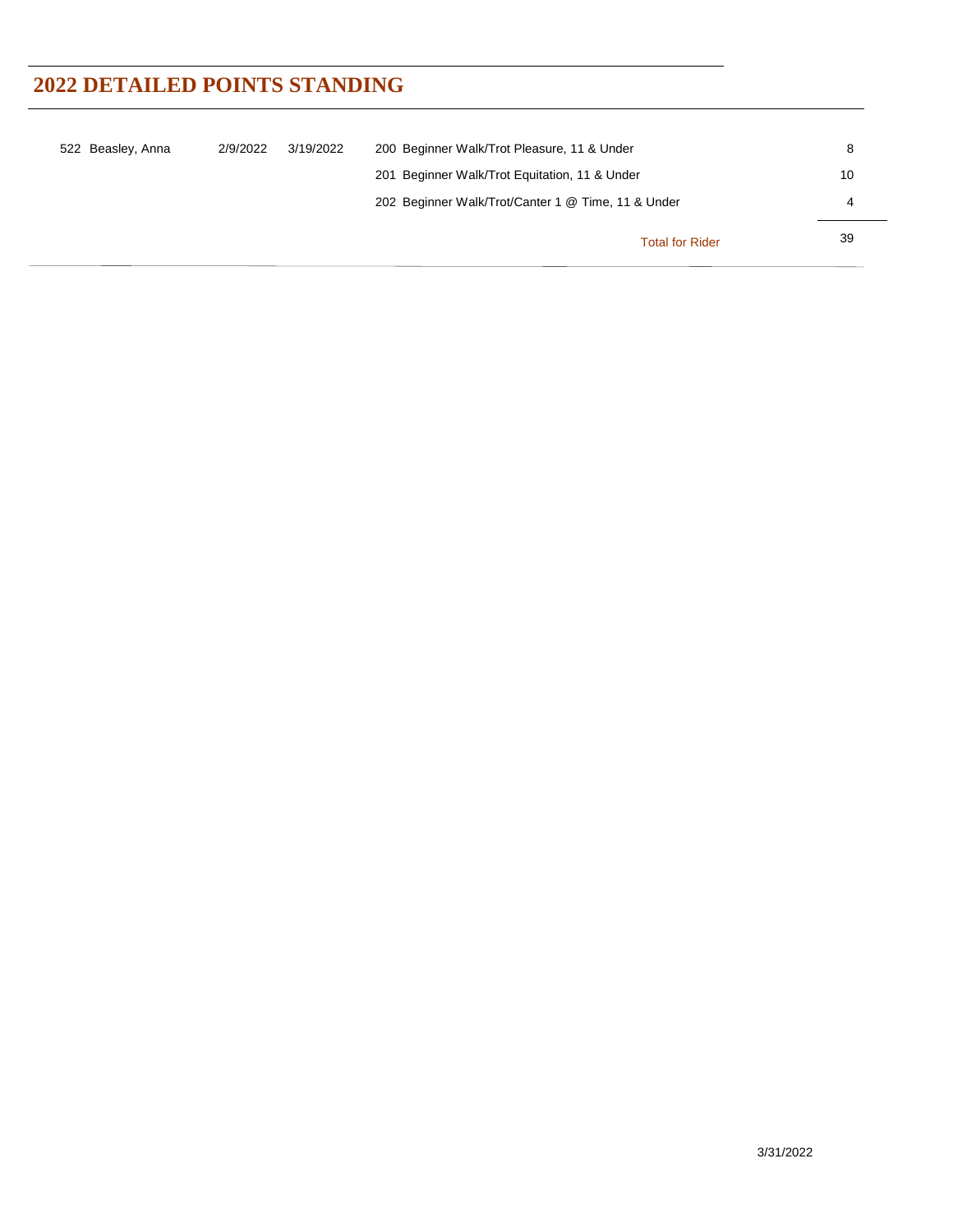| <b>Division:</b> | -21                   |            | Walk / Trot Ground Poles:    |                                            |                        |               |
|------------------|-----------------------|------------|------------------------------|--------------------------------------------|------------------------|---------------|
| Rider            |                       |            | <b>Member Date Show Date</b> | <b>Event</b>                               |                        | <b>Points</b> |
|                  | 110 White, Jessie     | 1/25/2022  | 2/5/2022                     | 205 Walk / Trot Under Saddle               |                        | 3             |
|                  |                       |            |                              |                                            | <b>Total for Rider</b> | 3             |
|                  | 136 Davidson, Annalee | 2/5/2022   | 2/5/2022                     | 205 Walk / Trot Under Saddle               |                        | 1             |
|                  |                       |            |                              |                                            |                        | 1             |
| 201              | Guidry, Juliet        | 12/27/2021 | 2/5/2022                     | 203 Walk / Trot Ground Poles (Once Around) | <b>Total for Rider</b> | 3             |
|                  |                       |            |                              | 204 Walk / Trot Ground Poles (Once Around) |                        | 6             |
|                  |                       |            | 2/19/2022                    | 204 Walk / Trot Ground Poles (Once Around) |                        | 1             |
|                  |                       |            |                              | 205 Walk / Trot Under Saddle               |                        | 4             |
|                  |                       |            | 3/19/2022                    | 203 Walk / Trot Ground Poles (Once Around) |                        | 4             |
|                  |                       |            |                              | 204 Walk / Trot Ground Poles (Once Around) |                        | 5             |
|                  |                       |            |                              | 205 Walk / Trot Under Saddle               |                        | 5             |
|                  |                       |            |                              |                                            |                        |               |
|                  |                       |            |                              |                                            | <b>Total for Rider</b> | 28            |
|                  | 207 Colbaugh, Audrey  | 2/5/2022   | 2/5/2022                     | 203 Walk / Trot Ground Poles (Once Around) |                        | 2             |
|                  |                       |            |                              | 204 Walk / Trot Ground Poles (Once Around) |                        | 3             |
|                  |                       |            |                              | 205 Walk / Trot Under Saddle               |                        | 4             |
|                  |                       |            | 3/19/2022                    | 204 Walk / Trot Ground Poles (Once Around) |                        | 2             |
|                  |                       |            |                              |                                            | <b>Total for Rider</b> | 11            |
|                  | 210 Scanlan, Coraline | 1/3/2022   | 2/5/2022                     | 205 Walk / Trot Under Saddle               |                        | 4             |
|                  |                       |            |                              |                                            | <b>Total for Rider</b> | 4             |
|                  | 284 Webb, Aubree      | 2/4/2022   | 2/5/2022                     | 203 Walk / Trot Ground Poles (Once Around) |                        | 6             |
|                  |                       |            |                              | 204 Walk / Trot Ground Poles (Once Around) |                        | 1             |
|                  |                       |            |                              | 205 Walk / Trot Under Saddle               |                        | 5             |
|                  |                       |            | 2/19/2022                    | 203 Walk / Trot Ground Poles (Once Around) |                        | 5             |
|                  |                       |            |                              | 204 Walk / Trot Ground Poles (Once Around) |                        | 3             |
|                  |                       |            |                              | 205 Walk / Trot Under Saddle               |                        | 2             |
|                  |                       |            | 3/19/2022                    | 203 Walk / Trot Ground Poles (Once Around) |                        | 2             |
|                  |                       |            |                              | 204 Walk / Trot Ground Poles (Once Around) |                        | 5             |
|                  |                       |            |                              | 205 Walk / Trot Under Saddle               |                        | 5             |
|                  |                       |            |                              |                                            |                        |               |
|                  |                       |            |                              |                                            | <b>Total for Rider</b> | 34            |
|                  | 287 Adams, Sophie     | 2/4/2022   | 3/19/2022                    | 203 Walk / Trot Ground Poles (Once Around) |                        | 3             |
|                  |                       |            |                              |                                            | <b>Total for Rider</b> | 3             |
|                  | 313 Kibler, Murphy    | 2/5/2022   | 2/5/2022                     | 203 Walk / Trot Ground Poles (Once Around) |                        | 5             |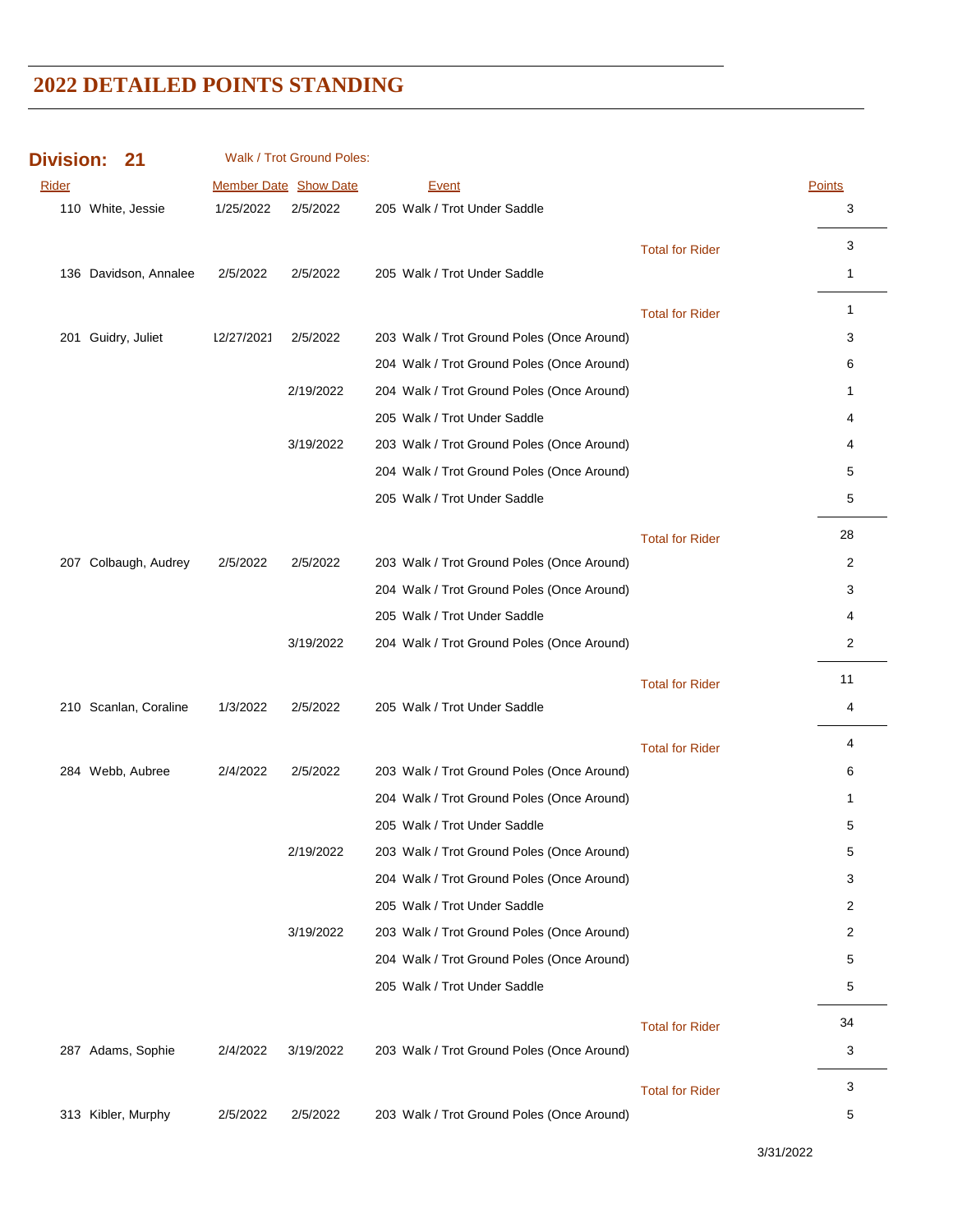| 313 Kibler, Murphy     | 2/5/2022  | 2/5/2022  | 204 Walk / Trot Ground Poles (Once Around) |                        | 5              |
|------------------------|-----------|-----------|--------------------------------------------|------------------------|----------------|
|                        |           |           | 205 Walk / Trot Under Saddle               |                        | 2              |
|                        |           | 2/19/2022 | 203 Walk / Trot Ground Poles (Once Around) |                        | 4              |
|                        |           |           | 204 Walk / Trot Ground Poles (Once Around) |                        | 6              |
|                        |           |           | 205 Walk / Trot Under Saddle               |                        | 3              |
|                        |           | 3/19/2022 | 203 Walk / Trot Ground Poles (Once Around) |                        | 3              |
|                        |           |           | 204 Walk / Trot Ground Poles (Once Around) |                        | 9              |
|                        |           |           |                                            | <b>Total for Rider</b> | 37             |
| 316 Cleveland, caitlin | 2/5/2022  | 2/5/2022  | 204 Walk / Trot Ground Poles (Once Around) |                        | $\overline{2}$ |
|                        |           |           | 205 Walk / Trot Under Saddle               |                        | 3              |
|                        |           | 3/19/2022 | 203 Walk / Trot Ground Poles (Once Around) |                        | 9              |
|                        |           |           | 204 Walk / Trot Ground Poles (Once Around) |                        | 4              |
|                        |           |           | 205 Walk / Trot Under Saddle               |                        | 5              |
|                        |           |           |                                            | <b>Total for Rider</b> | 23             |
| 317 Dawkins, Dianne    | 2/5/2022  | 2/5/2022  | 203 Walk / Trot Ground Poles (Once Around) |                        | 4              |
|                        |           |           | 204 Walk / Trot Ground Poles (Once Around) |                        | 4              |
|                        |           |           | 205 Walk / Trot Under Saddle               |                        | 6              |
|                        |           |           |                                            | <b>Total for Rider</b> | 14             |
| 479 Baccala, Chloe     | 3/19/2022 | 3/19/2022 | 205 Walk / Trot Under Saddle               |                        | 5              |
|                        |           |           |                                            | <b>Total for Rider</b> | 5              |
| 498 West, Riley        | 3/19/2022 | 3/19/2022 | 203 Walk / Trot Ground Poles (Once Around) |                        | 10             |
|                        |           |           | 204 Walk / Trot Ground Poles (Once Around) |                        | 12             |
|                        |           |           | 205 Walk / Trot Under Saddle               |                        | 12             |
|                        |           |           |                                            | <b>Total for Rider</b> | 34             |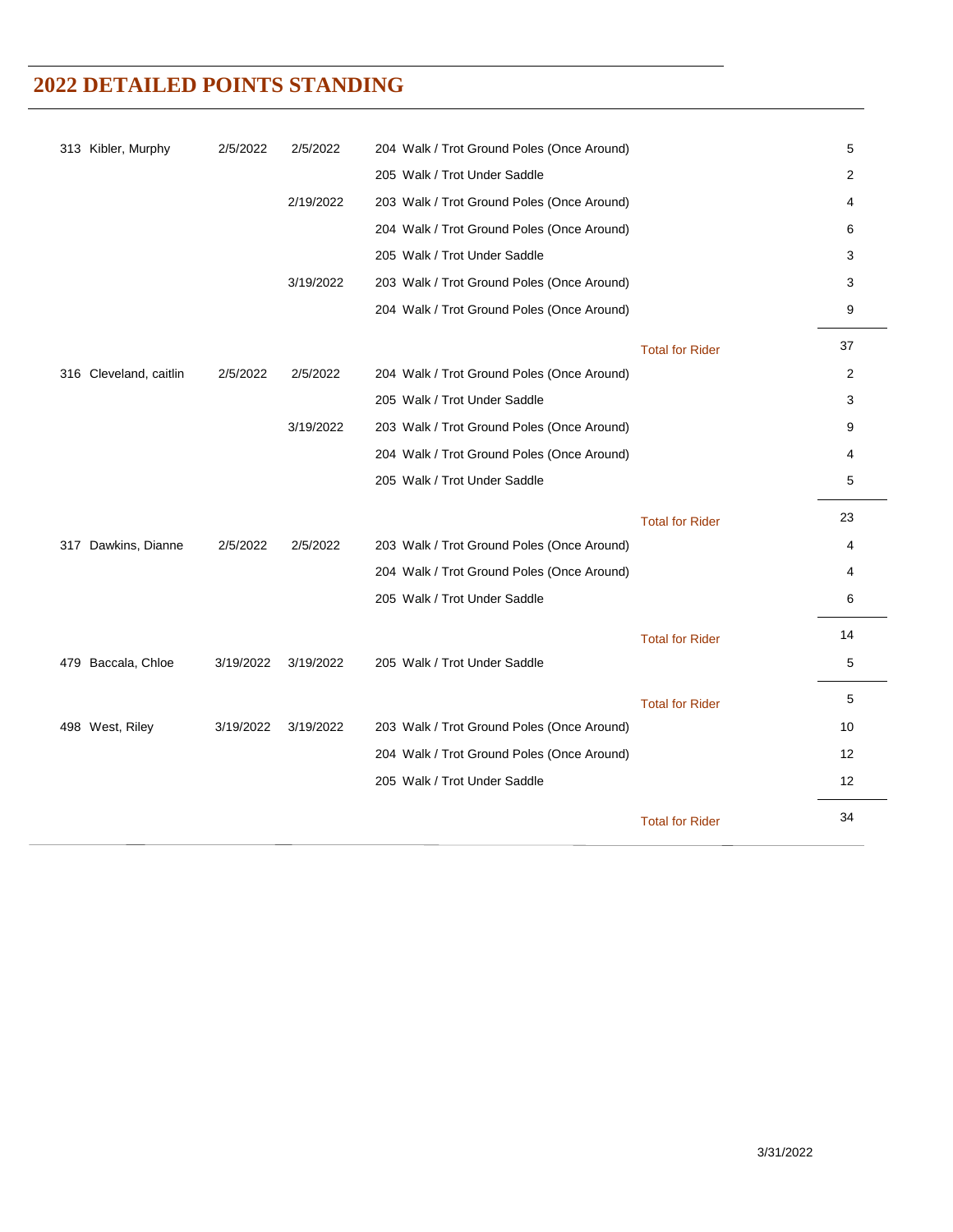| <b>Division:</b> |                   |                     |           | Green Horse/Rider Walk/Trot Crossrails |                                                                     |               |
|------------------|-------------------|---------------------|-----------|----------------------------------------|---------------------------------------------------------------------|---------------|
| <b>Rider</b>     |                   |                     |           | <b>Member Date Show Date</b>           | <b>Event</b>                                                        | <b>Points</b> |
|                  | 23 Jarvis, Haley  |                     | 2/19/2022 | 2/19/2022                              | 206 Green Horse/Rider Walk/Trot Crossrails (Once Around - Clockwise | 4             |
|                  |                   |                     |           |                                        | 207 Green Horse/Rider Walk/Trot Crossrails (Once Around - CounterCl | 4             |
|                  |                   |                     |           | 3/19/2022                              | 206 Green Horse/Rider Walk/Trot Crossrails (Once Around - Clockwise | 8             |
|                  |                   |                     |           |                                        | 207 Green Horse/Rider Walk/Trot Crossrails (Once Around - CounterCl | 6             |
|                  |                   |                     |           |                                        | <b>Total for Rider</b>                                              | 22            |
| 89               |                   | Dubois, Raelyn      | 2/2/2022  | 3/19/2022                              | 206 Green Horse/Rider Walk/Trot Crossrails (Once Around - Clockwise | 2             |
|                  |                   |                     |           |                                        | <b>Total for Rider</b>                                              | 2             |
|                  | 110 White, Jessie |                     | 1/25/2022 | 2/5/2022                               | 206 Green Horse/Rider Walk/Trot Crossrails (Once Around - Clockwise | 6             |
|                  |                   |                     |           |                                        | 207 Green Horse/Rider Walk/Trot Crossrails (Once Around - CounterCl | 4             |
|                  |                   |                     |           | 3/19/2022                              | 206 Green Horse/Rider Walk/Trot Crossrails (Once Around - Clockwise | 1             |
|                  |                   |                     |           |                                        | 207 Green Horse/Rider Walk/Trot Crossrails (Once Around - CounterCl | 5             |
|                  |                   |                     |           |                                        | <b>Total for Rider</b>                                              | 16            |
|                  | 152 Smith, Skylar |                     | 2/4/2022  | 3/19/2022                              | 206 Green Horse/Rider Walk/Trot Crossrails (Once Around - Clockwise | 1             |
|                  |                   |                     |           |                                        | 208 Green Horse/Rider Walk/Trot Crossrails Under Saddle             | 2             |
|                  |                   |                     |           |                                        | <b>Total for Rider</b>                                              | 3             |
| 210              |                   | Scanlan, Coraline   | 1/3/2022  | 2/5/2022                               | 206 Green Horse/Rider Walk/Trot Crossrails (Once Around - Clockwise | 4             |
|                  |                   |                     |           |                                        | <b>Total for Rider</b>                                              | 4             |
|                  |                   | 286 McCormack, Nola | 2/4/2022  | 2/5/2022                               | 206 Green Horse/Rider Walk/Trot Crossrails (Once Around - Clockwise | 1             |
|                  |                   |                     |           |                                        | 207 Green Horse/Rider Walk/Trot Crossrails (Once Around - CounterCl | 1             |
|                  |                   |                     |           | 2/19/2022                              | 207 Green Horse/Rider Walk/Trot Crossrails (Once Around - CounterCl | 2             |
|                  |                   |                     |           |                                        | <b>Total for Rider</b>                                              | 4             |
|                  | 309 Angel, Kansas |                     | 2/19/2022 | 2/19/2022                              | 208 Green Horse/Rider Walk/Trot Crossrails Under Saddle             | 1             |
|                  |                   |                     |           |                                        | <b>Total for Rider</b>                                              | 1             |
|                  |                   | 312 Sovie, Brooklyn | 2/5/2022  | 2/5/2022                               | 207 Green Horse/Rider Walk/Trot Crossrails (Once Around - CounterCl | 3             |
|                  |                   |                     |           | 3/19/2022                              | 206 Green Horse/Rider Walk/Trot Crossrails (Once Around - Clockwise | 12            |
|                  |                   |                     |           |                                        | 207 Green Horse/Rider Walk/Trot Crossrails (Once Around - CounterCl | 6             |
|                  |                   |                     |           |                                        | 208 Green Horse/Rider Walk/Trot Crossrails Under Saddle             | 6             |
|                  |                   |                     |           |                                        | <b>Total for Rider</b>                                              | 27            |
|                  |                   | 516 Helland, Harper | 2/15/2022 | 2/19/2022                              | 206 Green Horse/Rider Walk/Trot Crossrails (Once Around - Clockwise | 1             |
|                  |                   |                     |           |                                        | 207 Green Horse/Rider Walk/Trot Crossrails (Once Around - CounterCl | 3             |
|                  |                   |                     |           |                                        | 208 Green Horse/Rider Walk/Trot Crossrails Under Saddle             | 2             |
|                  |                   |                     |           | 3/19/2022                              | 207 Green Horse/Rider Walk/Trot Crossrails (Once Around - CounterCl | 2             |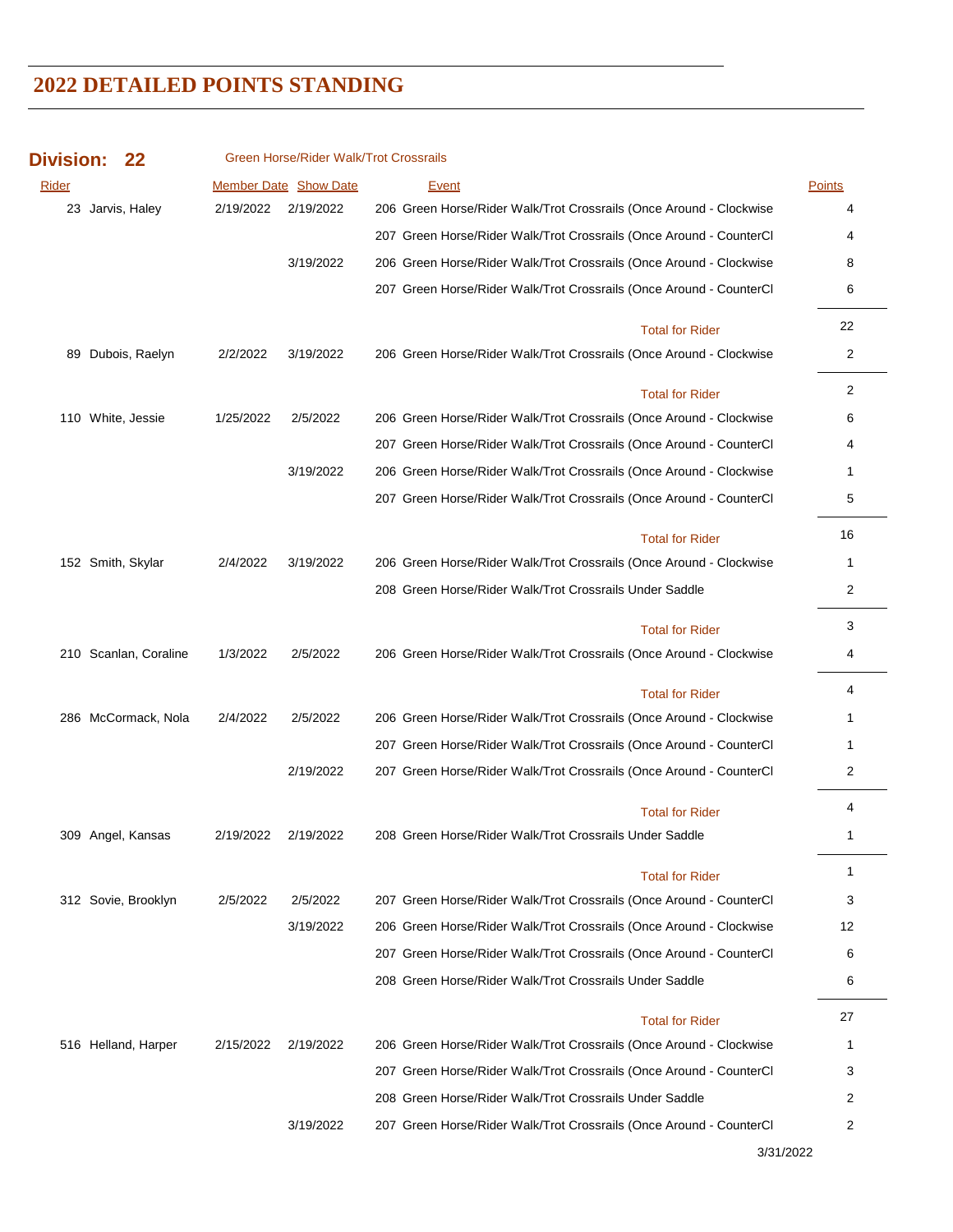| 516 Helland, Harper  | 2/15/2022 | 3/19/2022 | 208 Green Horse/Rider Walk/Trot Crossrails Under Saddle             |    |
|----------------------|-----------|-----------|---------------------------------------------------------------------|----|
|                      |           |           | <b>Total for Rider</b>                                              | 9  |
| Helland, Ava<br>519  | 2/15/2022 | 2/19/2022 | 207 Green Horse/Rider Walk/Trot Crossrails (Once Around - CounterCl |    |
|                      |           |           | 208 Green Horse/Rider Walk/Trot Crossrails Under Saddle             | 4  |
|                      |           |           | <b>Total for Rider</b>                                              | 5  |
| Beasley, Anna<br>522 | 2/9/2022  | 2/19/2022 | 206 Green Horse/Rider Walk/Trot Crossrails (Once Around - Clockwise | 6  |
|                      |           |           | 207 Green Horse/Rider Walk/Trot Crossrails (Once Around - CounterCl | 5  |
|                      |           |           | 208 Green Horse/Rider Walk/Trot Crossrails Under Saddle             | 3  |
|                      |           | 3/19/2022 | 207 Green Horse/Rider Walk/Trot Crossrails (Once Around - CounterCl | 10 |
|                      |           |           | 208 Green Horse/Rider Walk/Trot Crossrails Under Saddle             | 5  |
|                      |           |           | <b>Total for Rider</b>                                              | 29 |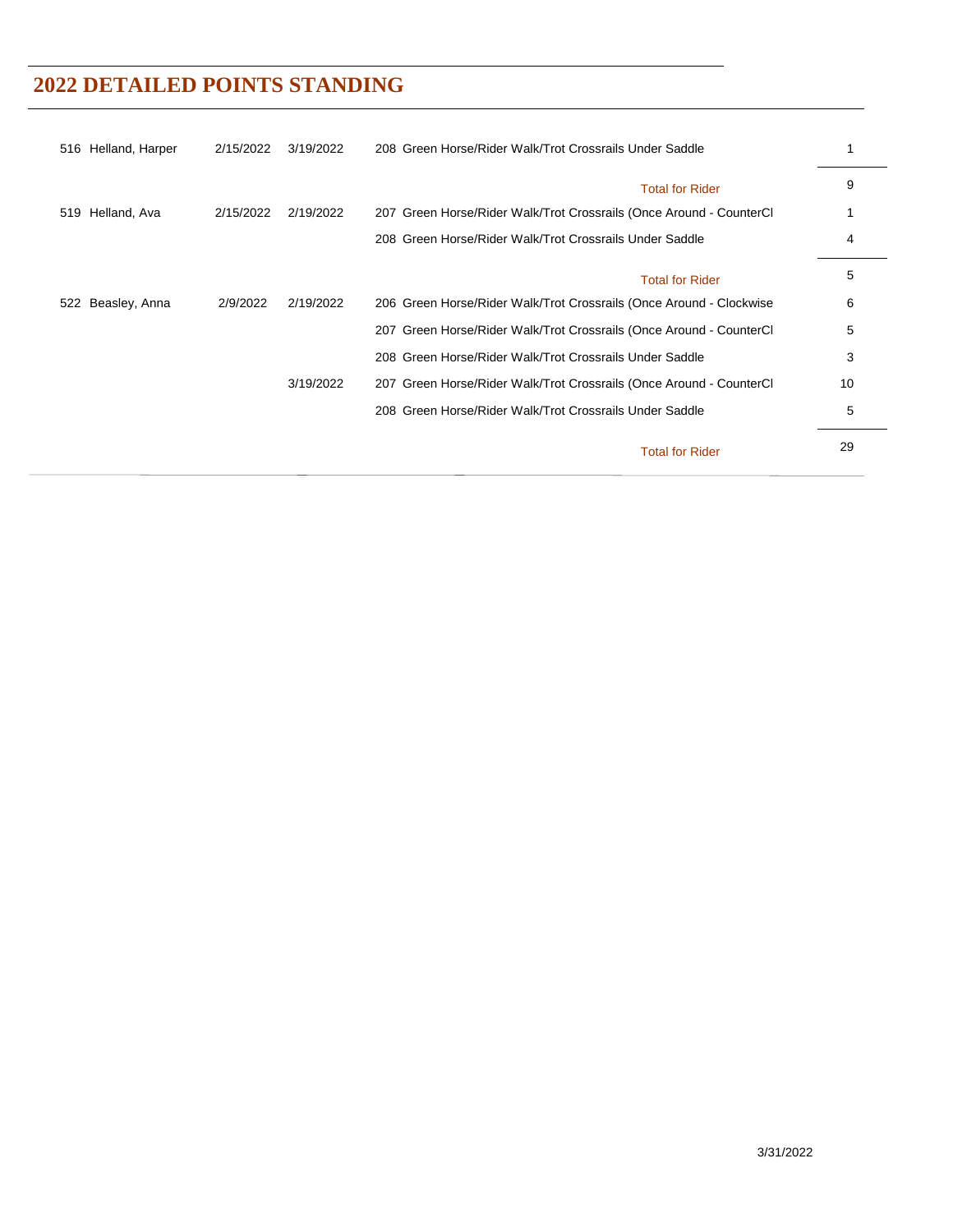| <b>Division:</b> | 23                  |           | Beginner Crossrails, 11 & Under |                                                   |              |
|------------------|---------------------|-----------|---------------------------------|---------------------------------------------------|--------------|
| <b>Rider</b>     |                     |           | <b>Member Date Show Date</b>    | Event                                             | Points       |
|                  | 65 Ruehman, Caetyln | 2/4/2022  | 2/5/2022                        | 210 Beginner Crossrails 11 & Under (Twice Around) | 1            |
|                  |                     |           | 2/19/2022                       | 210 Beginner Crossrails 11 & Under (Twice Around) | 3            |
|                  |                     |           | 3/19/2022                       | 209 Beginner Crossrails, 11 & Under (Once Around) | 5            |
|                  |                     |           |                                 | 210 Beginner Crossrails 11 & Under (Twice Around) | 10           |
|                  |                     |           |                                 | 211 Beginner Hunter Under Saddle, 11 & Under      | 2            |
|                  |                     |           |                                 | <b>Total for Rider</b>                            | 21           |
|                  | 68 Smith, Evelyn    | 2/4/2022  | 2/5/2022                        | 209 Beginner Crossrails, 11 & Under (Once Around) | 6            |
|                  |                     |           |                                 | 210 Beginner Crossrails 11 & Under (Twice Around) | 3            |
|                  |                     |           |                                 | 211 Beginner Hunter Under Saddle, 11 & Under      | 3            |
|                  |                     |           | 2/19/2022                       | 209 Beginner Crossrails, 11 & Under (Once Around) | 5            |
|                  |                     |           |                                 | 210 Beginner Crossrails 11 & Under (Twice Around) | $\mathbf{1}$ |
|                  |                     |           |                                 | 211 Beginner Hunter Under Saddle, 11 & Under      | 4            |
|                  |                     |           | 3/19/2022                       | 209 Beginner Crossrails, 11 & Under (Once Around) | 5            |
|                  |                     |           |                                 | 211 Beginner Hunter Under Saddle, 11 & Under      | 3            |
|                  |                     |           |                                 | <b>Total for Rider</b>                            | 30           |
| 171              | Bell, Sophie        | 2/1/2022  | 2/5/2022                        | 209 Beginner Crossrails, 11 & Under (Once Around) | 4            |
|                  |                     |           |                                 | 211 Beginner Hunter Under Saddle, 11 & Under      | 1            |
|                  |                     |           | 3/19/2022                       | 210 Beginner Crossrails 11 & Under (Twice Around) | $\mathbf{1}$ |
|                  |                     |           |                                 | 211 Beginner Hunter Under Saddle, 11 & Under      | 3            |
|                  |                     |           |                                 | <b>Total for Rider</b>                            | 9            |
|                  | 172 Obermeyer, Leah | 2/5/2022  | 2/5/2022                        | 209 Beginner Crossrails, 11 & Under (Once Around) | 3            |
|                  |                     |           | 2/19/2022                       | 209 Beginner Crossrails, 11 & Under (Once Around) | 2            |
|                  |                     |           | 3/19/2022                       | 209 Beginner Crossrails, 11 & Under (Once Around) | 5            |
|                  |                     |           |                                 | 210 Beginner Crossrails 11 & Under (Twice Around) | 10           |
|                  |                     |           |                                 | 211 Beginner Hunter Under Saddle, 11 & Under      | $\mathbf{1}$ |
|                  |                     |           |                                 | <b>Total for Rider</b>                            | 21           |
|                  | 179 Langa, Emma     | 1/29/2022 | 2/5/2022                        | 209 Beginner Crossrails, 11 & Under (Once Around) | 5            |
|                  |                     |           |                                 | 210 Beginner Crossrails 11 & Under (Twice Around) | 5            |
|                  |                     |           |                                 | 211 Beginner Hunter Under Saddle, 11 & Under      | 6            |
|                  |                     |           | 2/19/2022                       | 209 Beginner Crossrails, 11 & Under (Once Around) | 6            |
|                  |                     |           |                                 | 210 Beginner Crossrails 11 & Under (Twice Around) | 6            |
|                  |                     |           |                                 | 211 Beginner Hunter Under Saddle, 11 & Under      | 1            |
|                  |                     |           | 3/19/2022                       | 209 Beginner Crossrails, 11 & Under (Once Around) | 5            |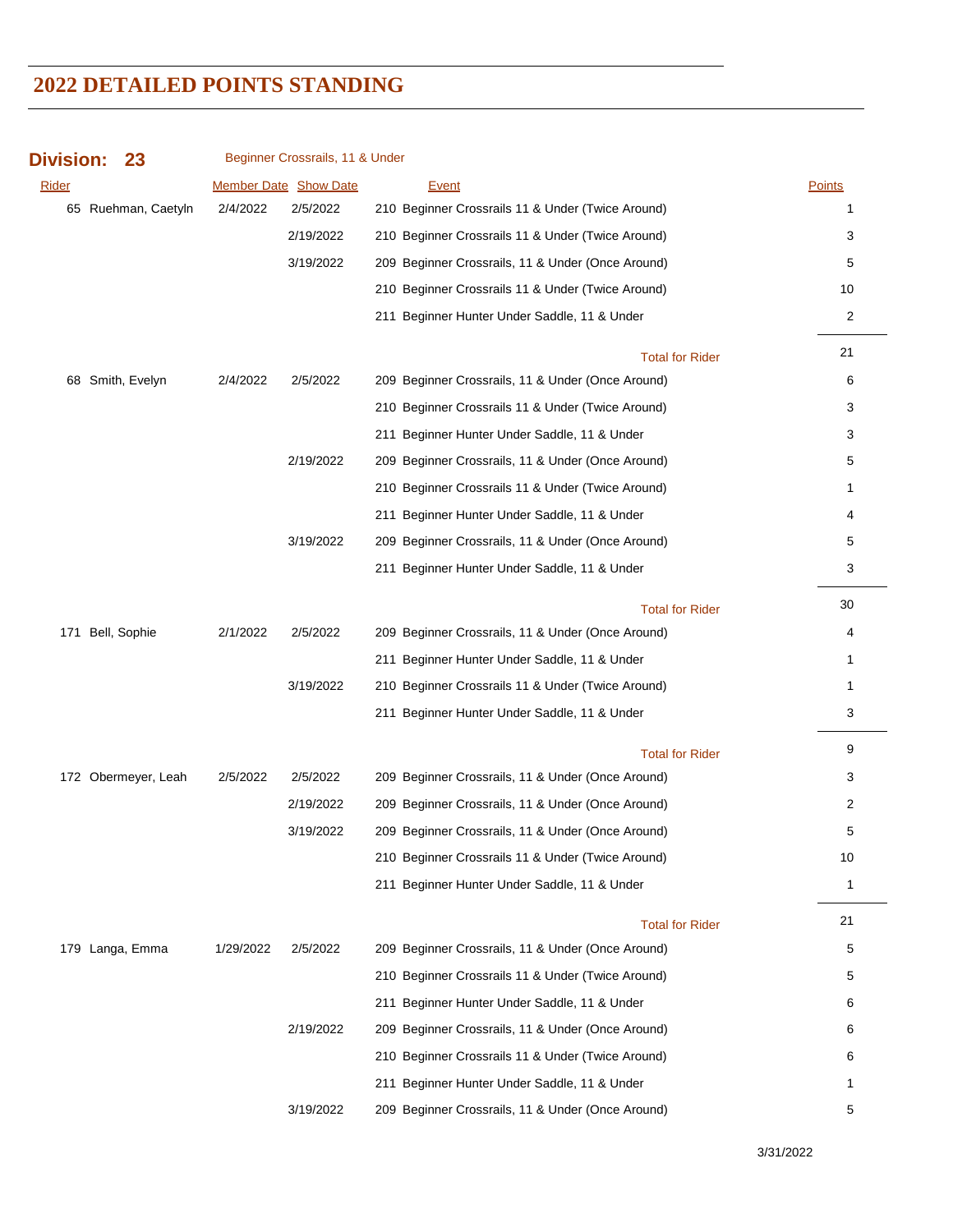| 179 Langa, Emma    | 1/29/2022 | 3/19/2022 | 210 Beginner Crossrails 11 & Under (Twice Around) | $\overline{7}$ |
|--------------------|-----------|-----------|---------------------------------------------------|----------------|
|                    |           |           | 211 Beginner Hunter Under Saddle, 11 & Under      | $\mathbf{1}$   |
|                    |           |           | <b>Total for Rider</b>                            | 42             |
| 204 Doiron, Kaley  | 2/16/2022 | 2/19/2022 | 209 Beginner Crossrails, 11 & Under (Once Around) | 3              |
|                    |           |           | 210 Beginner Crossrails 11 & Under (Twice Around) | $\overline{2}$ |
|                    |           |           | 211 Beginner Hunter Under Saddle, 11 & Under      | 5              |
|                    |           | 3/19/2022 | 209 Beginner Crossrails, 11 & Under (Once Around) | 12             |
|                    |           |           | 210 Beginner Crossrails 11 & Under (Twice Around) | 4              |
|                    |           |           | 211 Beginner Hunter Under Saddle, 11 & Under      | 11             |
|                    |           |           | <b>Total for Rider</b>                            | 37             |
| 211 Auensen, Avery | 2/5/2022  | 2/5/2022  | 210 Beginner Crossrails 11 & Under (Twice Around) | 6              |
|                    |           |           | 211 Beginner Hunter Under Saddle, 11 & Under      | 4              |
|                    |           | 2/19/2022 | 209 Beginner Crossrails, 11 & Under (Once Around) | 4              |
|                    |           |           | 210 Beginner Crossrails 11 & Under (Twice Around) | 4              |
|                    |           |           | 211 Beginner Hunter Under Saddle, 11 & Under      | 6              |
|                    |           | 3/19/2022 | 210 Beginner Crossrails 11 & Under (Twice Around) | 1              |
|                    |           |           | 211 Beginner Hunter Under Saddle, 11 & Under      | 4              |
|                    |           |           | <b>Total for Rider</b>                            | 29             |
| 283 Ritz, Renae    | 2/5/2022  | 2/5/2022  | 209 Beginner Crossrails, 11 & Under (Once Around) | 1              |
|                    |           |           | 210 Beginner Crossrails 11 & Under (Twice Around) | 4              |
|                    |           |           | 211 Beginner Hunter Under Saddle, 11 & Under      | 5              |
|                    |           | 2/19/2022 | 209 Beginner Crossrails, 11 & Under (Once Around) | 1              |
|                    |           |           | 210 Beginner Crossrails 11 & Under (Twice Around) | 5              |
|                    |           |           | 211 Beginner Hunter Under Saddle, 11 & Under      | 2              |
|                    |           | 3/19/2022 | 211 Beginner Hunter Under Saddle, 11 & Under      | 2              |
|                    |           |           | <b>Total for Rider</b>                            | 20             |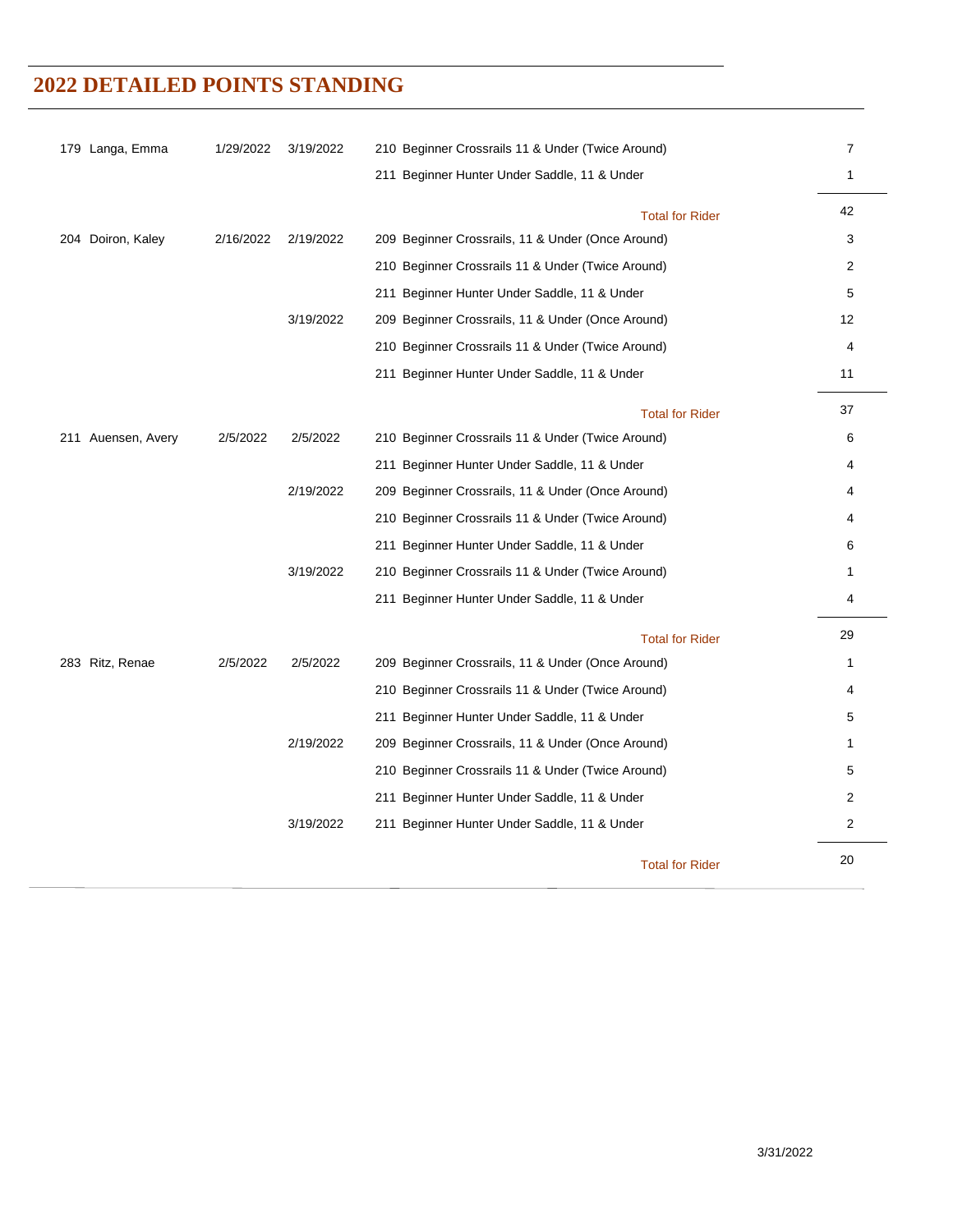| <b>Division:</b>     | 24                   |          | Beginner on the Flat, 12 & Over |                                                   |                |
|----------------------|----------------------|----------|---------------------------------|---------------------------------------------------|----------------|
| <b>Rider</b>         |                      |          | <b>Member Date Show Date</b>    | <b>Event</b>                                      | Points         |
|                      | 103 Johnson, Madison | 2/4/2022 | 2/5/2022                        | 212 Beginner Walk / Trot Pleasure, 12 & Over      | 6              |
|                      |                      |          |                                 | 213 Beginner Walk/Trot Equitation, 12 & Over      | 5              |
|                      |                      |          |                                 | 214 Beginner Walk/Trot/Canter 1 @ Time, 12 & Over | 4              |
|                      |                      |          | 2/19/2022                       | 212 Beginner Walk / Trot Pleasure, 12 & Over      | 4              |
|                      |                      |          |                                 | 213 Beginner Walk/Trot Equitation, 12 & Over      | 1              |
|                      |                      |          |                                 | 214 Beginner Walk/Trot/Canter 1 @ Time, 12 & Over | 2              |
|                      |                      |          | 3/19/2022                       | 212 Beginner Walk / Trot Pleasure, 12 & Over      | 8              |
|                      |                      |          |                                 | 213 Beginner Walk/Trot Equitation, 12 & Over      | 6              |
|                      |                      |          |                                 | 214 Beginner Walk/Trot/Canter 1 @ Time, 12 & Over | 7              |
|                      |                      |          |                                 | <b>Total for Rider</b>                            | 43             |
| 176 Bell, Kinley     |                      | 2/1/2022 | 2/5/2022                        | 212 Beginner Walk / Trot Pleasure, 12 & Over      | 3              |
|                      |                      |          |                                 | 213 Beginner Walk/Trot Equitation, 12 & Over      | 2              |
|                      |                      |          | 2/19/2022                       | 213 Beginner Walk/Trot Equitation, 12 & Over      | 2              |
|                      |                      |          |                                 | 214 Beginner Walk/Trot/Canter 1 @ Time, 12 & Over | 1              |
|                      |                      |          |                                 | <b>Total for Rider</b>                            | 8              |
| 177 Caldwell, Bailey |                      | 2/4/2022 | 2/5/2022                        | 213 Beginner Walk/Trot Equitation, 12 & Over      | 4              |
|                      |                      |          | 2/19/2022                       | 212 Beginner Walk / Trot Pleasure, 12 & Over      | 2              |
|                      |                      |          |                                 | 213 Beginner Walk/Trot Equitation, 12 & Over      | 3              |
|                      |                      |          |                                 | 214 Beginner Walk/Trot/Canter 1 @ Time, 12 & Over | 4              |
|                      |                      |          | 3/19/2022                       | 214 Beginner Walk/Trot/Canter 1 @ Time, 12 & Over | 2              |
|                      |                      |          |                                 | <b>Total for Rider</b>                            | 15             |
| 218 Murphree, Alexa  |                      | 2/1/2022 | 2/5/2022                        | 212 Beginner Walk / Trot Pleasure, 12 & Over      | $\mathbf{1}$   |
|                      |                      |          |                                 | <b>Total for Rider</b>                            | 1              |
| 282 Kolb, Sophia     |                      | 2/4/2022 | 2/5/2022                        | 214 Beginner Walk/Trot/Canter 1 @ Time, 12 & Over | 3              |
|                      |                      |          | 2/19/2022                       | 212 Beginner Walk / Trot Pleasure, 12 & Over      | 1              |
|                      |                      |          |                                 | 214 Beginner Walk/Trot/Canter 1 @ Time, 12 & Over | 3              |
|                      |                      |          |                                 | <b>Total for Rider</b>                            | $\overline{7}$ |
| 311 Cassa, Clara     |                      | 2/5/2022 | 2/5/2022                        | 212 Beginner Walk / Trot Pleasure, 12 & Over      | 4              |
|                      |                      |          |                                 | 213 Beginner Walk/Trot Equitation, 12 & Over      | 6              |
|                      |                      |          |                                 | 214 Beginner Walk/Trot/Canter 1 @ Time, 12 & Over | 5              |
|                      |                      |          | 3/19/2022                       | 212 Beginner Walk / Trot Pleasure, 12 & Over      | 11             |
|                      |                      |          |                                 | 213 Beginner Walk/Trot Equitation, 12 & Over      | 6              |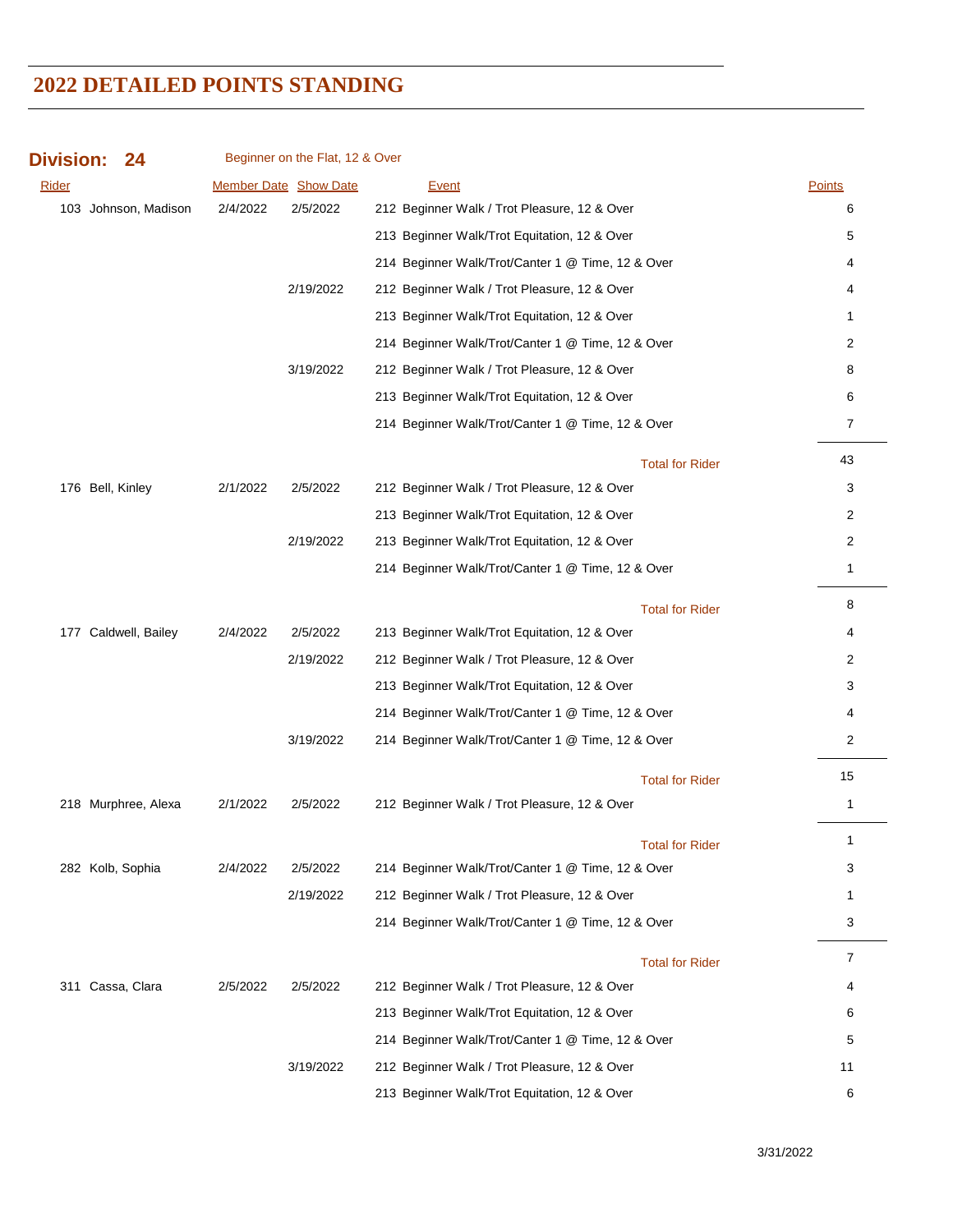|                        |           |           | <b>Total for Rider</b>                            | 32             |
|------------------------|-----------|-----------|---------------------------------------------------|----------------|
| 316 Cleveland, caitlin | 2/5/2022  | 2/5/2022  | 212 Beginner Walk / Trot Pleasure, 12 & Over      | 2              |
|                        |           |           | 213 Beginner Walk/Trot Equitation, 12 & Over      | 3              |
|                        |           |           | 214 Beginner Walk/Trot/Canter 1 @ Time, 12 & Over | 2              |
|                        |           | 3/19/2022 | 212 Beginner Walk / Trot Pleasure, 12 & Over      | $\mathbf{1}$   |
|                        |           |           | 213 Beginner Walk/Trot Equitation, 12 & Over      | 2              |
|                        |           |           | 214 Beginner Walk/Trot/Canter 1 @ Time, 12 & Over | $\overline{7}$ |
|                        |           |           | <b>Total for Rider</b>                            | 17             |
| 317 Dawkins, Dianne    | 2/5/2022  | 2/5/2022  | 212 Beginner Walk / Trot Pleasure, 12 & Over      | 5              |
|                        |           |           | 213 Beginner Walk/Trot Equitation, 12 & Over      | $\mathbf{1}$   |
|                        |           |           | 214 Beginner Walk/Trot/Canter 1 @ Time, 12 & Over | 6              |
|                        |           |           | <b>Total for Rider</b>                            | 12             |
| 323 Tortorice, Ella    | 2/19/2022 | 2/19/2022 | 213 Beginner Walk/Trot Equitation, 12 & Over      | 4              |
|                        |           | 3/19/2022 | 212 Beginner Walk / Trot Pleasure, 12 & Over      | 3              |
|                        |           |           | 213 Beginner Walk/Trot Equitation, 12 & Over      | 6              |
|                        |           |           | 214 Beginner Walk/Trot/Canter 1 @ Time, 12 & Over | $\mathbf{1}$   |
|                        |           |           | <b>Total for Rider</b>                            | 14             |
| 386 Moore, Hayley      | 2/5/2022  | 2/5/2022  | 214 Beginner Walk/Trot/Canter 1 @ Time, 12 & Over | 1              |
|                        |           | 3/19/2022 | 214 Beginner Walk/Trot/Canter 1 @ Time, 12 & Over | $\mathbf{1}$   |
|                        |           |           | <b>Total for Rider</b>                            | $\overline{2}$ |
| 498 West, Riley        | 3/19/2022 | 3/19/2022 | 212 Beginner Walk / Trot Pleasure, 12 & Over      | 11             |
|                        |           |           | 213 Beginner Walk/Trot Equitation, 12 & Over      | 8              |
|                        |           |           | 214 Beginner Walk/Trot/Canter 1 @ Time, 12 & Over | 12             |
|                        |           |           | <b>Total for Rider</b>                            | 31             |
| 610 Hataway, Kaleigh   | 3/19/2022 | 3/19/2022 | 212 Beginner Walk / Trot Pleasure, 12 & Over      | 2              |
|                        |           |           | 214 Beginner Walk/Trot/Canter 1 @ Time, 12 & Over | 3              |
|                        |           |           | <b>Total for Rider</b>                            | 5              |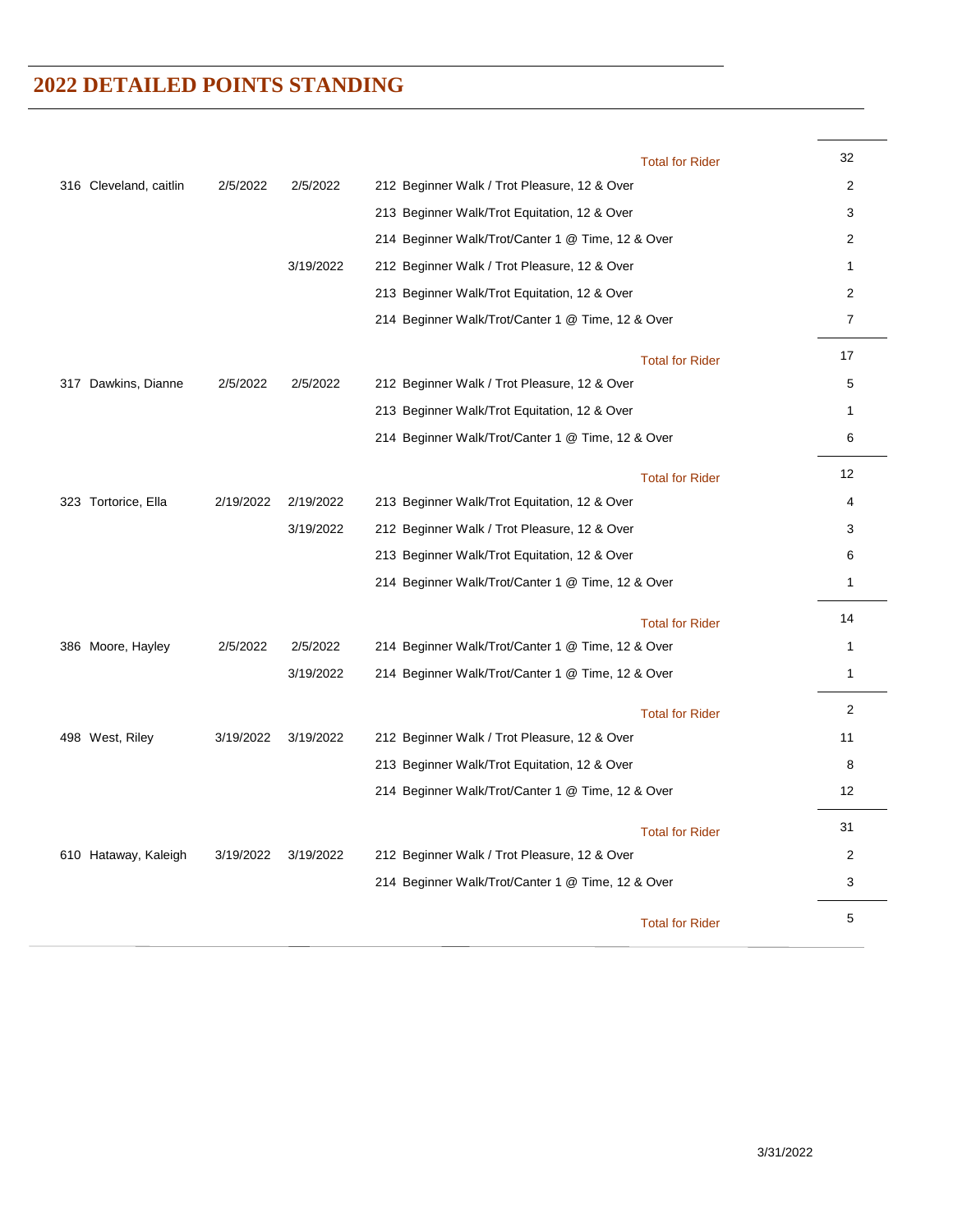| <b>Division:</b> | 25                    | Beginner Crossrails, 12-17 |                              |                                               |                        |                |
|------------------|-----------------------|----------------------------|------------------------------|-----------------------------------------------|------------------------|----------------|
| <b>Rider</b>     |                       |                            | <b>Member Date Show Date</b> | <b>Event</b>                                  | <b>Points</b>          |                |
|                  | 176 Bell, Kinley      | 2/1/2022                   | 2/5/2022                     | 215 Beginner Crossrails, 12-17 (Once Around)  |                        | 2              |
|                  |                       |                            |                              | 217 Beginner Hunter Under Saddle, 12-17       |                        | 3              |
|                  |                       |                            | 2/19/2022                    | 215 Beginner Crossrails, 12-17 (Once Around)  |                        | 2              |
|                  |                       |                            |                              |                                               | <b>Total for Rider</b> | $\overline{7}$ |
|                  | 177 Caldwell, Bailey  | 2/4/2022                   | 2/5/2022                     | 215 Beginner Crossrails, 12-17 (Once Around)  |                        | 3              |
|                  |                       |                            |                              | 216 Beginner Crossrails, 12-17 (Twice Around) |                        | 5              |
|                  |                       |                            |                              | 217 Beginner Hunter Under Saddle, 12-17       |                        | 5              |
|                  |                       |                            | 2/19/2022                    | 215 Beginner Crossrails, 12-17 (Once Around)  |                        | 6              |
|                  |                       |                            |                              | 217 Beginner Hunter Under Saddle, 12-17       |                        | 6              |
|                  |                       |                            | 3/19/2022                    | 215 Beginner Crossrails, 12-17 (Once Around)  |                        | 12             |
|                  |                       |                            |                              | 216 Beginner Crossrails, 12-17 (Twice Around) |                        | 4              |
|                  |                       |                            |                              | 217 Beginner Hunter Under Saddle, 12-17       |                        | 6              |
|                  |                       |                            |                              |                                               | <b>Total for Rider</b> | 47             |
|                  | 218 Murphree, Alexa   | 2/1/2022                   | 2/5/2022                     | 215 Beginner Crossrails, 12-17 (Once Around)  |                        | 4              |
|                  |                       |                            |                              | 216 Beginner Crossrails, 12-17 (Twice Around) |                        | 4              |
|                  |                       |                            |                              | 217 Beginner Hunter Under Saddle, 12-17       |                        | 4              |
|                  |                       |                            |                              |                                               | <b>Total for Rider</b> | 12             |
|                  | 280 Turner, Katherine | 2/4/2022                   | 2/5/2022                     | 215 Beginner Crossrails, 12-17 (Once Around)  |                        | $\mathbf{1}$   |
|                  |                       |                            |                              | 217 Beginner Hunter Under Saddle, 12-17       |                        | 2              |
|                  |                       |                            | 2/19/2022                    | 215 Beginner Crossrails, 12-17 (Once Around)  |                        | 5              |
|                  |                       |                            |                              | 216 Beginner Crossrails, 12-17 (Twice Around) |                        | 5              |
|                  |                       |                            |                              | 217 Beginner Hunter Under Saddle, 12-17       |                        | $\mathbf{1}$   |
|                  |                       |                            |                              |                                               | <b>Total for Rider</b> | 14             |
|                  | 282 Kolb, Sophia      | 2/4/2022                   | 2/5/2022                     | 215 Beginner Crossrails, 12-17 (Once Around)  |                        | 5              |
|                  |                       |                            | 2/19/2022                    | 215 Beginner Crossrails, 12-17 (Once Around)  |                        | 4              |
|                  |                       |                            |                              | 216 Beginner Crossrails, 12-17 (Twice Around) |                        | $\mathbf{1}$   |
|                  |                       |                            |                              | 217 Beginner Hunter Under Saddle, 12-17       |                        | 3              |
|                  |                       |                            |                              |                                               | <b>Total for Rider</b> | 13             |
|                  | 285 Cotto, Carrianna  | 3/19/2022                  | 3/19/2022                    | 215 Beginner Crossrails, 12-17 (Once Around)  |                        | 4              |
|                  |                       |                            |                              | 216 Beginner Crossrails, 12-17 (Twice Around) |                        | 6              |
|                  |                       |                            |                              | 217 Beginner Hunter Under Saddle, 12-17       |                        | 4              |
|                  |                       |                            |                              |                                               | <b>Total for Rider</b> | 14             |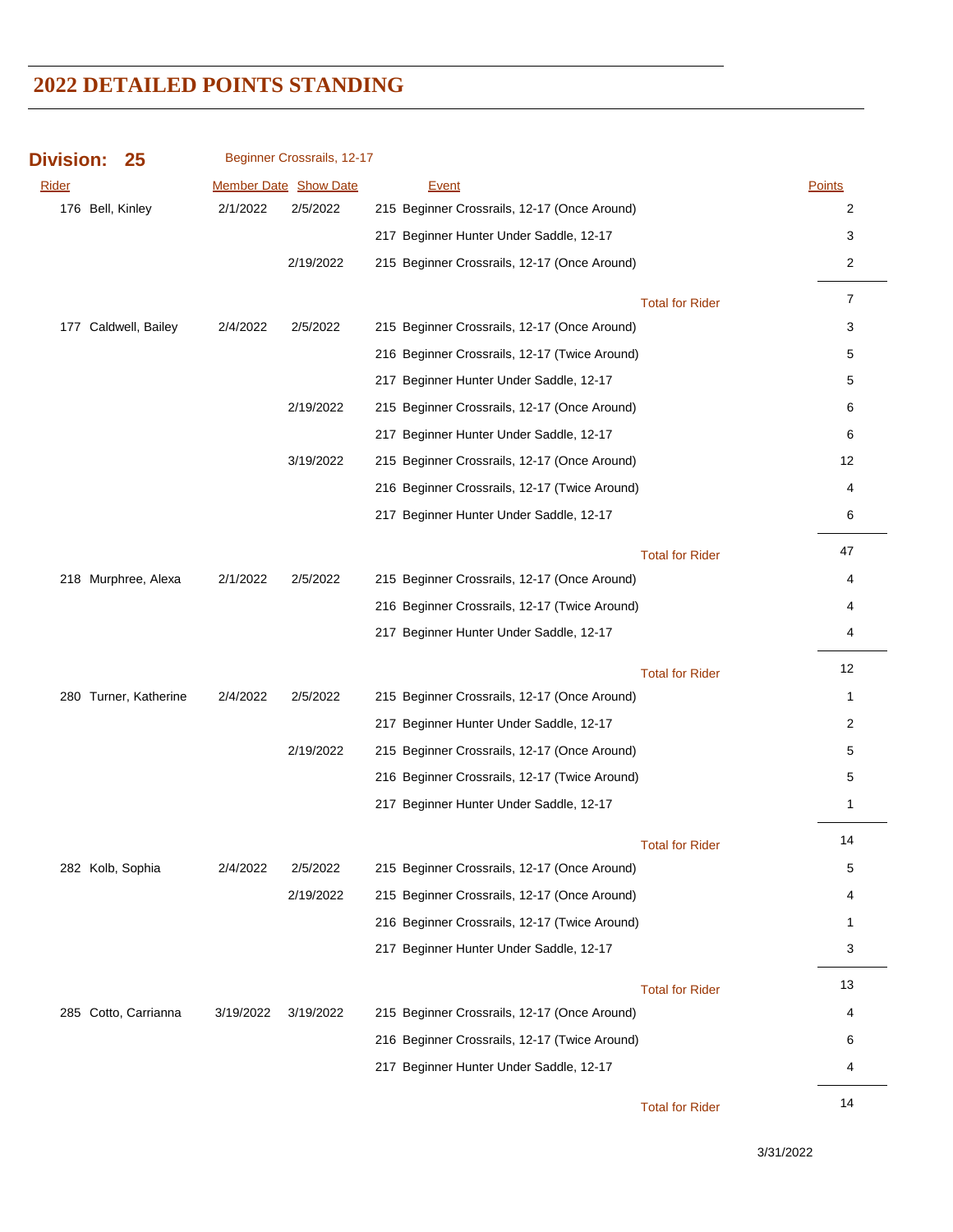| 286 McCormack, Nola    | 2/4/2022  | 3/19/2022 | 215 Beginner Crossrails, 12-17 (Once Around)  | 5  |
|------------------------|-----------|-----------|-----------------------------------------------|----|
|                        |           |           | <b>Total for Rider</b>                        | 5  |
| Tortorice, Ella<br>323 | 2/19/2022 | 2/19/2022 | 217 Beginner Hunter Under Saddle, 12-17       | 4  |
|                        |           | 3/19/2022 | 215 Beginner Crossrails, 12-17 (Once Around)  | 9  |
|                        |           |           | 216 Beginner Crossrails, 12-17 (Twice Around) | 12 |
|                        |           |           | 217 Beginner Hunter Under Saddle, 12-17       | 12 |
|                        |           |           | <b>Total for Rider</b>                        | 37 |
| Moore, Hayley<br>386   | 2/5/2022  | 2/5/2022  | 215 Beginner Crossrails, 12-17 (Once Around)  | 6  |
|                        |           |           | 216 Beginner Crossrails, 12-17 (Twice Around) | 6  |
|                        |           |           | 217 Beginner Hunter Under Saddle, 12-17       | 6  |
|                        |           | 3/19/2022 | 215 Beginner Crossrails, 12-17 (Once Around)  | 4  |
|                        |           |           | 216 Beginner Crossrails, 12-17 (Twice Around) | 10 |
|                        |           |           | 217 Beginner Hunter Under Saddle, 12-17       | 10 |
|                        |           |           | <b>Total for Rider</b>                        | 42 |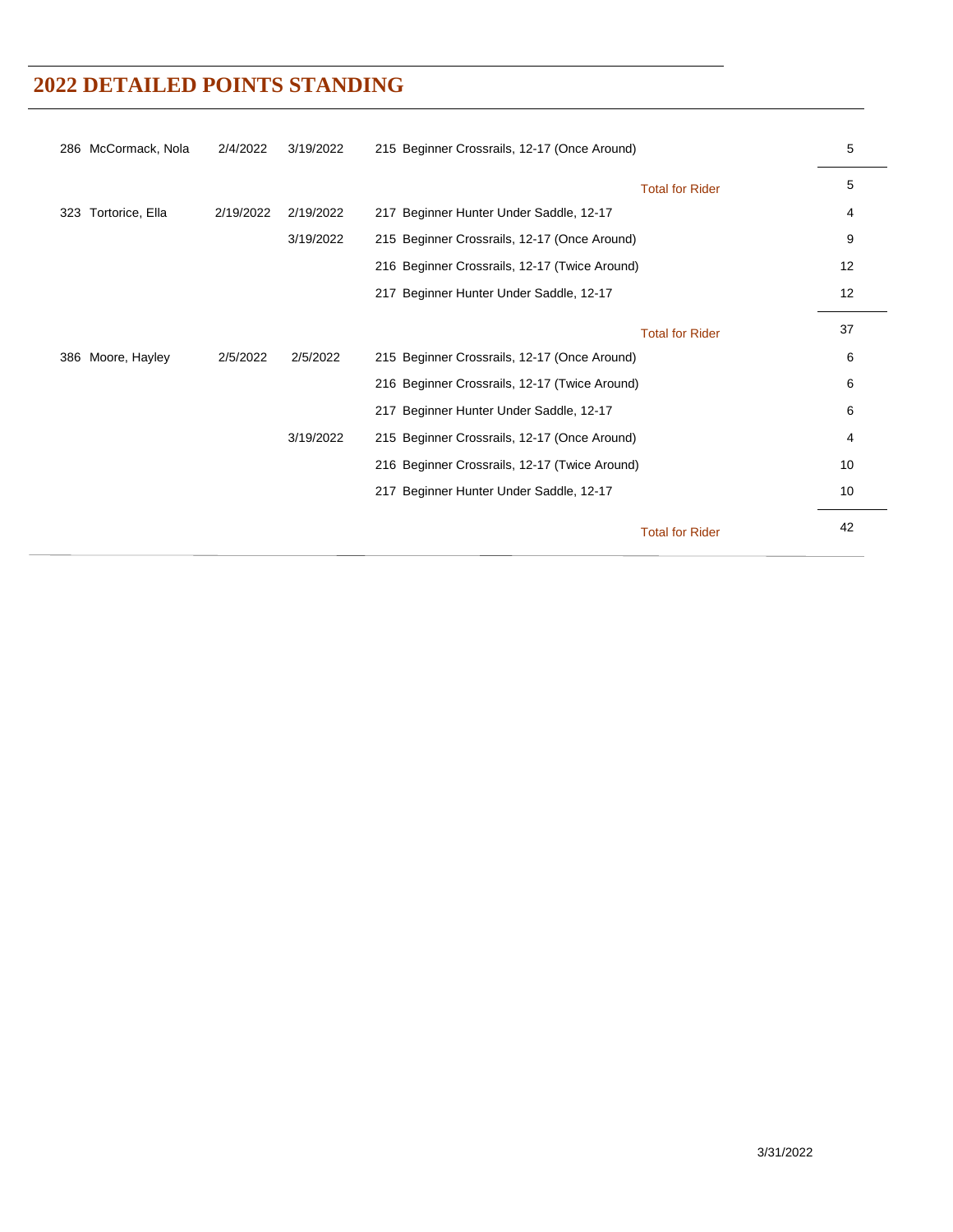| <b>Division:</b> | 26 |
|------------------|----|
|------------------|----|

Novice Hunter 18"

| Rider |                                   |           | <b>Member Date Show Date</b> | Event                             |                        | Points         |
|-------|-----------------------------------|-----------|------------------------------|-----------------------------------|------------------------|----------------|
|       | 68 Smith, Evelyn                  | 2/4/2022  | 2/5/2022                     | 218 Novice Hunter Over Fences 18" |                        | 4              |
|       |                                   |           |                              | 219 Novice Hunter Over Fences 18" |                        | 2              |
|       |                                   |           | 2/19/2022                    | 218 Novice Hunter Over Fences 18" |                        | 2              |
|       |                                   |           |                              | 219 Novice Hunter Over Fences 18" |                        | 4              |
|       |                                   |           |                              | 220 Novice Hunter Under Saddle    |                        | 5              |
|       |                                   |           | 3/19/2022                    | 218 Novice Hunter Over Fences 18" |                        | 4              |
|       |                                   |           |                              |                                   | <b>Total for Rider</b> | 21             |
|       | 87 Dorner, Sarah                  | 2/5/2022  | 2/5/2022                     | 218 Novice Hunter Over Fences 18" |                        | 5              |
|       |                                   |           |                              | 219 Novice Hunter Over Fences 18" |                        | 3              |
|       |                                   |           |                              | 220 Novice Hunter Under Saddle    |                        | 4              |
|       |                                   |           |                              |                                   | <b>Total for Rider</b> | 12             |
|       | 173 Smallwood, Mayella 2/19/2022  |           | 3/19/2022                    | 218 Novice Hunter Over Fences 18" |                        | $\overline{7}$ |
|       |                                   |           |                              | 219 Novice Hunter Over Fences 18" |                        | 8              |
|       |                                   |           |                              | 220 Novice Hunter Under Saddle    |                        | 5              |
|       |                                   |           |                              |                                   | <b>Total for Rider</b> | 20             |
|       | 174 Daniel, Mary Elizabe 1/1/2022 |           | 2/5/2022                     | 218 Novice Hunter Over Fences 18" |                        | 1              |
|       |                                   |           |                              | 219 Novice Hunter Over Fences 18" |                        | $\mathbf{1}$   |
|       |                                   |           | 3/19/2022                    | 219 Novice Hunter Over Fences 18" |                        | 6              |
|       |                                   |           |                              |                                   | <b>Total for Rider</b> | 8              |
|       | 175 Seputis, Lukne                | 2/5/2022  | 2/5/2022                     | 218 Novice Hunter Over Fences 18" |                        | 6              |
|       |                                   |           |                              | 219 Novice Hunter Over Fences 18" |                        | 6              |
|       |                                   |           |                              | 220 Novice Hunter Under Saddle    |                        | 6              |
|       |                                   |           | 2/19/2022                    | 218 Novice Hunter Over Fences 18" |                        | 6              |
|       |                                   |           |                              | 219 Novice Hunter Over Fences 18" |                        | 5              |
|       |                                   |           |                              | 220 Novice Hunter Under Saddle    |                        | 2              |
|       |                                   |           |                              |                                   | <b>Total for Rider</b> | 31             |
|       | 182 Frank, Emily                  | 2/19/2022 | 2/19/2022                    | 219 Novice Hunter Over Fences 18" |                        | 2              |
|       |                                   |           |                              | 220 Novice Hunter Under Saddle    |                        | 3              |
|       |                                   |           |                              |                                   | <b>Total for Rider</b> | 5              |
|       | 186 Thompson, Maddie              | 2/3/2022  | 2/19/2022                    | 218 Novice Hunter Over Fences 18" |                        | 5              |
|       |                                   |           |                              | 219 Novice Hunter Over Fences 18" |                        | 3              |
|       |                                   |           |                              | 220 Novice Hunter Under Saddle    |                        | 1              |

3/31/2022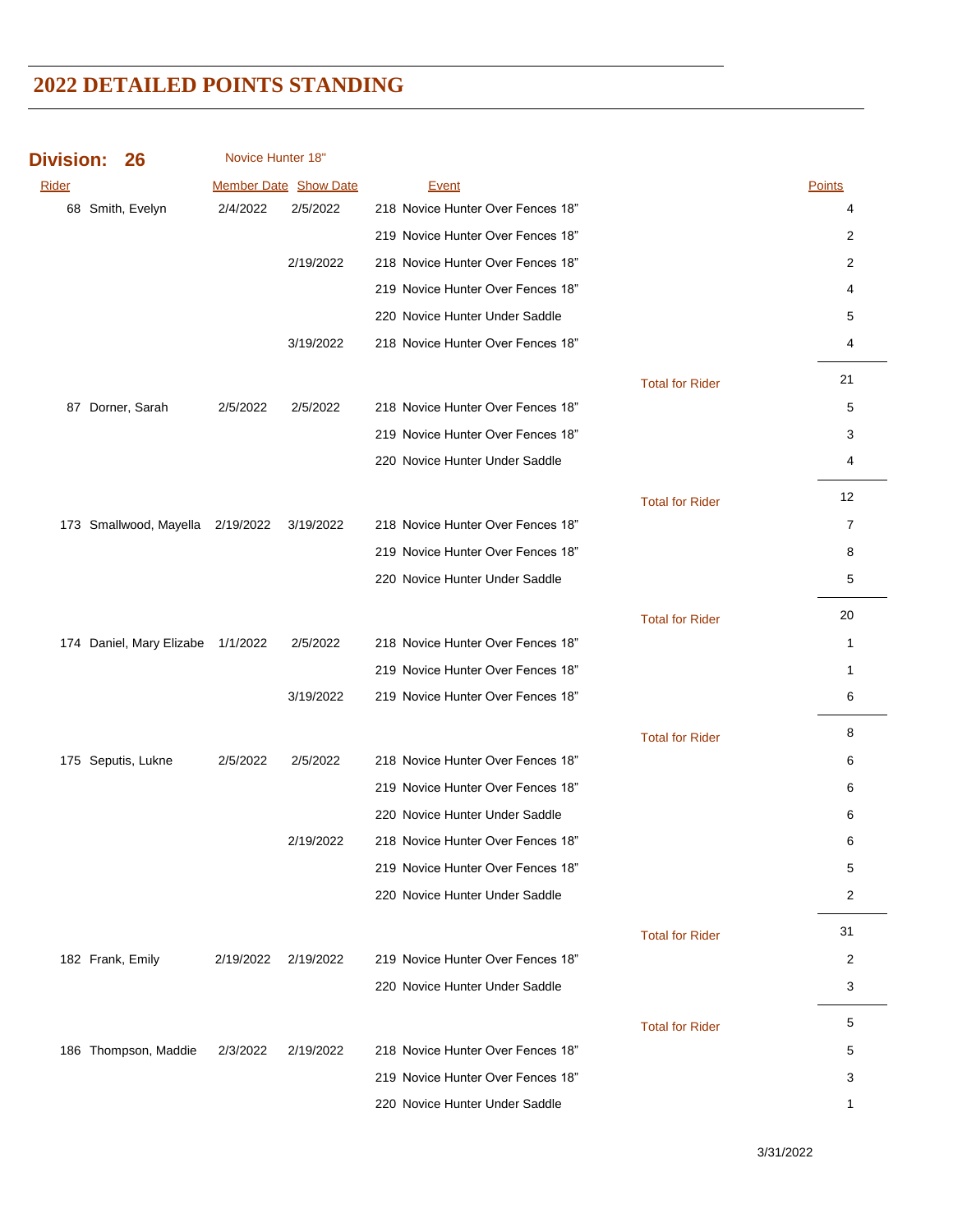| 186 Thompson, Maddie   | 2/3/2022  | 3/19/2022 | 218 Novice Hunter Over Fences 18" |                        | 12             |
|------------------------|-----------|-----------|-----------------------------------|------------------------|----------------|
|                        |           |           | 219 Novice Hunter Over Fences 18" |                        | 11             |
|                        |           |           | 220 Novice Hunter Under Saddle    |                        | $\overline{7}$ |
|                        |           |           |                                   | <b>Total for Rider</b> | 39             |
| 311 Cassa, Clara       | 2/5/2022  | 2/5/2022  | 220 Novice Hunter Under Saddle    |                        | 2              |
|                        |           | 3/19/2022 | 218 Novice Hunter Over Fences 18" |                        | 4              |
|                        |           |           | 219 Novice Hunter Over Fences 18" |                        | $\mathbf{1}$   |
|                        |           |           | 220 Novice Hunter Under Saddle    |                        | 11             |
|                        |           |           |                                   | <b>Total for Rider</b> | 18             |
| 315 Robinson, Veronica | 2/5/2022  | 2/5/2022  | 219 Novice Hunter Over Fences 18" |                        | 4              |
|                        |           |           | 220 Novice Hunter Under Saddle    |                        | 5              |
|                        |           | 3/19/2022 | 218 Novice Hunter Over Fences 18" |                        | 5              |
|                        |           |           | 219 Novice Hunter Over Fences 18" |                        | 11             |
|                        |           |           | 220 Novice Hunter Under Saddle    |                        | 11             |
|                        |           |           |                                   | <b>Total for Rider</b> | 36             |
| 323 Tortorice, Ella    | 2/19/2022 | 2/19/2022 | 220 Novice Hunter Under Saddle    |                        | 4              |
|                        |           |           |                                   | <b>Total for Rider</b> | 4              |
| 503 Dunlop, Lilah      | 3/19/2022 | 3/19/2022 | 219 Novice Hunter Over Fences 18" |                        | 1              |
|                        |           |           | 220 Novice Hunter Under Saddle    |                        | 5              |
|                        |           |           |                                   | <b>Total for Rider</b> | 6              |
| 519 Helland, Ava       | 2/15/2022 | 2/19/2022 | 218 Novice Hunter Over Fences 18" |                        | 4              |
|                        |           |           | 219 Novice Hunter Over Fences 18" |                        | 6              |
|                        |           | 3/19/2022 | 218 Novice Hunter Over Fences 18" |                        | 10             |
|                        |           |           | 219 Novice Hunter Over Fences 18" |                        | 4              |
|                        |           |           | 220 Novice Hunter Under Saddle    |                        | 3              |
|                        |           |           |                                   | <b>Total for Rider</b> | 27             |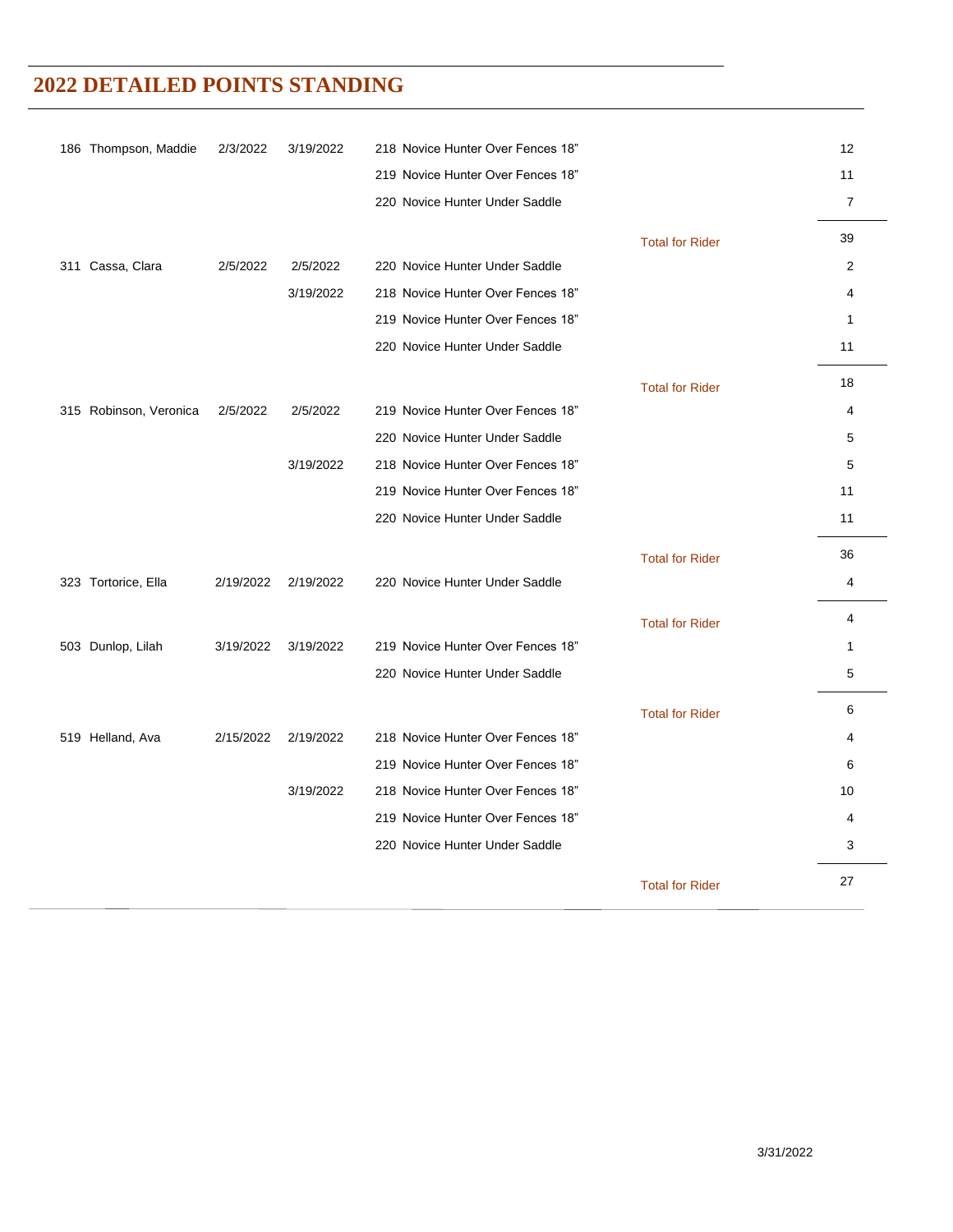**Division: 27 Rider Show Date Show Date Acceptance Event Accept Points** Points Points Points Points Green Hunter 18" Jacobs, Anja 1/5/2022 2/5/2022 221 Green Hunter Over Fences 18" 3 222 Green Hunter Over Fences 18" 33 Green Hunter Under Saddle 6 3/19/2022 221 Green Hunter Over Fences 18" 8 Total for Rider Gahl, Elise 2/19/2022 2/19/2022 223 Green Hunter Under Saddle 5 Total for Rider Ruehman, Caetyln 2/4/2022 2/5/2022 223 Green Hunter Under Saddle 2 3/19/2022 223 Green Hunter Under Saddle 1 Total for Rider Ackles, Kaylan 2/19/2022 2/19/2022 221 Green Hunter Over Fences 18" 4 Green Hunter Over Fences 18" 4 Green Hunter Under Saddle 2 Total for Rider Tortorice, Ella 2/19/2022 2/19/2022 223 Green Hunter Under Saddle 4 Total for Rider Doiron, Sadie 2/16/2022 2/19/2022 221 Green Hunter Over Fences 18" 3 222 Green Hunter Over Fences 18" 3 223 Green Hunter Under Saddle 3 3 3/19/2022 222 Green Hunter Over Fences 18" 7 Green Hunter Under Saddle 10 Total for Rider Moore, Hayley 2/5/2022 2/5/2022 221 Green Hunter Over Fences 18" 4 222 Green Hunter Over Fences 18" 6 Green Hunter Under Saddle 5 3/19/2022 221 Green Hunter Over Fences 18" 4 Total for Rider Holloway, Dakota 3/19/2022 3/19/2022 221 Green Hunter Over Fences 18" 12 222 Green Hunter Over Fences 18" 8 Green Hunter Under Saddle 6 Total for Rider Dunlop, Lilah 3/19/2022 3/19/2022 221 Green Hunter Over Fences 18" 7

3/31/2022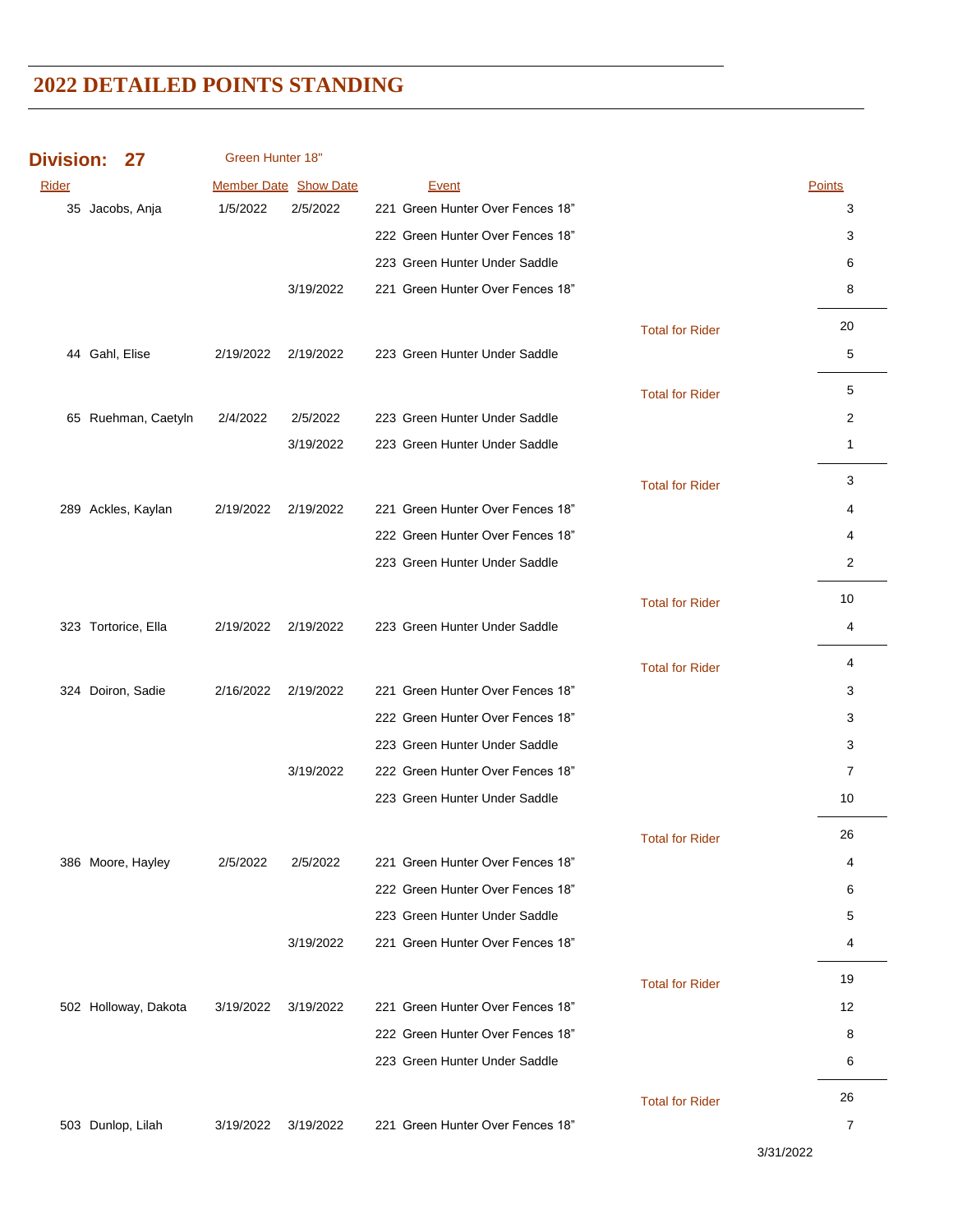| 503 Dunlop, Lilah       | 3/19/2022 | 3/19/2022 | 222 Green Hunter Over Fences 18" |                        | 4  |
|-------------------------|-----------|-----------|----------------------------------|------------------------|----|
|                         |           |           |                                  | <b>Total for Rider</b> | 11 |
| 519 Helland, Ava        | 2/15/2022 | 2/19/2022 | 221 Green Hunter Over Fences 18" |                        | 5  |
|                         |           |           | 222 Green Hunter Over Fences 18" |                        | 5  |
|                         |           |           | 223 Green Hunter Under Saddle    |                        | 1  |
|                         |           | 3/19/2022 | 221 Green Hunter Over Fences 18" |                        | 2  |
|                         |           |           | 222 Green Hunter Over Fences 18" |                        | 12 |
|                         |           |           | 223 Green Hunter Under Saddle    |                        | 5  |
|                         |           |           |                                  | <b>Total for Rider</b> | 30 |
| Scalley, Shannon<br>951 | 2/20/2022 | 3/19/2022 | 221 Green Hunter Over Fences 18" |                        | 9  |
|                         |           |           | 222 Green Hunter Over Fences 18" |                        | 5  |
|                         |           |           | 223 Green Hunter Under Saddle    |                        | 6  |
|                         |           |           |                                  | <b>Total for Rider</b> | 20 |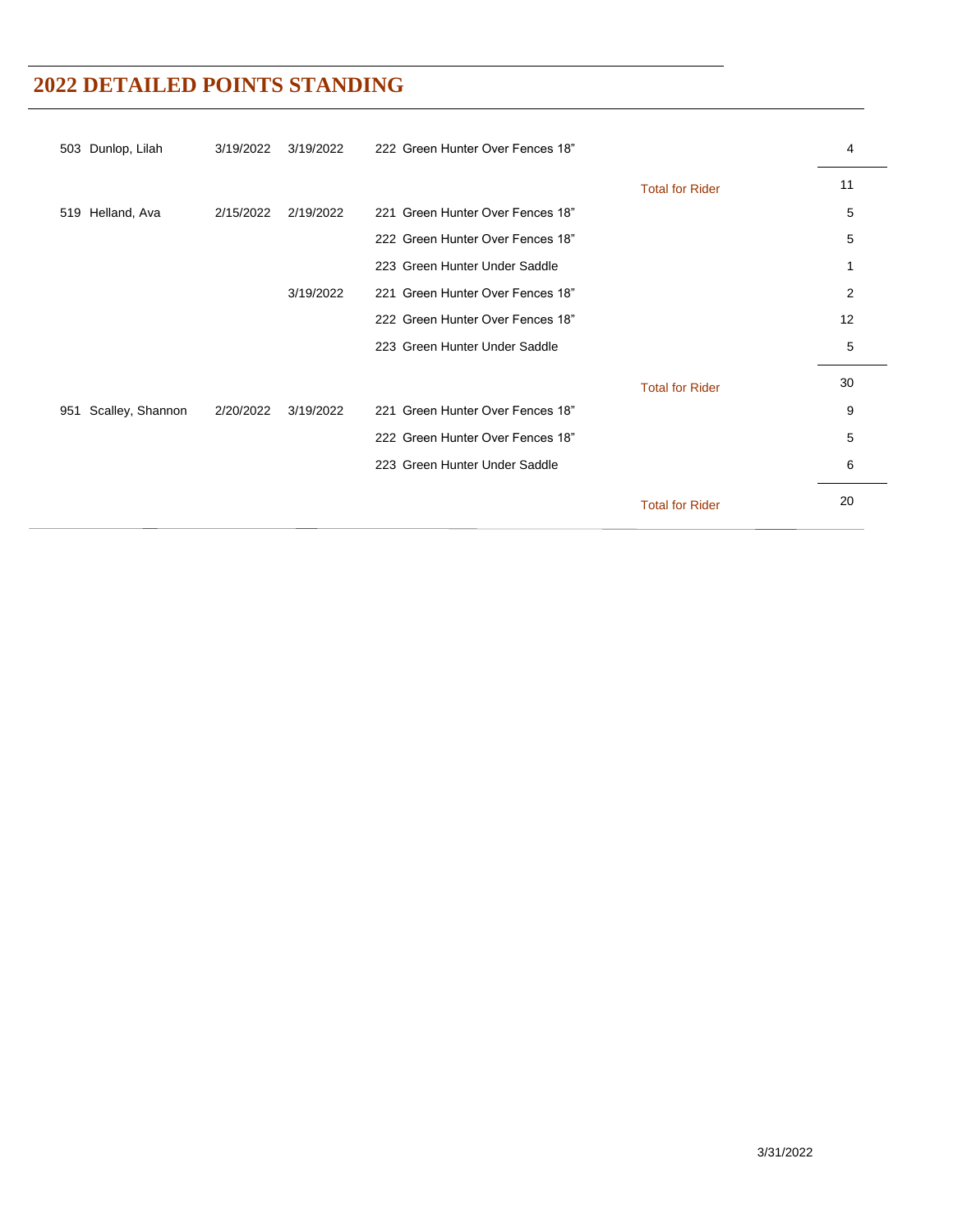| <b>Division:</b> | 28                                | Mini Hunter 18"       |           |                                      |                        |                |
|------------------|-----------------------------------|-----------------------|-----------|--------------------------------------|------------------------|----------------|
| <b>Rider</b>     |                                   | Member Date Show Date |           | <b>Event</b>                         |                        | <b>Points</b>  |
|                  | 87 Dorner, Sarah                  | 2/5/2022              | 2/5/2022  | 224 Mini Hunter Over Fences 18" - 2" |                        | 3              |
|                  |                                   |                       |           | 225 Mini Hunter Over Fences 18" - 2' |                        | 5              |
|                  |                                   |                       |           | 226 Mini Hunter Under Saddle         |                        | 3              |
|                  |                                   |                       |           |                                      | <b>Total for Rider</b> | 11             |
|                  | 103 Johnson, Madison              | 2/4/2022              | 2/5/2022  | 224 Mini Hunter Over Fences 18" - 2" |                        | 6              |
|                  |                                   |                       | 2/19/2022 | 224 Mini Hunter Over Fences 18" - 2" |                        | 4              |
|                  |                                   |                       |           | 225 Mini Hunter Over Fences 18" - 2" |                        | 2              |
|                  |                                   |                       |           | 226 Mini Hunter Under Saddle         |                        | $\overline{c}$ |
|                  |                                   |                       |           |                                      | <b>Total for Rider</b> | 14             |
|                  | 173 Smallwood, Mayella 2/19/2022  |                       | 3/19/2022 | 224 Mini Hunter Over Fences 18" - 2" |                        | 3              |
|                  |                                   |                       |           |                                      | <b>Total for Rider</b> | 3              |
|                  | 174 Daniel, Mary Elizabe 1/1/2022 |                       | 3/19/2022 | 225 Mini Hunter Over Fences 18" - 2" |                        | 4              |
|                  |                                   |                       |           |                                      |                        |                |
|                  |                                   |                       |           |                                      | <b>Total for Rider</b> | 4              |
|                  | 175 Seputis, Lukne                | 2/5/2022              | 2/5/2022  | 224 Mini Hunter Over Fences 18" - 2" |                        | 4              |
|                  |                                   |                       |           | 225 Mini Hunter Over Fences 18" - 2" |                        | 6              |
|                  |                                   |                       |           | 226 Mini Hunter Under Saddle         |                        | 4              |
|                  |                                   |                       | 2/19/2022 | 224 Mini Hunter Over Fences 18" - 2" |                        | 2              |
|                  |                                   |                       |           | 225 Mini Hunter Over Fences 18" - 2" |                        | 6              |
|                  |                                   |                       |           | 226 Mini Hunter Under Saddle         |                        | $\mathbf{1}$   |
|                  |                                   |                       |           |                                      | <b>Total for Rider</b> | 23             |
|                  | 186 Thompson, Maddie              | 2/3/2022              | 2/19/2022 | 224 Mini Hunter Over Fences 18" - 2" |                        | 5              |
|                  |                                   |                       |           | 225 Mini Hunter Over Fences 18" - 2" |                        | 5              |
|                  |                                   |                       |           | 226 Mini Hunter Under Saddle         |                        | 5              |
|                  |                                   |                       | 3/19/2022 | 224 Mini Hunter Over Fences 18" - 2" |                        | 8              |
|                  |                                   |                       |           | 225 Mini Hunter Over Fences 18" - 2" |                        | 6              |
|                  |                                   |                       |           | 226 Mini Hunter Under Saddle         |                        | 7              |
|                  |                                   |                       |           |                                      | <b>Total for Rider</b> | 36             |
|                  | 227 Helland, Alla                 | 2/15/2022             | 3/19/2022 | 226 Mini Hunter Under Saddle         |                        | 9              |
|                  |                                   |                       |           |                                      | <b>Total for Rider</b> | 9              |
|                  | 246 Romero, Randal                | 2/19/2022             | 2/19/2022 | 224 Mini Hunter Over Fences 18" - 2" |                        | 6              |
|                  |                                   |                       |           | 225 Mini Hunter Over Fences 18" - 2" |                        | 4              |
|                  |                                   |                       |           | 226 Mini Hunter Under Saddle         |                        | 3              |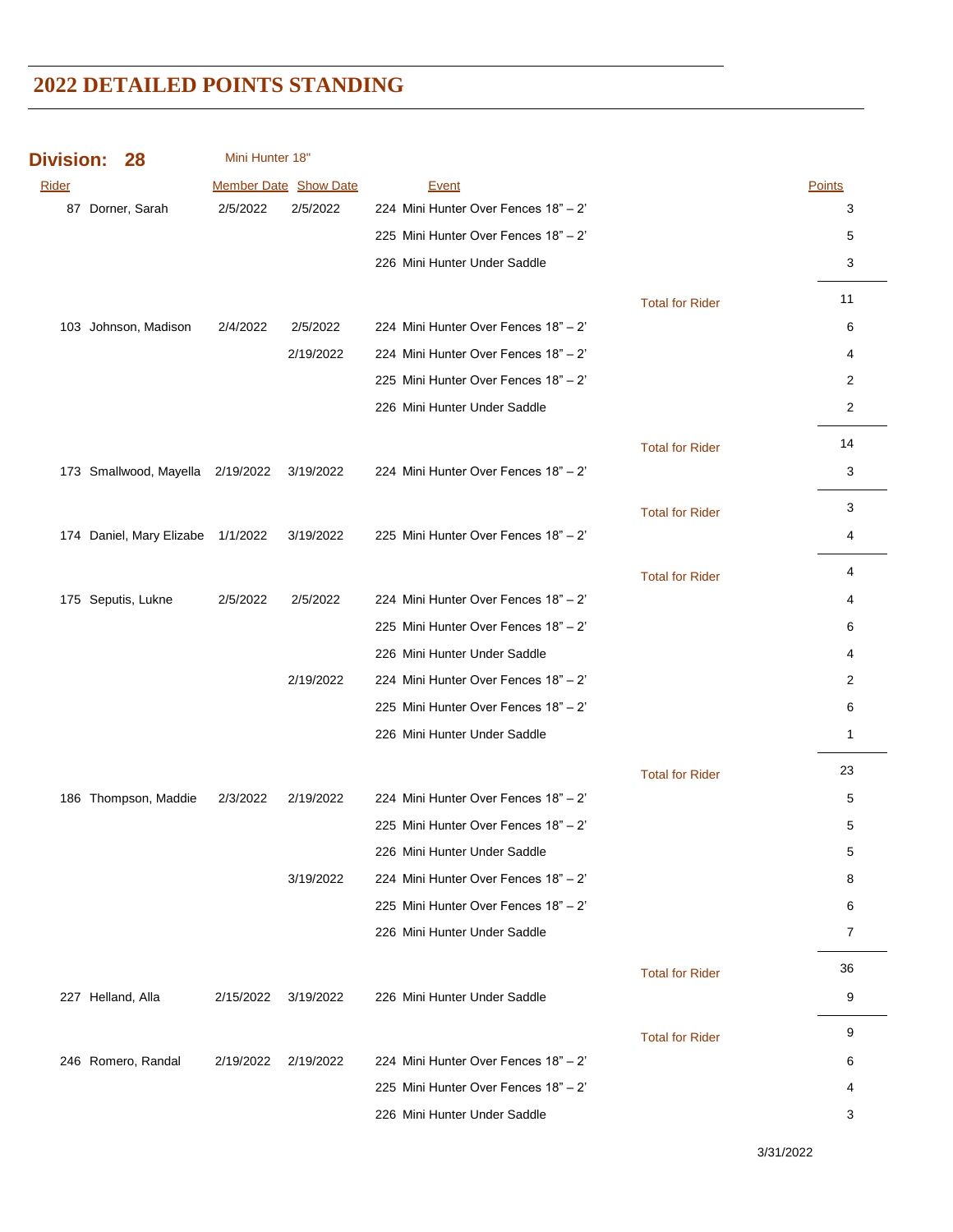|                      |                                  |           |                                      | <b>Total for Rider</b> | 13             |
|----------------------|----------------------------------|-----------|--------------------------------------|------------------------|----------------|
| 314 Kallam, Kaylee   | 2/5/2022                         | 2/5/2022  | 226 Mini Hunter Under Saddle         |                        | 6              |
|                      |                                  | 2/19/2022 | 224 Mini Hunter Over Fences 18" - 2" |                        | 2              |
|                      |                                  |           | 225 Mini Hunter Over Fences 18" - 2" |                        | 3              |
|                      |                                  |           | 226 Mini Hunter Under Saddle         |                        | 6              |
|                      |                                  |           |                                      | <b>Total for Rider</b> | 17             |
| 324 Doiron, Sadie    | 2/16/2022                        | 2/19/2022 | 224 Mini Hunter Over Fences 18" - 2" |                        | 3              |
|                      |                                  |           | 226 Mini Hunter Under Saddle         |                        | 4              |
|                      |                                  | 3/19/2022 | 224 Mini Hunter Over Fences 18" - 2" |                        | 6              |
|                      |                                  |           | 225 Mini Hunter Over Fences 18" - 2" |                        | 1              |
|                      |                                  |           | 226 Mini Hunter Under Saddle         |                        | 8              |
|                      |                                  |           |                                      | <b>Total for Rider</b> | 22             |
| 472 Reeves, Hadley   | 3/19/2022                        | 3/19/2022 | 226 Mini Hunter Under Saddle         |                        | 2              |
|                      |                                  |           |                                      | <b>Total for Rider</b> | $\overline{2}$ |
|                      | 478 Sherman, SiyKiyaha 2/12/2022 | 3/19/2022 | 224 Mini Hunter Over Fences 18" - 2" |                        | 6              |
|                      |                                  |           | 225 Mini Hunter Over Fences 18" - 2" |                        | 8              |
|                      |                                  |           |                                      | <b>Total for Rider</b> | 14             |
| 495 Barnum, Jaclyn   | 2/4/2022                         | 3/19/2022 | 224 Mini Hunter Over Fences 18" - 2" |                        | 2              |
|                      |                                  |           | 225 Mini Hunter Over Fences 18" - 2" |                        | 5              |
|                      |                                  |           |                                      | <b>Total for Rider</b> | $\overline{7}$ |
| 502 Holloway, Dakota | 3/19/2022                        | 3/19/2022 | 224 Mini Hunter Over Fences 18" - 2" |                        | $\mathbf{1}$   |
|                      |                                  |           | 225 Mini Hunter Over Fences 18" - 2" |                        | 6              |
|                      |                                  |           | 226 Mini Hunter Under Saddle         |                        | 6              |
|                      |                                  |           |                                      | <b>Total for Rider</b> | 13             |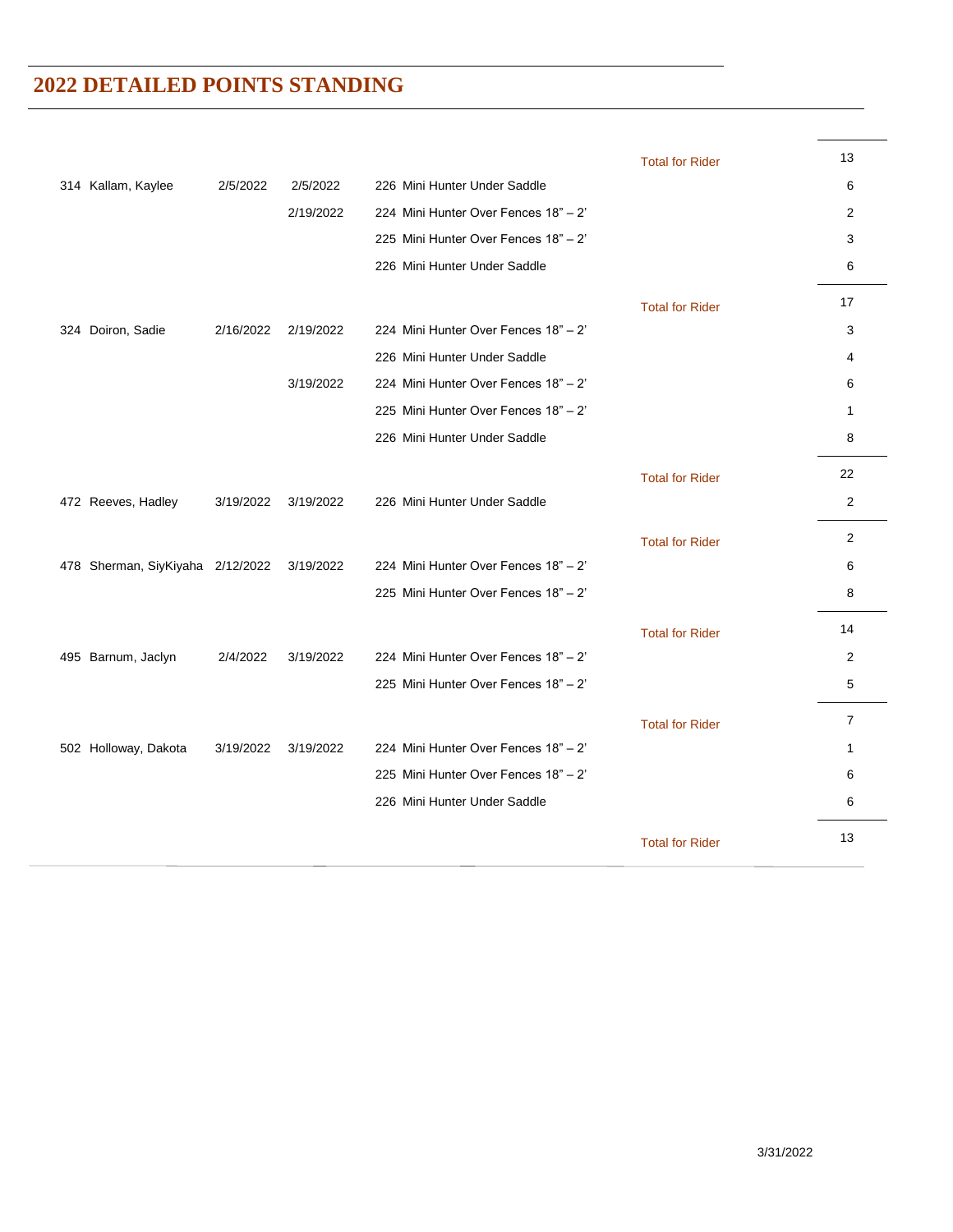| <b>Division:</b><br>31 |                     | <b>Green Horse</b> |                              |                                             |                        |               |
|------------------------|---------------------|--------------------|------------------------------|---------------------------------------------|------------------------|---------------|
| Rider                  |                     |                    | <b>Member Date Show Date</b> | Event                                       |                        | <b>Points</b> |
|                        | 21 Lewis, Hope      |                    | 10/25/2021 2/19/2022         | 319 Green Horse Walk/Trot Pleasure          |                        | 3             |
|                        |                     |                    |                              |                                             | <b>Total for Rider</b> | 3             |
|                        | 35 Jacobs, Anja     | 1/5/2022           | 2/5/2022                     | 319 Green Horse Walk/Trot Pleasure          |                        | 1             |
|                        |                     |                    |                              | 320 □ Green Horse Walk/Trot/Canter Pleasure |                        | $\mathbf{1}$  |
|                        |                     |                    |                              | 321 Green Horse Walk/Trot/Canter Equitation |                        | 4             |
|                        |                     |                    | 3/19/2022                    | 319 Green Horse Walk/Trot Pleasure          |                        | 7             |
|                        |                     |                    |                              | 320 C Green Horse Walk/Trot/Canter Pleasure |                        | 4             |
|                        |                     |                    |                              | 321 Green Horse Walk/Trot/Canter Equitation |                        | 8             |
|                        |                     |                    |                              |                                             | <b>Total for Rider</b> | 25            |
|                        | 65 Ruehman, Caetyln | 2/4/2022           | 2/19/2022                    | 319 Green Horse Walk/Trot Pleasure          |                        | 5             |
|                        |                     |                    |                              | 320 □ Green Horse Walk/Trot/Canter Pleasure |                        | 5             |
|                        |                     |                    |                              | 321 Green Horse Walk/Trot/Canter Equitation |                        | 5             |
|                        |                     |                    | 3/19/2022                    | 321 Green Horse Walk/Trot/Canter Equitation |                        | 10            |
|                        |                     |                    |                              |                                             | <b>Total for Rider</b> | 25            |
|                        | 68 Smith, Evelyn    | 2/4/2022           | 2/5/2022                     | 319 Green Horse Walk/Trot Pleasure          |                        | 3             |
|                        |                     |                    |                              | 320 □ Green Horse Walk/Trot/Canter Pleasure |                        | 4             |
|                        |                     |                    |                              | 321 Green Horse Walk/Trot/Canter Equitation |                        | 3             |
|                        |                     |                    | 2/19/2022                    | 319 Green Horse Walk/Trot Pleasure          |                        | 5             |
|                        |                     |                    |                              | 320 □ Green Horse Walk/Trot/Canter Pleasure |                        | 6             |
|                        |                     |                    |                              | 321 Green Horse Walk/Trot/Canter Equitation |                        | 5             |
|                        |                     |                    | 3/19/2022                    | 321 Green Horse Walk/Trot/Canter Equitation |                        | 12            |
|                        |                     |                    |                              |                                             | <b>Total for Rider</b> | 38            |
|                        | 152 Smith, Skylar   | 2/4/2022           | 3/19/2022                    | 319 Green Horse Walk/Trot Pleasure          |                        | 12            |
|                        |                     |                    |                              | 320 □ Green Horse Walk/Trot/Canter Pleasure |                        | 5             |
|                        |                     |                    |                              | 321 Green Horse Walk/Trot/Canter Equitation |                        | 6             |
|                        |                     |                    |                              |                                             | <b>Total for Rider</b> | 23            |
|                        | 182 Frank, Emily    | 2/19/2022          | 2/19/2022                    | 319 Green Horse Walk/Trot Pleasure          |                        | $\mathbf{1}$  |
|                        |                     |                    |                              |                                             | <b>Total for Rider</b> | $\mathbf{1}$  |
|                        | 206 Dilda, Carly    | 2/2/2022           | 2/5/2022                     | 319 Green Horse Walk/Trot Pleasure          |                        | 4             |
|                        |                     |                    |                              | 320 Green Horse Walk/Trot/Canter Pleasure   |                        | 5             |
|                        |                     |                    |                              | 321 Green Horse Walk/Trot/Canter Equitation |                        | 2             |
|                        |                     |                    | 2/19/2022                    | 319 Green Horse Walk/Trot Pleasure          |                        | 2             |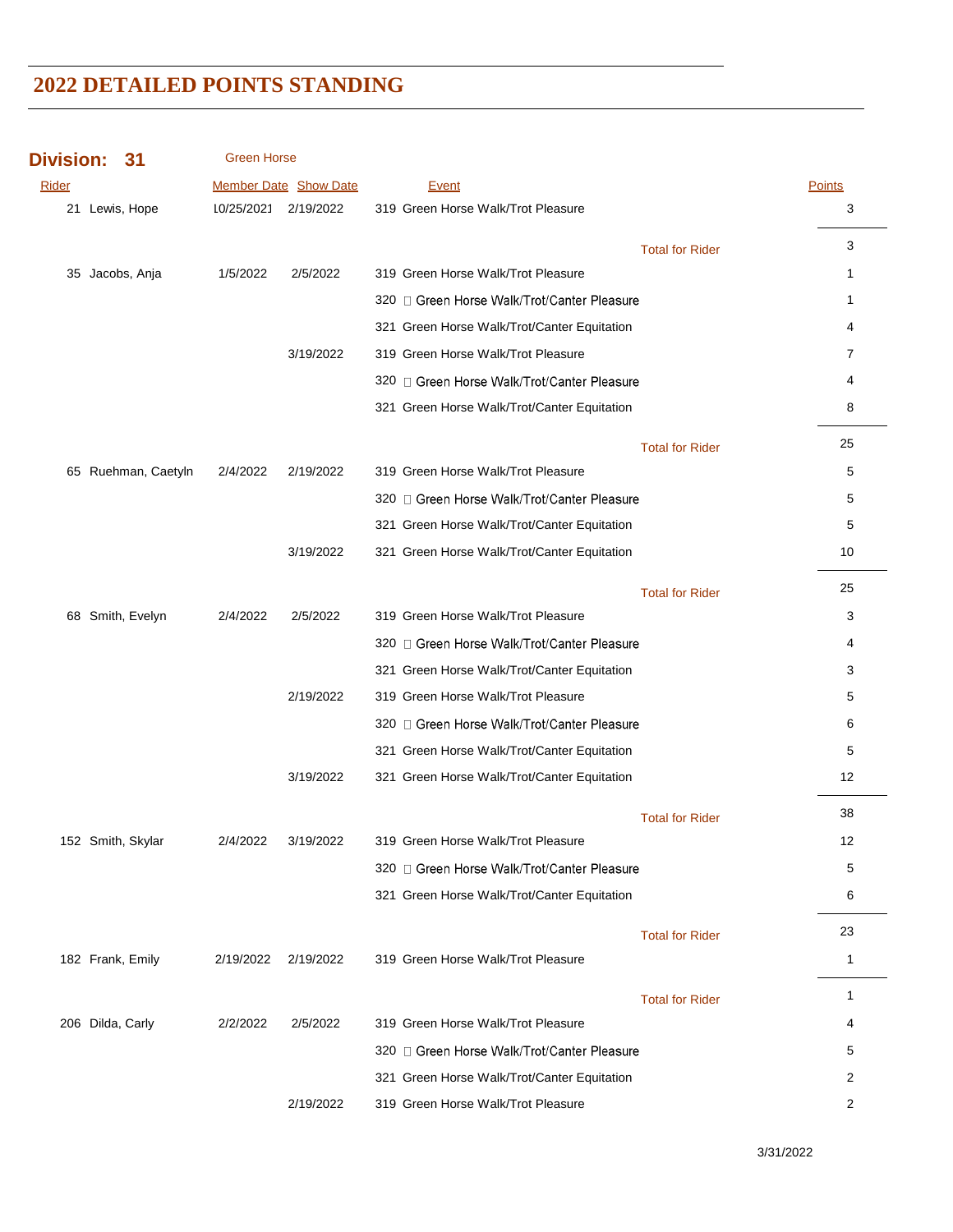| 206 Dilda, Carly     | 2/2/2022  | 2/19/2022 | 320 C Green Horse Walk/Trot/Canter Pleasure |                        | 3                 |
|----------------------|-----------|-----------|---------------------------------------------|------------------------|-------------------|
|                      |           |           | 321 Green Horse Walk/Trot/Canter Equitation |                        | 6                 |
|                      |           |           |                                             | <b>Total for Rider</b> | 22                |
| 213 Kraski, Camryn   | 2/4/2022  | 2/5/2022  | 320 □ Green Horse Walk/Trot/Canter Pleasure |                        | 3                 |
|                      |           |           | 321 Green Horse Walk/Trot/Canter Equitation |                        | 6                 |
|                      |           |           |                                             | <b>Total for Rider</b> | 9                 |
| 234 Moler, Ariel     | 3/19/2022 | 3/19/2022 | 319 Green Horse Walk/Trot Pleasure          |                        | 9                 |
|                      |           |           | 320 □ Green Horse Walk/Trot/Canter Pleasure |                        | 6                 |
|                      |           |           |                                             | <b>Total for Rider</b> | 15                |
| 289 Ackles, Kaylan   | 2/19/2022 | 2/19/2022 | 319 Green Horse Walk/Trot Pleasure          |                        | 4                 |
|                      |           |           | 320 □ Green Horse Walk/Trot/Canter Pleasure |                        | 3                 |
|                      |           |           | 321 Green Horse Walk/Trot/Canter Equitation |                        | 4                 |
|                      |           |           |                                             | <b>Total for Rider</b> | 11                |
| 290 Donnelly, Bailey | 2/4/2022  | 2/19/2022 | 319 Green Horse Walk/Trot Pleasure          |                        | 3                 |
|                      |           |           | 320 □ Green Horse Walk/Trot/Canter Pleasure |                        | 5                 |
|                      |           |           | 321 Green Horse Walk/Trot/Canter Equitation |                        | 4                 |
|                      |           |           |                                             | <b>Total for Rider</b> | $12 \overline{ }$ |
| 309 Angel, Kansas    | 2/19/2022 | 2/19/2022 | 319 Green Horse Walk/Trot Pleasure          |                        | 2                 |
|                      |           |           | 320 □ Green Horse Walk/Trot/Canter Pleasure |                        | 4                 |
|                      |           |           | 321 Green Horse Walk/Trot/Canter Equitation |                        | 1                 |
|                      |           |           |                                             | <b>Total for Rider</b> | 7                 |
| 515 Sherman, Ella    | 2/12/2022 | 2/19/2022 | 319 Green Horse Walk/Trot Pleasure          |                        | 1                 |
|                      |           |           | 320 □ Green Horse Walk/Trot/Canter Pleasure |                        | 2                 |
|                      |           |           | 321 Green Horse Walk/Trot/Canter Equitation |                        | 3                 |
|                      |           |           |                                             | <b>Total for Rider</b> | 6                 |
| 516 Helland, Harper  | 2/15/2022 | 2/19/2022 | 319 Green Horse Walk/Trot Pleasure          |                        | 6                 |
|                      |           |           |                                             | <b>Total for Rider</b> | 6                 |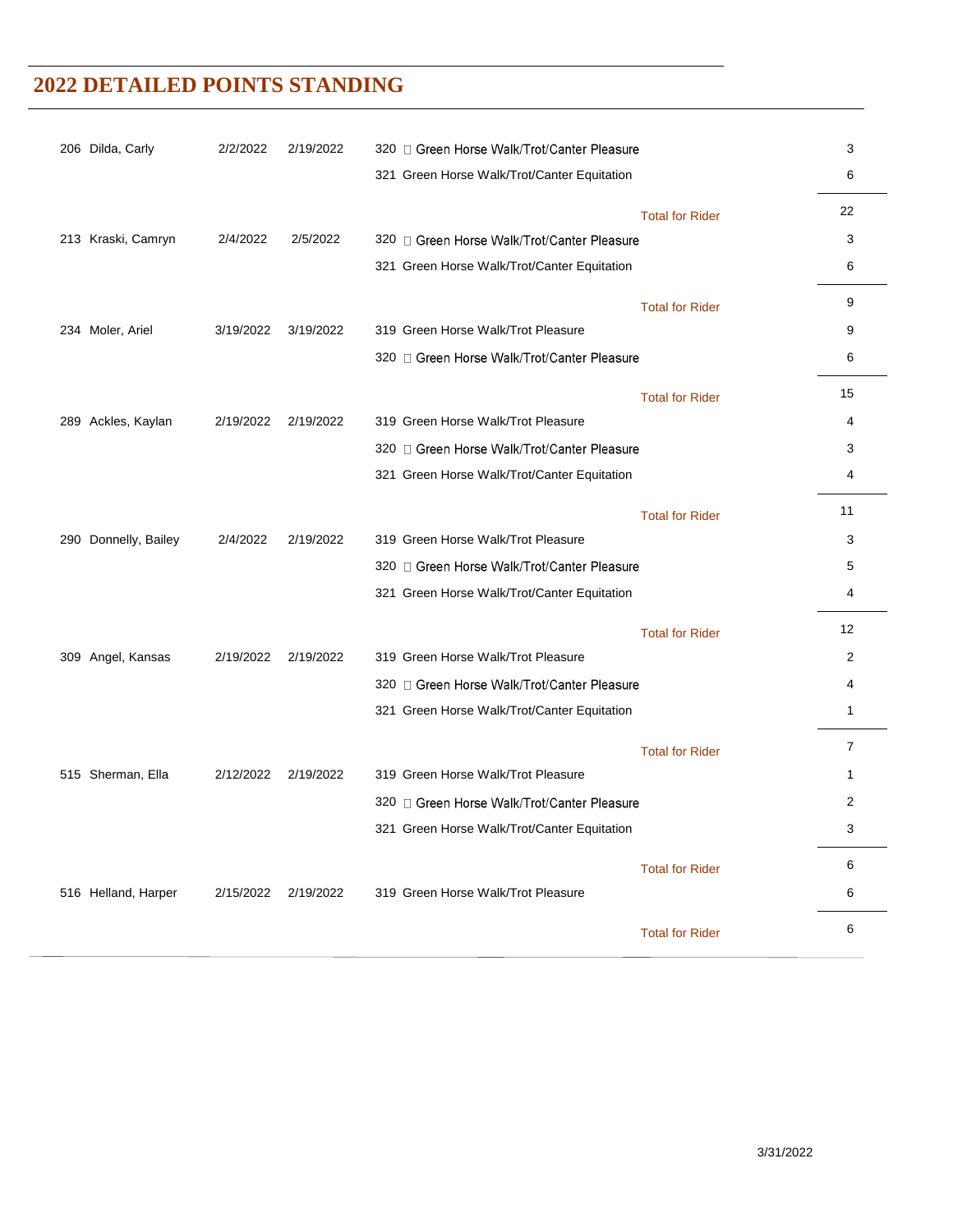| <b>Division:</b> | 32                   | <b>Schooling Hunter</b> |                              |                                     |                        |                |
|------------------|----------------------|-------------------------|------------------------------|-------------------------------------|------------------------|----------------|
| Rider            |                      |                         | <b>Member Date Show Date</b> | Event                               |                        | Points         |
| 51               | Lewis, Hope          | 10/25/2021 2/19/2022    |                              | 324 Schooling Hunter Over Fences 2' |                        | 3              |
|                  |                      |                         |                              | 325 Schooling Hunter Over Fences 2' |                        | $\mathbf{1}$   |
|                  |                      |                         |                              |                                     | <b>Total for Rider</b> | 4              |
|                  | 86 Dilts, Lydia      | 2/5/2022                | 2/5/2022                     | 324 Schooling Hunter Over Fences 2' |                        | 4              |
|                  |                      |                         |                              | 325 Schooling Hunter Over Fences 2' |                        | 2              |
|                  |                      |                         |                              | 326 Schooling Hunter Under Saddle   |                        | 2              |
|                  |                      |                         | 3/19/2022                    | 324 Schooling Hunter Over Fences 2' |                        | 12             |
|                  |                      |                         |                              | 325 Schooling Hunter Over Fences 2' |                        | 9              |
|                  |                      |                         |                              | 326 Schooling Hunter Under Saddle   |                        | 5              |
|                  |                      |                         |                              |                                     | <b>Total for Rider</b> | 34             |
|                  | 91 Frazer, Ansley    | 2/5/2022                | 2/5/2022                     | 324 Schooling Hunter Over Fences 2' |                        | 2              |
|                  |                      |                         |                              | 326 Schooling Hunter Under Saddle   |                        | 4              |
|                  |                      |                         | 3/19/2022                    | 324 Schooling Hunter Over Fences 2' |                        | 7              |
|                  |                      |                         |                              | 325 Schooling Hunter Over Fences 2' |                        | 3              |
|                  |                      |                         |                              | 326 Schooling Hunter Under Saddle   |                        | $\overline{7}$ |
|                  |                      |                         |                              |                                     | <b>Total for Rider</b> | 23             |
|                  | 95 Smith, Laura      | 2/4/2022                | 3/19/2022                    | 324 Schooling Hunter Over Fences 2' |                        | 9              |
|                  |                      |                         |                              |                                     | <b>Total for Rider</b> | 9              |
|                  | 105 Yates, Elizabeth | 2/5/2022                | 2/5/2022                     | 324 Schooling Hunter Over Fences 2' |                        | 6              |
|                  |                      |                         |                              | 325 Schooling Hunter Over Fences 2' |                        | 6              |
|                  |                      |                         |                              | 326 Schooling Hunter Under Saddle   |                        | 5              |
|                  |                      |                         | 2/19/2022                    | 324 Schooling Hunter Over Fences 2' |                        | 5              |
|                  |                      |                         |                              | 325 Schooling Hunter Over Fences 2' |                        | 6              |
|                  |                      |                         |                              | 326 Schooling Hunter Under Saddle   |                        | 6              |
|                  |                      |                         | 3/19/2022                    | 324 Schooling Hunter Over Fences 2' |                        | 8              |
|                  |                      |                         |                              | 325 Schooling Hunter Over Fences 2' |                        | 12             |
|                  |                      |                         |                              | 326 Schooling Hunter Under Saddle   |                        | 6              |
|                  |                      |                         |                              |                                     | <b>Total for Rider</b> | 60             |
|                  | 162 Lawrence, Taylor | 2/5/2022                | 2/5/2022                     | 324 Schooling Hunter Over Fences 2' |                        | 3              |
|                  |                      |                         | 2/19/2022                    | 324 Schooling Hunter Over Fences 2' |                        | 4              |
|                  |                      |                         |                              | 325 Schooling Hunter Over Fences 2' |                        | 5              |
|                  |                      |                         |                              | 326 Schooling Hunter Under Saddle   |                        | 3              |
|                  |                      |                         | 3/19/2022                    | 325 Schooling Hunter Over Fences 2' |                        | 9              |

3/31/2022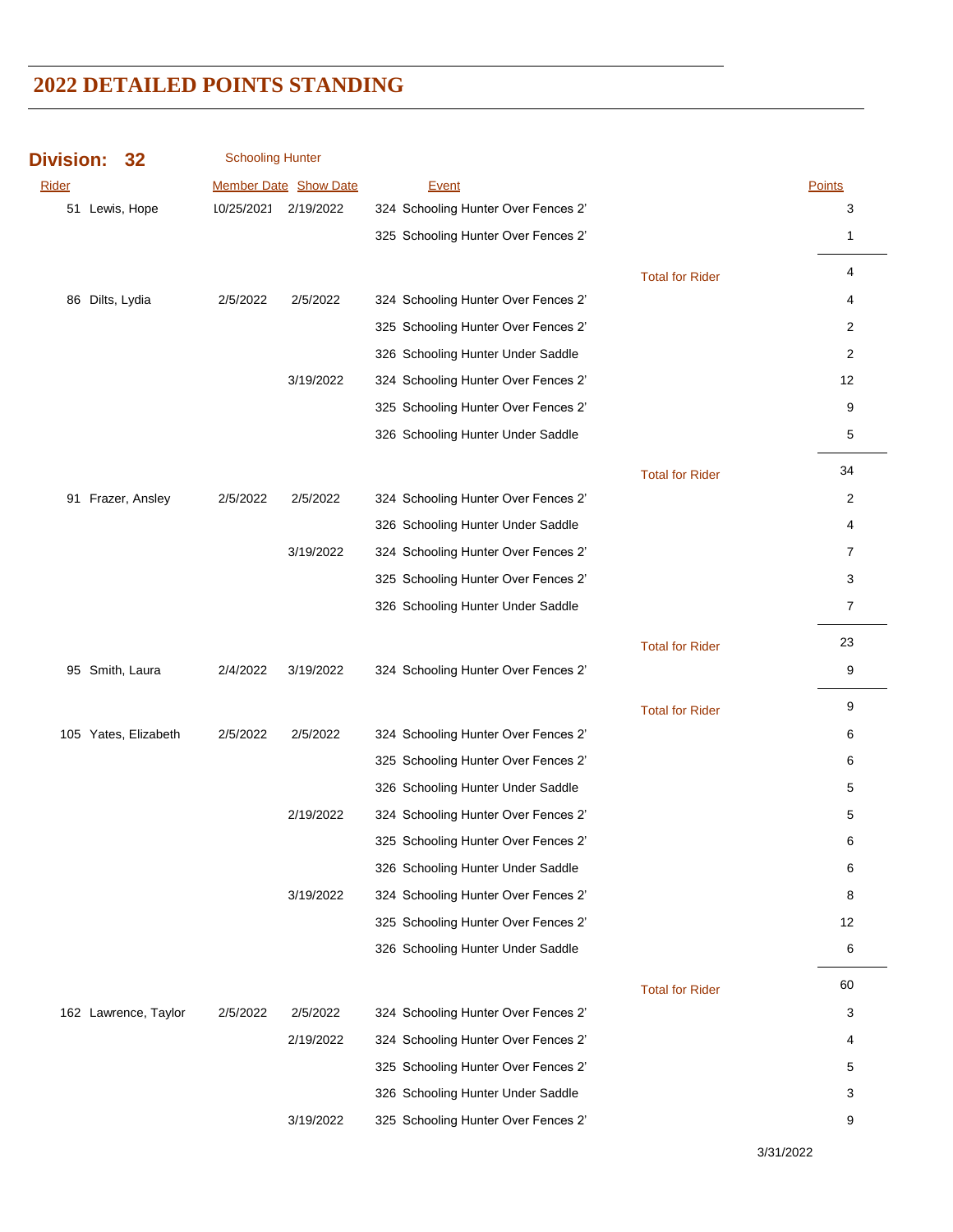|                          |           |           |                                     | <b>Total for Rider</b> | 24 |
|--------------------------|-----------|-----------|-------------------------------------|------------------------|----|
| Dilda, Carly<br>206      | 2/2/2022  | 2/5/2022  | 324 Schooling Hunter Over Fences 2' |                        | 1  |
|                          |           |           | 325 Schooling Hunter Over Fences 2' |                        | 1  |
|                          |           | 2/19/2022 | 325 Schooling Hunter Over Fences 2' |                        | 4  |
|                          |           |           | 326 Schooling Hunter Under Saddle   |                        | 1  |
|                          |           | 3/19/2022 | 325 Schooling Hunter Over Fences 2' |                        | 6  |
|                          |           |           |                                     | <b>Total for Rider</b> | 13 |
| Scanlan, Coraline<br>209 | 1/3/2022  | 2/5/2022  | 326 Schooling Hunter Under Saddle   |                        | 3  |
|                          |           | 2/19/2022 | 324 Schooling Hunter Over Fences 2' |                        | 1  |
|                          |           | 3/19/2022 | 326 Schooling Hunter Under Saddle   |                        | 8  |
|                          |           |           |                                     | <b>Total for Rider</b> | 12 |
| 468 Lawrence, Taylor     | 2/5/2022  | 3/19/2022 | 326 Schooling Hunter Under Saddle   |                        | 11 |
|                          |           |           |                                     | <b>Total for Rider</b> | 11 |
| Sherman, Ella<br>943     | 2/12/2022 | 3/19/2022 | 324 Schooling Hunter Over Fences 2' |                        | 4  |
|                          |           |           | 326 Schooling Hunter Under Saddle   |                        | 5  |
|                          |           |           |                                     | <b>Total for Rider</b> | 9  |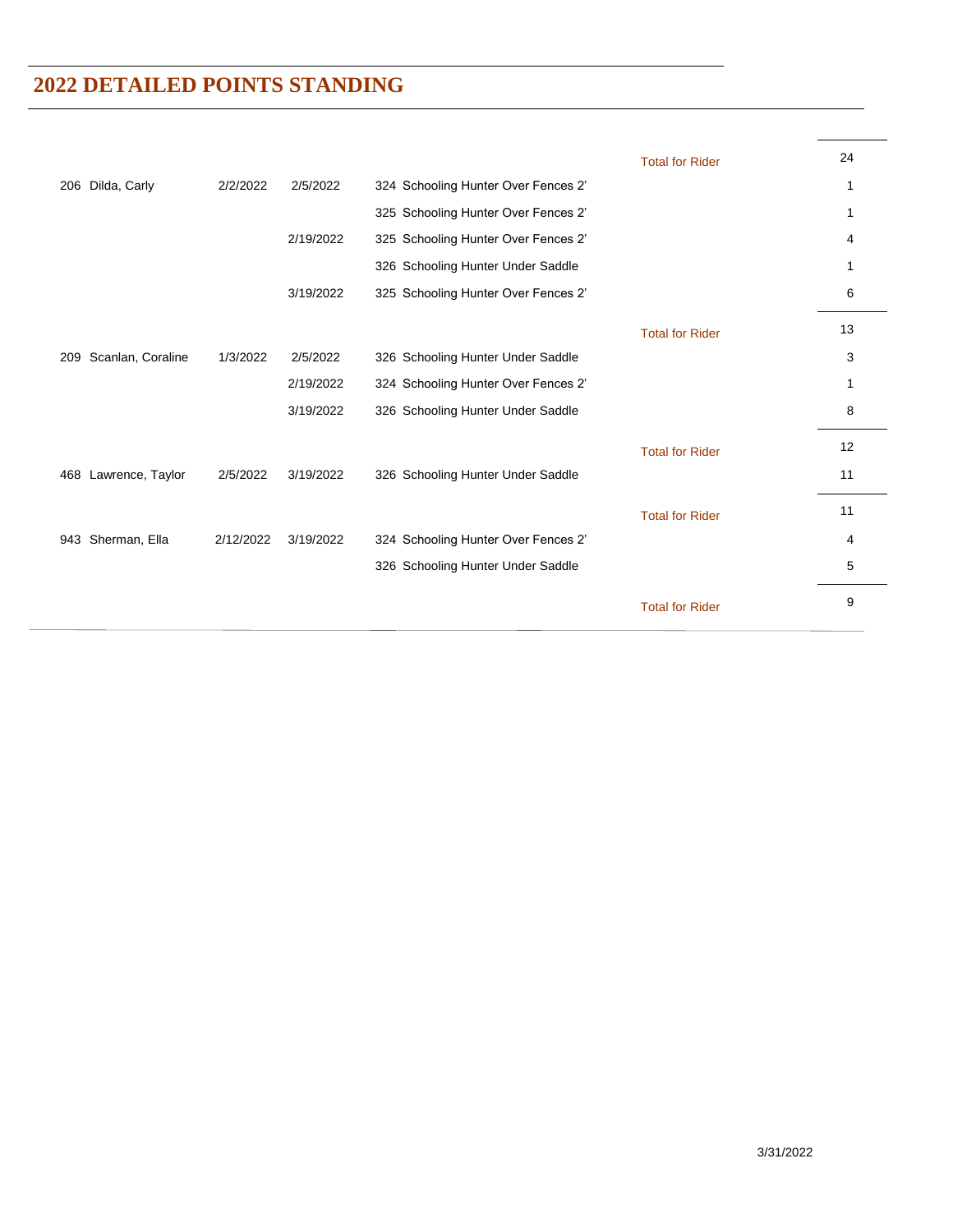| <b>Division:</b> | 33                     | <b>Short Stirrup</b> |                              |                                  |                        |               |
|------------------|------------------------|----------------------|------------------------------|----------------------------------|------------------------|---------------|
| Rider            |                        |                      | <b>Member Date Show Date</b> | Event                            |                        | <b>Points</b> |
|                  | 41 Gahl, Elise         | 2/19/2022            | 2/19/2022                    | 327 Short Stirrup Over Fences 2' |                        | 5             |
|                  |                        |                      |                              | 328 Short Stirrup Over Fences 2' |                        | 5             |
|                  |                        |                      | 3/19/2022                    | 327 Short Stirrup Over Fences 2' |                        | 12            |
|                  |                        |                      |                              | 328 Short Stirrup Over Fences 2' |                        | 8             |
|                  |                        |                      |                              | 331 Short Stirrup Under Saddle   |                        | 12            |
|                  |                        |                      |                              |                                  | <b>Total for Rider</b> | 42            |
|                  | 202 Stambolsky, Sophia | 2/4/2022             | 2/5/2022                     | 327 Short Stirrup Over Fences 2' |                        | 5             |
|                  |                        |                      |                              | 328 Short Stirrup Over Fences 2' |                        | 5             |
|                  |                        |                      |                              | 331 Short Stirrup Under Saddle   |                        | 5             |
|                  |                        |                      | 2/19/2022                    | 327 Short Stirrup Over Fences 2' |                        | 4             |
|                  |                        |                      |                              | 328 Short Stirrup Over Fences 2' |                        | 4             |
|                  |                        |                      | 3/19/2022                    | 327 Short Stirrup Over Fences 2' |                        | 9             |
|                  |                        |                      |                              | 328 Short Stirrup Over Fences 2' |                        | 12            |
|                  |                        |                      |                              | 331 Short Stirrup Under Saddle   |                        | 8             |
|                  |                        |                      |                              |                                  | <b>Total for Rider</b> | 52            |
|                  | 215 Day, Teagan        | 2/5/2022             | 2/5/2022                     | 327 Short Stirrup Over Fences 2' |                        | 6             |
|                  |                        |                      |                              | 328 Short Stirrup Over Fences 2' |                        | 4             |
|                  |                        |                      |                              | 331 Short Stirrup Under Saddle   |                        | 6             |
|                  |                        |                      | 2/19/2022                    | 327 Short Stirrup Over Fences 2' |                        | 6             |
|                  |                        |                      |                              | 328 Short Stirrup Over Fences 2' |                        | 6             |
|                  |                        |                      | 3/19/2022                    | 327 Short Stirrup Over Fences 2' |                        | 9             |
|                  |                        |                      |                              | 328 Short Stirrup Over Fences 2' |                        | 10            |
|                  |                        |                      |                              | 331 Short Stirrup Under Saddle   |                        | 10            |
|                  |                        |                      |                              |                                  | <b>Total for Rider</b> | 57            |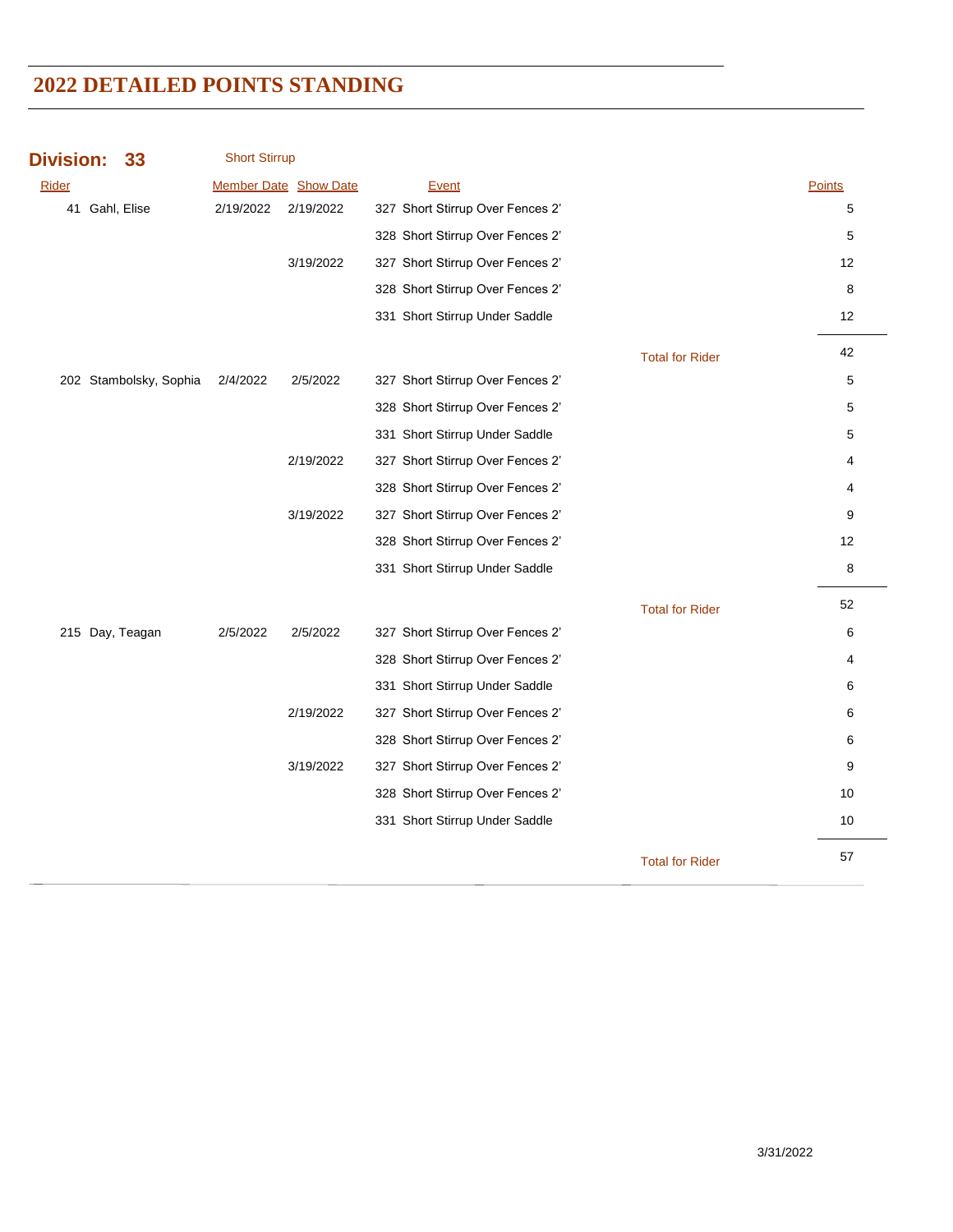| <b>Division:</b>  | 34                    | Intermediate Hunter |                              |                                          |                        |                |
|-------------------|-----------------------|---------------------|------------------------------|------------------------------------------|------------------------|----------------|
| Rider             |                       |                     | <b>Member Date Show Date</b> | Event                                    |                        | <b>Points</b>  |
| 85 Riley, Lillian |                       | 2/5/2022            | 2/5/2022                     | 332 Intermediate Hunter Over Fences 2'3" |                        | 5              |
|                   |                       |                     |                              | 333 Intermediate Hunter Over Fences 2'3" |                        | $\overline{2}$ |
|                   |                       |                     |                              | 334 Intermediate Hunter Under Saddle     |                        | 6              |
|                   |                       |                     | 3/19/2022                    | 332 Intermediate Hunter Over Fences 2'3" |                        | 6              |
|                   |                       |                     |                              | 333 Intermediate Hunter Over Fences 2'3" |                        | 6              |
|                   |                       |                     |                              | 334 Intermediate Hunter Under Saddle     |                        | 5              |
|                   |                       |                     |                              |                                          | <b>Total for Rider</b> | 30             |
| 86 Dilts, Lydia   |                       | 2/5/2022            | 2/5/2022                     | 332 Intermediate Hunter Over Fences 2'3" |                        | 6              |
|                   |                       |                     |                              | 333 Intermediate Hunter Over Fences 2'3" |                        | 6              |
|                   |                       |                     |                              | 334 Intermediate Hunter Under Saddle     |                        | 5              |
|                   |                       |                     | 3/19/2022                    | 332 Intermediate Hunter Over Fences 2'3" |                        | 6              |
|                   |                       |                     |                              | 333 Intermediate Hunter Over Fences 2'3" |                        | 10             |
|                   |                       |                     |                              | 334 Intermediate Hunter Under Saddle     |                        | 6              |
|                   |                       |                     |                              |                                          | <b>Total for Rider</b> | 39             |
| 206 Dilda, Carly  |                       | 2/2/2022            | 2/5/2022                     | 332 Intermediate Hunter Over Fences 2'3" |                        | 3              |
|                   |                       |                     |                              | 333 Intermediate Hunter Over Fences 2'3" |                        | 4              |
|                   |                       |                     |                              | 334 Intermediate Hunter Under Saddle     |                        | 3              |
|                   |                       |                     | 2/19/2022                    | 332 Intermediate Hunter Over Fences 2'3" |                        | 3              |
|                   |                       |                     |                              | 333 Intermediate Hunter Over Fences 2'3" |                        | 6              |
|                   |                       |                     |                              | 334 Intermediate Hunter Under Saddle     |                        | 6              |
|                   |                       |                     | 3/19/2022                    | 332 Intermediate Hunter Over Fences 2'3" |                        | 9              |
|                   |                       |                     |                              | 333 Intermediate Hunter Over Fences 2'3" |                        | 10             |
|                   |                       |                     |                              | 334 Intermediate Hunter Under Saddle     |                        | 12             |
|                   |                       |                     |                              |                                          | <b>Total for Rider</b> | 56             |
|                   | 209 Scanlan, Coraline | 1/3/2022            | 2/5/2022                     | 332 Intermediate Hunter Over Fences 2'3" |                        | 4              |
|                   |                       |                     |                              | 333 Intermediate Hunter Over Fences 2'3" |                        | 3              |
|                   |                       |                     |                              | 334 Intermediate Hunter Under Saddle     |                        | 4              |
|                   |                       |                     | 2/19/2022                    | 332 Intermediate Hunter Over Fences 2'3" |                        | 2              |
|                   |                       |                     |                              | 333 Intermediate Hunter Over Fences 2'3" |                        | 2              |
|                   |                       |                     |                              | 334 Intermediate Hunter Under Saddle     |                        | 5              |
|                   |                       |                     | 3/19/2022                    | 333 Intermediate Hunter Over Fences 2'3" |                        | $\overline{c}$ |
|                   |                       |                     |                              |                                          | <b>Total for Rider</b> | 22             |
| 225 Allen, Lexie  |                       | 2/4/2022            | 2/19/2022                    | 332 Intermediate Hunter Over Fences 2'3" |                        | 4              |

3/31/2022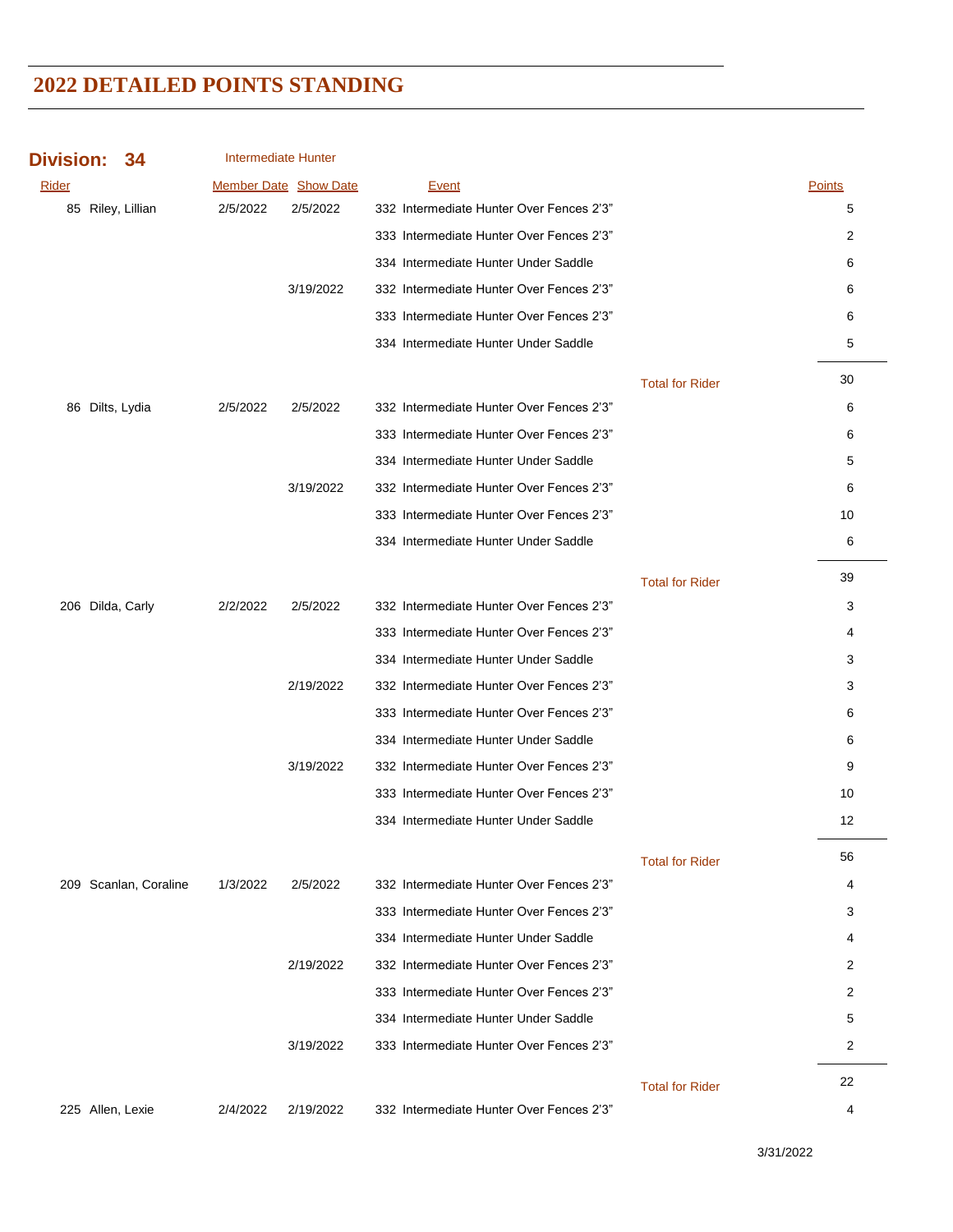| 225 Allen, Lexie       | 2/4/2022   | 2/19/2022 | 333 Intermediate Hunter Over Fences 2'3" |                        | 5              |
|------------------------|------------|-----------|------------------------------------------|------------------------|----------------|
|                        |            |           | 334 Intermediate Hunter Under Saddle     |                        | 2              |
|                        |            |           |                                          | <b>Total for Rider</b> | 11             |
| 310 Lewis, Addison     | 10/25/2021 | 2/19/2022 | 332 Intermediate Hunter Over Fences 2'3" |                        | 6              |
|                        |            |           | 333 Intermediate Hunter Over Fences 2'3" |                        | 4              |
|                        |            |           | 334 Intermediate Hunter Under Saddle     |                        | 4              |
|                        |            |           |                                          | <b>Total for Rider</b> | 14             |
| Gentile, Jackie<br>371 | 2/18/2022  | 2/19/2022 | 332 Intermediate Hunter Over Fences 2'3" |                        | 5              |
|                        |            |           | 333 Intermediate Hunter Over Fences 2'3" |                        | 3              |
|                        |            |           | 334 Intermediate Hunter Under Saddle     |                        | 3              |
|                        |            | 3/19/2022 | 332 Intermediate Hunter Over Fences 2'3" |                        | 12             |
|                        |            |           | 333 Intermediate Hunter Over Fences 2'3" |                        | 10             |
|                        |            |           | 334 Intermediate Hunter Under Saddle     |                        | $\overline{7}$ |
|                        |            |           |                                          | <b>Total for Rider</b> | 40             |
| 943 Sherman, Ella      | 2/12/2022  | 3/19/2022 | 332 Intermediate Hunter Over Fences 2'3" |                        | 4              |
|                        |            |           | 333 Intermediate Hunter Over Fences 2'3" |                        | 4              |
|                        |            |           | 334 Intermediate Hunter Under Saddle     |                        | 10             |
|                        |            |           |                                          | <b>Total for Rider</b> | 18             |

| Division: 35      | Long Stirrup                 |          |                                   |                        |               |
|-------------------|------------------------------|----------|-----------------------------------|------------------------|---------------|
| Rider             | <b>Member Date Show Date</b> |          | Event                             |                        | <b>Points</b> |
| 85 Riley, Lillian | 2/5/2022                     | 2/5/2022 | 335 Long Stirrup Over Fences 2'3" |                        | 6             |
|                   |                              |          | 336 Long Stirrup Over Fences 2'3" |                        | 6             |
|                   |                              |          | 339 Long Stirrup Under Saddle     |                        | 6             |
|                   |                              |          |                                   | <b>Total for Rider</b> | 18            |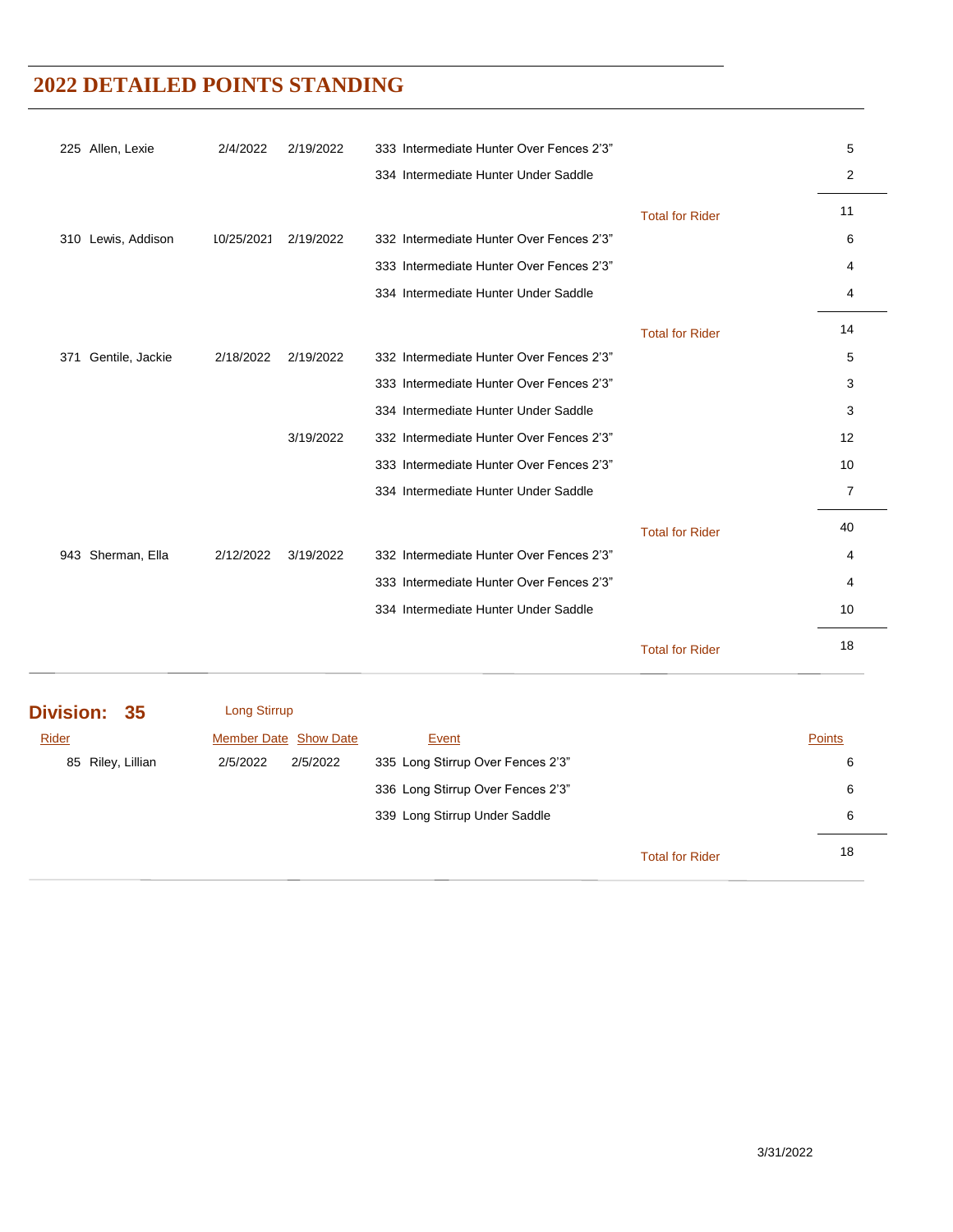| <b>Division:</b> | 36                   | Open Hunter Flat |                       |                              |                        |                |
|------------------|----------------------|------------------|-----------------------|------------------------------|------------------------|----------------|
| Rider            |                      |                  | Member Date Show Date | Event                        |                        | Points         |
|                  | 85 Riley, Lillian    | 2/5/2022         | 2/5/2022              | 312 Open Hunter Pleasure     |                        | 2              |
|                  |                      |                  |                       | 314 Open Hunter Equitation   |                        | 2              |
|                  |                      |                  | 3/19/2022             | 312 Open Hunter Pleasure     |                        | 6              |
|                  |                      |                  |                       | 313 Open Hunter Under Saddle |                        | 3              |
|                  |                      |                  |                       | 314 Open Hunter Equitation   |                        | 8              |
|                  |                      |                  |                       |                              | <b>Total for Rider</b> | 21             |
| 87               | Dorner, Sarah        | 2/5/2022         | 2/5/2022              | 312 Open Hunter Pleasure     |                        | $\mathbf{1}$   |
|                  |                      |                  |                       | 313 Open Hunter Under Saddle |                        | 2              |
|                  |                      |                  |                       | 314 Open Hunter Equitation   |                        | $\mathbf{1}$   |
|                  |                      |                  |                       |                              | <b>Total for Rider</b> | 4              |
|                  | 89 Dubois, Raelyn    | 2/2/2022         | 3/19/2022             | 312 Open Hunter Pleasure     |                        | 2              |
|                  |                      |                  |                       |                              | <b>Total for Rider</b> | 2              |
| 91               | Frazer, Ansley       | 2/5/2022         | 3/19/2022             | 312 Open Hunter Pleasure     |                        | 12             |
|                  |                      |                  |                       | 313 Open Hunter Under Saddle |                        | 8              |
|                  |                      |                  |                       | 314 Open Hunter Equitation   |                        | 8              |
|                  |                      |                  |                       |                              | <b>Total for Rider</b> | 28             |
|                  | 105 Yates, Elizabeth | 2/5/2022         | 2/5/2022              | 312 Open Hunter Pleasure     |                        | 3              |
|                  |                      |                  | 2/19/2022             | 312 Open Hunter Pleasure     |                        | 1              |
|                  |                      |                  |                       | 313 Open Hunter Under Saddle |                        | 5              |
|                  |                      |                  |                       | 314 Open Hunter Equitation   |                        | 3              |
|                  |                      |                  | 3/19/2022             | 312 Open Hunter Pleasure     |                        | 6              |
|                  |                      |                  |                       | 313 Open Hunter Under Saddle |                        | 10             |
|                  |                      |                  |                       | 314 Open Hunter Equitation   |                        | $\overline{7}$ |
|                  |                      |                  |                       |                              | <b>Total for Rider</b> | 35             |
|                  | 162 Lawrence, Taylor | 2/5/2022         | 2/5/2022              | 313 Open Hunter Under Saddle |                        | 4              |
|                  |                      |                  | 2/19/2022             | 312 Open Hunter Pleasure     |                        | 5              |
|                  |                      |                  |                       | 313 Open Hunter Under Saddle |                        | 3              |
|                  |                      |                  |                       | 314 Open Hunter Equitation   |                        | 6              |
|                  |                      |                  | 3/19/2022             | 313 Open Hunter Under Saddle |                        | 3              |
|                  |                      |                  |                       | 314 Open Hunter Equitation   |                        | 12             |
|                  |                      |                  |                       |                              | <b>Total for Rider</b> | 33             |
|                  | 310 Lewis, Addison   | 10/25/2021       | 2/19/2022             | 312 Open Hunter Pleasure     |                        | 4              |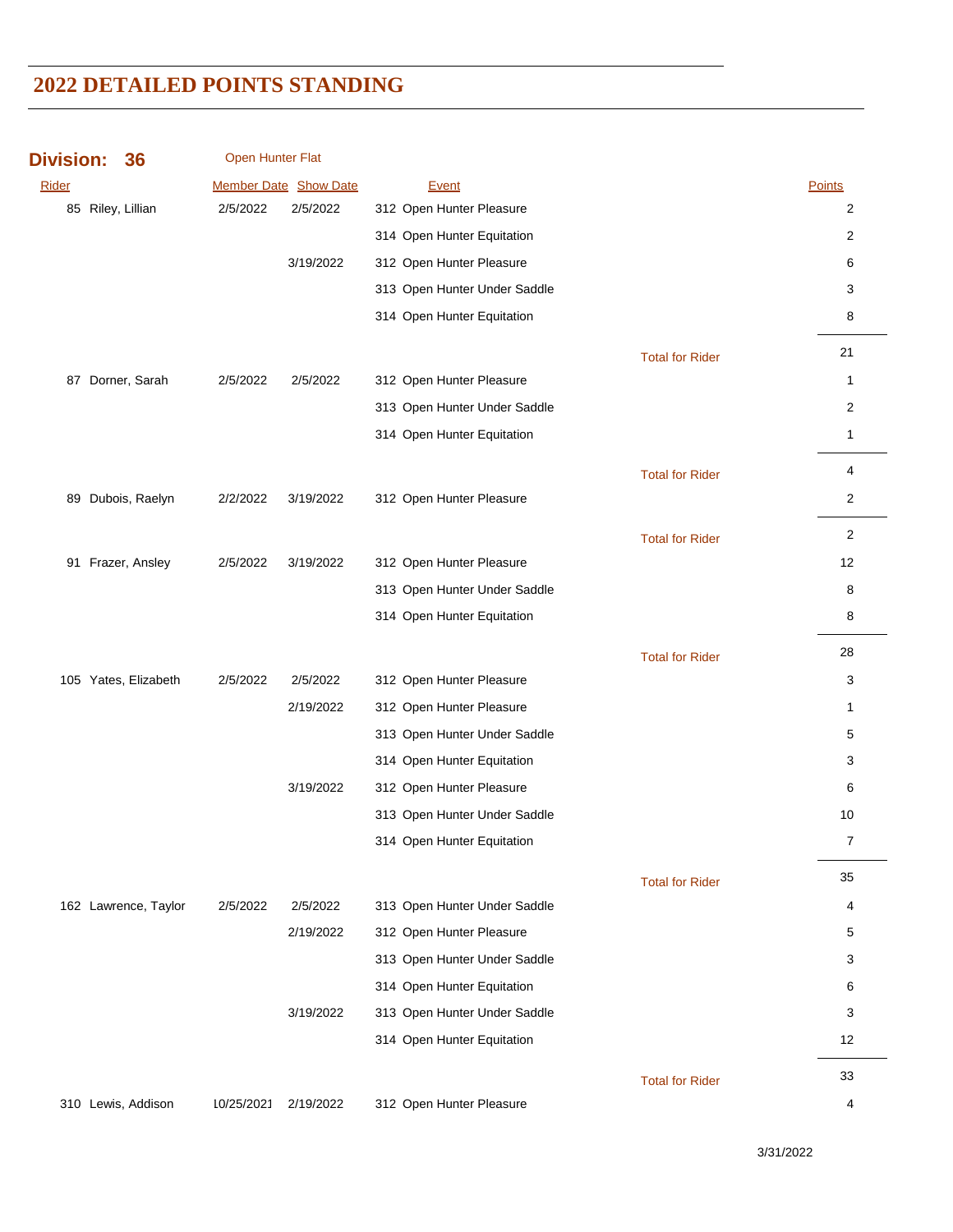| 310 Lewis, Addison     | 10/25/2021 | 2/19/2022 | 313 Open Hunter Under Saddle |                        | 2              |
|------------------------|------------|-----------|------------------------------|------------------------|----------------|
|                        |            |           | 314 Open Hunter Equitation   |                        | $\overline{2}$ |
|                        |            |           |                              | <b>Total for Rider</b> | 8              |
| 314 Kallam, Kaylee     | 2/5/2022   | 2/5/2022  | 312 Open Hunter Pleasure     |                        | 6              |
|                        |            |           | 313 Open Hunter Under Saddle |                        | 6              |
|                        |            | 2/19/2022 | 312 Open Hunter Pleasure     |                        | 6              |
|                        |            |           | 313 Open Hunter Under Saddle |                        | 6              |
|                        |            |           | 314 Open Hunter Equitation   |                        | 5              |
|                        |            |           |                              | <b>Total for Rider</b> | 29             |
| 315 Robinson, Veronica | 2/5/2022   | 2/5/2022  | 312 Open Hunter Pleasure     |                        | 5              |
|                        |            |           | 313 Open Hunter Under Saddle |                        | 5              |
|                        |            |           | 314 Open Hunter Equitation   |                        | 4              |
|                        |            | 3/19/2022 | 312 Open Hunter Pleasure     |                        | 10             |
|                        |            |           | 313 Open Hunter Under Saddle |                        | 8              |
|                        |            |           | 314 Open Hunter Equitation   |                        | $\overline{2}$ |
|                        |            |           |                              | <b>Total for Rider</b> | 34             |
| 468 Lawrence, Taylor   | 2/5/2022   | 3/19/2022 | 312 Open Hunter Pleasure     |                        | 6              |
|                        |            |           | 313 Open Hunter Under Saddle |                        | 10             |
|                        |            |           | 314 Open Hunter Equitation   |                        | 5              |
|                        |            |           |                              | <b>Total for Rider</b> | 21             |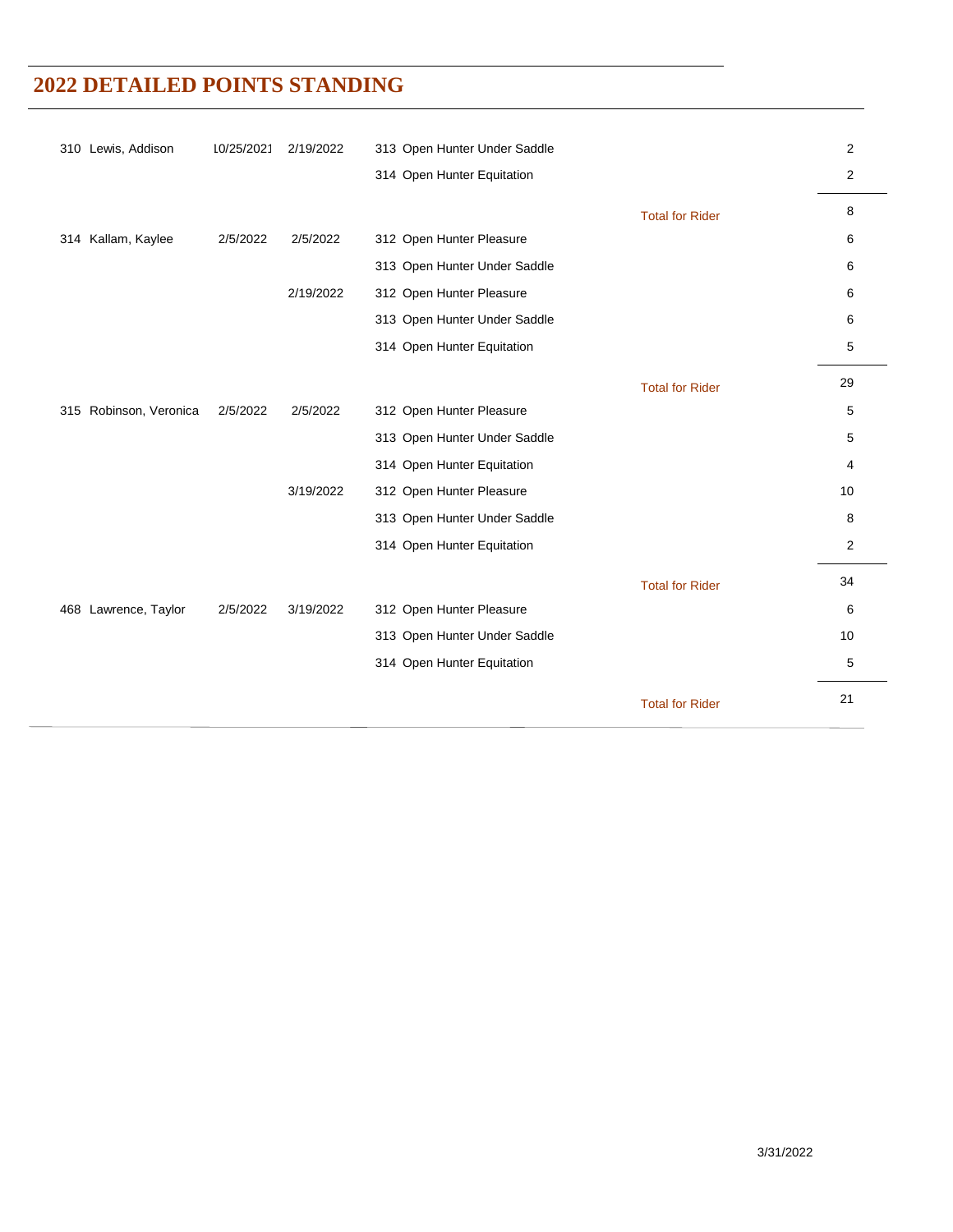| <b>Division:</b> | 37                   | 2' Jumper |                              |                 |                        |               |
|------------------|----------------------|-----------|------------------------------|-----------------|------------------------|---------------|
| Rider            |                      |           | <b>Member Date Show Date</b> | Event           |                        | <b>Points</b> |
|                  | 17 Jacobs, Anja      | 1/5/2022  | 3/19/2022                    | 300 2' Jumper A | Table II, Sec. 2(b)    | 6             |
|                  |                      |           |                              | 301 2' Jumper B | Table II, Sec. 1       | 6             |
|                  |                      |           |                              | 302 2' Jumper C | Table II, Sec. 1       | 6             |
|                  |                      |           |                              |                 | <b>Total for Rider</b> | 18            |
|                  | 178 Daniel, McKinley | 1/1/2022  | 2/5/2022                     | 302 2' Jumper C | Table II, Sec. 1       | $\mathbf 5$   |
|                  |                      |           | 3/19/2022                    | 300 2' Jumper A | Table II, Sec. 2(b)    | 5             |
|                  |                      |           |                              | 301 2' Jumper B | Table II, Sec. 1       | 5             |
|                  |                      |           |                              | 302 2' Jumper C | Table II, Sec. 1       | 5             |
|                  |                      |           |                              |                 | <b>Total for Rider</b> | 20            |
|                  | 182 Frank, Emily     | 2/19/2022 | 2/19/2022                    | 301 2' Jumper B | Table II, Sec. 1       | 6             |
|                  |                      |           |                              |                 | <b>Total for Rider</b> | 6             |
|                  | 391 Whaley, Hannah   | 2/17/2022 | 2/19/2022                    | 302 2' Jumper C | Table II, Sec. 1       | 6             |
|                  |                      |           |                              |                 | <b>Total for Rider</b> | 6             |
|                  | 473 Weaver, Zoe      | 3/18/2022 | 3/19/2022                    | 300 2' Jumper A | Table II, Sec. 2(b)    | 4             |
|                  |                      |           |                              | 301 2' Jumper B | Table II, Sec. 1       | 4             |
|                  |                      |           |                              | 302 2' Jumper C | Table II, Sec. 1       | 4             |
|                  |                      |           |                              |                 | <b>Total for Rider</b> | 12            |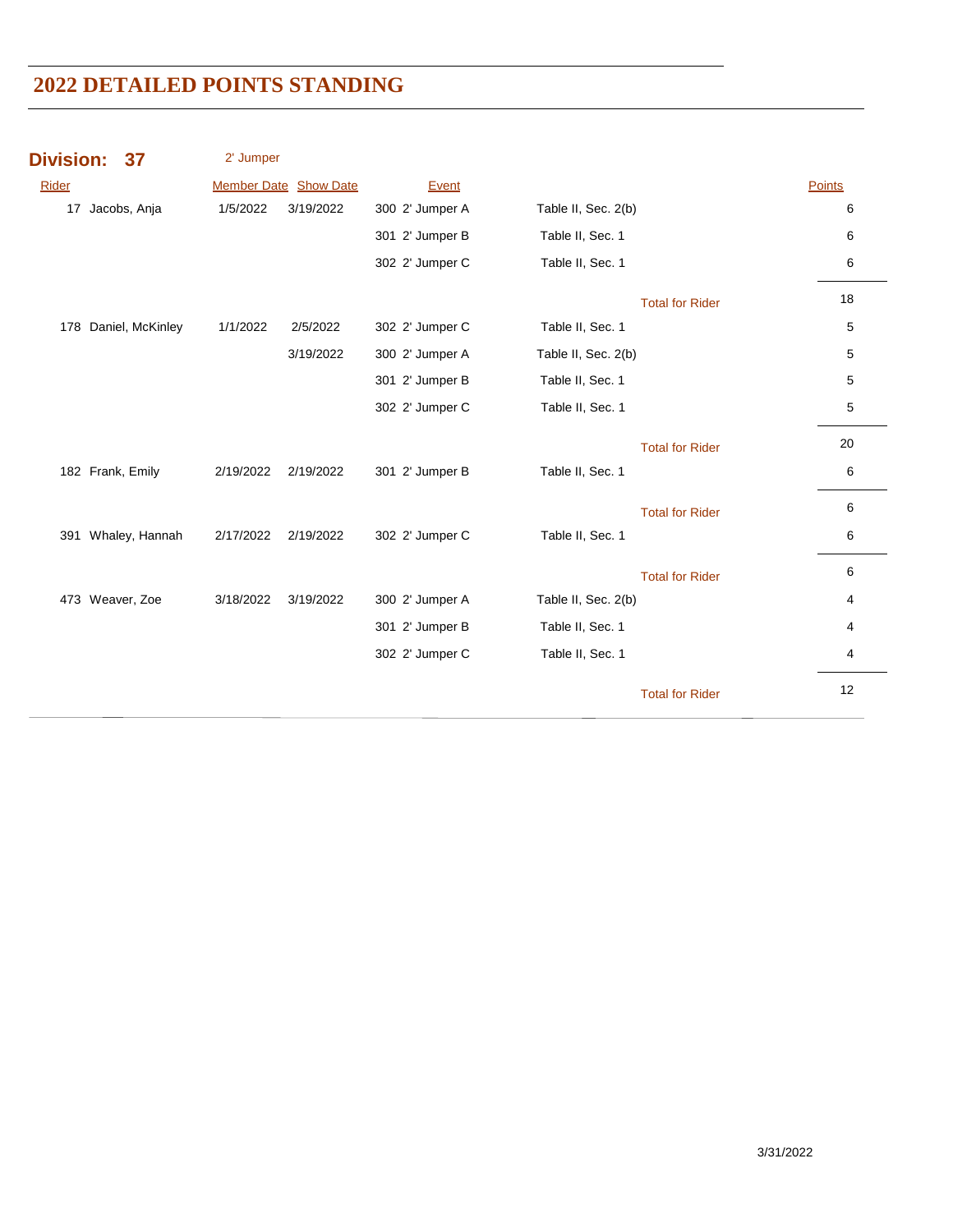| <b>Division:</b><br>38 | 2'3" Jumper |                       |                   |                        |                |
|------------------------|-------------|-----------------------|-------------------|------------------------|----------------|
| Rider                  |             | Member Date Show Date | Event             |                        | Points         |
| 45 Carter-Schatz, Noa  | 3/19/2022   | 3/19/2022             | 303 2'3" Jumper A | Table II, Sec. 2(b)    | 5              |
|                        |             |                       | 304 2'3" Jumper B | Table II, Sec. 1       | 6              |
|                        |             |                       | 305 2'3" Jumper C | Table II, Sec. 1       | 5              |
|                        |             |                       |                   | <b>Total for Rider</b> | 16             |
| 170 Fischer, Kennedy   | 3/16/2022   | 3/19/2022             | 303 2'3" Jumper A | Table II, Sec. 2(b)    | $\overline{2}$ |
|                        |             |                       | 304 2'3" Jumper B | Table II, Sec. 1       | $\overline{2}$ |
|                        |             |                       | 305 2'3" Jumper C | Table II, Sec. 1       | 3              |
|                        |             |                       |                   |                        |                |
|                        |             |                       |                   | <b>Total for Rider</b> | $\overline{7}$ |
| 178 Daniel, McKinley   | 1/1/2022    | 3/19/2022             | 303 2'3" Jumper A | Table II, Sec. 2(b)    | 4              |
|                        |             |                       | 304 2'3" Jumper B | Table II, Sec. 1       | $\mathbf{1}$   |
|                        |             |                       |                   | <b>Total for Rider</b> | 5              |
| 205 Dilda, Carly       | 2/2/2022    | 2/5/2022              | 303 2'3" Jumper A | Table II, Sec. 2(b)    | 6              |
|                        |             |                       | 304 2'3" Jumper B | Table II, Sec. 1       | 6              |
|                        |             |                       | 305 2'3" Jumper C | Table II, Sec. 1       | 6              |
|                        |             | 2/19/2022             | 304 2'3" Jumper B | Table II, Sec. 1       | 6              |
|                        |             |                       | 305 2'3" Jumper C | Table II, Sec. 1       | 6              |
|                        |             | 3/19/2022             | 303 2'3" Jumper A | Table II, Sec. 2(b)    | 3              |
|                        |             |                       | 304 2'3" Jumper B | Table II, Sec. 1       | 4              |
|                        |             |                       | 305 2'3" Jumper C | Table II, Sec. 1       | 6              |
|                        |             |                       |                   | <b>Total for Rider</b> | 43             |
| 391 Whaley, Hannah     | 2/17/2022   | 2/19/2022             | 303 2'3" Jumper A | Table II, Sec. 2(b)    | 5              |
|                        |             |                       | 304 2'3" Jumper B | Table II, Sec. 1       | 5              |
|                        |             |                       | 305 2'3" Jumper C | Table II, Sec. 1       | 5              |
|                        |             |                       |                   | <b>Total for Rider</b> | 15             |
| 473 Weaver, Zoe        | 3/18/2022   | 3/19/2022             | 303 2'3" Jumper A | Table II, Sec. 2(b)    | 1              |
|                        |             |                       | 304 2'3" Jumper B | Table II, Sec. 1       | 3              |
|                        |             |                       | 305 2'3" Jumper C | Table II, Sec. 1       | 4              |
|                        |             |                       |                   | <b>Total for Rider</b> | 8              |
| 508 Parker, Thomas     | 2/4/2022    | 2/5/2022              | 303 2'3" Jumper A | Table II, Sec. 2(b)    | 5              |
|                        |             |                       | 304 2'3" Jumper B | Table II, Sec. 1       | 5              |
|                        |             |                       | 305 2'3" Jumper C | Table II, Sec. 1       | 5              |
|                        |             | 3/19/2022             | 303 2'3" Jumper A | Table II, Sec. 2(b)    | 6              |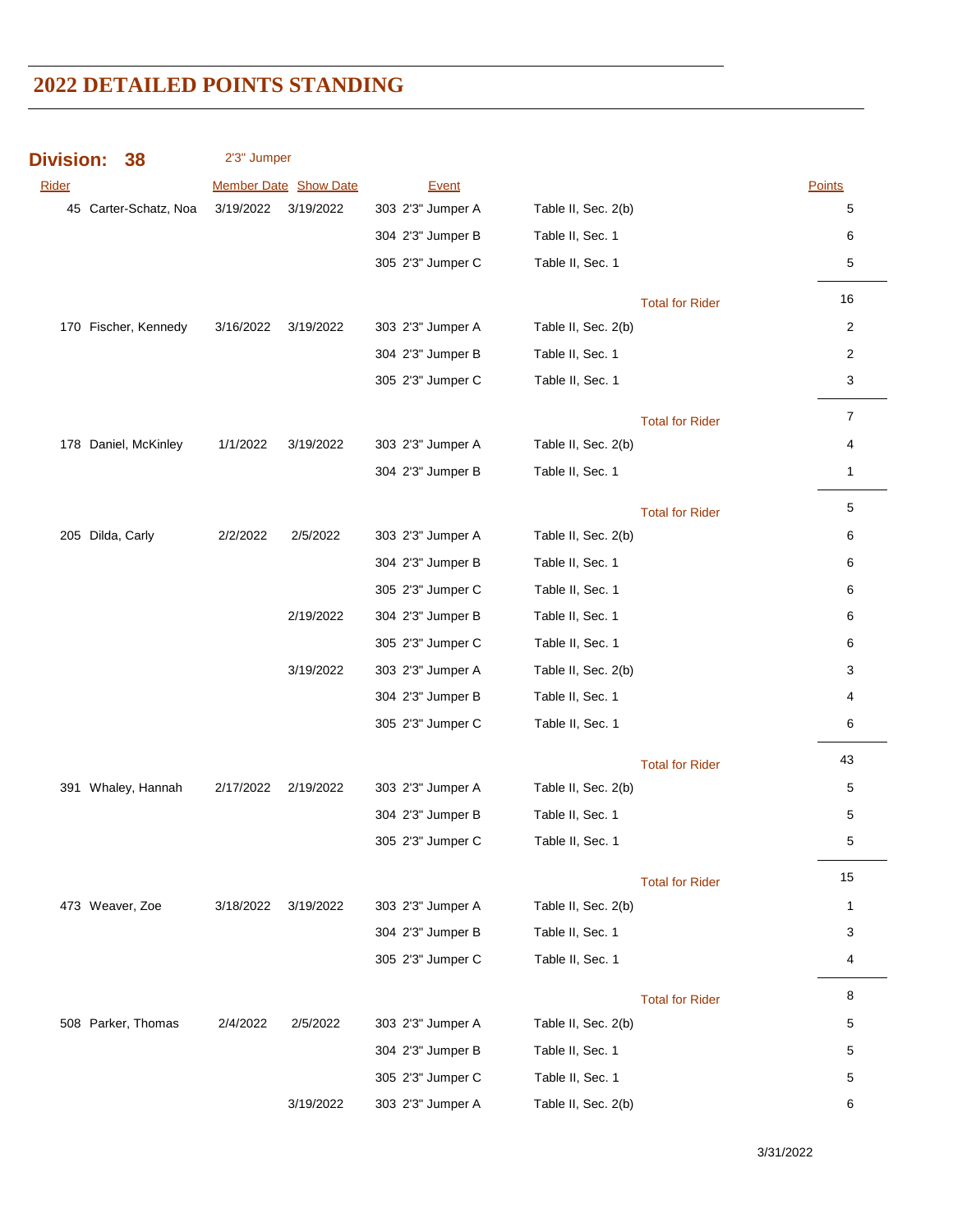| 508 Parker, Thomas | 2/4/2022  | 3/19/2022 | 304 2'3" Jumper B | Table II, Sec. 1       | 5  |
|--------------------|-----------|-----------|-------------------|------------------------|----|
|                    |           |           | 305 2'3" Jumper C | Table II, Sec. 1       |    |
|                    |           |           |                   | <b>Total for Rider</b> | 27 |
| 515 Sherman, Ella  | 2/12/2022 | 2/19/2022 | 303 2'3" Jumper A | Table II, Sec. 2(b)    | 4  |
|                    |           |           | 304 2'3" Jumper B | Table II, Sec. 1       | 4  |
|                    |           |           | 305 2'3" Jumper C | Table II, Sec. 1       | 4  |
|                    |           |           |                   | <b>Total for Rider</b> | 12 |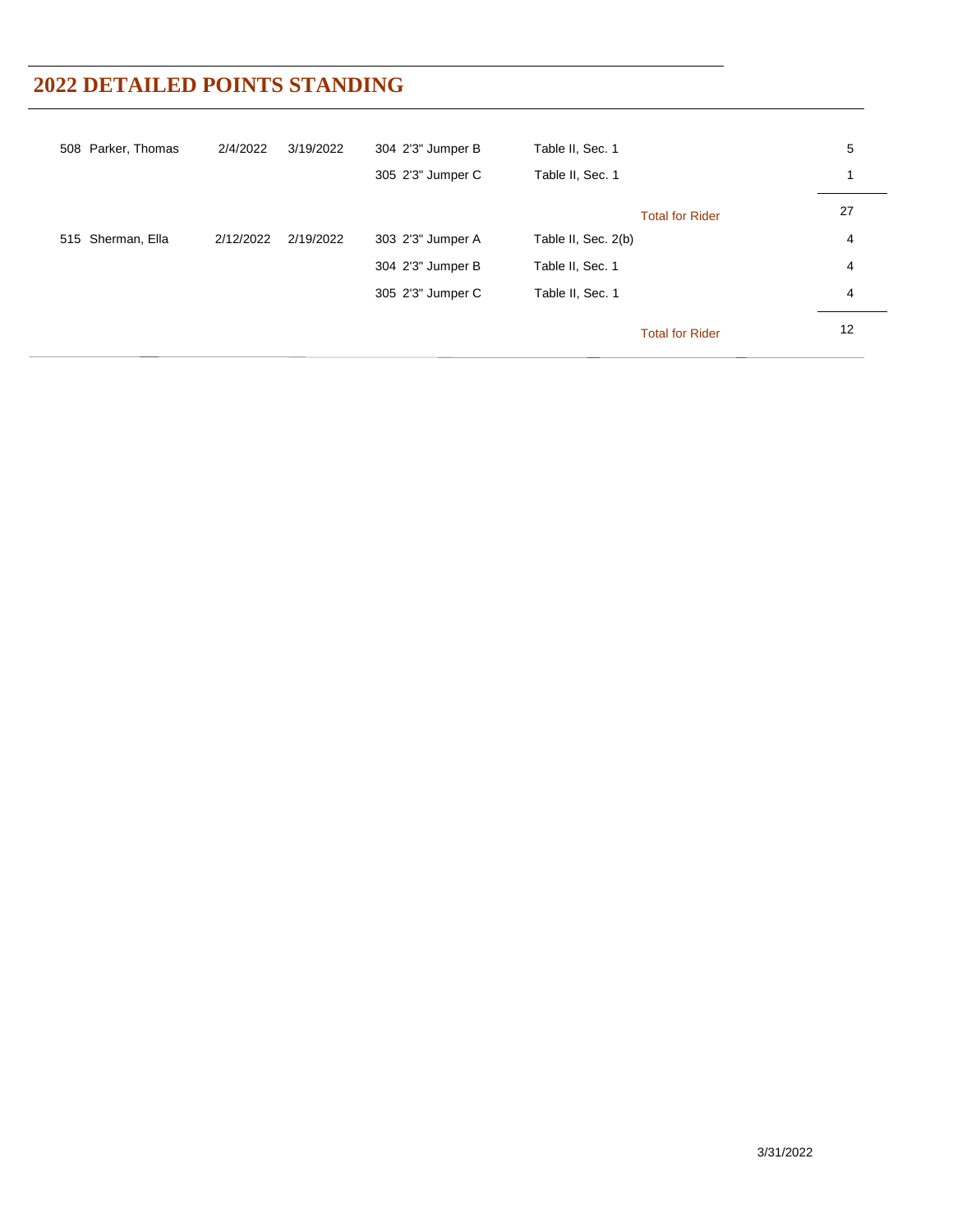| <b>Division:</b>  | 39                 | 2'6" Jumper |                       |                   |                     |                        |        |
|-------------------|--------------------|-------------|-----------------------|-------------------|---------------------|------------------------|--------|
| <b>Rider</b>      |                    |             | Member Date Show Date | Event             |                     |                        | Points |
| 205 Dilda, Carly  |                    | 2/2/2022    | 2/5/2022              | 306 2'6" Jumper A | Table II, Sec. 2(b) |                        | 5      |
|                   |                    |             |                       | 307 2'6" Jumper B | Table II, Sec. 1    |                        | 5      |
|                   |                    |             |                       | 308 2'6" Jumper C | Table II, Sec. 1    |                        | 5      |
|                   |                    |             | 2/19/2022             | 306 2'6" Jumper A | Table II, Sec. 2(b) |                        | 5      |
|                   |                    |             |                       | 307 2'6" Jumper B | Table II, Sec. 1    |                        | 6      |
|                   |                    |             |                       | 308 2'6" Jumper C | Table II, Sec. 1    |                        | 6      |
|                   |                    |             | 3/19/2022             | 306 2'6" Jumper A | Table II, Sec. 2(b) |                        | 4      |
|                   |                    |             |                       | 307 2'6" Jumper B | Table II, Sec. 1    |                        | 4      |
|                   |                    |             |                       |                   |                     | <b>Total for Rider</b> | 40     |
|                   | 508 Parker, Thomas | 2/4/2022    | 2/5/2022              | 306 2'6" Jumper A | Table II, Sec. 2(b) |                        | 4      |
|                   |                    |             |                       | 307 2'6" Jumper B | Table II, Sec. 1    |                        | 4      |
|                   |                    |             |                       | 308 2'6" Jumper C | Table II, Sec. 1    |                        | 4      |
|                   |                    |             | 3/19/2022             | 306 2'6" Jumper A | Table II, Sec. 2(b) |                        | 5      |
|                   |                    |             |                       | 307 2'6" Jumper B | Table II, Sec. 1    |                        | 6      |
|                   |                    |             |                       | 308 2'6" Jumper C | Table II, Sec. 1    |                        | 6      |
|                   |                    |             |                       |                   |                     | <b>Total for Rider</b> | 29     |
| 603 Cloud, Ansley |                    | 2/5/2022    | 2/5/2022              | 306 2'6" Jumper A | Table II, Sec. 2(b) |                        | 6      |
|                   |                    |             |                       | 307 2'6" Jumper B | Table II, Sec. 1    |                        | 6      |
|                   |                    |             |                       | 308 2'6" Jumper C | Table II, Sec. 1    |                        | 6      |
|                   |                    |             | 2/19/2022             | 306 2'6" Jumper A | Table II, Sec. 2(b) |                        | 6      |
|                   |                    |             |                       | 307 2'6" Jumper B | Table II, Sec. 1    |                        | 5      |
|                   |                    |             |                       | 308 2'6" Jumper C | Table II, Sec. 1    |                        | 5      |
|                   |                    |             | 3/19/2022             | 306 2'6" Jumper A | Table II, Sec. 2(b) |                        | 6      |
|                   |                    |             |                       | 307 2'6" Jumper B | Table II, Sec. 1    |                        | 5      |
|                   |                    |             |                       | 308 2'6" Jumper C | Table II, Sec. 1    |                        | 4      |
|                   |                    |             |                       |                   |                     | <b>Total for Rider</b> | 49     |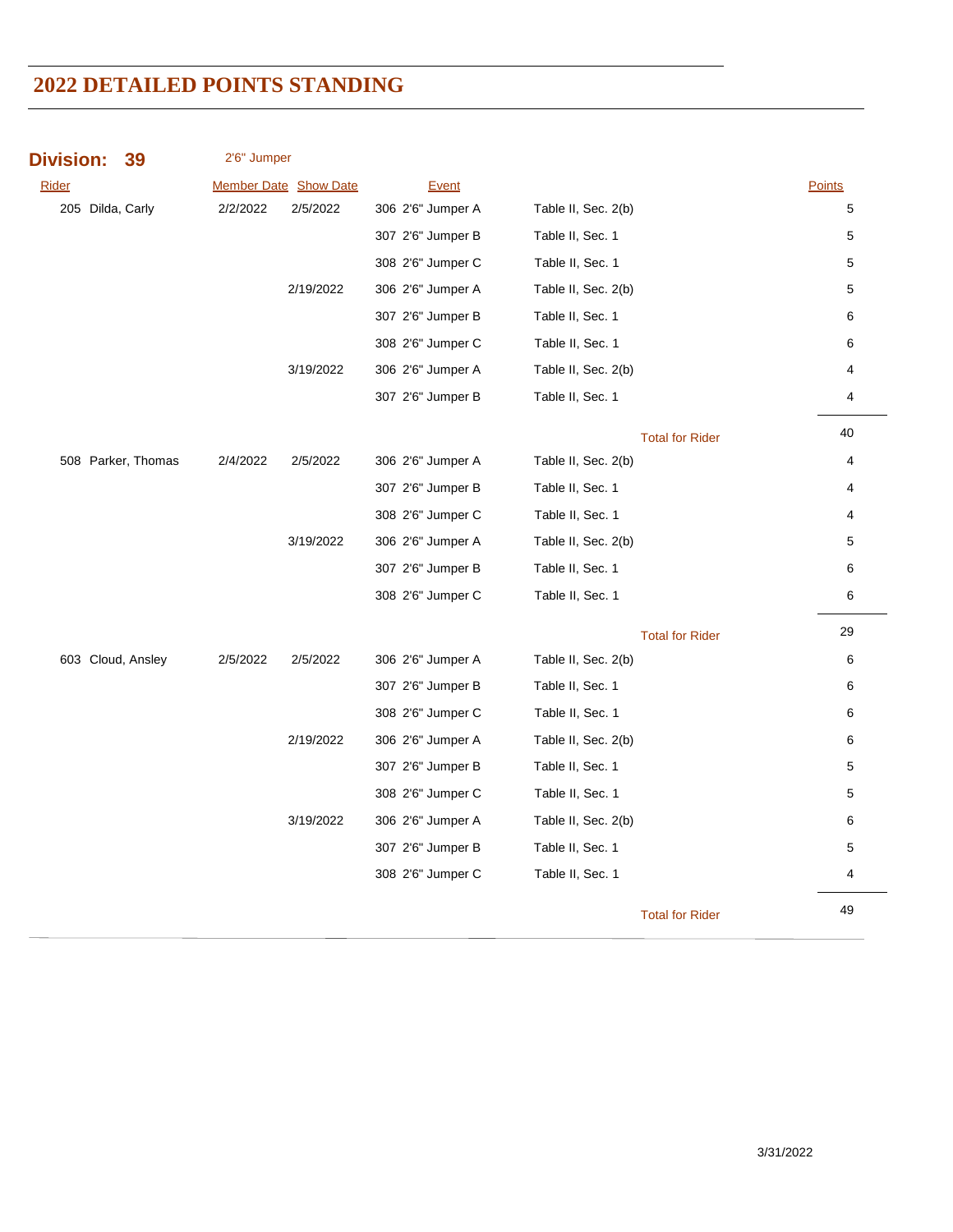| <b>Division:</b> | 40                   | 2'9" Jumper |                              |                   |                        |        |
|------------------|----------------------|-------------|------------------------------|-------------------|------------------------|--------|
| <b>Rider</b>     |                      |             | <b>Member Date Show Date</b> | Event             |                        | Points |
|                  | 66 Allen, Lexie      | 2/4/2022    | 2/5/2022                     | 309 2'9" Jumper A | Table II, Sec. 2(b)    | 5      |
|                  |                      |             |                              | 310 2'9" Jumper B | Table II, Sec. 1       | 4      |
|                  |                      |             |                              | 311 2'9" Jumper C | Table II, Sec. 1       | 4      |
|                  |                      |             |                              |                   | <b>Total for Rider</b> | 13     |
|                  | 291 Donnelly, Alyssa | 2/4/2022    | 2/5/2022                     | 309 2'9" Jumper A | Table II, Sec. 2(b)    | 6      |
|                  |                      |             |                              | 310 2'9" Jumper B | Table II, Sec. 1       | 5      |
|                  |                      |             |                              | 311 2'9" Jumper C | Table II, Sec. 1       | 6      |
|                  |                      |             | 2/19/2022                    | 309 2'9" Jumper A | Table II, Sec. 2(b)    | 5      |
|                  |                      |             |                              | 310 2'9" Jumper B | Table II, Sec. 1       | 6      |
|                  |                      |             |                              | 311 2'9" Jumper C | Table II, Sec. 1       | 6      |
|                  |                      |             | 3/19/2022                    | 309 2'9" Jumper A | Table II, Sec. 2(b)    | 6      |
|                  |                      |             |                              |                   | <b>Total for Rider</b> | 40     |
|                  | 603 Cloud, Ansley    | 2/5/2022    | 2/5/2022                     | 309 2'9" Jumper A | Table II, Sec. 2(b)    | 4      |
|                  |                      |             |                              | 310 2'9" Jumper B | Table II, Sec. 1       | 6      |
|                  |                      |             |                              | 311 2'9" Jumper C | Table II, Sec. 1       | 5      |
|                  |                      |             | 2/19/2022                    | 309 2'9" Jumper A | Table II, Sec. 2(b)    | 6      |
|                  |                      |             | 3/19/2022                    | 309 2'9" Jumper A | Table II, Sec. 2(b)    | 5      |
|                  |                      |             |                              | 310 2'9" Jumper B | Table II, Sec. 1       | 6      |
|                  |                      |             |                              |                   | <b>Total for Rider</b> | 32     |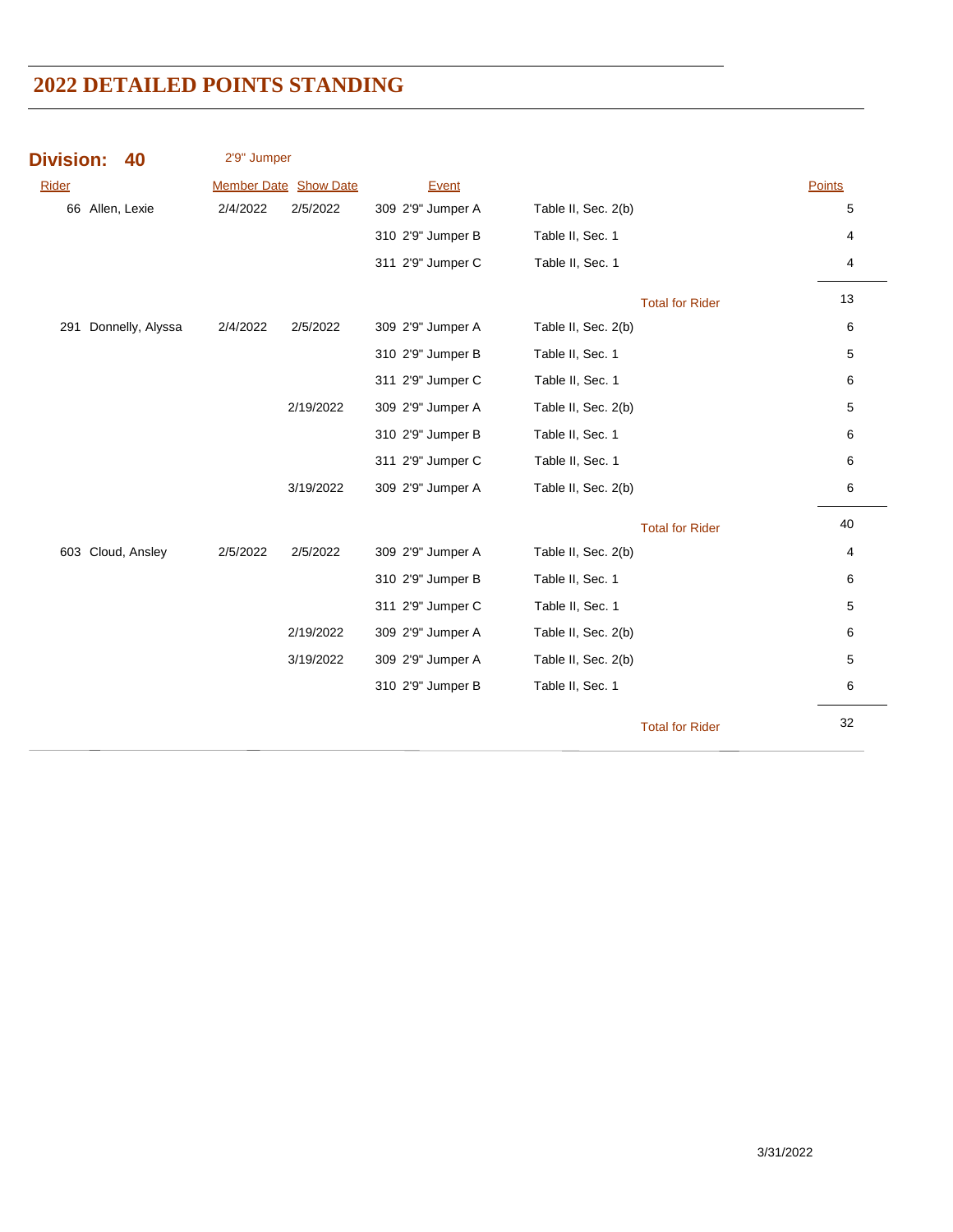| <b>Division:</b> | 41                    | <b>Working Hunter</b> |           |                                     |                        |               |
|------------------|-----------------------|-----------------------|-----------|-------------------------------------|------------------------|---------------|
| <b>Rider</b>     |                       | Member Date Show Date |           | Event                               |                        | <b>Points</b> |
|                  | 97 Myers, Baylis      | 2/5/2022              | 2/5/2022  | 317 Working Hunter Under Saddle     |                        | 1             |
|                  |                       |                       |           |                                     | <b>Total for Rider</b> | 1             |
|                  | 101 Lawrence, Taylor  | 2/5/2022              | 2/5/2022  | 315 Working Hunter Over Fences 2'6" |                        | 5             |
|                  |                       |                       |           | 316 Working Hunter Over Fences 2'6" |                        | 5             |
|                  |                       |                       |           | 317 Working Hunter Under Saddle     |                        | 4             |
|                  |                       |                       |           |                                     | <b>Total for Rider</b> | 14            |
|                  | 117 Moore, Avery      | 2/5/2022              | 2/5/2022  | 315 Working Hunter Over Fences 2'6" |                        | 3             |
|                  |                       |                       |           |                                     | <b>Total for Rider</b> | 3             |
|                  | 225 Allen, Lexie      | 2/4/2022              | 3/19/2022 | 315 Working Hunter Over Fences 2'6" |                        | 10            |
|                  |                       |                       |           | 316 Working Hunter Over Fences 2'6" |                        | 10            |
|                  |                       |                       |           | 317 Working Hunter Under Saddle     |                        | 10            |
|                  |                       |                       |           |                                     | <b>Total for Rider</b> | 30            |
|                  | 275 Klacynski, Audrey | 2/17/2022             | 2/19/2022 | 315 Working Hunter Over Fences 2'6" |                        | 6             |
|                  |                       |                       |           | 316 Working Hunter Over Fences 2'6" |                        | 6             |
|                  |                       |                       |           | 317 Working Hunter Under Saddle     |                        | 6             |
|                  |                       |                       |           |                                     | <b>Total for Rider</b> | 18            |
|                  | 496 Lewis, hope       | 10/25/2021            | 3/19/2022 | 315 Working Hunter Over Fences 2'6" |                        | 12            |
|                  |                       |                       |           | 316 Working Hunter Over Fences 2'6" |                        | 12            |
|                  |                       |                       |           | 317 Working Hunter Under Saddle     |                        | 12            |
|                  |                       |                       |           |                                     | <b>Total for Rider</b> | 36            |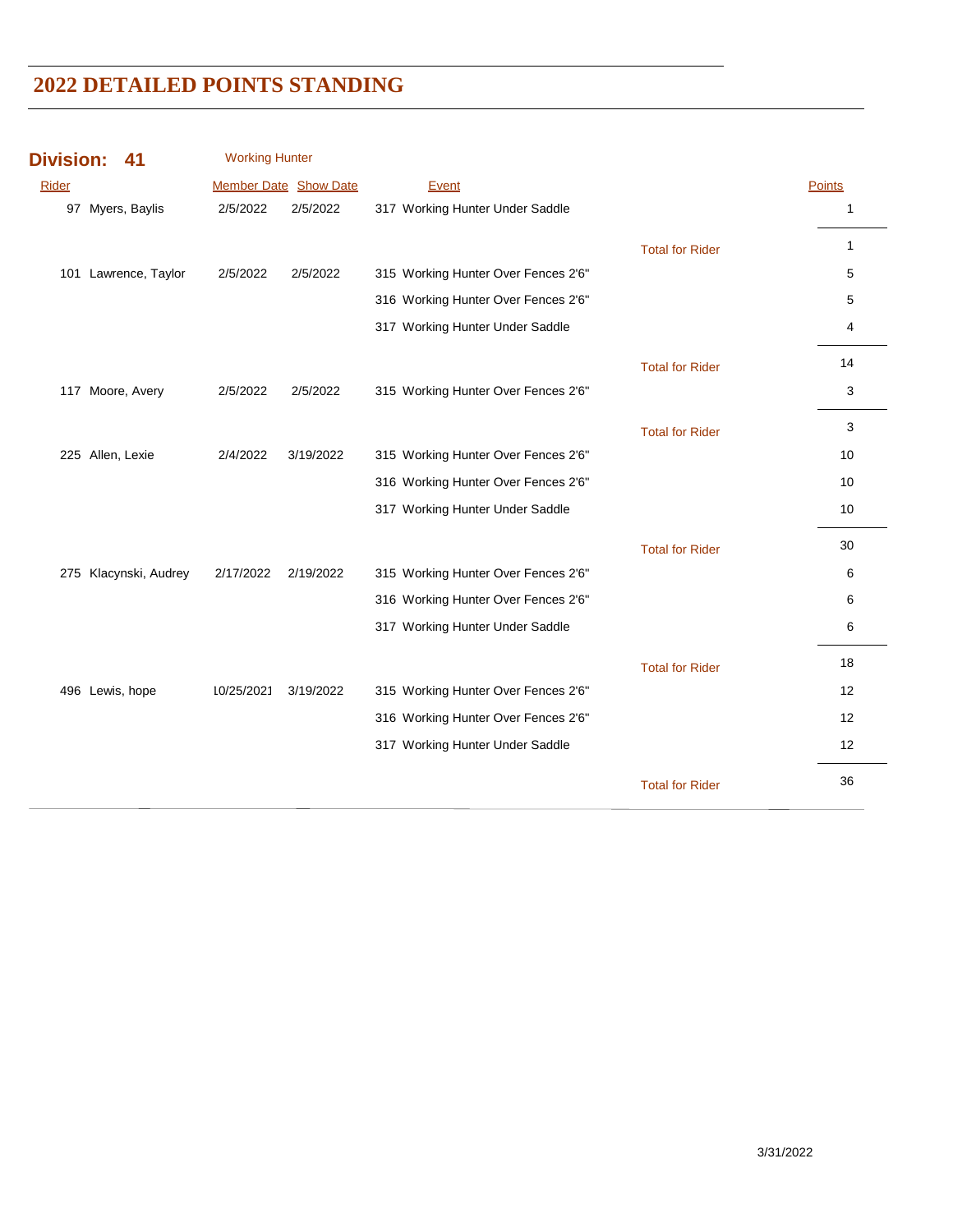| <b>Division:</b><br>51 |          |                       | Youth Weaving, 12 & Under/Exceptional Unassisted              |               |
|------------------------|----------|-----------------------|---------------------------------------------------------------|---------------|
| Rider                  |          | Member Date Show Date | <b>Event</b>                                                  | <b>Points</b> |
| 118 Ayers, Sterling    | 2/4/2022 | 2/5/2022              | 120 Youth Basket Weaving, 12 & Under / Exceptional Unassisted | 4             |
|                        |          |                       | 126 Youth Pole Bending, 12 & Under / Exceptional Unassisted   | 3             |
|                        |          |                       | 131 Youth Stakes Race, 12 & Under / Exceptional Unassisted    | 6             |
|                        |          | 2/19/2022             | 120 Youth Basket Weaving, 12 & Under / Exceptional Unassisted | 4             |
|                        |          |                       | 126 Youth Pole Bending, 12 & Under / Exceptional Unassisted   | 4             |
|                        |          |                       | 131 Youth Stakes Race, 12 & Under / Exceptional Unassisted    | 6             |
|                        |          | 3/19/2022             | 120 Youth Basket Weaving, 12 & Under / Exceptional Unassisted | 4             |
|                        |          |                       | <b>Total for Rider</b>                                        | 31            |
| 185 Cagle, Maddison    | 2/5/2022 | 2/5/2022              | 120 Youth Basket Weaving, 12 & Under / Exceptional Unassisted | 3             |
|                        |          |                       | 126 Youth Pole Bending, 12 & Under / Exceptional Unassisted   | 4             |
|                        |          |                       | 131 Youth Stakes Race, 12 & Under / Exceptional Unassisted    | 3             |
|                        |          |                       | <b>Total for Rider</b>                                        | 10            |
| 511 Waters, Raelyn     | 2/5/2022 | 2/5/2022              | 120 Youth Basket Weaving, 12 & Under / Exceptional Unassisted | 2             |
|                        |          |                       | 126 Youth Pole Bending, 12 & Under / Exceptional Unassisted   | 2             |
|                        |          | 2/19/2022             | 120 Youth Basket Weaving, 12 & Under / Exceptional Unassisted | 3             |
|                        |          |                       | 126 Youth Pole Bending, 12 & Under / Exceptional Unassisted   | 3             |
|                        |          |                       | 131 Youth Stakes Race, 12 & Under / Exceptional Unassisted    | 3             |
|                        |          |                       | <b>Total for Rider</b>                                        | 13            |
| 601 Rose, Jaxon        | 2/5/2022 | 2/5/2022              | 120 Youth Basket Weaving, 12 & Under / Exceptional Unassisted | 5             |
|                        |          |                       | 126 Youth Pole Bending, 12 & Under / Exceptional Unassisted   | 5             |
|                        |          |                       | 131 Youth Stakes Race, 12 & Under / Exceptional Unassisted    | 4             |
|                        |          | 2/19/2022             | 120 Youth Basket Weaving, 12 & Under / Exceptional Unassisted | 5             |
|                        |          |                       | 126 Youth Pole Bending, 12 & Under / Exceptional Unassisted   | 5             |
|                        |          |                       | 131 Youth Stakes Race, 12 & Under / Exceptional Unassisted    | 4             |
|                        |          | 3/19/2022             | 131 Youth Stakes Race, 12 & Under / Exceptional Unassisted    | 5             |
|                        |          |                       | <b>Total for Rider</b>                                        | 33            |
| 602 Voit, Austin       | 2/5/2022 | 2/5/2022              | 120 Youth Basket Weaving, 12 & Under / Exceptional Unassisted | 6             |
|                        |          |                       | 126 Youth Pole Bending, 12 & Under / Exceptional Unassisted   | 6             |
|                        |          |                       | 131 Youth Stakes Race, 12 & Under / Exceptional Unassisted    | 5             |
|                        |          | 2/19/2022             | 120 Youth Basket Weaving, 12 & Under / Exceptional Unassisted | 6             |
|                        |          |                       | 126 Youth Pole Bending, 12 & Under / Exceptional Unassisted   | 6             |
|                        |          |                       | 131 Youth Stakes Race, 12 & Under / Exceptional Unassisted    | 5             |
|                        |          | 3/19/2022             | 120 Youth Basket Weaving, 12 & Under / Exceptional Unassisted | 6             |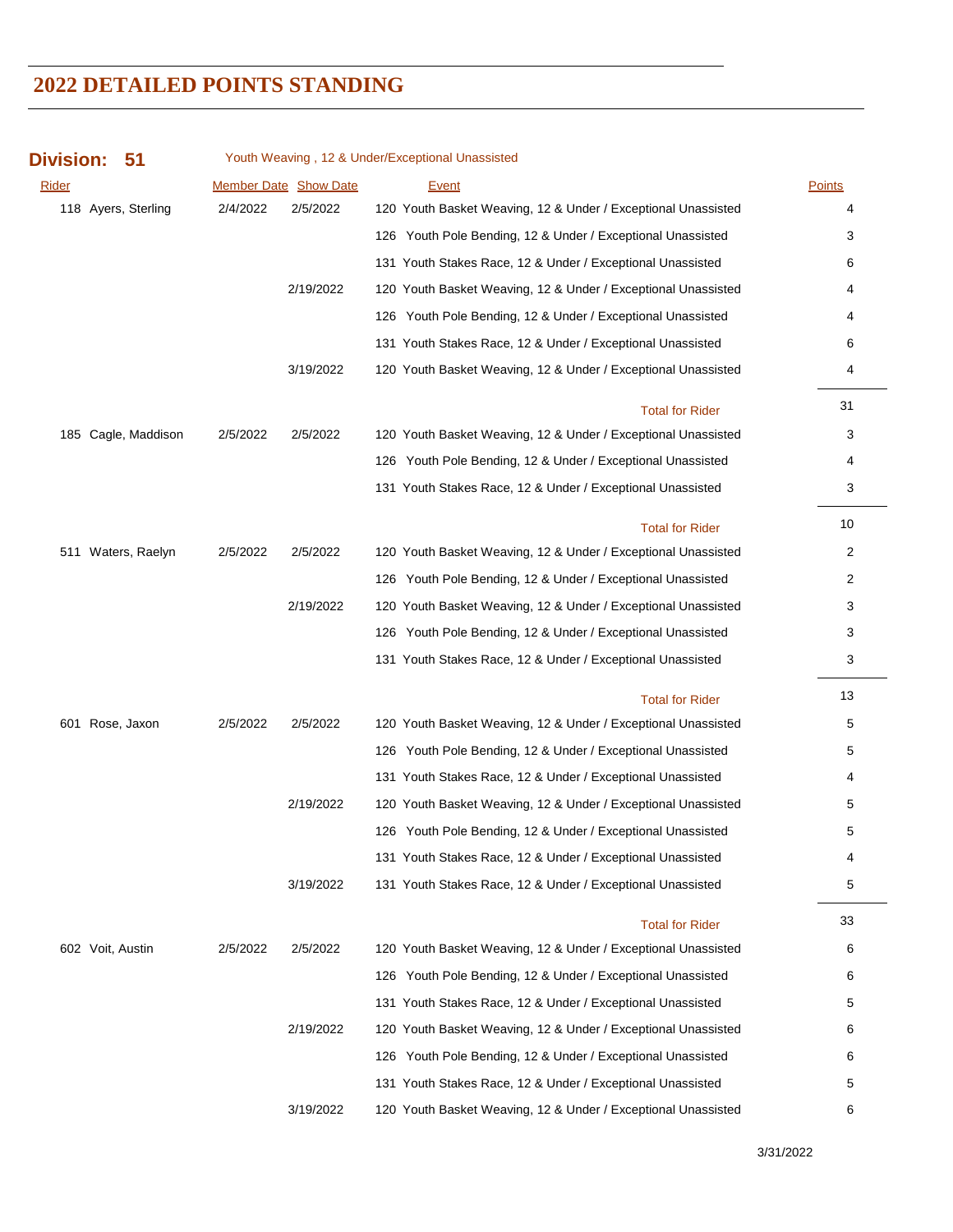|                     |                              |                                 | <b>Total for Rider</b> | 46     |
|---------------------|------------------------------|---------------------------------|------------------------|--------|
| Division: 52        | Teen Weaving, 13-18          |                                 |                        |        |
| Rider               | <b>Member Date Show Date</b> | Event                           |                        | Points |
| 118 Ayers, Sterling | 2/4/2022<br>3/19/2022        | 127 Teen Pole Bending, 13-18    |                        | 5      |
|                     |                              |                                 | <b>Total for Rider</b> | 5      |
| Rose, Jaxon<br>601  | 2/5/2022<br>3/19/2022        | Teen Pole Bending, 13-18<br>127 |                        | 3      |
|                     |                              |                                 | <b>Total for Rider</b> | 3      |
| 602 Voit, Austin    | 2/5/2022<br>3/19/2022        | Teen Pole Bending, 13-18<br>127 |                        | 4      |
|                     |                              |                                 | <b>Total for Rider</b> | 4      |

| Rider            | <b>Member Date Show Date</b> | Event                                                         | <b>Points</b> |
|------------------|------------------------------|---------------------------------------------------------------|---------------|
| 600 Sloan, Patty | 2/4/2022<br>2/5/2022         | 122 Open Basket Weaving, all unassisted horses/riders welcome | 6             |
|                  |                              | 128 Open Pole Bending, all unassisted horses/riders welcome   | 6             |
|                  |                              | 133 Open Stakes Race, all unassisted horses/riders welcome    | 6             |
|                  | 2/19/2022                    | 122 Open Basket Weaving, all unassisted horses/riders welcome | 6             |
|                  |                              | 128 Open Pole Bending, all unassisted horses/riders welcome   | 6             |
|                  |                              | 133 Open Stakes Race, all unassisted horses/riders welcome    | 6             |
|                  | 3/19/2022                    | 122 Open Basket Weaving, all unassisted horses/riders welcome | 6             |
|                  |                              | 128 Open Pole Bending, all unassisted horses/riders welcome   | 6             |
|                  |                              | 133 Open Stakes Race, all unassisted horses/riders welcome    | 6             |
|                  |                              | <b>Total for Rider</b>                                        | 54            |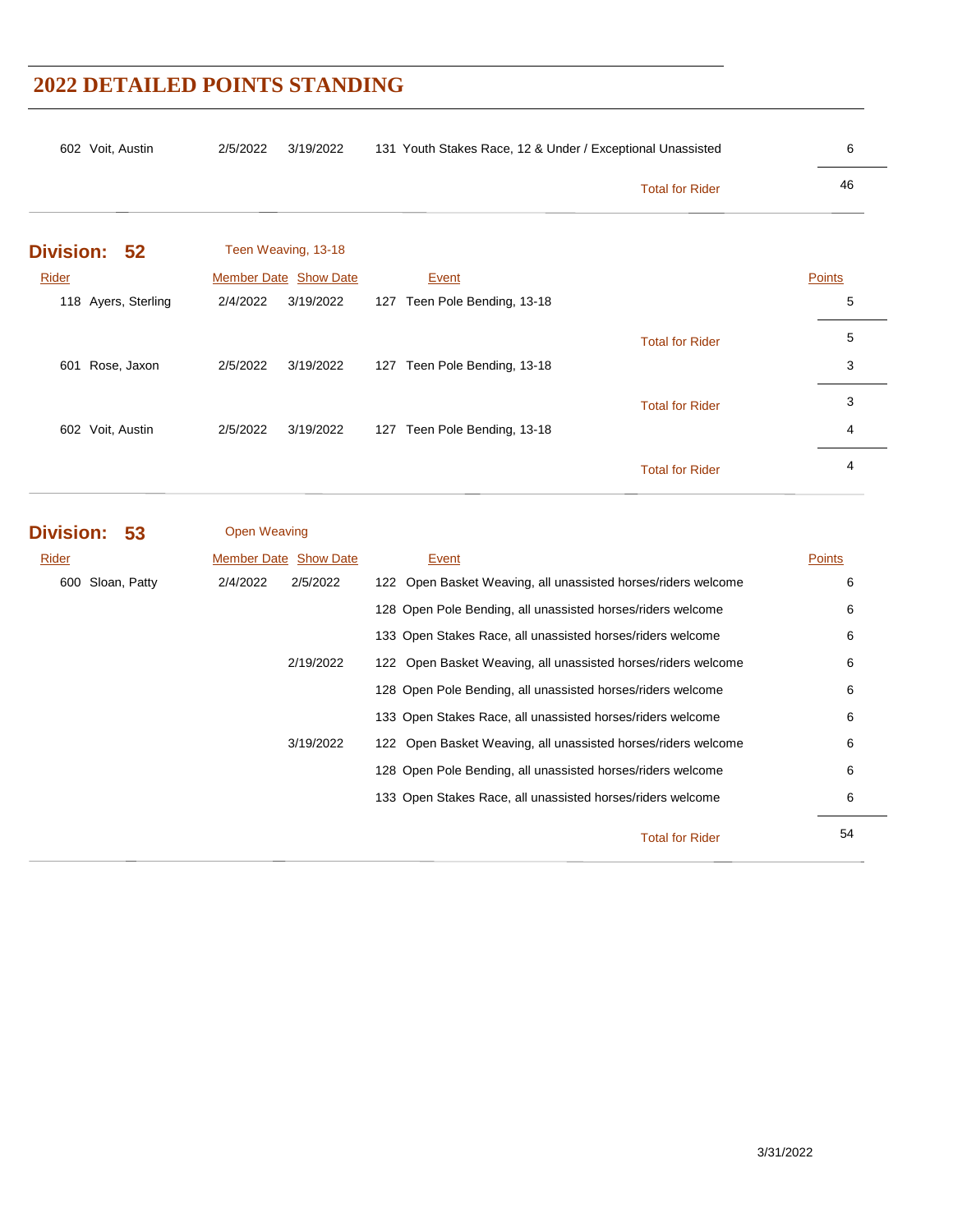| <b>Division:</b><br>55 |          |                              | Youth Barrels, 12 & Under/Exceptional Unassisted                  |                |
|------------------------|----------|------------------------------|-------------------------------------------------------------------|----------------|
| Rider                  |          | <b>Member Date Show Date</b> | <b>Event</b>                                                      | <b>Points</b>  |
| 118 Ayers, Sterling    | 2/4/2022 | 2/5/2022                     | 103 Youth Cloverleaf Barrels, 12 & Under / Exceptional Unassisted | 1              |
|                        |          |                              | 109 Youth Texas Barrels, 12 & Under / Exceptional Unassisted      | 1              |
|                        |          |                              | 115 Youth Arena Race, 12 & Under / Exceptional Unassisted         | 4              |
|                        |          | 2/19/2022                    | 103 Youth Cloverleaf Barrels, 12 & Under / Exceptional Unassisted | 6              |
|                        |          |                              | 109 Youth Texas Barrels, 12 & Under / Exceptional Unassisted      | 6              |
|                        |          |                              | 115 Youth Arena Race, 12 & Under / Exceptional Unassisted         | 6              |
|                        |          | 3/19/2022                    | 103 Youth Cloverleaf Barrels, 12 & Under / Exceptional Unassisted | 6              |
|                        |          |                              | 109 Youth Texas Barrels, 12 & Under / Exceptional Unassisted      | 6              |
|                        |          |                              | 115 Youth Arena Race, 12 & Under / Exceptional Unassisted         | $\overline{2}$ |
|                        |          |                              | <b>Total for Rider</b>                                            | 38             |
| 156 Thomas, Dustin     | 2/4/2022 | 2/5/2022                     | 109 Youth Texas Barrels, 12 & Under / Exceptional Unassisted      | 4              |
|                        |          | 2/19/2022                    | 103 Youth Cloverleaf Barrels, 12 & Under / Exceptional Unassisted | 2              |
|                        |          |                              | 109 Youth Texas Barrels, 12 & Under / Exceptional Unassisted      | 3              |
|                        |          |                              | 115 Youth Arena Race, 12 & Under / Exceptional Unassisted         | 3              |
|                        |          | 3/19/2022                    | 103 Youth Cloverleaf Barrels, 12 & Under / Exceptional Unassisted | 2              |
|                        |          |                              | 109 Youth Texas Barrels, 12 & Under / Exceptional Unassisted      | 1              |
|                        |          |                              | 115 Youth Arena Race, 12 & Under / Exceptional Unassisted         | 1              |
|                        |          |                              | <b>Total for Rider</b>                                            | 16             |
| 157 Brunson, Joseph    | 2/5/2022 | 3/19/2022                    | 103 Youth Cloverleaf Barrels, 12 & Under / Exceptional Unassisted | 1              |
|                        |          |                              | <b>Total for Rider</b>                                            | 1              |
| 158 Caldwell, Olivia   | 2/4/2022 | 2/5/2022                     | 103 Youth Cloverleaf Barrels, 12 & Under / Exceptional Unassisted | 5              |
|                        |          |                              | 109 Youth Texas Barrels, 12 & Under / Exceptional Unassisted      | 5              |
|                        |          |                              | 115 Youth Arena Race, 12 & Under / Exceptional Unassisted         | 1              |
|                        |          |                              | <b>Total for Rider</b>                                            | 11             |
| 185 Cagle, Maddison    | 2/5/2022 | 2/5/2022                     | 103 Youth Cloverleaf Barrels, 12 & Under / Exceptional Unassisted | 4              |
|                        |          |                              | 115 Youth Arena Race, 12 & Under / Exceptional Unassisted         | 5              |
|                        |          |                              | <b>Total for Rider</b>                                            | 9              |
| 511 Waters, Raelyn     | 2/5/2022 | 2/5/2022                     | 103 Youth Cloverleaf Barrels, 12 & Under / Exceptional Unassisted | 6              |
|                        |          |                              | 109 Youth Texas Barrels, 12 & Under / Exceptional Unassisted      | 6              |
|                        |          |                              | 115 Youth Arena Race, 12 & Under / Exceptional Unassisted         | 2              |
|                        |          | 2/19/2022                    | 103 Youth Cloverleaf Barrels, 12 & Under / Exceptional Unassisted | 3              |
|                        |          |                              | 109 Youth Texas Barrels, 12 & Under / Exceptional Unassisted      | 2              |
|                        |          |                              | 115 Youth Arena Race, 12 & Under / Exceptional Unassisted         | 2              |

3/31/2022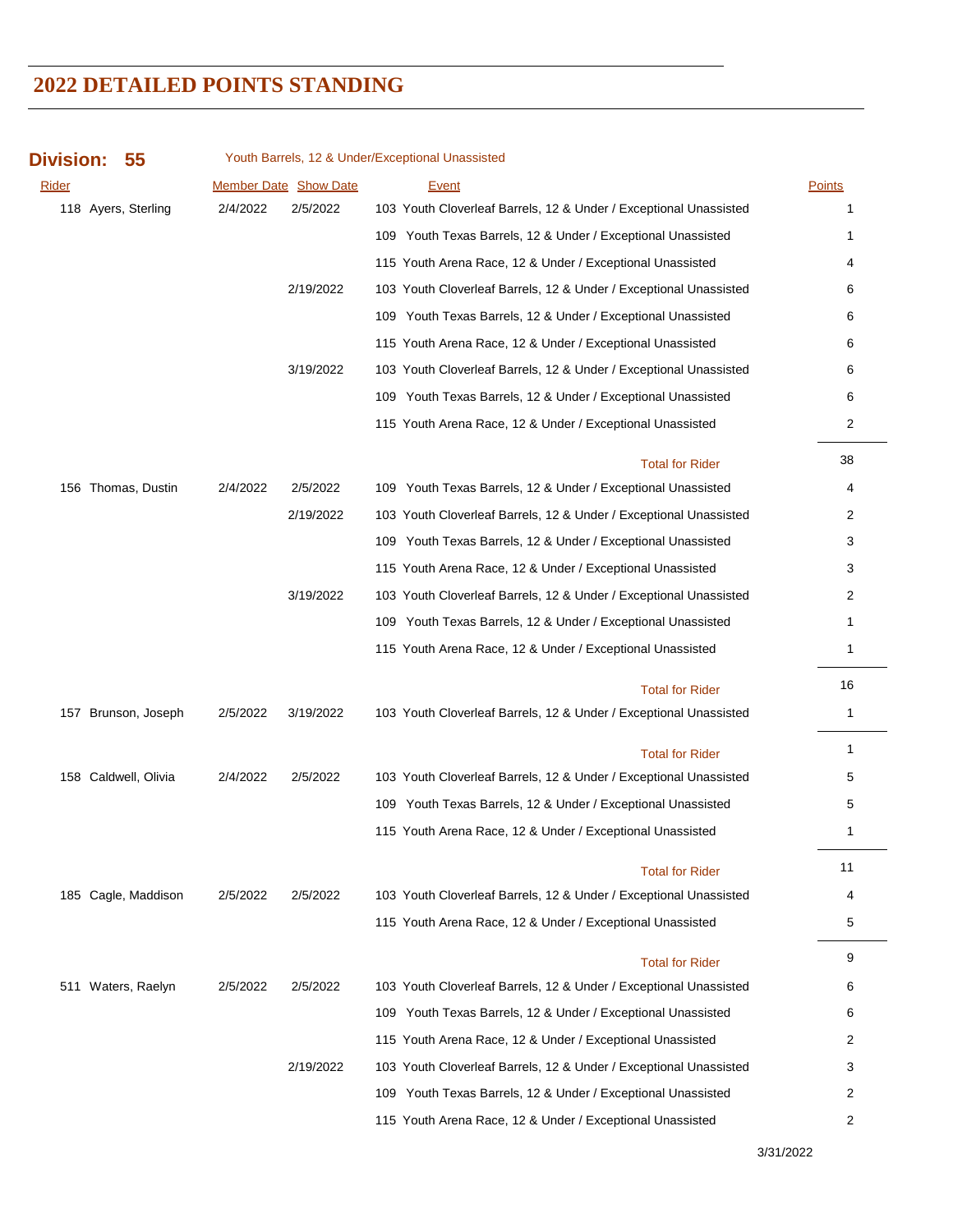|                     |          |           | <b>Total for Rider</b>                                            | 21 |
|---------------------|----------|-----------|-------------------------------------------------------------------|----|
| Rose, Jaxon<br>601. | 2/5/2022 | 2/5/2022  | 103 Youth Cloverleaf Barrels, 12 & Under / Exceptional Unassisted | 3  |
|                     |          |           | 109 Youth Texas Barrels, 12 & Under / Exceptional Unassisted      | 3  |
|                     |          |           | 115 Youth Arena Race, 12 & Under / Exceptional Unassisted         | 3  |
|                     |          | 2/19/2022 | 103 Youth Cloverleaf Barrels, 12 & Under / Exceptional Unassisted | 5  |
|                     |          |           | 109 Youth Texas Barrels, 12 & Under / Exceptional Unassisted      | 4  |
|                     |          |           | 115 Youth Arena Race, 12 & Under / Exceptional Unassisted         | 4  |
|                     |          | 3/19/2022 | 103 Youth Cloverleaf Barrels, 12 & Under / Exceptional Unassisted | 3  |
|                     |          |           | 109 Youth Texas Barrels, 12 & Under / Exceptional Unassisted      | 4  |
|                     |          |           | 115 Youth Arena Race, 12 & Under / Exceptional Unassisted         | 3  |
|                     |          |           | <b>Total for Rider</b>                                            | 32 |
| 602 Voit, Austin    | 2/5/2022 | 2/5/2022  | 103 Youth Cloverleaf Barrels, 12 & Under / Exceptional Unassisted | 2  |
|                     |          |           | 109 Youth Texas Barrels, 12 & Under / Exceptional Unassisted      | 2  |
|                     |          |           | 115 Youth Arena Race, 12 & Under / Exceptional Unassisted         | 6  |
|                     |          | 2/19/2022 | 103 Youth Cloverleaf Barrels, 12 & Under / Exceptional Unassisted | 4  |
|                     |          |           | 109 Youth Texas Barrels, 12 & Under / Exceptional Unassisted      | 5  |
|                     |          |           | 115 Youth Arena Race, 12 & Under / Exceptional Unassisted         | 5  |
|                     |          | 3/19/2022 | 103 Youth Cloverleaf Barrels, 12 & Under / Exceptional Unassisted | 4  |
|                     |          |           | 109 Youth Texas Barrels, 12 & Under / Exceptional Unassisted      | 5  |
|                     |          |           | 115 Youth Arena Race, 12 & Under / Exceptional Unassisted         | 6  |
|                     |          |           | <b>Total for Rider</b>                                            | 39 |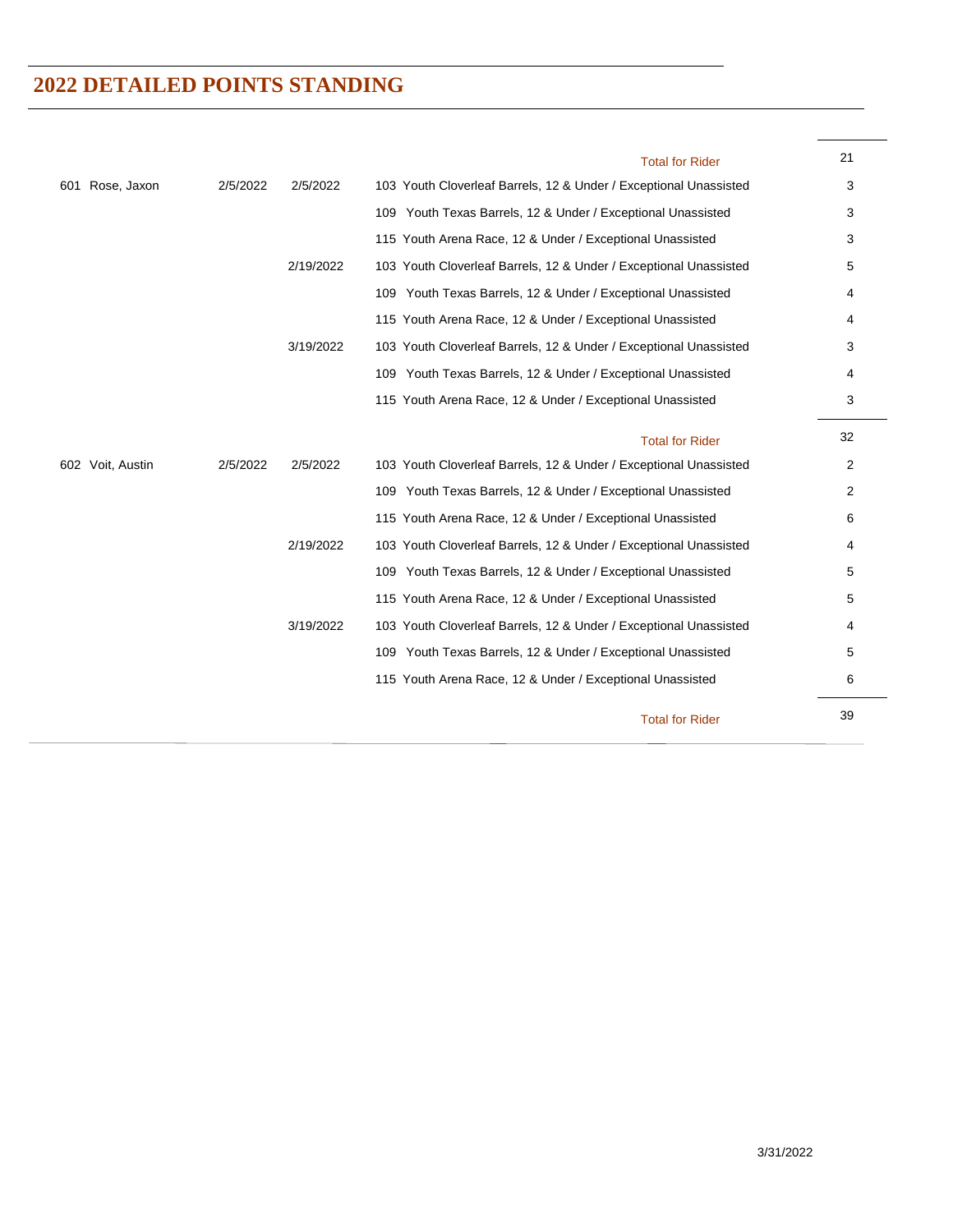|          |           | <b>Event</b>                                 |                        | Points |
|----------|-----------|----------------------------------------------|------------------------|--------|
| 2/4/2022 | 2/19/2022 | 116 Teen Arena Race, 13-18                   |                        | 5      |
|          | 3/19/2022 | 104 Teen Cloverleaf Barrels, 13-18           |                        | 5      |
|          |           | 110 Teen Texas Barrels, 13-18                |                        | 5      |
|          |           | 116 Teen Arena Race, 13-18                   |                        | 6      |
|          |           |                                              | <b>Total for Rider</b> | 21     |
| 2/5/2022 | 2/5/2022  | 104 Teen Cloverleaf Barrels, 13-18           |                        | 6      |
|          |           | 110 Teen Texas Barrels, 13-18                |                        | 6      |
|          |           | 116 Teen Arena Race, 13-18                   |                        | 6      |
|          | 2/19/2022 | 104 Teen Cloverleaf Barrels, 13-18           |                        | 6      |
|          |           | 110 Teen Texas Barrels, 13-18                |                        | 6      |
|          |           | 116 Teen Arena Race, 13-18                   |                        | 6      |
|          | 3/19/2022 | 104 Teen Cloverleaf Barrels, 13-18           |                        | 6      |
|          |           | 110 Teen Texas Barrels, 13-18                |                        | 6      |
|          |           | 116 Teen Arena Race, 13-18                   |                        | 5      |
|          |           |                                              | <b>Total for Rider</b> | 53     |
|          |           | Teen Barrels, 13-18<br>Member Date Show Date |                        |        |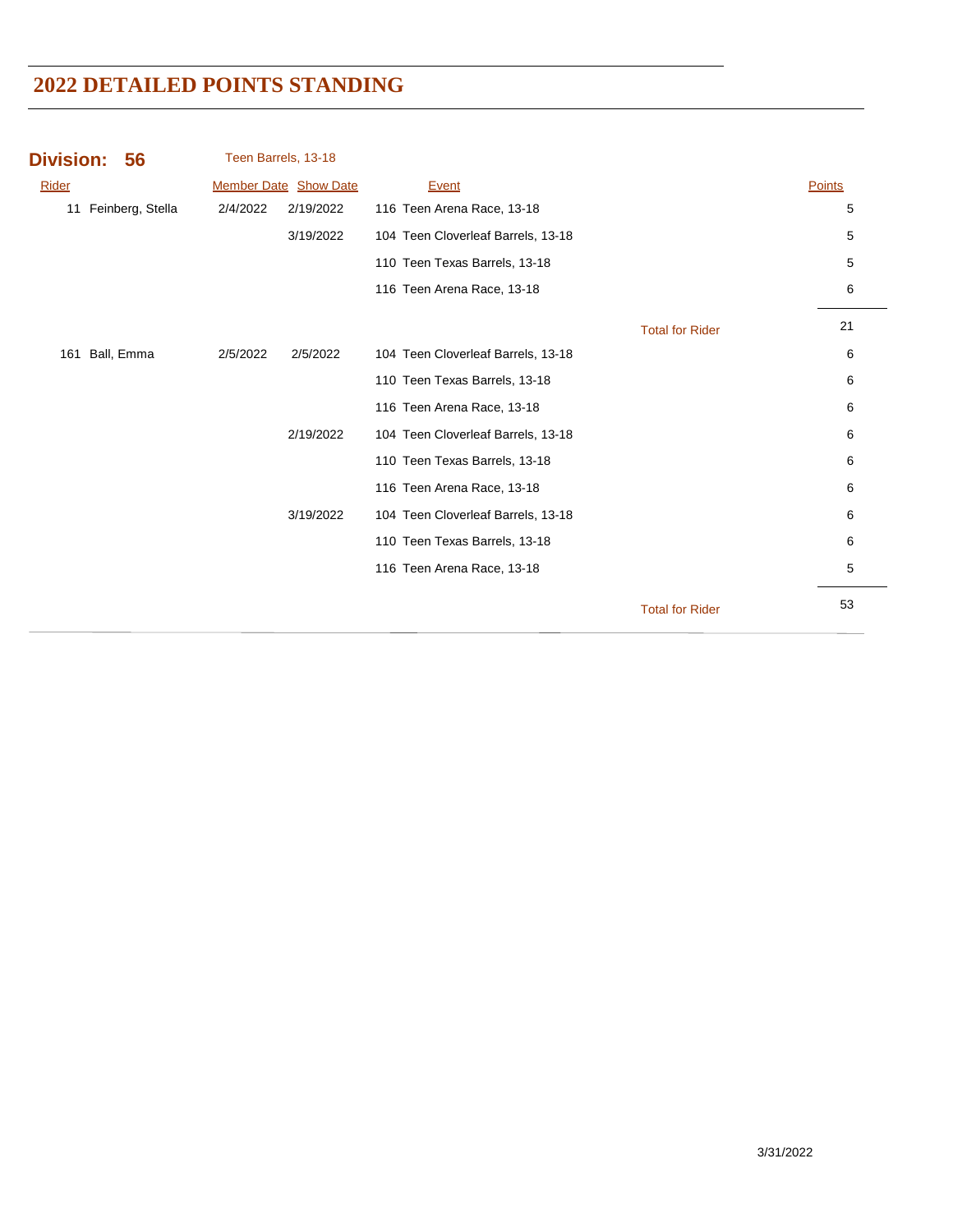#### **Division: 57**

Open Barrels

| Rider               |           | <b>Member Date Show Date</b> | <b>Event</b>                                                      | <b>Points</b> |
|---------------------|-----------|------------------------------|-------------------------------------------------------------------|---------------|
| 11 Feinberg, Stella | 2/4/2022  | 2/5/2022                     | 105 Open Cloverleaf Barrels, all unassisted horses/riders welcome | 6             |
|                     |           | 2/19/2022                    | 105 Open Cloverleaf Barrels, all unassisted horses/riders welcome | 4             |
|                     |           | 3/19/2022                    | 105 Open Cloverleaf Barrels, all unassisted horses/riders welcome | 6             |
|                     |           |                              | 111 Open Texas Barrels, all unassisted horses/riders welcome      | 5             |
|                     |           |                              | 117 Open Arena Race, all unassisted horses/riders welcome         | 6             |
|                     |           |                              | <b>Total for Rider</b>                                            | 27            |
| 155 Laszlo, Timothy | 2/4/2022  | 2/19/2022                    | 105 Open Cloverleaf Barrels, all unassisted horses/riders welcome | 2             |
|                     |           |                              | 111 Open Texas Barrels, all unassisted horses/riders welcome      | 3             |
|                     |           |                              | 117 Open Arena Race, all unassisted horses/riders welcome         | 3             |
|                     |           | 3/19/2022                    | 105 Open Cloverleaf Barrels, all unassisted horses/riders welcome | 4             |
|                     |           |                              | 111 Open Texas Barrels, all unassisted horses/riders welcome      | 3             |
|                     |           |                              | 117 Open Arena Race, all unassisted horses/riders welcome         | 3             |
|                     |           |                              | <b>Total for Rider</b>                                            | 18            |
| 159 Howard, Addison | 1/26/2022 | 2/5/2022                     | 105 Open Cloverleaf Barrels, all unassisted horses/riders welcome | 4             |
|                     |           |                              | 111 Open Texas Barrels, all unassisted horses/riders welcome      | 5             |
|                     |           |                              | 117 Open Arena Race, all unassisted horses/riders welcome         | 5             |
|                     |           | 2/19/2022                    | 105 Open Cloverleaf Barrels, all unassisted horses/riders welcome | 1             |
|                     |           |                              | 111 Open Texas Barrels, all unassisted horses/riders welcome      | 2             |
|                     |           |                              | 117 Open Arena Race, all unassisted horses/riders welcome         | 2             |
|                     |           | 3/19/2022                    | 105 Open Cloverleaf Barrels, all unassisted horses/riders welcome | 3             |
|                     |           |                              | 111 Open Texas Barrels, all unassisted horses/riders welcome      | 4             |
|                     |           |                              | 117 Open Arena Race, all unassisted horses/riders welcome         | 4             |
|                     |           |                              | <b>Total for Rider</b>                                            | 30            |
| 600 Sloan, Patty    | 2/4/2022  | 2/5/2022                     | 105 Open Cloverleaf Barrels, all unassisted horses/riders welcome | 5             |
|                     |           |                              | 111 Open Texas Barrels, all unassisted horses/riders welcome      | 6             |
|                     |           |                              | 117 Open Arena Race, all unassisted horses/riders welcome         | 6             |
|                     |           | 2/19/2022                    | 105 Open Cloverleaf Barrels, all unassisted horses/riders welcome | 6             |
|                     |           |                              | 111 Open Texas Barrels, all unassisted horses/riders welcome      | 6             |
|                     |           |                              | 117 Open Arena Race, all unassisted horses/riders welcome         | 6             |
|                     |           | 3/19/2022                    | 105 Open Cloverleaf Barrels, all unassisted horses/riders welcome | 5             |
|                     |           |                              | 111 Open Texas Barrels, all unassisted horses/riders welcome      | 6             |
|                     |           |                              | 117 Open Arena Race, all unassisted horses/riders welcome         | 5             |
|                     |           |                              |                                                                   |               |

51 Total for Rider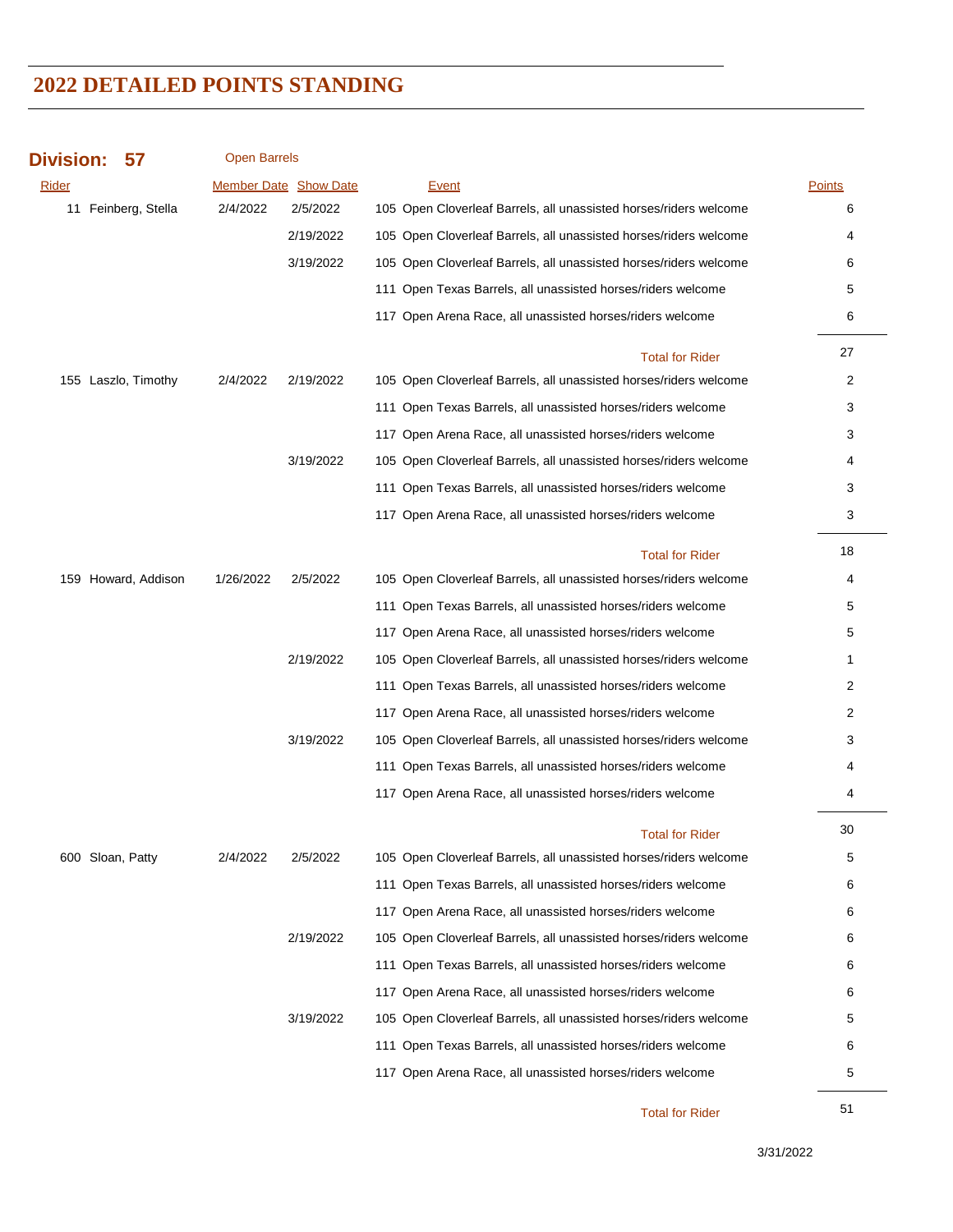| Division: 59      | Lead Line / Exceptional Assisted Barrels |                                                                   |               |
|-------------------|------------------------------------------|-------------------------------------------------------------------|---------------|
| Rider             | <b>Member Date Show Date</b>             | Event                                                             | <b>Points</b> |
| 89 Dubois, Raelyn | 2/2/2022<br>3/19/2022                    | 102 Lead Line 8 & Under / Exceptional Assisted Cloverleaf Barrels | 6             |
|                   |                                          | 108 Lead Line 8 & Under / Exceptional Assisted Texas Barrels      | 6             |
|                   |                                          | 114 Lead Lined 8 & Under / Exceptional Assisted Arena Race        | 6             |
|                   |                                          | <b>Total for Rider</b>                                            | 18            |

**Division: 901 Rider Show Date Event Points Access Points** Points Points Points **Points** Points **Points** Green Hunter 300 Houston, Hannah 2/4/2022 2/5/2022 7 Green Hunter Walk / Trot 5 14 Green Hunter Under Saddle 5 2/19/2022 7 Green Hunter Walk / Trot 6 14 Green Hunter Under Saddle 6 6 22 Total for Rider 370 Horner, Claire 2/4/2022 2/5/2022 7 Green Hunter Walk / Trot 4 14 Green Hunter Under Saddle 4 3/19/2022 7 Green Hunter Walk / Trot 10 14 Green Hunter Under Saddle 10 and 10 and 10 and 10 and 10 and 10 and 10 and 10 and 10 and 10 and 10 and 10 and 10 and 10 and 10 and 10 and 10 and 10 and 10 and 10 and 10 and 10 and 10 and 10 and 10 and 10 and 10 and 10 a 28 Total for Rider 490 Paige, Hailey 2/4/2022 2/19/2022 7 Green Hunter Walk / Trot 5 14 Green Hunter Under Saddle 5 10 Total for Rider 955 Parsons, Caroline 2/4/2022 2/5/2022 7 Green Hunter Walk / Trot 6 14 Green Hunter Under Saddle 6 3/19/2022 7 Green Hunter Walk / Trot 12 14 Green Hunter Under Saddle 6 30 Total for Rider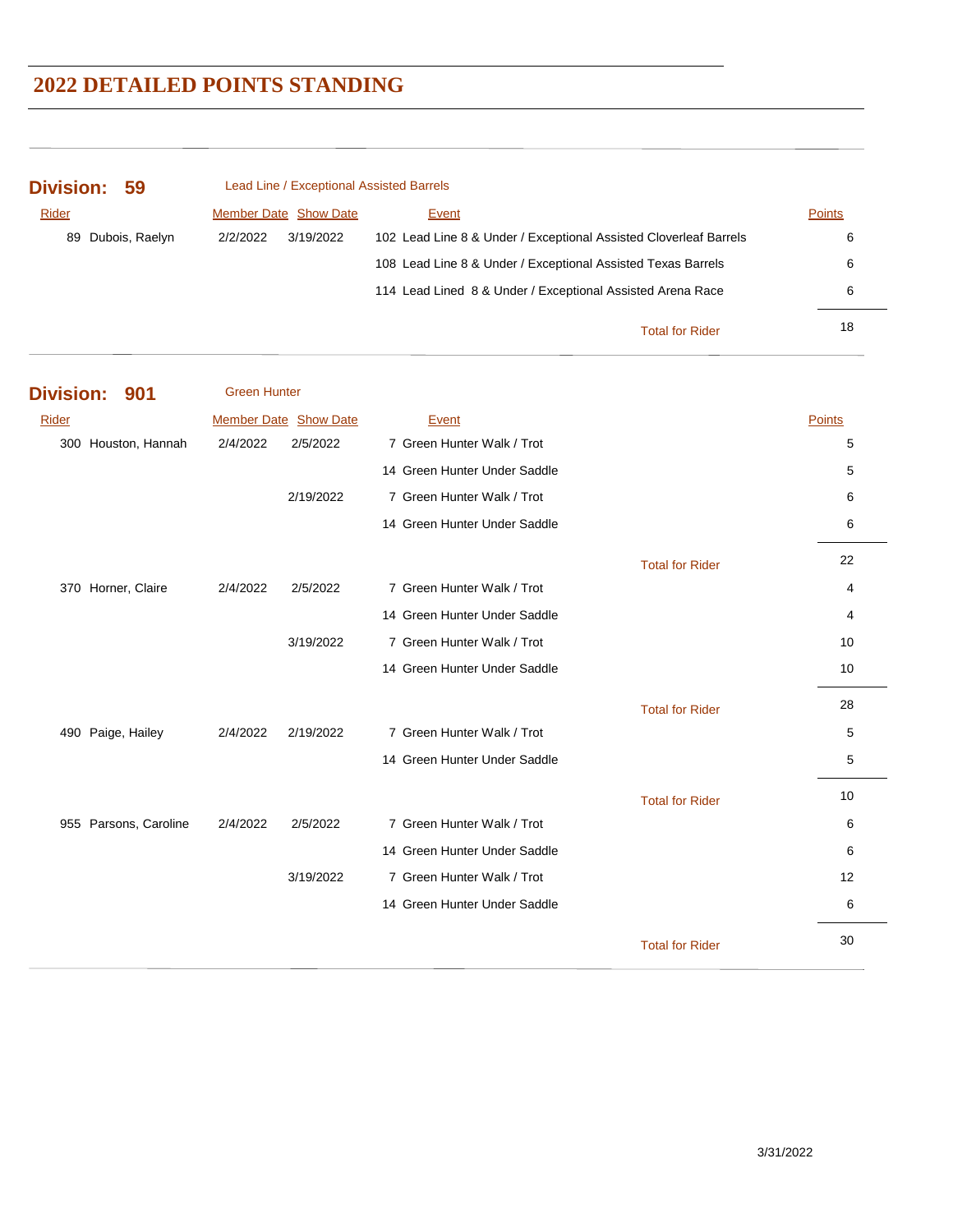| <b>Division:</b> | 902                      |          | Novice Hunter 13 & Under |                                                    |        |
|------------------|--------------------------|----------|--------------------------|----------------------------------------------------|--------|
| Rider            |                          |          | Member Date Show Date    | Event                                              | Points |
|                  | 70 DeBoard, Charlotte    | 2/4/2022 | 2/19/2022                | 12 Novice Hunter Walk / Trot, 13 & Under           | 3      |
|                  |                          |          |                          | 19 □ Novice Walk/Trot/Canter 1@ a Time, 13 & Under | 5      |
|                  |                          |          | 3/19/2022                | 12 Novice Hunter Walk / Trot, 13 & Under           | 5      |
|                  |                          |          |                          | 19 □Novice Walk/Trot/Canter 1@ a Time, 13 & Under  | 10     |
|                  |                          |          |                          | <b>Total for Rider</b>                             | 23     |
|                  | 80 Holland, Cora         | 2/4/2022 | 3/19/2022                | 12 Novice Hunter Walk / Trot, 13 & Under           | 4      |
|                  |                          |          |                          | <b>Total for Rider</b>                             | 4      |
|                  | 150 VanHorn, Olivia      | 2/1/2022 | 2/19/2022                | 12 Novice Hunter Walk / Trot, 13 & Under           | 6      |
|                  |                          |          |                          | 19 □ Novice Walk/Trot/Canter 1@ a Time, 13 & Under | 6      |
|                  |                          |          | 3/19/2022                | 12 Novice Hunter Walk / Trot, 13 & Under           | 10     |
|                  |                          |          |                          | 19 □ Novice Walk/Trot/Canter 1@ a Time, 13 & Under | 7      |
|                  |                          |          |                          | <b>Total for Rider</b>                             | 29     |
|                  | 260 Curtis, Katelyn      | 2/4/2022 | 2/5/2022                 | 12 Novice Hunter Walk / Trot, 13 & Under           | 5      |
|                  |                          |          |                          | 19 □ Novice Walk/Trot/Canter 1@ a Time, 13 & Under | 6      |
|                  |                          |          | 3/19/2022                | 12 Novice Hunter Walk / Trot, 13 & Under           | 11     |
|                  |                          |          |                          | 19 □Novice Walk/Trot/Canter 1@ a Time, 13 & Under  | 12     |
|                  |                          |          |                          | <b>Total for Rider</b>                             | 34     |
|                  | 520 Vladimirovskiy, Nico | 2/4/2022 | 2/19/2022                | 12 Novice Hunter Walk / Trot, 13 & Under           | 4      |
|                  |                          |          |                          | 19 □Novice Walk/Trot/Canter 1@ a Time, 13 & Under  | 4      |
|                  |                          |          |                          | <b>Total for Rider</b>                             | 8      |
|                  | 777 Vladimirovskiy, Nico | 2/4/2022 | 2/5/2022                 | 12 Novice Hunter Walk / Trot, 13 & Under           | 1      |
|                  |                          |          |                          | 19 □ Novice Walk/Trot/Canter 1@ a Time, 13 & Under | 3      |
|                  |                          |          | 3/19/2022                | 12 Novice Hunter Walk / Trot, 13 & Under           | 5      |
|                  |                          |          |                          | 19 □Novice Walk/Trot/Canter 1@ a Time, 13 & Under  | 7      |
|                  |                          |          |                          | <b>Total for Rider</b>                             | 16     |
|                  | 800 Lipp, Alexis         | 2/4/2022 | 2/5/2022                 | 12 Novice Hunter Walk / Trot, 13 & Under           | 6      |
|                  |                          |          |                          | 19 □ Novice Walk/Trot/Canter 1@ a Time, 13 & Under | 4      |
|                  |                          |          | 2/19/2022                | 12 Novice Hunter Walk / Trot, 13 & Under           | 5      |
|                  |                          |          |                          | 19 □Novice Walk/Trot/Canter 1@ a Time, 13 & Under  | 3      |
|                  |                          |          | 3/19/2022                | 12 Novice Hunter Walk / Trot, 13 & Under           | 5      |
|                  |                          |          |                          | 19 □Novice Walk/Trot/Canter 1@ a Time, 13 & Under  | 4      |

27 Total for Rider

3/31/2022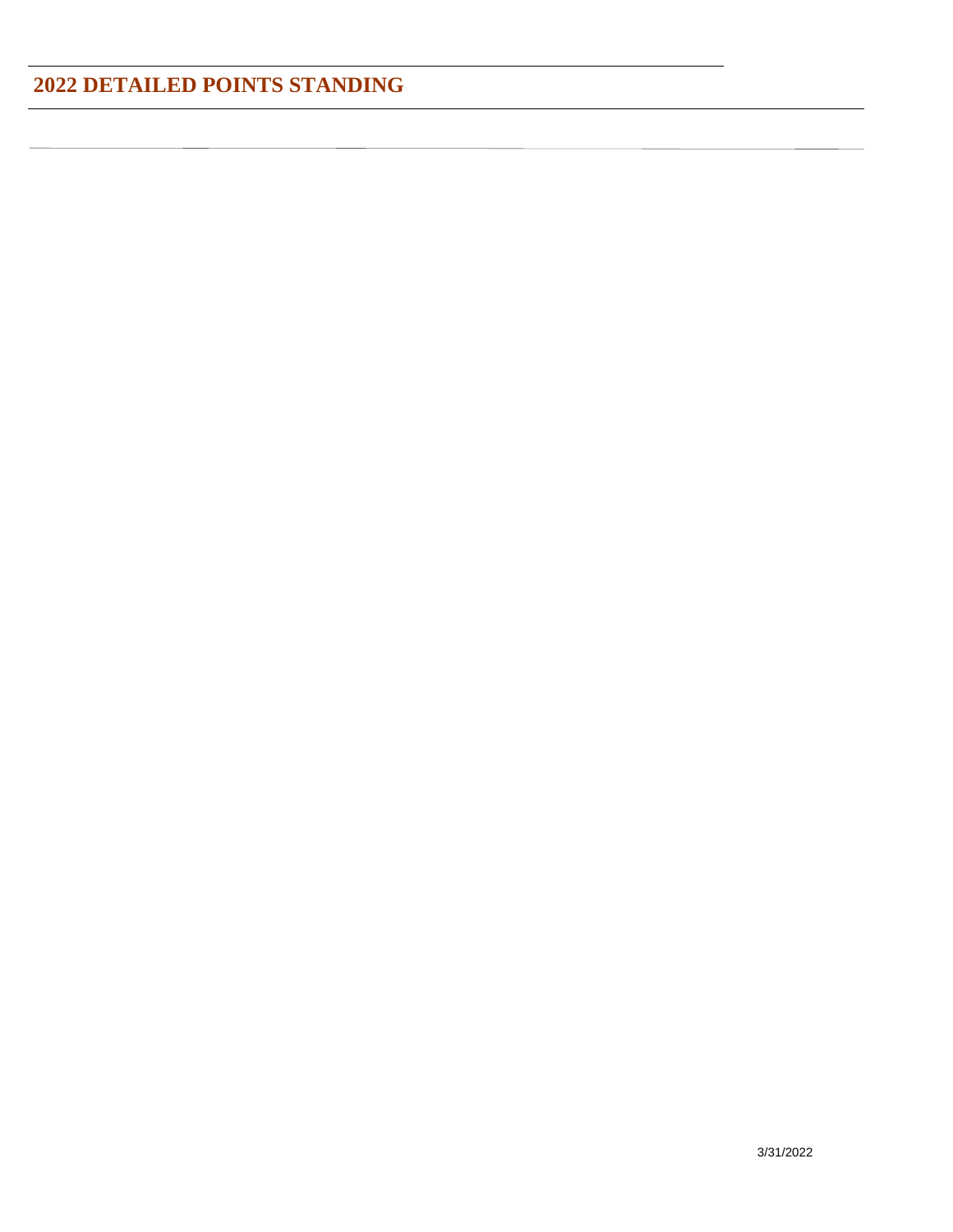| Division: 903 | <b>Open Hunter Hack</b> |
|---------------|-------------------------|
|               |                         |

| Rider |                     |          | <b>Member Date Show Date</b> | Event                              |                        | Points       |
|-------|---------------------|----------|------------------------------|------------------------------------|------------------------|--------------|
|       | 20 Bail, Willow     | 2/4/2022 | 2/5/2022                     | 28 Open Hunter Hack, 2 Jumps @ 21" |                        | 6            |
|       |                     |          |                              | 29 Open Mini Hunter, 4 Jumps @ 24" |                        | 6            |
|       |                     |          | 2/19/2022                    | 28 Open Hunter Hack, 2 Jumps @ 21" |                        | 3            |
|       |                     |          |                              | 29 Open Mini Hunter, 4 Jumps @ 24" |                        | 4            |
|       |                     |          | 3/19/2022                    | 28 Open Hunter Hack, 2 Jumps @ 21" |                        | 8            |
|       |                     |          |                              |                                    | <b>Total for Rider</b> | 27           |
|       | 100 Joninas, Ava    | 2/4/2022 | 2/5/2022                     | 28 Open Hunter Hack, 2 Jumps @ 21" |                        | $\mathbf{1}$ |
|       |                     |          |                              | 29 Open Mini Hunter, 4 Jumps @ 24" |                        | 5            |
|       |                     |          | 2/19/2022                    | 28 Open Hunter Hack, 2 Jumps @ 21" |                        | 4            |
|       |                     |          |                              | 29 Open Mini Hunter, 4 Jumps @ 24" |                        | 2            |
|       |                     |          | 3/19/2022                    | 28 Open Hunter Hack, 2 Jumps @ 21" |                        | 9            |
|       |                     |          |                              | 29 Open Mini Hunter, 4 Jumps @ 24" |                        | 4            |
|       |                     |          |                              |                                    | <b>Total for Rider</b> | 25           |
|       | 117 Moore, Avery    | 2/5/2022 | 2/5/2022                     | 28 Open Hunter Hack, 2 Jumps @ 21" |                        | 3            |
|       |                     |          |                              |                                    | <b>Total for Rider</b> | 3            |
|       | 120 Melo, Melina    | 2/4/2022 | 2/5/2022                     | 28 Open Hunter Hack, 2 Jumps @ 21" |                        | 5            |
|       |                     |          | 2/19/2022                    | 28 Open Hunter Hack, 2 Jumps @ 21" |                        | 6            |
|       |                     |          |                              | 29 Open Mini Hunter, 4 Jumps @ 24" |                        | 6            |
|       |                     |          | 3/19/2022                    | 28 Open Hunter Hack, 2 Jumps @ 21" |                        | 11           |
|       |                     |          |                              | 29 Open Mini Hunter, 4 Jumps @ 24" |                        | 6            |
|       |                     |          |                              |                                    | <b>Total for Rider</b> | 34           |
|       | 220 Sauro, Serafina | 2/1/2022 | 2/19/2022                    | 29 Open Mini Hunter, 4 Jumps @ 24" |                        | 5            |
|       |                     |          | 3/19/2022                    | 29 Open Mini Hunter, 4 Jumps @ 24" |                        | 12           |
|       |                     |          |                              |                                    | <b>Total for Rider</b> | 17           |
|       | 250 Paige, Hailey   | 2/4/2022 | 2/5/2022                     | 29 Open Mini Hunter, 4 Jumps @ 24" |                        | 4            |
|       |                     |          | 3/19/2022                    | 29 Open Mini Hunter, 4 Jumps @ 24" |                        | 5            |
|       |                     |          |                              |                                    | <b>Total for Rider</b> | 9            |
|       | 333 Gilbert, Amelia | 2/4/2022 | 2/5/2022                     | 29 Open Mini Hunter, 4 Jumps @ 24" |                        | 2            |
|       |                     |          | 2/19/2022                    | 29 Open Mini Hunter, 4 Jumps @ 24" |                        | 3            |
|       |                     |          | 3/19/2022                    | 28 Open Hunter Hack, 2 Jumps @ 21" |                        | 6            |
|       |                     |          |                              |                                    | <b>Total for Rider</b> | 11           |
|       | 350 Mead, Dasha     | 2/4/2022 | 2/5/2022                     | 28 Open Hunter Hack, 2 Jumps @ 21" |                        | 2            |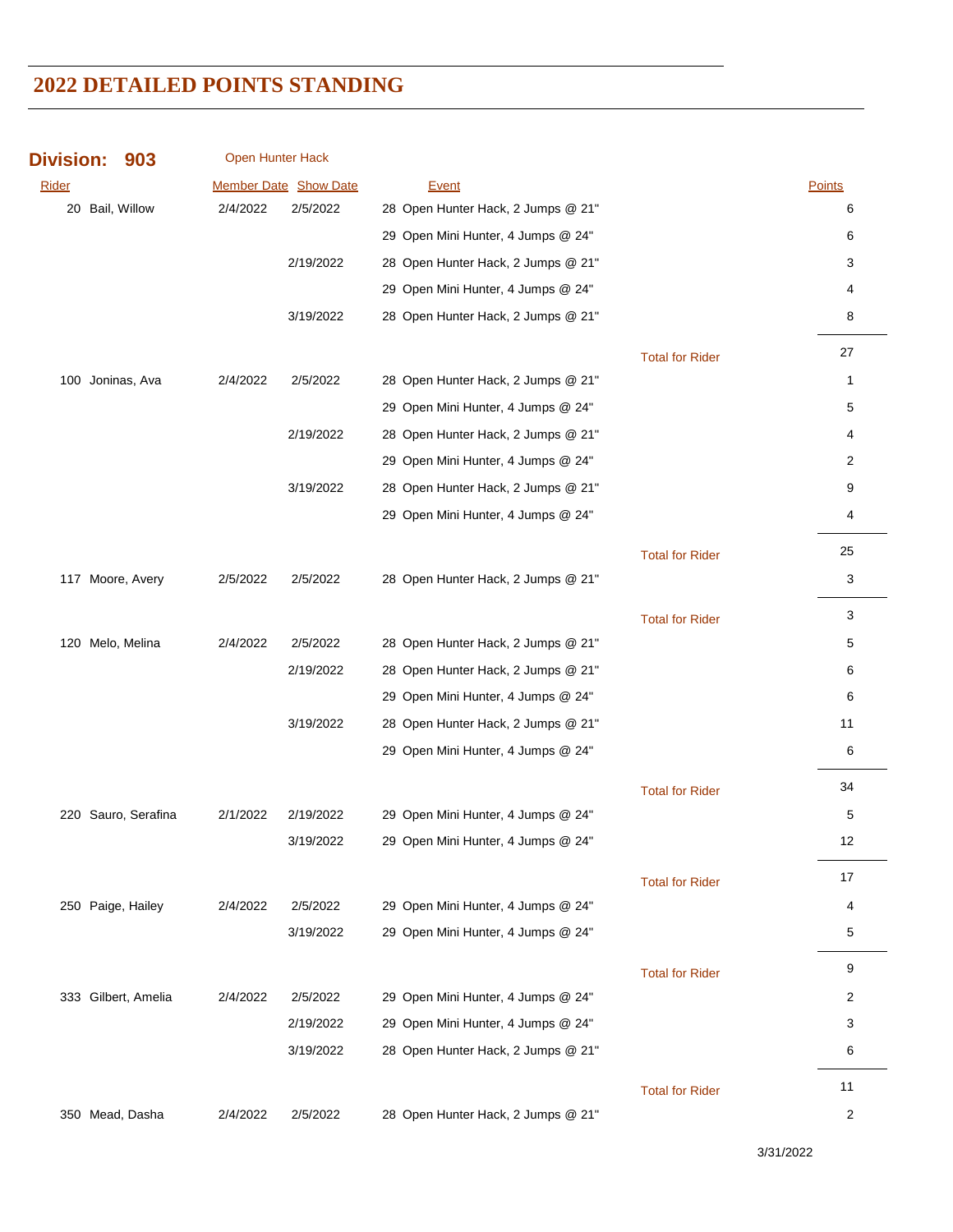|                  | 133 O'Brien, AnnaCate   | 2/5/2022           | 2/5/2022              | 34 Mare Halter                     | <b>Total for Rider</b> | 6              |
|------------------|-------------------------|--------------------|-----------------------|------------------------------------|------------------------|----------------|
|                  | 16 Johns, River         | 1/7/2022           | 2/5/2022              | 34 Mare Halter                     |                        | 5<br>5         |
| Rider            |                         |                    | Member Date Show Date | Event                              |                        | Points         |
| <b>Division:</b> | 905                     | <b>Mare Halter</b> |                       |                                    |                        |                |
|                  |                         |                    |                       |                                    | <b>Total for Rider</b> | 3              |
|                  |                         |                    | 3/19/2022             | 29 Open Mini Hunter, 4 Jumps @ 24" |                        | $\mathbf{1}$   |
|                  | 888 Reutter, Lily       | 2/4/2022           | 2/19/2022             | 28 Open Hunter Hack, 2 Jumps @ 21" |                        | $\overline{c}$ |
|                  |                         |                    |                       |                                    | <b>Total for Rider</b> | 8              |
|                  |                         |                    | 3/19/2022             | 29 Open Mini Hunter, 4 Jumps @ 24" |                        | 5              |
|                  | 755 Appenfelder, Kayley | 2/4/2022           | 2/5/2022              | 29 Open Mini Hunter, 4 Jumps @ 24" |                        | 3              |
|                  |                         |                    |                       |                                    | <b>Total for Rider</b> | 4              |
|                  |                         |                    | 3/19/2022             | 28 Open Hunter Hack, 2 Jumps @ 21" |                        | 3              |
|                  | 555 Ward, Amie          | 2/4/2022           | 2/19/2022             | 28 Open Hunter Hack, 2 Jumps @ 21" |                        | 1              |
|                  |                         |                    |                       |                                    | <b>Total for Rider</b> | 23             |
|                  |                         |                    |                       | 29 Open Mini Hunter, 4 Jumps @ 24" |                        | 9              |
|                  |                         |                    | 3/19/2022             | 28 Open Hunter Hack, 2 Jumps @ 21" |                        | 5              |
|                  |                         |                    |                       | 29 Open Mini Hunter, 4 Jumps @ 24" |                        | 1              |
|                  |                         |                    | 2/19/2022             | 28 Open Hunter Hack, 2 Jumps @ 21" |                        | 5              |
|                  | 350 Mead, Dasha         | 2/4/2022           | 2/5/2022              | 29 Open Mini Hunter, 4 Jumps @ 24" |                        | 1              |

Total for Rider **6**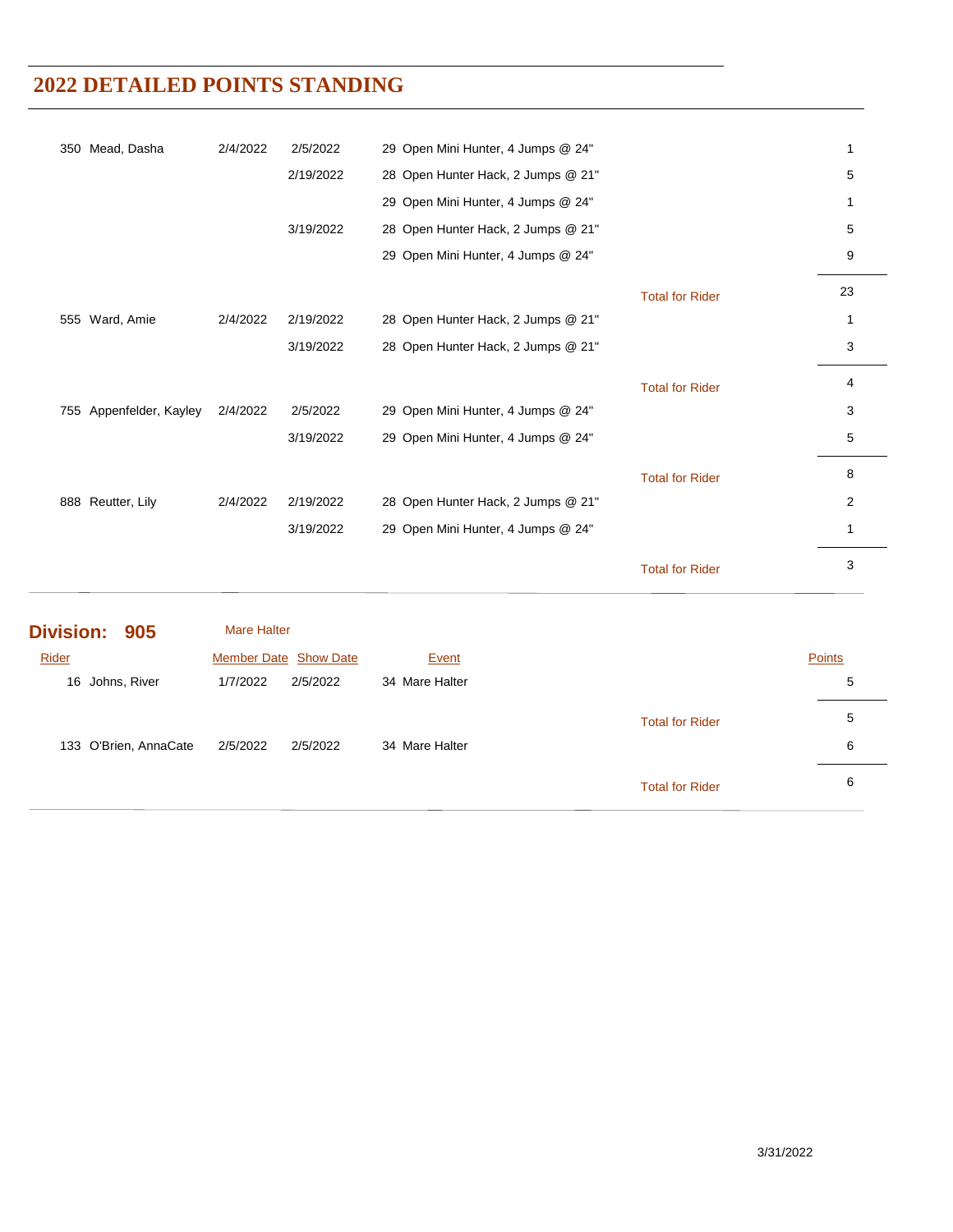| <b>Division:</b><br>906          | <b>Gelding Halter</b>                        |                                                     |               |
|----------------------------------|----------------------------------------------|-----------------------------------------------------|---------------|
| Rider                            | Member Date Show Date                        | Event                                               | <b>Points</b> |
| 445 Alls, Darlene                | 1/23/2022<br>2/5/2022                        | 35 Gelding Halter                                   | 6             |
|                                  |                                              | <b>Total for Rider</b>                              | 6             |
| 481 Harrison, Madeline           | 2/5/2022<br>2/5/2022                         | 35 Gelding Halter                                   | 5             |
|                                  | 2/19/2022                                    | 35 Gelding Halter                                   | 5             |
|                                  |                                              | <b>Total for Rider</b>                              | 10            |
| 545 Almond, Pamela               | 2/4/2022<br>2/19/2022                        | 35 Gelding Halter                                   | 6             |
|                                  | 3/19/2022                                    | 35 Gelding Halter                                   | 12            |
|                                  |                                              | <b>Total for Rider</b>                              | 18            |
| <b>Division:</b><br>907<br>Rider | <b>Color Halter</b><br>Member Date Show Date | Event                                               | <b>Points</b> |
| 481 Harrison, Madeline           | 2/5/2022<br>2/5/2022                         | 38 Open Color Halter (60% Color / 40% Conformation) | 6             |
|                                  | 2/19/2022                                    | 38 Open Color Halter (60% Color / 40% Conformation) | 6             |
|                                  |                                              | <b>Total for Rider</b>                              | 12            |
| <b>Division:</b><br>908          | <b>Lead Line</b>                             |                                                     |               |
| Rider                            | Member Date Show Date                        | Event                                               | <b>Points</b> |
| 208 Colbaugh, Gabby              | 2/5/2022<br>2/5/2022                         | 46 Lead Line - 6 & Under, Handler 13 & Over         | 6             |
|                                  |                                              | <b>Total for Rider</b>                              | 6             |
| 226 Henderson, Harper            | 3/19/2022<br>3/19/2022                       | 46 Lead Line - 6 & Under, Handler 13 & Over         | 12            |
|                                  |                                              | <b>Total for Rider</b>                              | 12            |
|                                  |                                              |                                                     |               |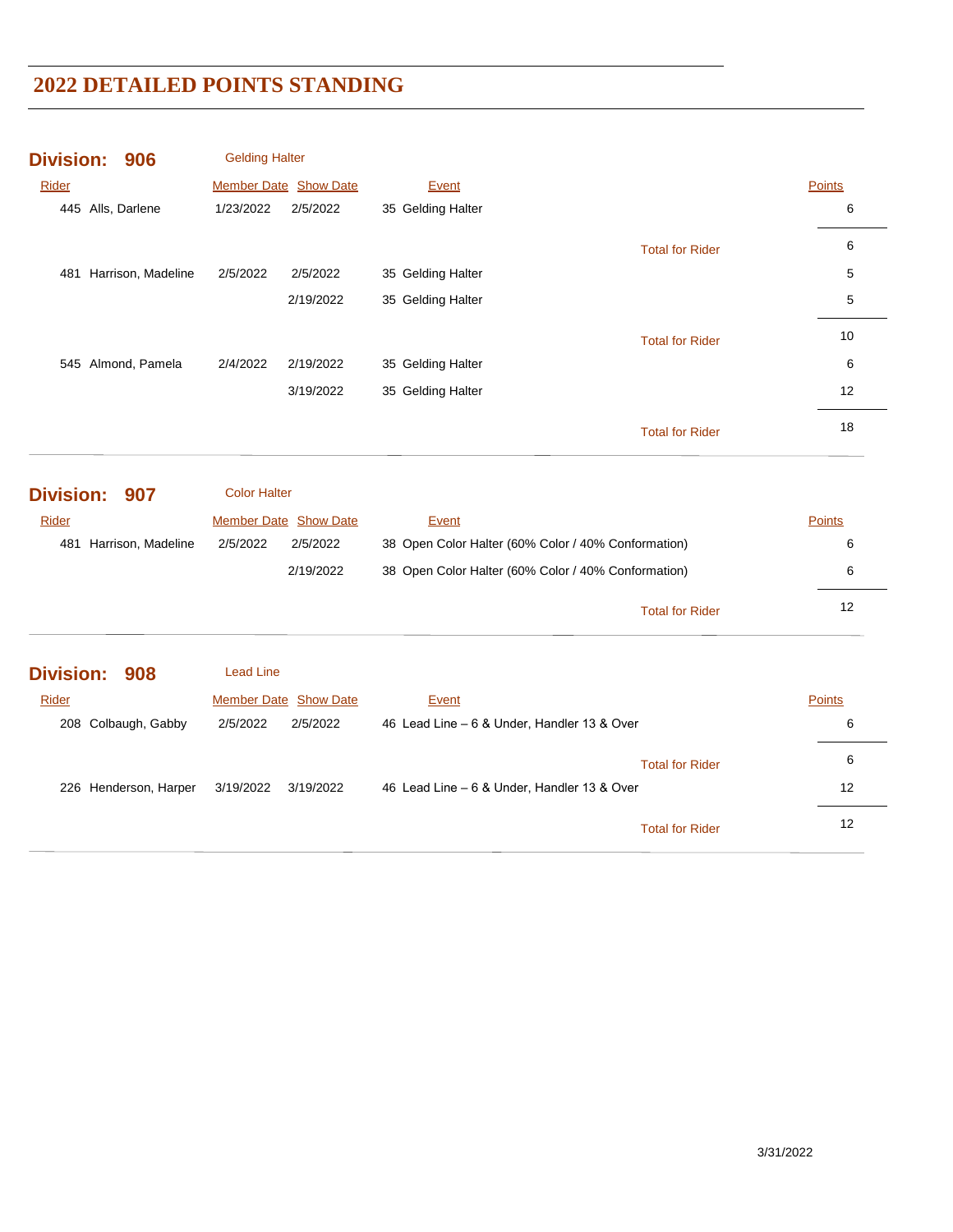| <b>Division:</b> | 909                   |          | <b>Green Horse Western</b> |                                 |                        |                |
|------------------|-----------------------|----------|----------------------------|---------------------------------|------------------------|----------------|
| <b>Rider</b>     |                       |          | Member Date Show Date      | Event                           |                        | <b>Points</b>  |
|                  | 143 Duffy, Janet      | 2/4/2022 | 2/19/2022                  | 52 Green Horse Western Walk/Jog |                        | $\overline{2}$ |
|                  |                       |          |                            |                                 | <b>Total for Rider</b> | $\overline{2}$ |
|                  | 300 Houston, Hannah   | 2/4/2022 | 2/5/2022                   | 52 Green Horse Western Walk/Jog |                        | 4              |
|                  |                       |          |                            | 59 Green Horse Western Pleasure |                        | 6              |
|                  |                       |          | 2/19/2022                  | 52 Green Horse Western Walk/Jog |                        | 6              |
|                  |                       |          |                            | 59 Green Horse Western Pleasure |                        | 5              |
|                  |                       |          |                            |                                 | <b>Total for Rider</b> | 21             |
|                  | 370 Horner, Claire    | 2/4/2022 | 2/5/2022                   | 52 Green Horse Western Walk/Jog |                        | 5              |
|                  |                       |          |                            | 59 Green Horse Western Pleasure |                        | 4              |
|                  |                       |          |                            |                                 | <b>Total for Rider</b> | 9              |
|                  | 460 Melo, Melina      | 2/4/2022 | 2/19/2022                  | 52 Green Horse Western Walk/Jog |                        | 5              |
|                  |                       |          |                            | 59 Green Horse Western Pleasure |                        | 4              |
|                  |                       |          |                            |                                 | <b>Total for Rider</b> | 9              |
|                  | 955 Parsons, Caroline | 2/4/2022 | 2/5/2022                   | 52 Green Horse Western Walk/Jog |                        | 6              |
|                  |                       |          |                            | 59 Green Horse Western Pleasure |                        | 5              |
|                  |                       |          | 2/19/2022                  | 52 Green Horse Western Walk/Jog |                        | 4              |
|                  |                       |          |                            | 59 Green Horse Western Pleasure |                        | 6              |
|                  |                       |          | 3/19/2022                  | 52 Green Horse Western Walk/Jog |                        | 12             |
|                  |                       |          |                            | 59 Green Horse Western Pleasure |                        | 12             |
|                  |                       |          |                            |                                 | <b>Total for Rider</b> | 45             |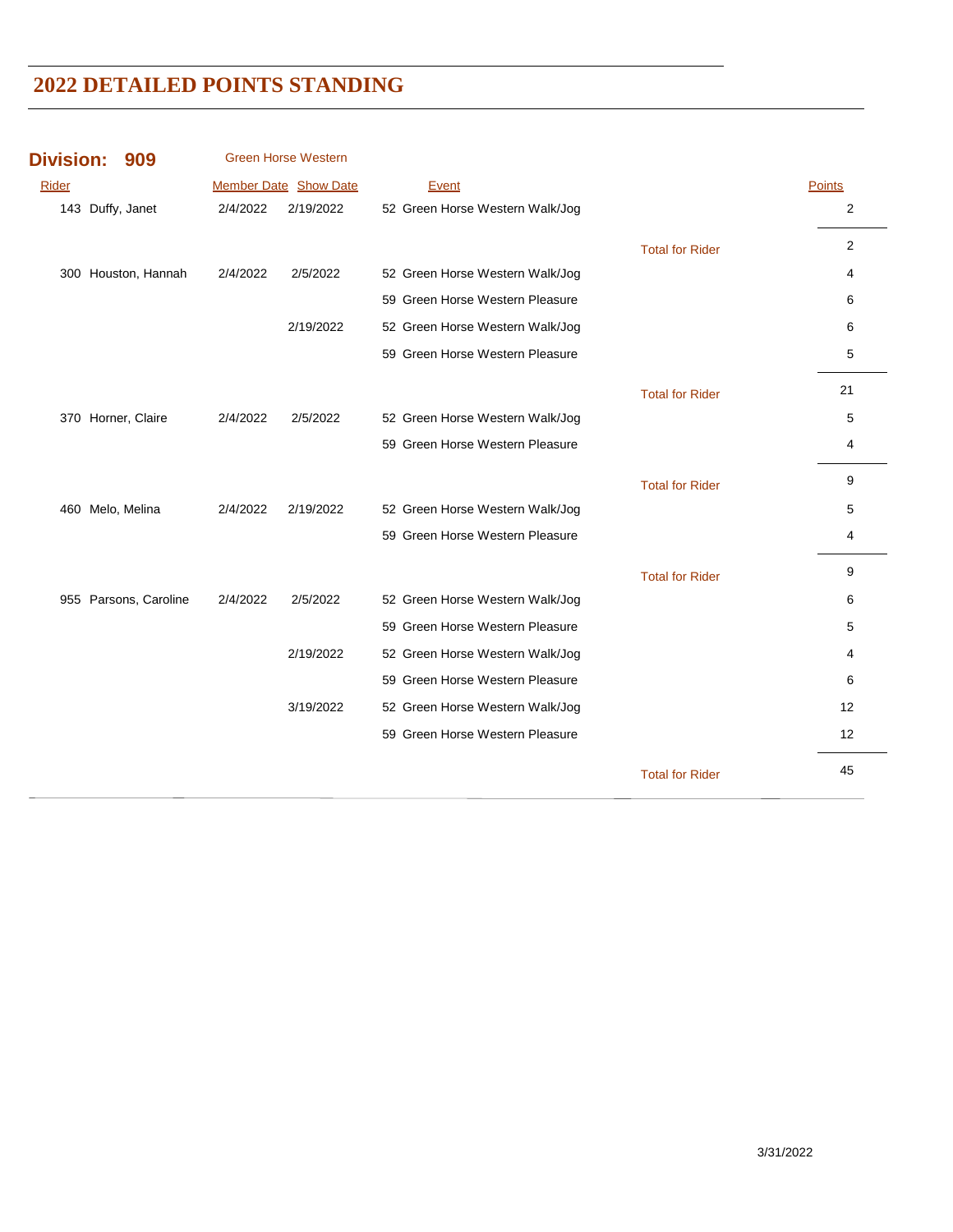| <b>Division:</b><br>910 | Novice Western 13 & Under     |                                                       |               |
|-------------------------|-------------------------------|-------------------------------------------------------|---------------|
| Rider                   | <b>Member Date Show Date</b>  | Event                                                 | <b>Points</b> |
| 133 O'Brien, AnnaCate   | 2/5/2022<br>2/5/2022          | 57 Novice Western Walk/Jog, 13 & Under                | 6             |
|                         |                               | 64 Novice Western Walk/Jog/Lope 1@ a Time, 13 & Under | 6             |
|                         |                               | <b>Total for Rider</b>                                | 12            |
| 155 Laszlo, Timothy     | 2/4/2022<br>2/19/2022         | 57 Novice Western Walk/Jog, 13 & Under                | 6             |
|                         |                               | 64 Novice Western Walk/Jog/Lope 1@ a Time, 13 & Under | 6             |
|                         | 3/19/2022                     | 57 Novice Western Walk/Jog, 13 & Under                | 12            |
|                         |                               | <b>Total for Rider</b>                                | 24            |
| 156 Thomas, Dustin      | 2/4/2022<br>3/19/2022         | 64 Novice Western Walk/Jog/Lope 1@ a Time, 13 & Under | 12            |
|                         |                               | <b>Total for Rider</b>                                | 12            |
| <b>Division:</b><br>912 | Senior Horse Western Pleasure |                                                       |               |
| Rider                   | Member Date Show Date         | Event                                                 | Points        |
| 445 Alls, Darlene       | 1/23/2022<br>2/5/2022         | 68 Senior Horse Western Pleasure – 6 Years and Over   | 6             |
|                         |                               | <b>Total for Rider</b>                                | 6             |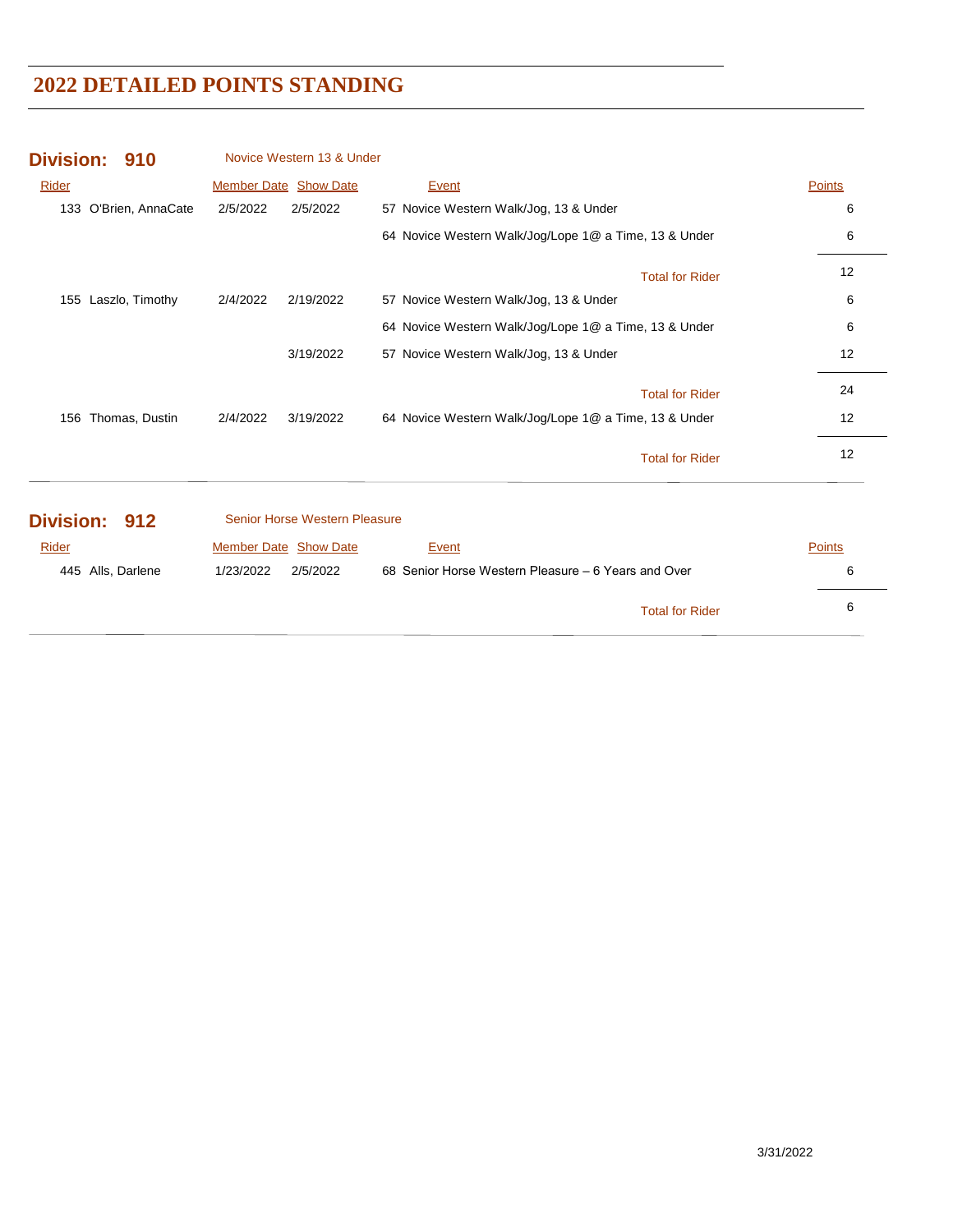|       | Division: 913         | <b>Western Riding</b> |                       |                   |                        |        |
|-------|-----------------------|-----------------------|-----------------------|-------------------|------------------------|--------|
| Rider |                       |                       | Member Date Show Date | Event             |                        | Points |
| 50    | Kula, Jordan          | 2/1/2022              | 2/19/2022             | 75 Western Riding |                        | 3      |
|       |                       |                       |                       |                   | <b>Total for Rider</b> | 3      |
| 120   | Melo, Melina          | 2/4/2022              | 2/5/2022              | 75 Western Riding |                        | 6      |
|       |                       |                       | 2/19/2022             | 75 Western Riding |                        | 2      |
|       |                       |                       |                       |                   | <b>Total for Rider</b> | 8      |
| 300   | Houston, Hannah       | 2/4/2022              | 2/5/2022              | 75 Western Riding |                        | 4      |
|       |                       |                       | 2/19/2022             | 75 Western Riding |                        | 6      |
|       |                       |                       |                       |                   | <b>Total for Rider</b> | 10     |
| 480   | Schweitzer, Braylin   | 2/4/2022              | 2/19/2022             | 75 Western Riding |                        | 4      |
|       |                       |                       |                       |                   | <b>Total for Rider</b> | 4      |
|       | 955 Parsons, Caroline | 2/4/2022              | 2/5/2022              | 75 Western Riding |                        | 5      |
|       |                       |                       | 2/19/2022             | 75 Western Riding |                        | 5      |
|       |                       |                       |                       |                   | <b>Total for Rider</b> | 10     |

| Division: 914 |                  |                       | Open Non-Stock Horse English |                                                    |               |
|---------------|------------------|-----------------------|------------------------------|----------------------------------------------------|---------------|
| Rider         |                  | Member Date Show Date |                              | Event                                              | <b>Points</b> |
| 96            | Smith, Laura     | 2/4/2022              | 3/19/2022                    | 21 □Open Non-Stock Horse English Walk/Trot         | 12            |
|               |                  |                       |                              | 22 □□Open Non-Stock Horse English Walk/Trot/Canter | 12            |
|               |                  |                       |                              | <b>Total for Rider</b>                             | 24            |
| 117           | Moore, Avery     | 2/5/2022              | 2/5/2022                     | 21 □Open Non-Stock Horse English Walk/Trot         | 6             |
|               |                  |                       |                              | 22 □□Open Non-Stock Horse English Walk/Trot/Canter | 6             |
|               |                  |                       |                              | <b>Total for Rider</b>                             | 12            |
| 241           | Boggs, Molly Joe | 2/4/2022              | 2/5/2022                     | 21 □Open Non-Stock Horse English Walk/Trot         | 2             |
|               |                  |                       |                              | 22 □□Open Non-Stock Horse English Walk/Trot/Canter |               |
|               |                  |                       |                              | <b>Total for Rider</b>                             | 3             |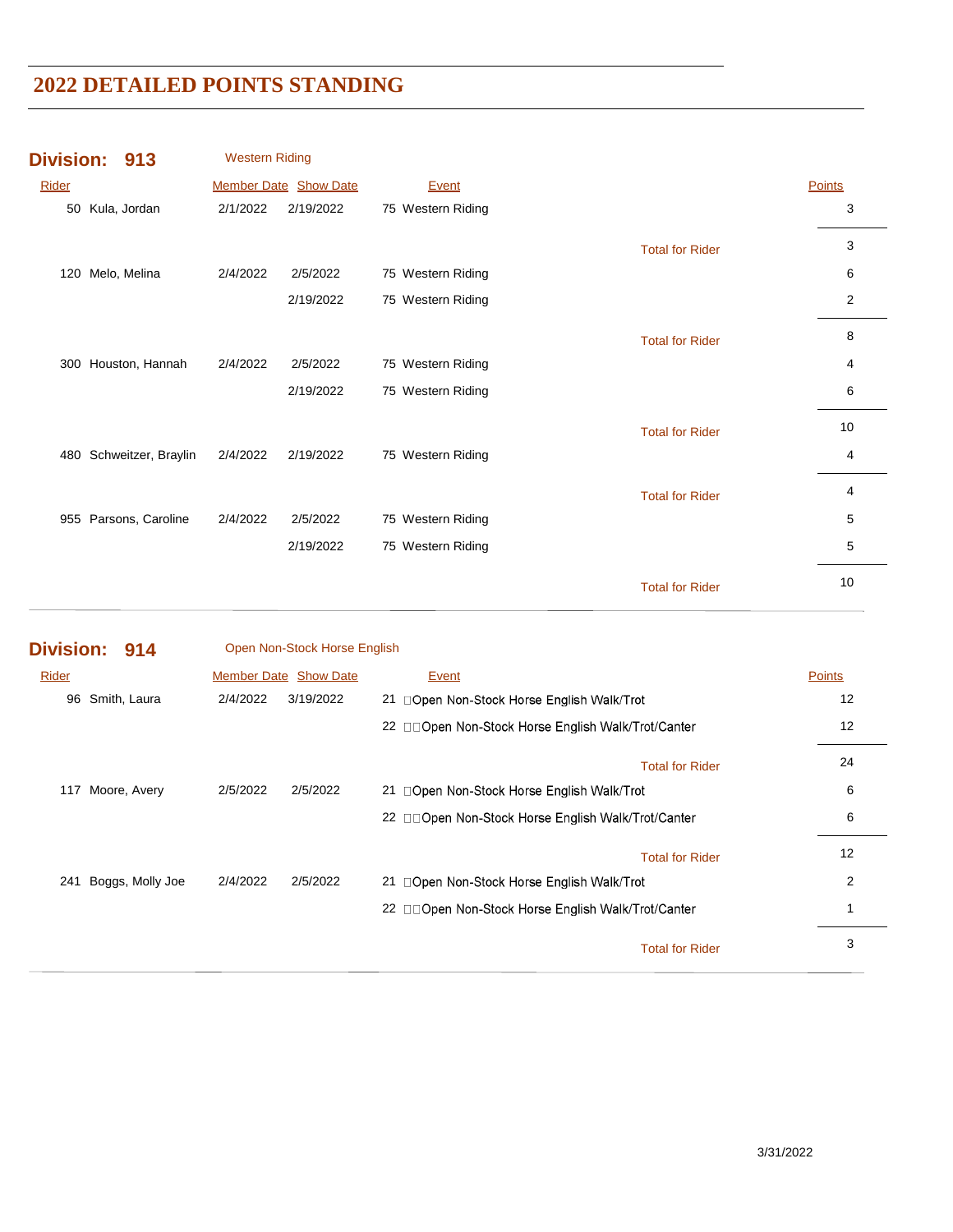| <b>Division:</b><br>915 | Open Non-Stock Horse Halter  |                                               |               |
|-------------------------|------------------------------|-----------------------------------------------|---------------|
| Rider                   | Member Date Show Date        | Event                                         | <b>Points</b> |
| 16 Johns, River         | 1/7/2022<br>2/5/2022         | 39 Open Non-Stock Horse Halter                | 5             |
|                         |                              | <b>Total for Rider</b>                        | 5             |
| 133 O'Brien, AnnaCate   | 2/5/2022<br>2/5/2022         | 39 Open Non-Stock Horse Halter                | 6             |
|                         |                              | <b>Total for Rider</b>                        | 6             |
| <b>Division:</b><br>916 | Open Non-Stock Horse Western |                                               |               |
| Rider                   | Member Date Show Date        | Event                                         | <b>Points</b> |
| 156 Thomas, Dustin      | 2/4/2022<br>2/19/2022        | 50 Open Non-Stock Horse Western Walk/Job      | 6             |
|                         |                              | 51 Open Non-Stock Horse Western Walk/Job/Lope | 5             |
|                         |                              | <b>Total for Rider</b>                        | 11            |
| 652 Brecht, Lynn        | 2/4/2022<br>2/5/2022         | 50 Open Non-Stock Horse Western Walk/Job      | 6             |
|                         | 2/19/2022                    | 50 Open Non-Stock Horse Western Walk/Job      | 5             |
|                         |                              | 51 Open Non-Stock Horse Western Walk/Job/Lope | 6             |
|                         |                              | <b>Total for Rider</b>                        | 17            |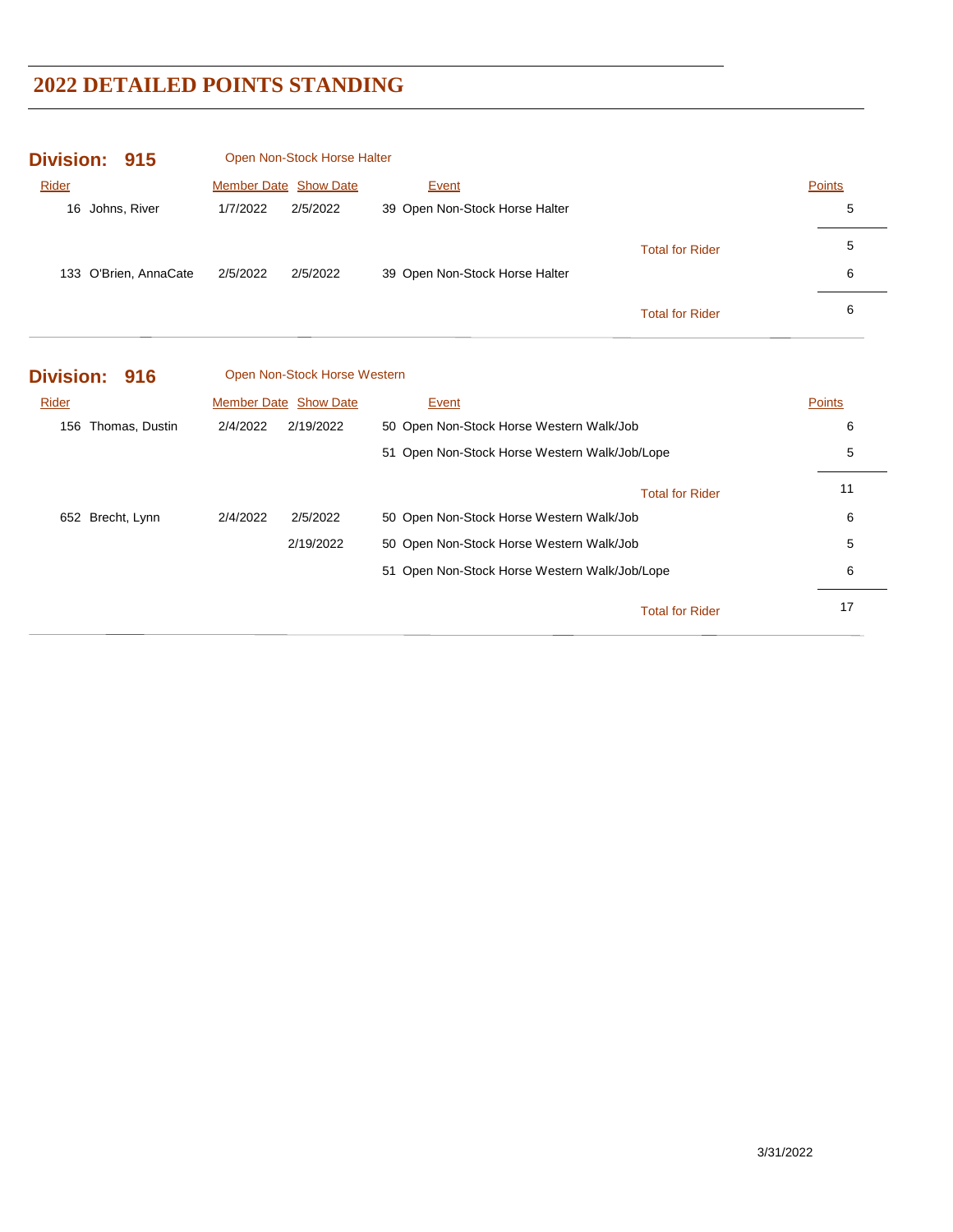| RHSC Jr. / Am. Equitation on the Flat<br><b>Division:</b><br>921 |                       |           |                       |                                          |                        |                |
|------------------------------------------------------------------|-----------------------|-----------|-----------------------|------------------------------------------|------------------------|----------------|
| <b>Rider</b>                                                     |                       |           | Member Date Show Date | Event                                    |                        | <b>Points</b>  |
|                                                                  | 65 Ruehman, Caetyln   | 2/4/2022  | 3/19/2022             | 322 ** RHSC Jr/Am Equitation on the Flat |                        | 4              |
|                                                                  |                       |           |                       |                                          | <b>Total for Rider</b> | 4              |
|                                                                  | 85 Riley, Lillian     | 2/5/2022  | 2/5/2022              | 322 ** RHSC Jr/Am Equitation on the Flat |                        | 4              |
|                                                                  |                       |           | 3/19/2022             | 322 ** RHSC Jr/Am Equitation on the Flat |                        | $\overline{7}$ |
|                                                                  |                       |           |                       |                                          | <b>Total for Rider</b> | 11             |
|                                                                  | 86 Dilts, Lydia       | 2/5/2022  | 2/5/2022              | 322 ** RHSC Jr/Am Equitation on the Flat |                        | 2              |
|                                                                  |                       |           | 3/19/2022             | 322 ** RHSC Jr/Am Equitation on the Flat |                        | 10             |
|                                                                  |                       |           |                       |                                          | <b>Total for Rider</b> | 12             |
|                                                                  | 91 Frazer, Ansley     | 2/5/2022  | 2/5/2022              | 322 ** RHSC Jr/Am Equitation on the Flat |                        | 5              |
|                                                                  |                       |           | 3/19/2022             | 322 ** RHSC Jr/Am Equitation on the Flat |                        | 12             |
|                                                                  |                       |           |                       |                                          | <b>Total for Rider</b> | 17             |
|                                                                  | 275 Klacynski, Audrey | 2/17/2022 | 2/19/2022             | 322 ** RHSC Jr/Am Equitation on the Flat |                        | 6              |
|                                                                  |                       |           |                       |                                          | <b>Total for Rider</b> | 6              |
|                                                                  | 515 Sherman, Ella     | 2/12/2022 | 3/19/2022             | 322 ** RHSC Jr/Am Equitation on the Flat |                        | 7              |
|                                                                  |                       |           |                       |                                          | <b>Total for Rider</b> | $\overline{7}$ |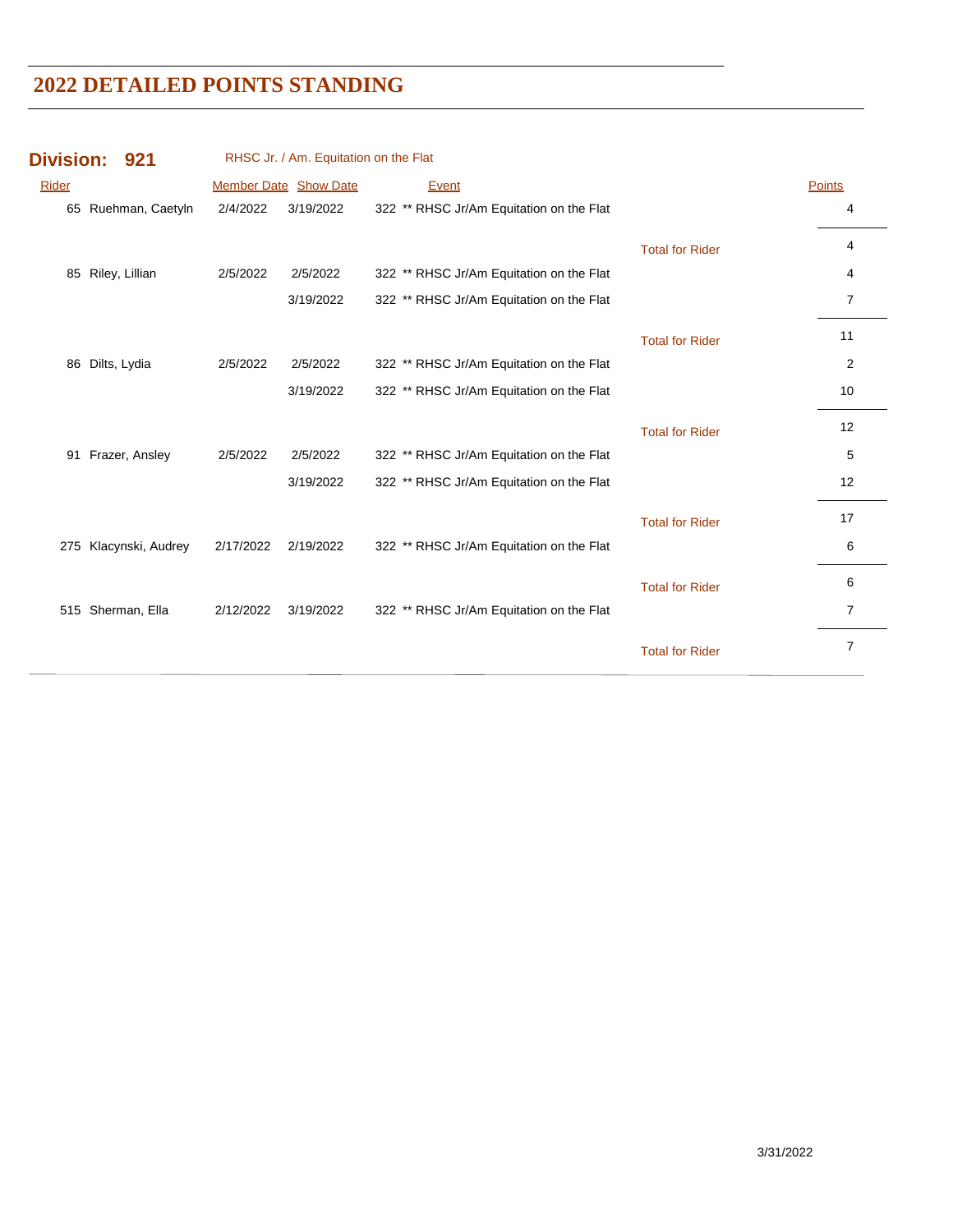| <b>Member Date Show Date</b><br><b>Points</b><br>Rider<br>Event<br>85 Riley, Lillian<br>323 Hunter Hack - 2 Fences @ 2'<br>2/5/2022<br>2/5/2022<br>1<br>3/19/2022<br>323 Hunter Hack $-2$ Fences @ 2'<br>6<br>$\overline{7}$<br><b>Total for Rider</b><br>2<br>Dilts, Lydia<br>2/5/2022<br>2/5/2022<br>323 Hunter Hack $-2$ Fences @ 2'<br>86<br>8<br>3/19/2022<br>323 Hunter Hack $-2$ Fences @ 2'<br>10<br><b>Total for Rider</b><br>Frazer, Ansley<br>2/5/2022<br>2/5/2022<br>323 Hunter Hack $-2$ Fences @ 2'<br>91<br>4<br>3/19/2022<br>323 Hunter Hack $-2$ Fences @ 2'<br>11<br>15<br><b>Total for Rider</b><br>11<br>Smith, Laura<br>2/4/2022<br>3/19/2022<br>323 Hunter Hack $-2$ Fences @ 2'<br>95<br>11<br><b>Total for Rider</b> | <b>Division:</b> | 922 | <b>Hunter Hack</b> |          |                                 |   |
|----------------------------------------------------------------------------------------------------------------------------------------------------------------------------------------------------------------------------------------------------------------------------------------------------------------------------------------------------------------------------------------------------------------------------------------------------------------------------------------------------------------------------------------------------------------------------------------------------------------------------------------------------------------------------------------------------------------------------------------------|------------------|-----|--------------------|----------|---------------------------------|---|
|                                                                                                                                                                                                                                                                                                                                                                                                                                                                                                                                                                                                                                                                                                                                              |                  |     |                    |          |                                 |   |
|                                                                                                                                                                                                                                                                                                                                                                                                                                                                                                                                                                                                                                                                                                                                              |                  |     |                    |          |                                 |   |
|                                                                                                                                                                                                                                                                                                                                                                                                                                                                                                                                                                                                                                                                                                                                              |                  |     |                    |          |                                 |   |
|                                                                                                                                                                                                                                                                                                                                                                                                                                                                                                                                                                                                                                                                                                                                              |                  |     |                    |          |                                 |   |
|                                                                                                                                                                                                                                                                                                                                                                                                                                                                                                                                                                                                                                                                                                                                              |                  |     |                    |          |                                 |   |
|                                                                                                                                                                                                                                                                                                                                                                                                                                                                                                                                                                                                                                                                                                                                              |                  |     |                    |          |                                 |   |
|                                                                                                                                                                                                                                                                                                                                                                                                                                                                                                                                                                                                                                                                                                                                              |                  |     |                    |          |                                 |   |
|                                                                                                                                                                                                                                                                                                                                                                                                                                                                                                                                                                                                                                                                                                                                              |                  |     |                    |          |                                 |   |
|                                                                                                                                                                                                                                                                                                                                                                                                                                                                                                                                                                                                                                                                                                                                              |                  |     |                    |          |                                 |   |
|                                                                                                                                                                                                                                                                                                                                                                                                                                                                                                                                                                                                                                                                                                                                              |                  |     |                    |          |                                 |   |
|                                                                                                                                                                                                                                                                                                                                                                                                                                                                                                                                                                                                                                                                                                                                              |                  |     |                    |          |                                 |   |
|                                                                                                                                                                                                                                                                                                                                                                                                                                                                                                                                                                                                                                                                                                                                              |                  |     |                    |          |                                 |   |
| 105 Yates, Elizabeth                                                                                                                                                                                                                                                                                                                                                                                                                                                                                                                                                                                                                                                                                                                         |                  |     | 2/5/2022           | 2/5/2022 | 323 Hunter Hack - 2 Fences @ 2' | 6 |
| 6<br><b>Total for Rider</b>                                                                                                                                                                                                                                                                                                                                                                                                                                                                                                                                                                                                                                                                                                                  |                  |     |                    |          |                                 |   |
| Lewis, Addison<br>10/25/2021<br>2/19/2022<br>323 Hunter Hack $-2$ Fences @ 2'<br>6<br>310                                                                                                                                                                                                                                                                                                                                                                                                                                                                                                                                                                                                                                                    |                  |     |                    |          |                                 |   |
| 6<br><b>Total for Rider</b>                                                                                                                                                                                                                                                                                                                                                                                                                                                                                                                                                                                                                                                                                                                  |                  |     |                    |          |                                 |   |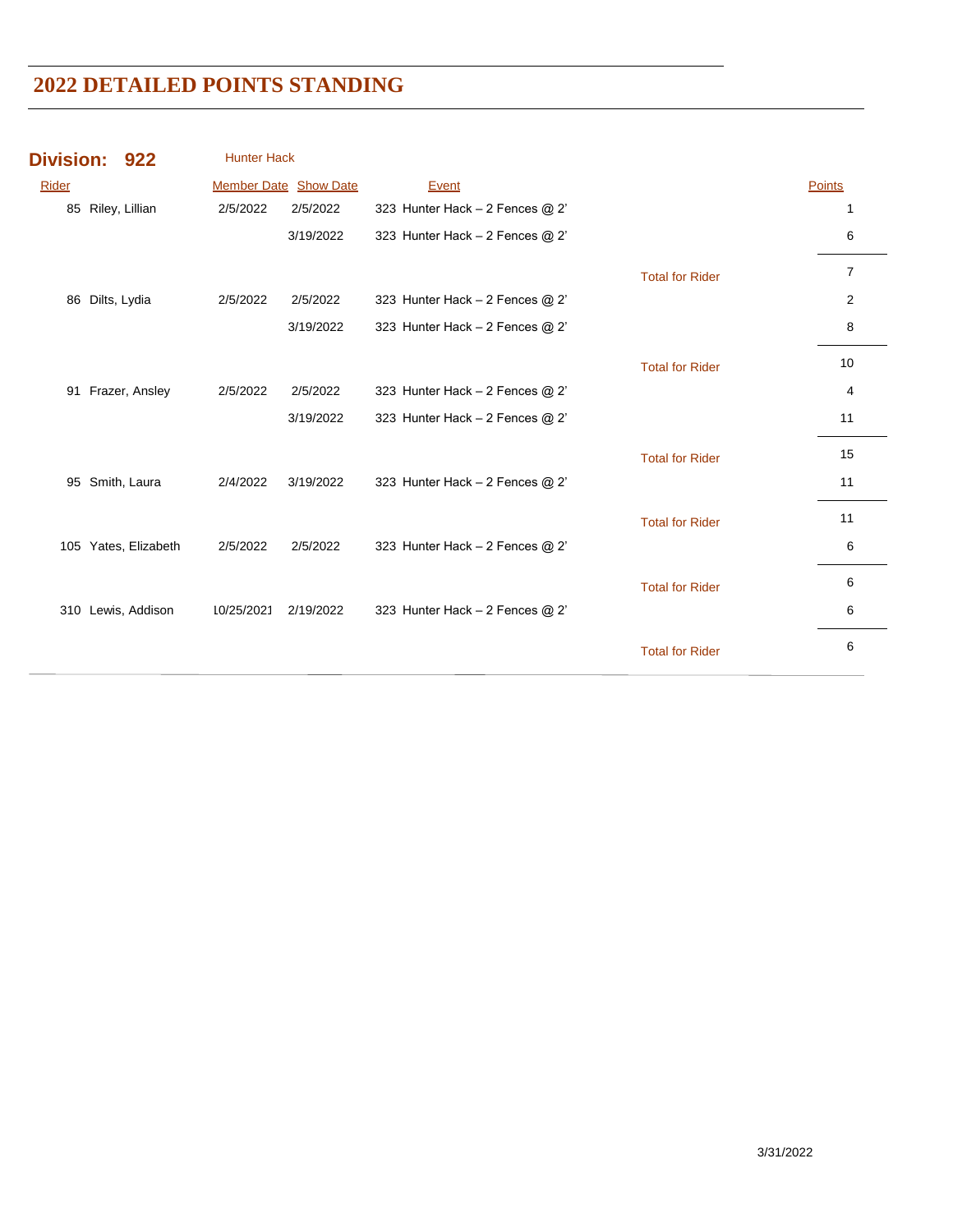| <b>Division:</b> | 923                    |           | <b>Short Stirrup Equitation</b> |                                             |                        |        |
|------------------|------------------------|-----------|---------------------------------|---------------------------------------------|------------------------|--------|
| Rider            |                        |           | <b>Member Date Show Date</b>    | Event                                       |                        | Points |
| 41               | Gahl, Elise            | 2/19/2022 | 2/19/2022                       | 329 Short Stirrup Over Fences 2' Equitation |                        | 10     |
|                  |                        |           |                                 | 330 Short Stirrup Equitation on the Flat    |                        | 5      |
|                  |                        |           | 3/19/2022                       | 329 Short Stirrup Over Fences 2' Equitation |                        | 10     |
|                  |                        |           |                                 | 330 Short Stirrup Equitation on the Flat    |                        | 9      |
|                  |                        |           |                                 |                                             | <b>Total for Rider</b> | 34     |
|                  | 202 Stambolsky, Sophia | 2/4/2022  | 2/5/2022                        | 330 Short Stirrup Equitation on the Flat    |                        | 3      |
|                  |                        |           | 2/19/2022                       | 329 Short Stirrup Over Fences 2' Equitation |                        | 8      |
|                  |                        |           | 3/19/2022                       | 330 Short Stirrup Equitation on the Flat    |                        | 12     |
|                  |                        |           |                                 |                                             | <b>Total for Rider</b> | 23     |
| 215 Day, Teagan  |                        | 2/5/2022  | 2/5/2022                        | 329 Short Stirrup Over Fences 2' Equitation |                        | 5      |
|                  |                        |           |                                 | 330 Short Stirrup Equitation on the Flat    |                        | 6      |
|                  |                        |           | 2/19/2022                       | 329 Short Stirrup Over Fences 2' Equitation |                        | 12     |
|                  |                        |           |                                 | 330 Short Stirrup Equitation on the Flat    |                        | 6      |
|                  |                        |           | 3/19/2022                       | 329 Short Stirrup Over Fences 2' Equitation |                        | 12     |
|                  |                        |           |                                 | 330 Short Stirrup Equitation on the Flat    |                        | 9      |
|                  |                        |           |                                 |                                             | <b>Total for Rider</b> | 50     |

| Division: 924 |                   | Long Stirrup Equitation      |          |                                              |                        |               |
|---------------|-------------------|------------------------------|----------|----------------------------------------------|------------------------|---------------|
| Rider         |                   | <b>Member Date Show Date</b> |          | Event                                        |                        | <b>Points</b> |
|               | 85 Riley, Lillian | 2/5/2022                     | 2/5/2022 | 337 Long Stirrup Over Fences 2'3" Equitation |                        | 5             |
|               |                   |                              |          | 338 Long Stirrup Equitation on the Flat      |                        | 6             |
|               |                   |                              |          |                                              | <b>Total for Rider</b> | 11            |
|               | 86 Dilts, Lydia   | 2/5/2022                     | 2/5/2022 | 337 Long Stirrup Over Fences 2'3" Equitation |                        | 6             |
|               |                   |                              |          | 338 Long Stirrup Equitation on the Flat      |                        | 4             |
|               |                   |                              |          |                                              | <b>Total for Rider</b> | 10            |
| 91            | Frazer, Ansley    | 2/5/2022                     | 2/5/2022 | 337 Long Stirrup Over Fences 2'3" Equitation |                        | 4             |
|               |                   |                              |          | 338 Long Stirrup Equitation on the Flat      |                        | 5             |
|               |                   |                              |          |                                              | <b>Total for Rider</b> | 9             |
|               |                   |                              |          |                                              |                        |               |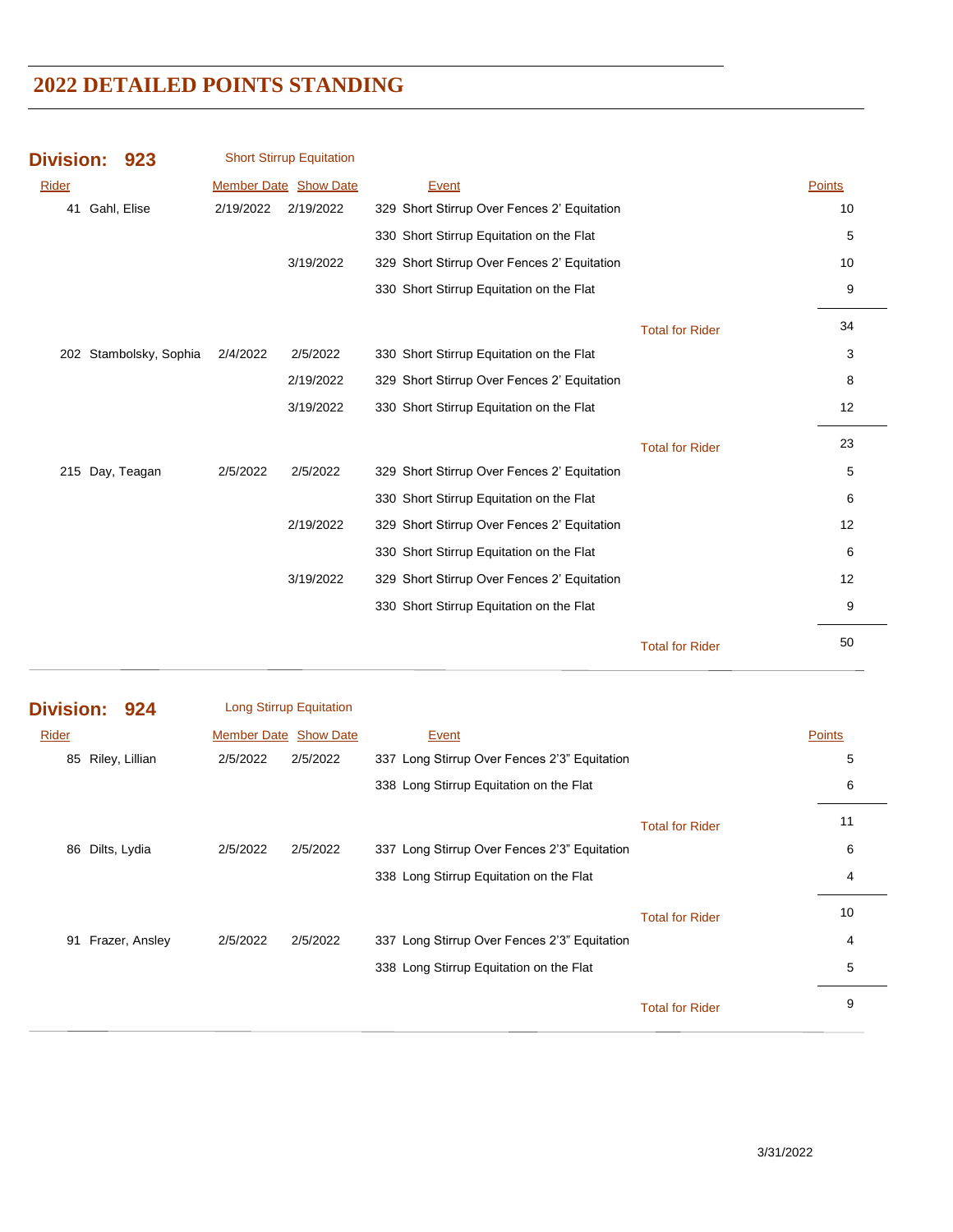|       | Division: 925         | <b>Chris Elliott Medal</b> |                              |                                 |                        |               |
|-------|-----------------------|----------------------------|------------------------------|---------------------------------|------------------------|---------------|
| Rider |                       |                            | <b>Member Date Show Date</b> | <b>Event</b>                    |                        | <b>Points</b> |
|       | 66 Allen, Lexie       | 2/4/2022                   | 2/5/2022                     | 318 ** Chris Elliott Medal 2'6" |                        | 4             |
|       |                       |                            |                              |                                 | <b>Total for Rider</b> | 4             |
|       | 275 Klacynski, Audrey | 2/17/2022                  | 2/19/2022                    | 318 ** Chris Elliott Medal 2'6" |                        | 5             |
|       |                       |                            |                              |                                 | <b>Total for Rider</b> | 5             |
| 496   | Lewis, hope           | 10/25/2021                 | 3/19/2022                    | 318 ** Chris Elliott Medal 2'6" |                        | 11            |
|       |                       |                            |                              |                                 | <b>Total for Rider</b> | 11            |
| 603   | Cloud, Ansley         | 2/5/2022                   | 2/5/2022                     | 318 ** Chris Elliott Medal 2'6" |                        | 5             |
|       |                       |                            | 2/19/2022                    | 318 ** Chris Elliott Medal 2'6" |                        | 6             |
|       |                       |                            | 3/19/2022                    | 318 ** Chris Elliott Medal 2'6" |                        | 11            |
|       |                       |                            |                              |                                 | <b>Total for Rider</b> | 22            |
|       |                       |                            |                              |                                 |                        |               |